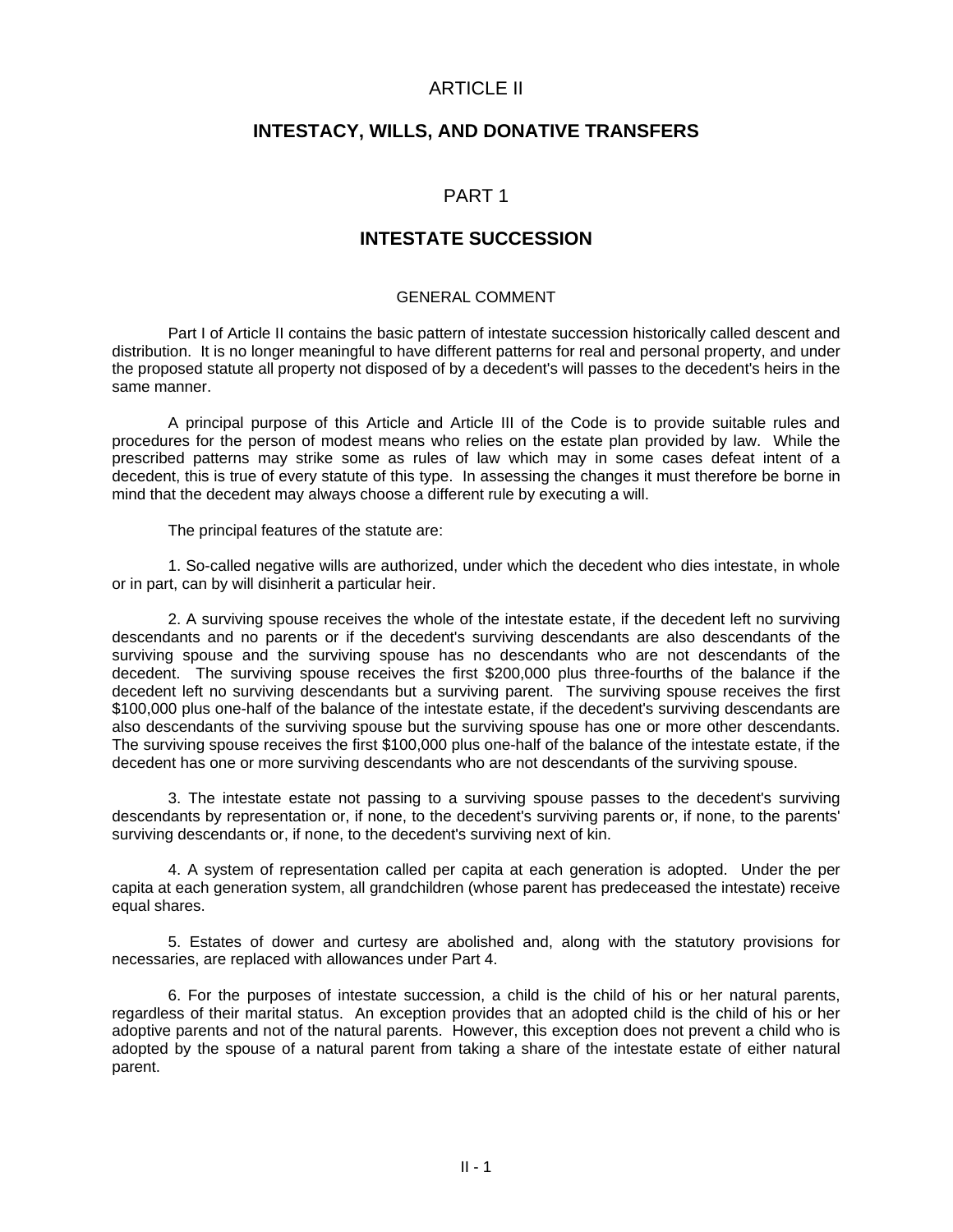## **Section 2-101. [Intestate Estate.]**

 (a) Any part of a decedent's estate not effectively disposed of by will passes by intestate succession to the decedent's heirs as prescribed in this part, except as modified by the decedent's will.

 (b) A decedent by will may expressly exclude or limit the right of an individual or class to succeed to property of the decedent passing by intestate succession. If that individual or a member of that class survives the decedent, the share of the decedent's intestate estate to which that individual or class would have succeeded passes as if that individual or each member of that class had disclaimed the intestate share.

#### COMMENT

 Subsection (b) authorizes the decedent, by will, to exclude or limit the right of an individual or class to share in the decedent's intestate estate, in effect disinheriting that individual or class. By specifically authorizing so-called negative wills, subsection (b) reverses the usually accepted common-law rule, which defeats a testator's intent for no sufficient reason. See Note, "The Intestate Claims of Heirs Excluded by Will: Should 'Negative Wills' Be Enforced?", 52 U.Chi.L.Rev. 177 (1985).

 Whether or not in an individual case the decedent's will has excluded or limited the right of an individual or class to take a share of the decedent's intestate estate is a question of construction. A clear case would be one in which the decedent's will expressly states that an individual is to receive none of the decedent's estate. Examples would be testamentary language such as "my brother, Hector, is not to receive any of my property" or "Brother Hector is disinherited".

 Another rather clear case would be one in which the will states that an individual is to receive only a nominal bequest, such as "I give \$50.00 to my brother, Hector, and no more".

 An individual need not be identified by name to be excluded. Thus, if brother Hector is the decedent's only brother, Hector could be identified by a term such as "my brother". A group or class of relatives (such as "my brothers and sisters") can also be excluded under this provision.

 Subsection (b) establishes the consequence of disinheritance - the share of the decedent's intestate estate to which the disinherited individual or class would have succeeded passes as if that individual or class had disclaimed the intestate share. Thus, if the decedent's will provides that brother Hector is to receive \$50.00 and no more, Hector is entitled to the \$50.00 bequest (because Hector is not treated as having predeceased the decedent for purposes of testate succession), but the portion of the decedent's intestate estate to which Hector would have succeeded passes as if Hector had disclaimed his intestate share. The consequence of a disclaimer by Hector of his intestate share is governed by Section 2-801(g), which provides that Hector's intestate share passes to Hector's descendants by representation.

 Example: G died partially intestate. G is survived by brother Hector, Hector's 3 children (X, Y, and Z), and the child (V) of a deceased sister. G's will excluded Hector from sharing in G's intestate estate.

 Solution: V takes half of G's intestate estate. X, Y, and Z split the other half, i.e., they take 1/6 each. Sections 2-103(3); 2-106; 2-801(g). Had Hector not been excluded by G's will, the share to which Hector would have succeeded would have been 1/2. Under section 2-801(g), that half, not the whole of G's intestate estate, is what passes to Hector's descendants by representation as if Hector had disclaimed his intestate share.

 Note that if brother Hector had actually predeceased G, then no consequence flows from Hector's disinheritance: V, X, Y, and Z would each take 1/4 of G's intestate estate under sections 2-103(3) and 2- 106.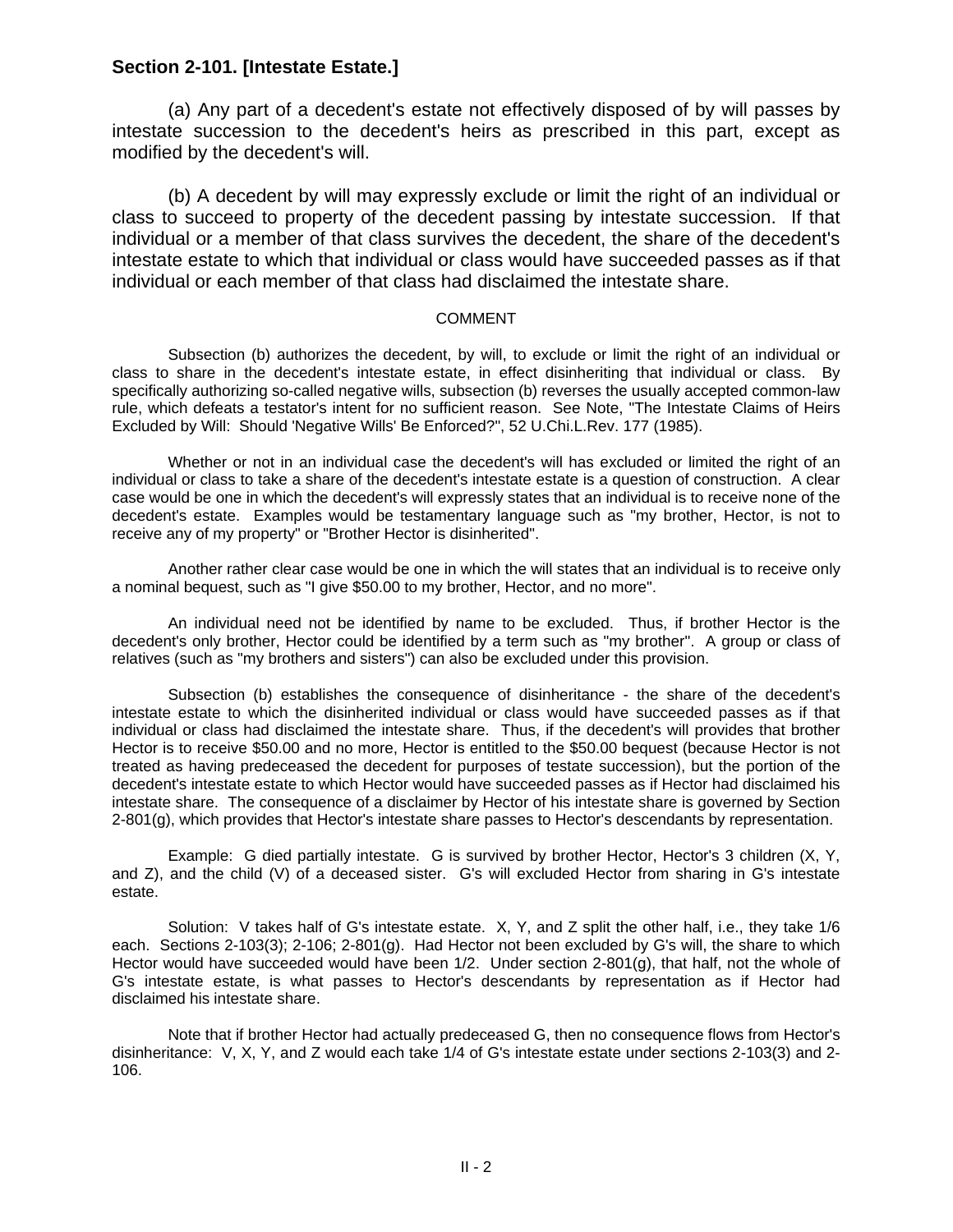# **Section 2-102. [Share of Spouse.]**

The intestate share of a decedent's surviving spouse is:

(1) the entire intestate estate if:

(i) no descendant or parent of the decedent survives the decedent; or

(ii) all of the decedent's surviving descendants are also descendants of the surviving spouse and there is no other descendant of the surviving spouse who survives the decedent;

(2) the first 200,000, plus three-fourths of any balance of the intestate estate, if no descendant of the decedent survives the decedent, but a parent of the decedent survives the decedent;

(3) the first 100,000, plus one-half of any balance of the intestate estate, if all of the decedent's surviving descendants are also descendants of the surviving spouse and the surviving spouse has one or more surviving descendants who are not descendants of the decedent;

(4) the first 100,000, plus one-half of any balance of the intestate estate, if one or more of the decedent's surviving descendants are not descendants of the surviving spouse.

#### COMMENT

 Under this Section, if the decedent leaves no surviving descendants and no surviving parent or if the decedent does leave surviving descendants but neither the decedent nor the surviving spouse has other descendants, the surviving spouse is entitled to all of the decedent's intestate estate.

 If the decedent leaves no surviving descendants but does leave a surviving parent, the decedent's surviving spouse receives the first \$200,000 plus three-fourths of the balance of the intestate estate.

 If the decedent leaves surviving descendants and if the surviving spouse (but not the decedent) has other descendants, and thus the decedent's descendants are unlikely to be the exclusive beneficiaries of the surviving spouse's estate, the surviving spouse receives the first \$100,000 plus onehalf of the balance of the intestate estate. The purpose is to assure the decedent's own descendants of a share in the decedent's intestate estate when the estate exceeds \$100,000.

 If the decedent has other descendants, the surviving spouse receives \$100,000 plus one-half of the balance. In this type of case, the decedent's descendants who are not descendants of the surviving spouse are not natural objects of the bounty of the surviving spouse.

 Note that in all the cases where the surviving spouse receives a lump sum plus a fraction of the balance, the lump sums must be understood to be in addition to the exemption and allowances to which the surviving spouse is entitled under Part 4. These can add up to a minimum of \$43,000.

 The theory of this section is discussed in Waggoner, "Spousal Probate Rights in a Multiple-Marriage Society", 45 The Record of the Ass'n of the Bar of the City of New York 339, 344-48 (1990) (Mortimer H. Hess Memorial Lecture).

 Empirical studies support the increase in the surviving spouse's intestate share, reflected in this section. The studies have shown that testators in smaller estates (which intestate estates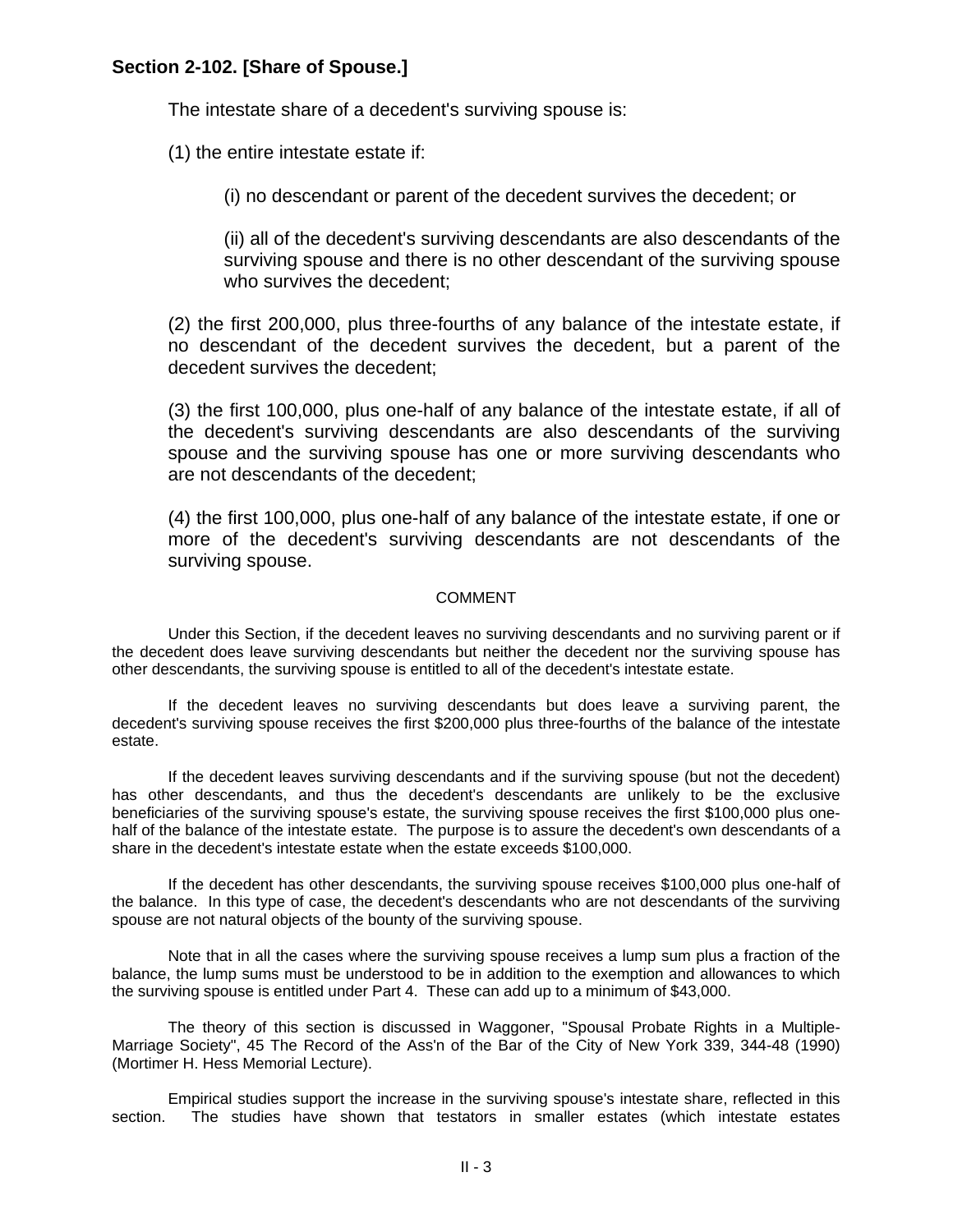overwhelmingly tend to be) tend to devise their entire estates to their surviving spouses, even when the couple has children. See C. Shammas, M. Salmon & M. Bahlin, Inheritance in America from Colonial Times to the Present 184-85 (1987); M. Sussman, J. Cates & D. Smith, The Family and Inheritance (1970); Browder, "Recent Patterns of Testate Succession in the United States and England", 67 Mich.L.Rev. 1303, 1307-08 (1969); Dunham, "The Method, Process and Frequency of Wealth Transmission at Death", 30 U.Chi.L.Rev. 241, 252 (1963); Gibson, "Inheritance of Community Property in Texas-A Need for Reform", 47 Texas L.Rev. 359, 364-66 (1969); Price, "The Transmission of Wealth at Death in a Community Property Jurisdiction", 50 Wash.L.Rev. 277, 283, 311-17 (1975). See also Fellows, Simon & Rau, "Public Attitudes About Property Distribution at Death and Intestate Succession Laws in the United States", 1978 Am. B. F. Research J. 319, 355-68; Note, "A Comparison of Iowans' Dispositive Preferences with Selected Provisions of the Iowa and Uniform Probate Codes", 63 Iowa L.Rev. 1041, 1091-92 (1978).

 Cross Reference. See Section 2-802 for the definition of spouse, which controls for purposes of intestate succession.

#### MASSACHUSETTS COMMENT

 This section gives the surviving spouse a larger share than is provided by current law under section 1 of chapter 190. In doing so, it reflects the desires of most married persons, who almost always leave all of a moderate estate or at least one-half of a larger estate to the surviving spouse when a will is executed. A husband or wife who desires to leave the surviving spouse less than the share provided by this section may do so by executing a will, subject of course to possible election by the surviving spouse to take an elective share under Part 2 of this Article.

 Under chapter 190, the decedent's surviving spouse received the entire intestate estate only if there were neither surviving descendants nor kindred. If there were surviving descendants, the surviving spouse took one-half of the personal and one-half of the real property. If there were no surviving descendants, but there was surviving kindred, the surviving spouse took the whole estate up to \$200,000 and one-half of the remaining personal and real property.

## **Section 2-103. [Share of Heirs other than Surviving Spouse.]**

 Any part of the intestate estate not passing to the decedent's surviving spouse under Section 2-102, or the entire intestate estate if there is no surviving spouse, passes in the following order to the individuals designated below who survive the decedent:

(1) to the decedent's descendants per capita at each generation;

 (2) if there is no surviving descendant, to the decedent's parents equally if both survive, or to the surviving parent;

 (3) if there is no surviving descendant or parent, to the descendants of the decedent's parents or either of them per capita at each generation;

 (4) if there is no surviving descendant, parent, or descendant of a parent, then equally to the decedent's next of kin in equal degree; but if there are 2 or more descendants of deceased ancestors in equal degree claiming through different ancestors, those claiming through the nearest ancestor shall be preferred to those claiming through an ancestor more remote. Degrees of kindred shall be computed according to the rules of civil law.

### **COMMENT**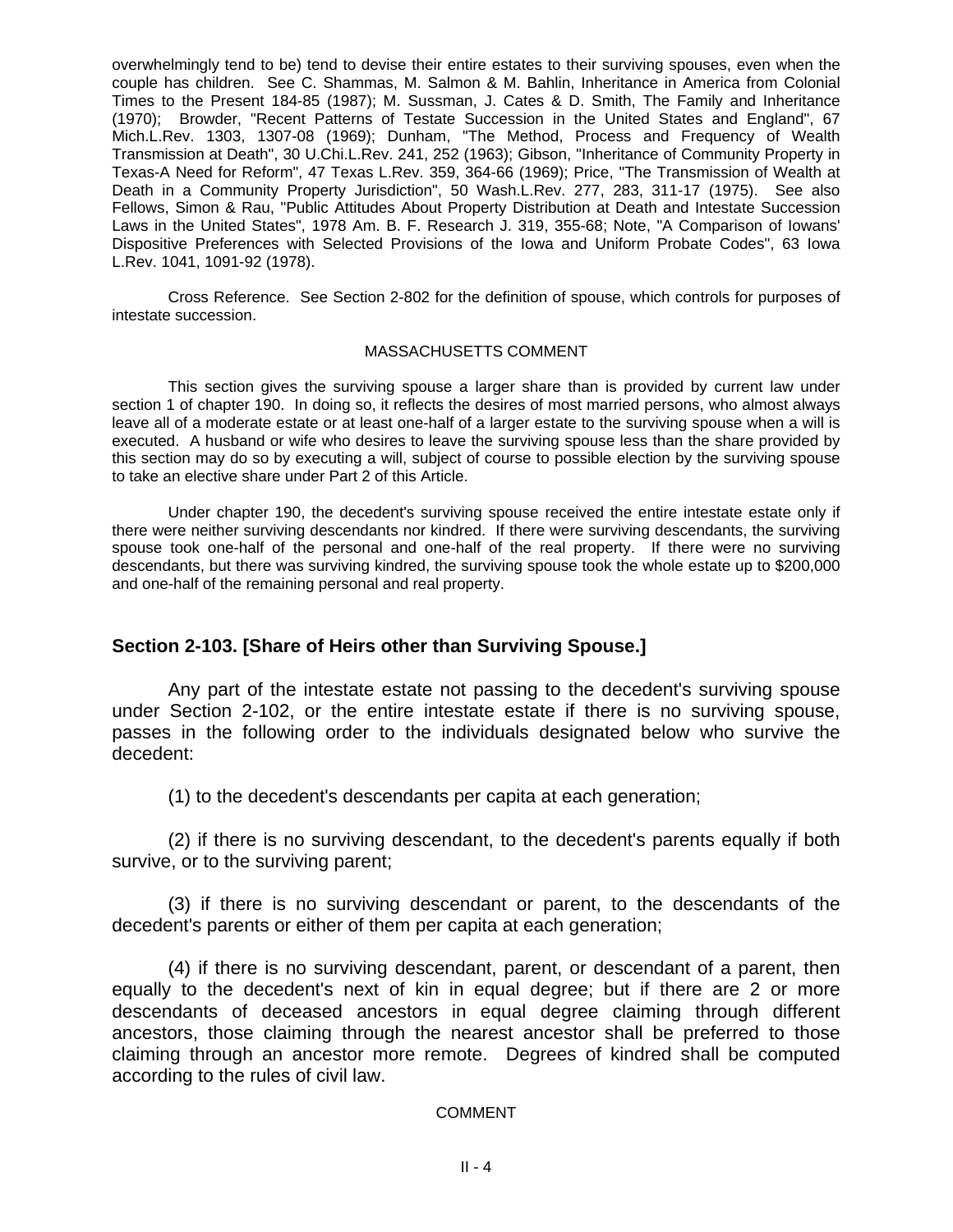This section provides for inheritance by lineal descendants of the decedent, parents and their descendants, and other ancestors and collateral relatives labeled "next of kin", similar to G.L. c. 190 § 2.

 In general the principle of per capita at each generation representation (which is defined in Section 2-106) is adopted as the pattern which most decedents would prefer.

 If the pattern of this section is not desired, it may be avoided by a properly executed will or, after the decedent's death, by renunciation by particular heirs under Section 2-801.

 The word "descendants" replaces the word "issue" in this section and throughout Article II. The term issue is a term of art having a biological connotation. Now that inheritance rights, in certain cases, are extended to adopted children, the term descendants is a more appropriate term. See also Section 2- 114, parent and child relationship.

## **Section 2-104. [Reserved.]**

## **Section 2-105. [No Taker.]**

 If there is no taker under the provisions of this article, the intestate estate passes to the commonwealth; provided, however, if such intestate is a veteran who died while a member of the Soldiers' Home in Massachusetts or the Soldiers' Home in Holyoke, the intestate estate shall inure to the benefit of the legacy fund or legacy account of the soldiers' home of which the intestate was a member.

#### MASSACHUSETTS COMMENT

This Section contains the same rule as section G.L. c. 190, § 3(7).

## **Section 2-106. [Representation.]**

(a) [Definitions.] In this section:

(1) "Deceased descendant", "deceased parent", or "deceased ancestor", a descendant, parent, or ancestor who predeceased the decedent.

(2) "Surviving descendant", a descendant who survived the decedent.

 (b) [Decedent's Descendants.] If, under section 2-103(1), a decedent's intestate estate or a part thereof passes "per capita at each generation" to the decedent's descendants, the estate or part thereof is divided into as many equal shares as there are (i) surviving descendants in the generation nearest to the decedent that contains 1 or more surviving descendants, and (ii) deceased descendants in the same generation who left surviving descendants, if any. Each surviving descendant in the nearest generation is allocated one share. The remaining shares, if any, are combined and then divided in the same manner among the surviving descendants of the deceased descendants as if the surviving descendants in the nearest generation and their surviving descendants had predeceased the decedent.

(c) [Descendants of Parents.] If, under section 2-103(3), a decedent's intestate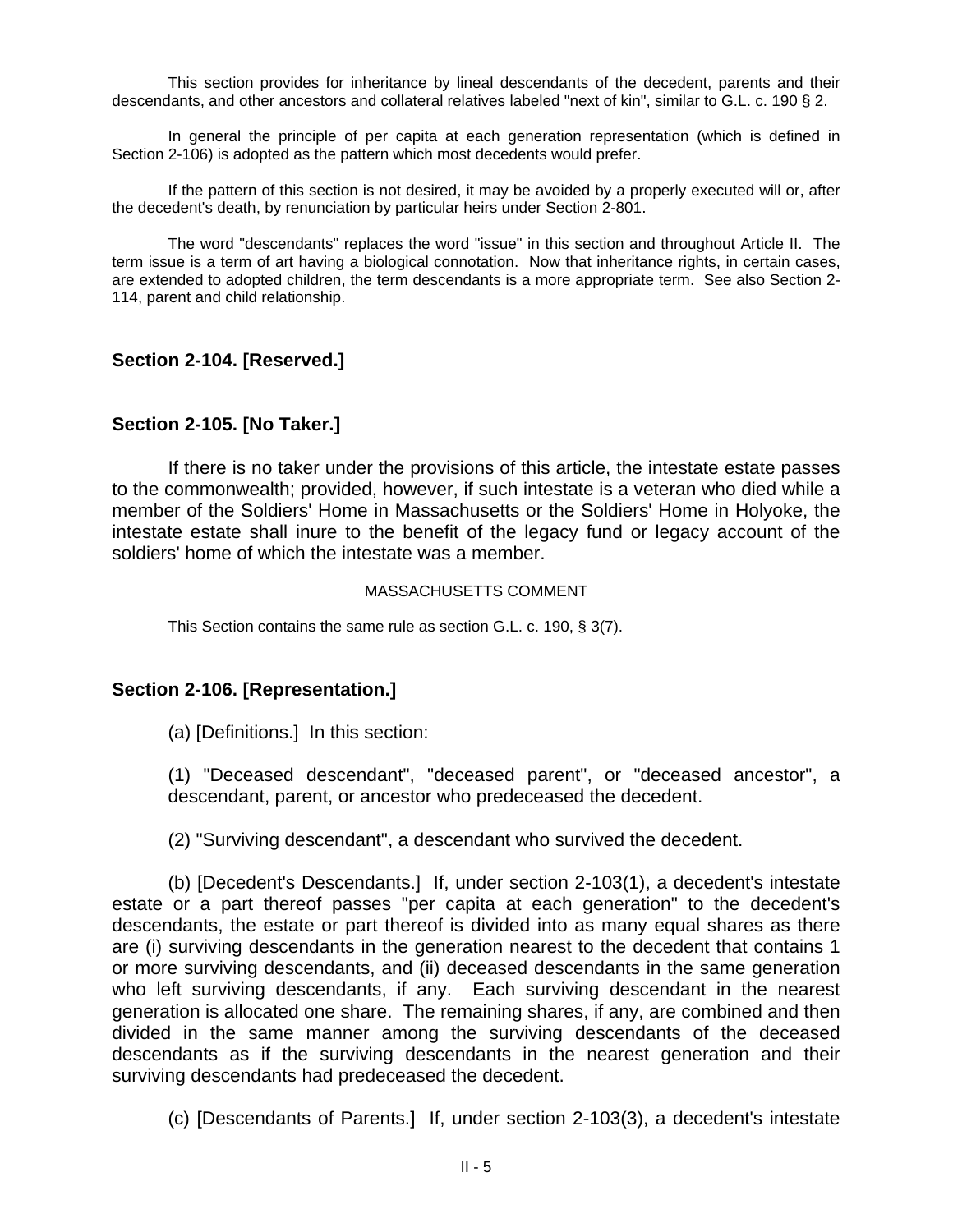estate or a part thereof passes "per capita at each generation" to the descendants of the decedent's deceased parents or either of them, the estate or part thereof is divided into as many equal shares as there are (i) surviving descendants in the generation nearest the deceased parents or either of them that contains one or more surviving descendants, and (ii) deceased descendants in the same generation who left surviving descendants, if any. Each surviving descendant in the nearest generation is allocated one share. The remaining shares, if any, are combined and then divided in the same manner among the surviving descendants of the deceased descendants as if the surviving descendants in the nearest generation and their surviving descendants had predeceased the decedent.

#### COMMENT

 This section adopts the system of representation called per capita at each generation. The per capita at each generation system is more responsive to the underlying premise of the original UPC system, in that it always provides equal shares to those equally related. In addition, a recent survey of client preferences, conducted by Fellows of the American College of Trust and Estate Counsel, suggests that the per capita at each generation system of representation is preferred by most clients. See Young, "Meaning of 'Issue' and 'Descendants'", 13 ACTEC Probate Notes 225 (1988). The survey results were striking: Of 761 responses, 541 (71.11 percent) chose the per capita at each generation system; 145 (19.1 percent) chose the per-stirpes system, and 70 (9.21 percent) chose the pre-1990 UPC system.

 To illustrate the differences among the three systems, consider a family, in which G is the intestate. G has 3 children, A, B, and C. Child A has 3 children, U, V, and W. Child B has 1 child, X. Child C has 2 children, Y and Z. Consider four variations.

Variation 1: All three children survive G.

$$
\begin{array}{c}\nG \\
\downarrow \\
\downarrow \\
A\nB\nC\n\end{array}
$$
\n
$$
\begin{array}{c}\nG \\
\downarrow \\
\downarrow \\
U\nV\nW\nX\nY\nZ\n\end{array}
$$

Solution: All three systems reach the same result: A, B, and C take 1/3 each.

Variation 2: One child, A, predeceases G; the other two survive G.

$$
\begin{array}{c}\nG \\
\downarrow \\
[A] \quad B \quad C \\
\downarrow \\
U \quad V \quad W \quad X \quad Y \quad Z\n\end{array}
$$

Solution: Again, all three systems reach the same result: B and C take 1/3 each; U, V, and W take 1/9 each.

Variation 3: All three children predecease G.

$$
\begin{array}{c}\nG \\
\downarrow \\
\downarrow \\
[A]\n\end{array}
$$
 [B] [C]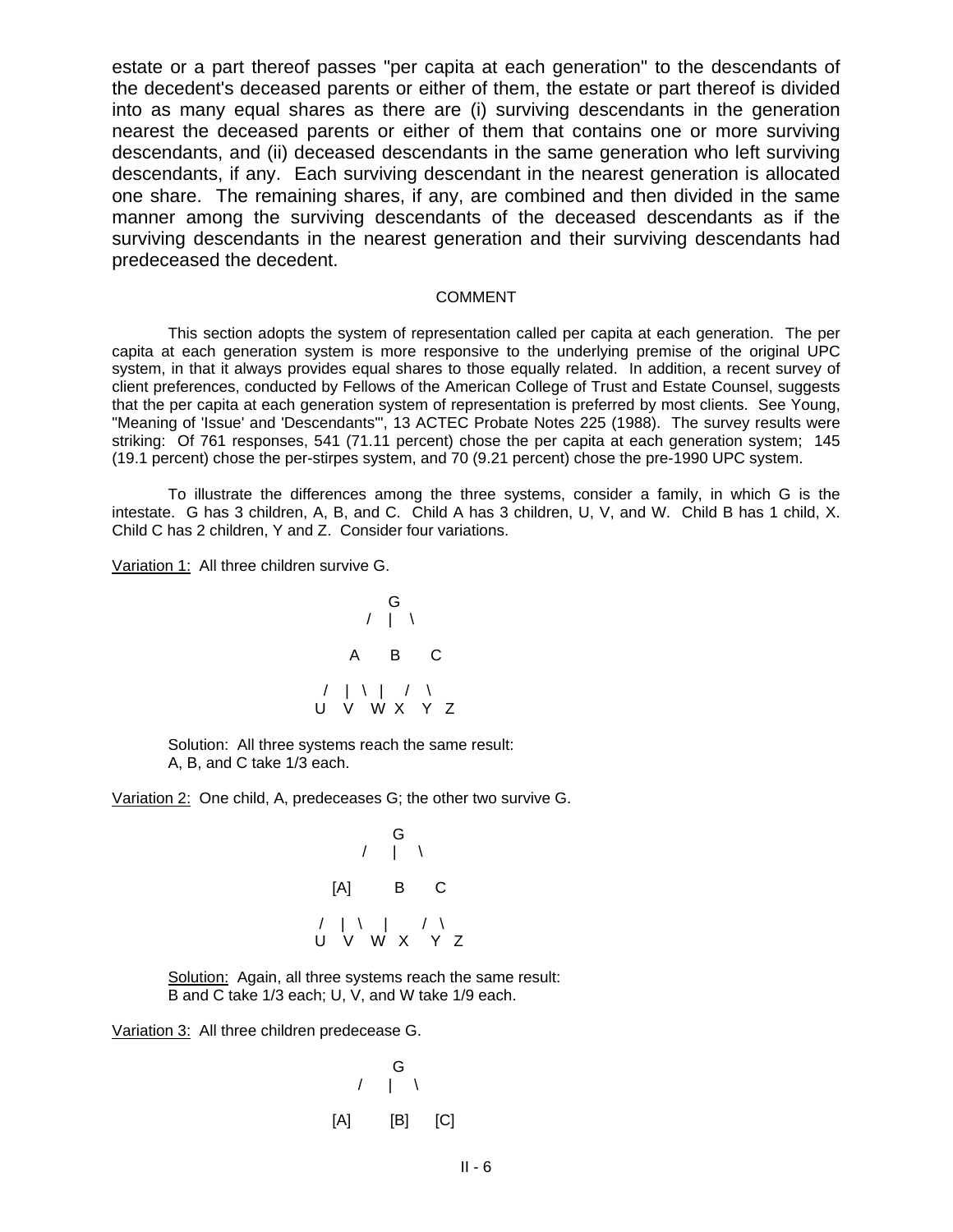$$
\begin{array}{c|c|c|c|c|c|c|c} & & & & & & \wedge \\ \hline & & & & & & \wedge \\ \hline & & & & & & \wedge \\ \hline & & & & & & \wedge \end{array}
$$

Solution: The pre-1990 UPC and the 1990 UPC systems reach the same result: U, V, W, X, Y, and Z take 1/6 each.

The per-stirpes system gives a different result: U, V, and W take 1/9 each; X takes 1/3; and Y and Z take 1/6 each.

Variation 4: Two of the three children, A and B, predecease G; C survives G.

**GREET CONSTRUCTION CONSTRUCTION**  $\sqrt{2}$  [A] [B] C / | \ | / \ U V W X Y Z

Solution: In this instance, the 1990 UPC system (per capita at each generation) departs from the pre-1990 UPC system. Under the 1990 UPC system, C takes 1/3 and the other two 1/3 shares are combined into a single share (amounting to 2/3 of the estate) and distributed as if C, Y and Z had predeceased G; the result is that U, V, W, and X take 1/6 each.

Although the pre-1990 UPC rejected the per-stirpes system, the result reached under the pre-1990 UPC was aligned with the per-stirpes system in this instance: C would have taken 1/3, X would have taken 1/3, and U, V, and W would have taken 1/9 each.

The 1990 UPC system furthers the purpose of the pre-1990 UPC. The pre-1990 UPC system was premised on a desire to provide equality among those equally related. The pre-1990 UPC system failed to achieve that objective in this instance. The 1990 system (per-capita-at-eachgeneration) remedies that defect in the pre-1990 system.

Reference. Waggoner, "A Proposed Alternative to the Uniform Probate Code's System for Intestate Distribution among Descendants", 66 Nw. U. L. Rev. 626 (1971).

Effect of Disclaimer. By virtue of Section 2-801(g), an heir cannot use a disclaimer to effect a change in the division of an intestate's estate. To illustrate this point, consider the following example:



 As it stands, G's intestate estate is divided into two equal parts: A takes half and B's child, Z, takes the other half. Suppose, however, that A files a disclaimer under Section 2-801. A cannot affect the basic division of G's intestate estate by this maneuver. Section 2-801(g) provides that "the disclaimed interest devolves as if the disclaimant had predeceased the decedent, except that if by law or under the testamentary instrument the disclaimant's descendants would take the disclaimant's share by representation if the disclaimant actually predeceased the decedent, and if the disclaimant left descendants who survive the decedent, the disclaimed interest passes by representation to the disclaimant's descendants who survive the decedent". In this example, the "disclaimed interest" is A's share (1/2) of G's estate; thus the 1/2 interest renounced by A devolves to A's children, X and Y, who take 1/4 each.

If Section 2-801(g) had provided that G's "estate" is to be divided as if A predeceased G, A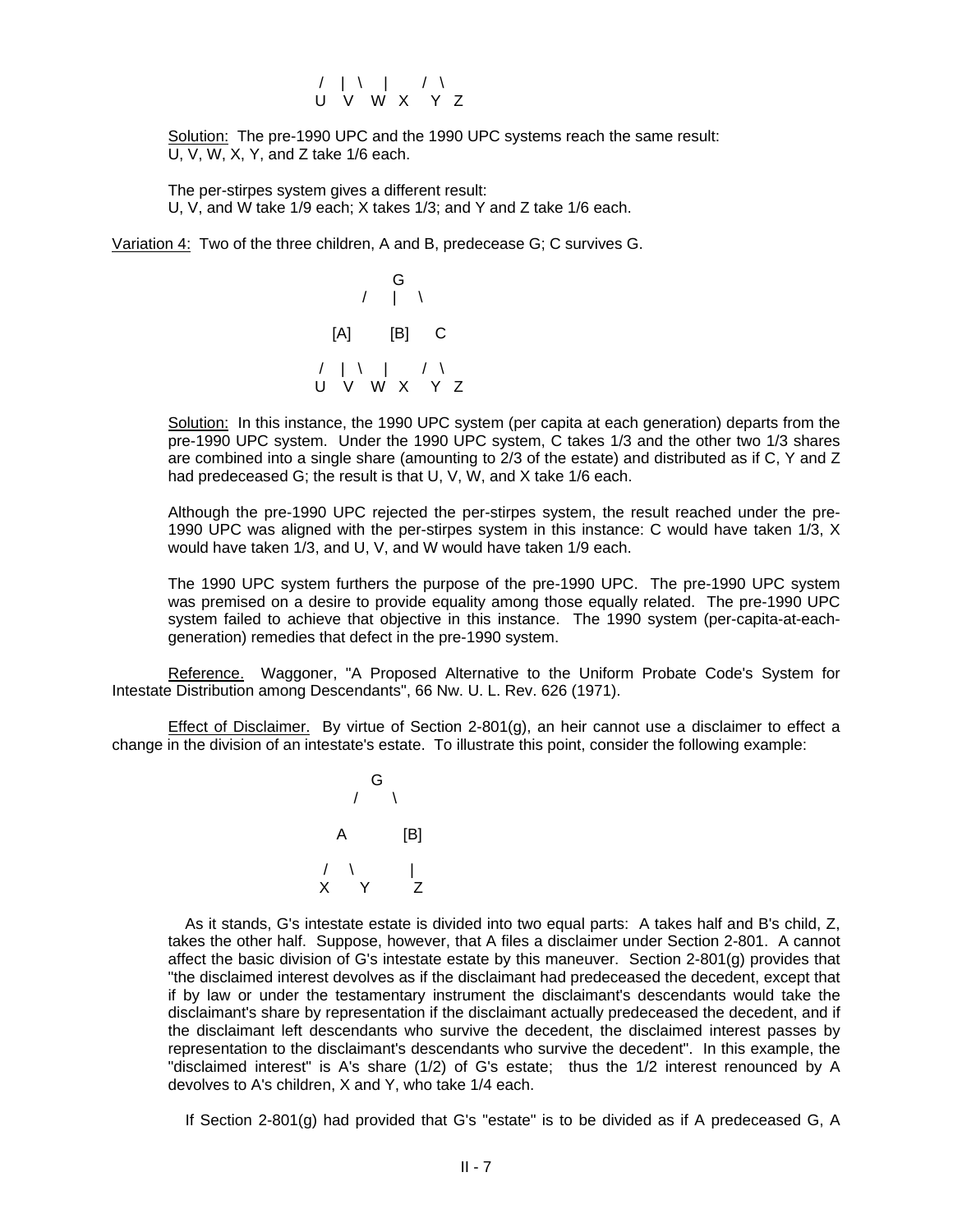could have used his disclaimer to increase the share going to his children from 1/2 to 2/3 (1/3 for each child) and to decrease Z's share to 1/3. The careful wording of Section 2-801(d)(1), however, prevents A from manipulating the result by this method.

# **Section 2-107. [Kindred of Half Blood.]**

 Relatives of the half blood inherit the same share they would inherit if they were of the whole blood.

## MASSACHUSETTS COMMENT

This Section contains the same rule as G.L. c. 190, § 4.

# **Section 2-108. [Afterborn Heirs.]**

 An individual in gestation at a particular time is treated as living at that time if the individual lives 120 hours or more after birth.

## MASSACHUSETTS COMMENT

 This Section contains a rule similar to G.L. c. 190, § 4, except for the added requirement that the individual survive for 120 hours.

# **Section 2-109. [Advancements.]**

 (a) If an individual dies intestate as to all or a portion of the estate, property the decedent gave during the decedent's lifetime to an individual who, at the decedent's death, is an heir is treated as an advancement against the heir's intestate share only if (i) the decedent declared in a contemporaneous writing or the heir acknowledged in writing that the gift is an advancement or (ii) the decedent's contemporaneous writing or the heir's written acknowledgment otherwise indicates that the gift is to be taken into account in computing the division and distribution of the decedent's intestate estate.

 (b) If the value of an advancement is expressed in the conveyance, in the contemporaneous writing, or in the acknowledgment, such value shall be adopted in the division and distribution of the intestate estate; otherwise it shall be determined according to the value when the property was given.

 (c) Property which is advanced by an intestate shall be considered as part of the intestate's estate in the division and distribution of such estate, and shall be taken by the heir who received the advance toward the heir's share of the intestate estate; but the heir shall not be required to restore any part thereof, although it exceeds the intestate share. A surviving spouse shall be entitled only to a share in the residue after deducting the value of the advancement.

 (d) If a child or other lineal descendant of the intestate who has received an advancement dies before the intestate, leaving descendants who receive a share of the intestate's estate, the advancement shall be considered as part of the intestate's estate in the division and distribution of such estate, and the value thereof shall be taken in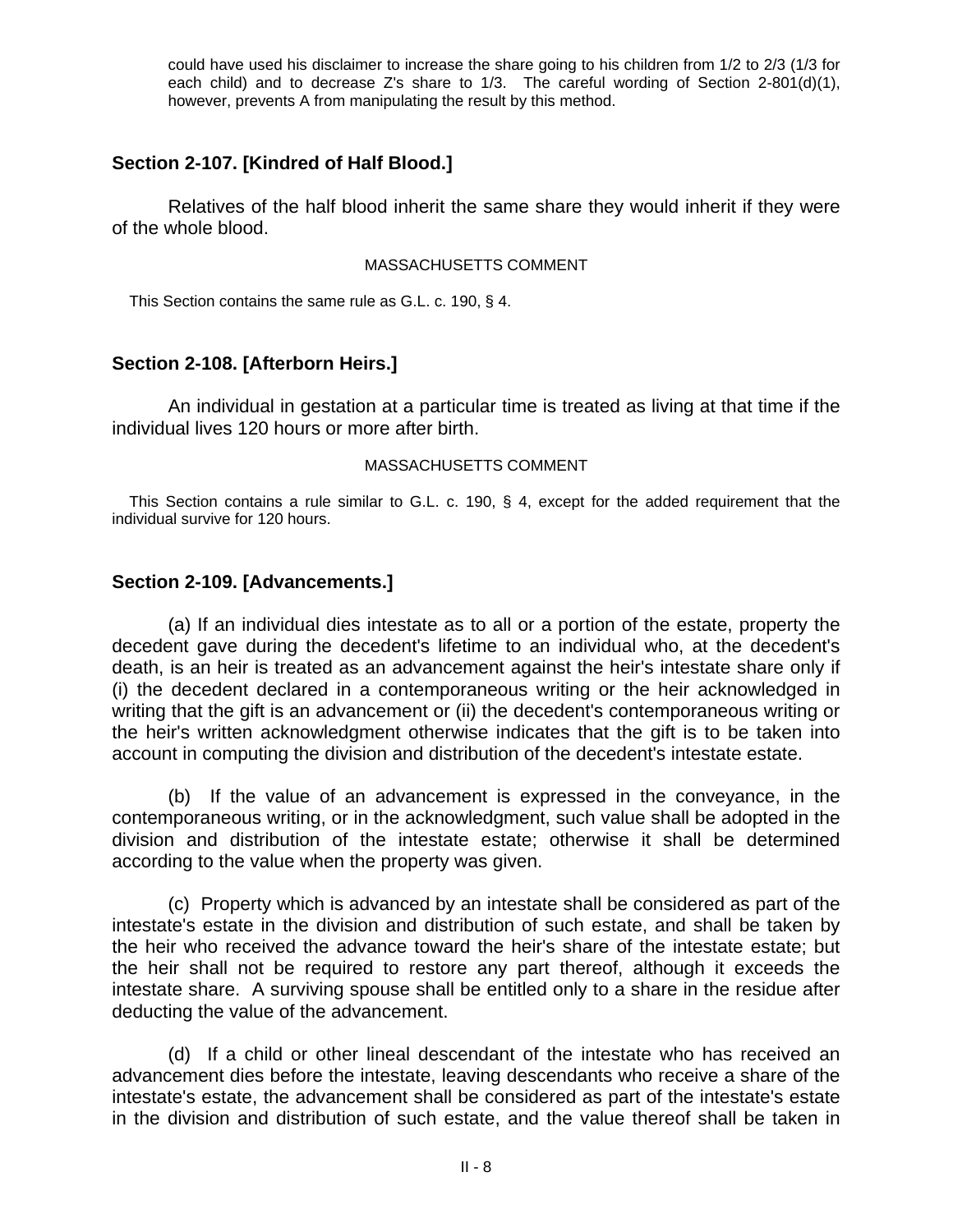equal shares by the representatives of the person who received the advancement toward their share of the intestate estate, as if the advancement had been made directly to them.

 (e) The probate court in which the estate of a decedent is settled may hear and determine all questions of advancements arising relative to such estate.

#### MASSACHUSETTS COMMENT

This section is substantially similar to the advancement rules under chapter 196.

#### COMMENT

 The statute is phrased in terms of the donee being an heir "at the decedent's death". The donee need not be a prospective heir at the time of the gift. For example, if the intestate, G, made an inter-vivos gift intended to be an advancement to a grandchild at a time when the intestate's child who is the grandchild's parent is alive, the grandchild would not then be a prospective heir. Nevertheless, if G's intent that the gift be an advancement is contained in a written declaration or acknowledgment as provided in this section, the gift is regarded as an advancement if G's child (who is the grandchild's parent) predeceases G, making the grandchild an heir.

 To be an advancement, the gift need not be an outright gift; it can be in the form of a will substitute, such as designating the donee as the beneficiary of the intestate's life-insurance policy or the beneficiary of the remainder interest in a revocable inter-vivos trust.

 Most inter-vivos transfers today are intended to be absolute gifts or are carefully integrated into a total estate plan. If the donor intends that any transfer during the donor's lifetime be deducted from the donee's share of the donor's estate, the donor may either execute a will so providing or, if the donor intends to die intestate, charge the gift as an advance by a writing within the present section.

 This section applies to advances to the decedent's spouse and collaterals (such as nephews and nieces) as well as to descendants, but with respect to advances made to a person who dies before the intestate, it applies only to advances to the decedent's lineal descendants.

## **Section 2-110. [Debts to Decedent.]**

 A debt owed to a decedent is not charged against the intestate share of any individual except the debtor. If the debtor fails to survive the decedent, the debt is not taken into account in computing the intestate share of the debtor's descendants.

### **COMMENT**

Section 2-110 supplements Section 3-903, Right of Retainer.

 Effect of Disclaimer. Section 2-801(d)(1) prevents a living debtor from using the combined effects of the last sentence of Section 2-110 and a disclaimer to avoid a set-off. Although Section 2-110 provides that, if the debtor actually fails to survive the decedent, the debt is not taken into account in computing the intestate share of the debtor's descendants, the same result is not produced when a living debtor disclaims. Section 2-801(d) provides that the "interest" disclaimed, not the decedent's estate as a whole, devolves as though the disclaimant predeceased the decedent. The "interest" disclaimed by a living debtor is the share the debtor would have taken had the debtor not disclaimed the intestate share, minus the debt.

# **Section 2-111. [Alienage.]**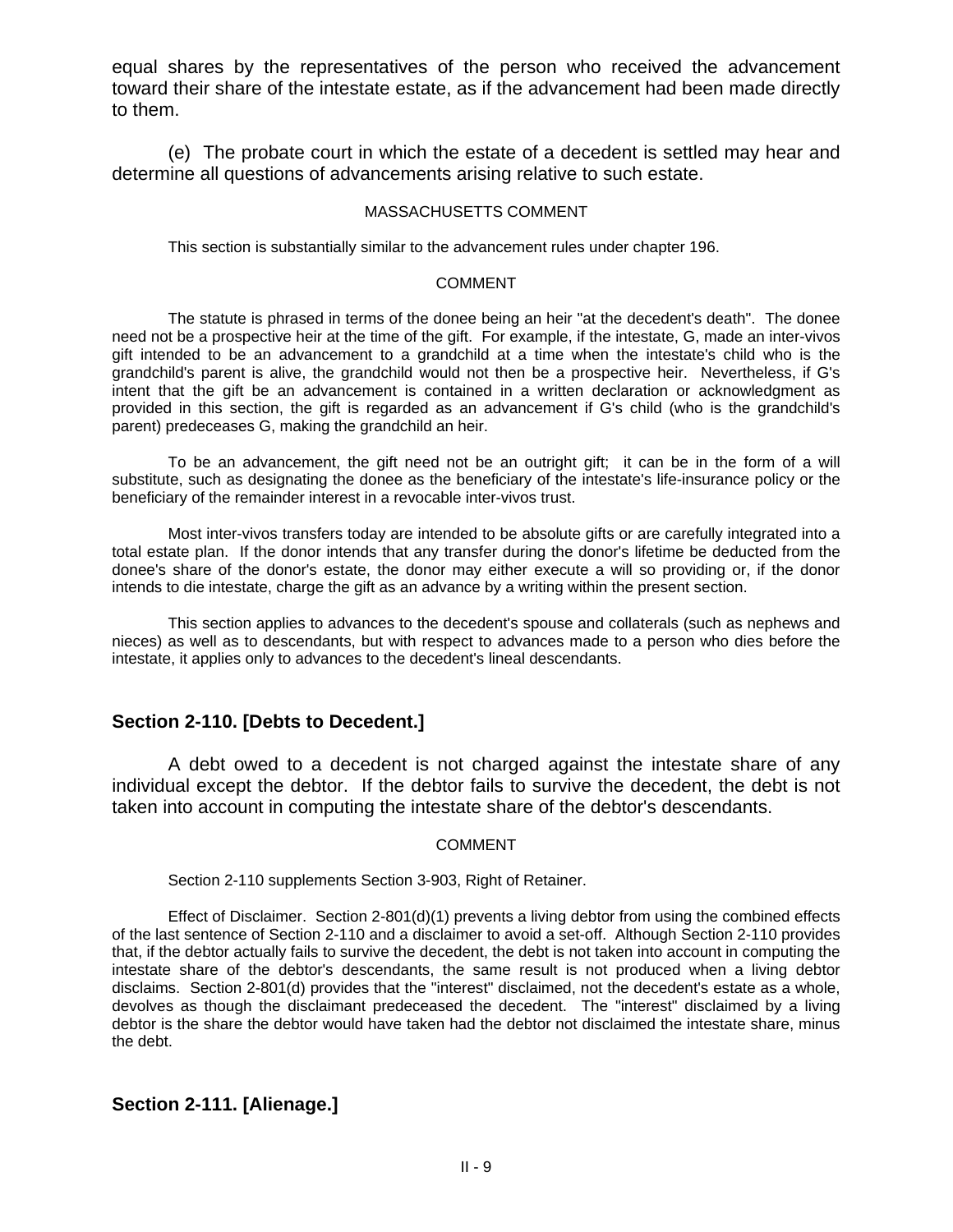No individual is disqualified to take as an heir because the individual or another individual through whom the individual claims is or has been an alien.

#### MASSACHUSETTS COMMENT

 See G.L. c. 206, section 27A, permitting the court to require a person who resides outside the United States to appear in person to claim a legacy or distributive share where there are questions as to the person's identity, right, and opportunity to receive such funds; and G.L. c. 206, section 27B, permitting the court, if it is not assured that a person domiciled outside the United State will receive a legacy or distributive share in substantially full value, to order that payment be made in the form of necessaries of life, food, clothing and medicine, delivered through a recognized public or private agency.

#### COMMENT

 This section eliminates the ancient rule that an alien cannot acquire or transmit land by descent, a rule based on the feudal notions of the obligations of the tenant to the King. Although there never was a corresponding rule as to personality, the present section is phrased in light of the basic premise of the Code that distinctions between real and personal property should be abolished.

 This section has broader vitality in light of the decision of the United States Supreme Court in Zschernig v. Miller, 88 S.Ct.664, 389 U.S. 429, 19 L.Ed.2d 683 (1968), holding unconstitutional a state statute providing for escheat if a nonresident alien cannot meet three requirements: the existence of a reciprocal right of a United States citizen to take property on the same terms as a citizen or inhabitant of the foreign country, the right of United States citizens to receive payment here of funds from estates in the foreign country, and the right of the foreign heirs to receive the proceeds of the local estate without confiscation by the foreign government. The rationale was that such a statue involved the local probate court in matters which essentially involve United States foreign policy, whether or not there is a governing treaty with the foreign country. Hence, the statute is "an intrusion by the State into the field of foreign affairs which the Constitution entrusts to the President and the Congress".

# **Section 2-112. [Dower and Curtesy Abolished.]**

The estates of dower and curtesy are abolished.

### MASSACHUSETTS COMMENT

 The provisions of this Code replace the common-law concepts of dower and curtesy and their statutory counterparts, including the tenancy by dower provided in chapter 189. See the allowances and exemption provided in Part 4.

## **Section 2-113. [Individuals Related to Decedent Through Two Lines.]**

 An individual who is related to the decedent through two lines of relationship is entitled to only a single share based on the relationship that would entitle the individual to the larger share.

#### **COMMENT**

 This section prevents double inheritance. It has potential application in a case in which a deceased person's brother or sister marries the spouse of the decedent and adopts a child of the former marriage; if the adopting parent died thereafter leaving the child as a natural and adopted grandchild of its grandparents, this section prevents the child from taking as an heir from the grandparents in both capacities.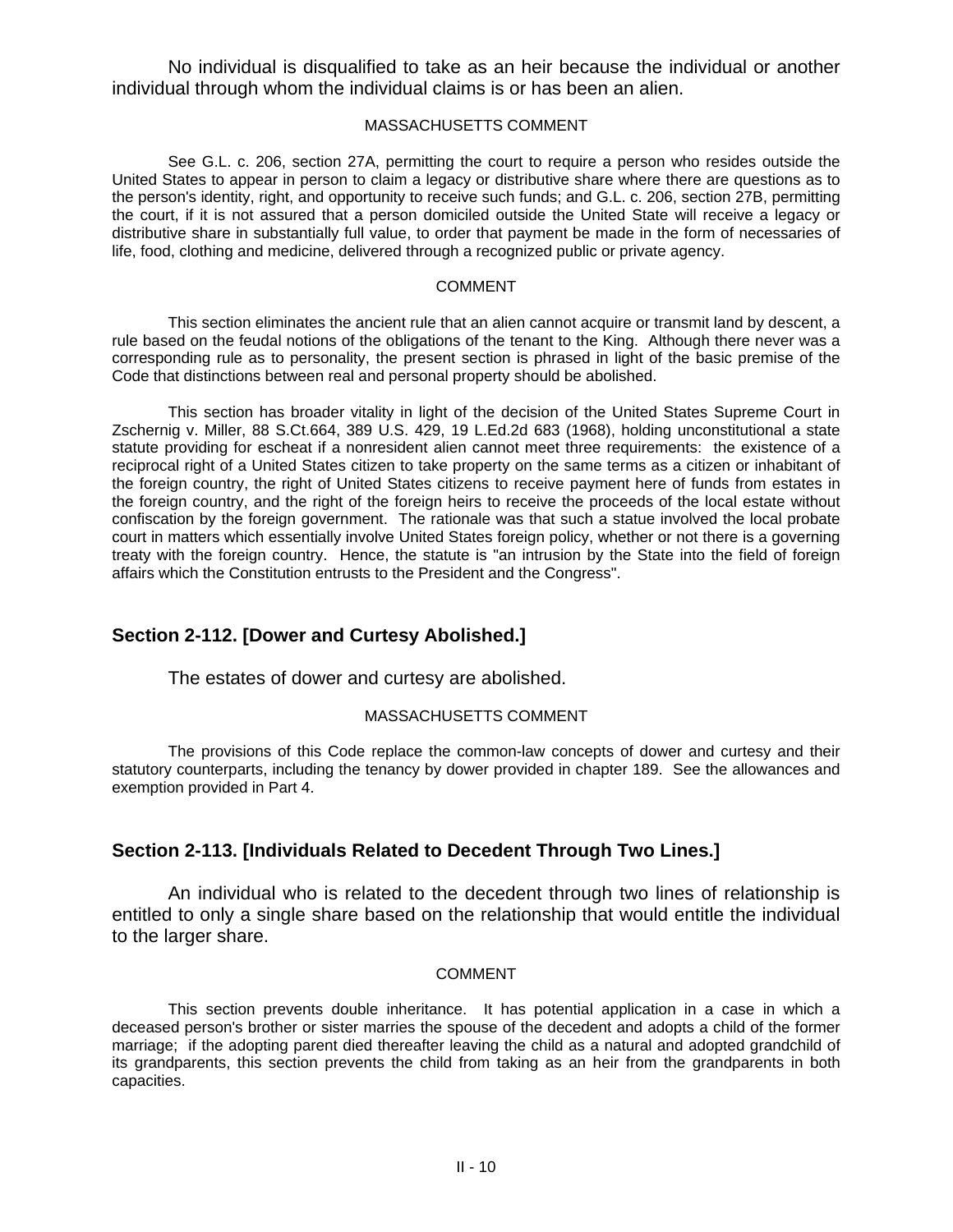# **Section 2-114. [Parent and Child Relationship.]**

 (a) Except as provided in subsection (b), for purposes of intestate succession by, through, or from a person, an individual is the child of his natural parents, regardless of their marital status. The parent and child relationship may be established under applicable state law.

 (b) An adopted individual is the child of his or her adopting parent or parents and not of his or her natural parents, but adoption of a child by the spouse of either natural parent has no effect on the right of the child or a descendant of the child to inherit from or through either natural parent. The court may decree that the rights of succession to property under this section, or under former section 7 of chapter 210, shall vest in an adopted individual as of the date of the filing of the petition for adoption.

#### COMMENT

 Subsection (a). Subsection (a) sets forth the general rule: For purposes of intestate succession, a child is the child of his or her natural parents, regardless of their marital status. This is a change from G.L. c. 190, Sections 5-7, under which a person born out of wedlock is deemed the heir of his or her mother, while rights with respect to the father require a determination of paternity. The parent and child relationship will be established under applicable state law, and this should include the provisions in G.L. c. 190, Section 7, expanded to cover the establishment of parenthood, not just of paternity. Intestate shares run to "descendants" which includes adopted children, Section 2-103.

 Subsection (b). Subsection (b) contains exceptions to the general rule of subsection (a). Subsection (b) states the rule that, for inheritance purposes, an adopted individual becomes part of the adopting family and is no longer part of the natural family. However, an individual who is adopted by his or her stepparent (the spouse of the custodial natural parent) becomes part of the adopting stepparent's family for inheritance purposes but also continues to be part of the family of both natural parents. With respect to the noncustodial natural parent and that parent's family, the adopted individual and the adopted individual's descendants continue to have a right of inheritance from and through that noncustodial natural parent, but that noncustodial natural parent and that noncustodial natural parent's family do not have a right to inherit from or through the adopted individual.

### MASSACHUSETTS COMMENT

 Chapter 140 of the Acts of 2012 added the last sentence of subsection (b) and repealed sections 7 and 8 of G.L. c. 210.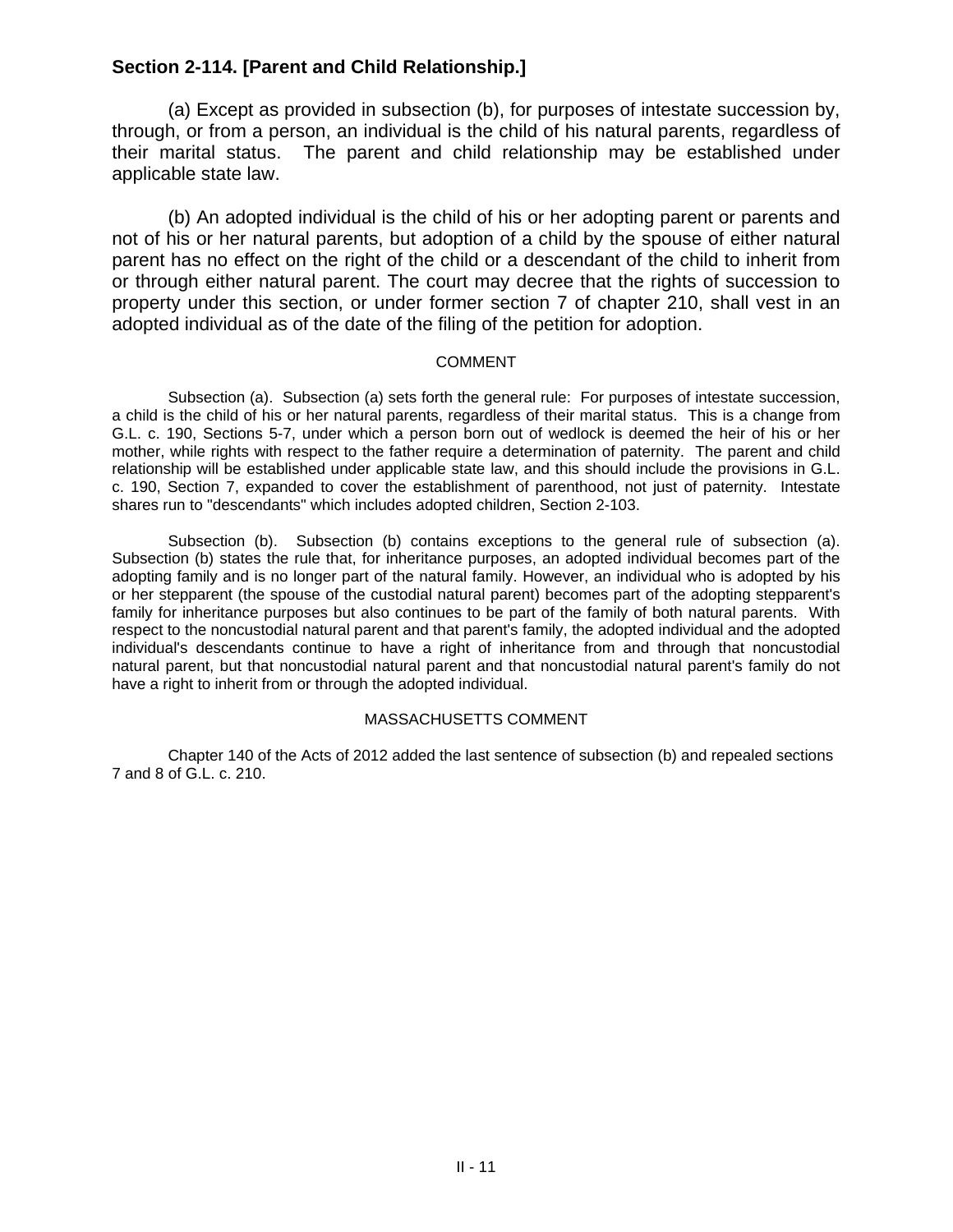# PART 2

# **ELECTIVE SHARE OF SURVIVING SPOUSE**

# **Sections 2-200 to 2-299. [Reserved]**

## MASSACHUSETTS COMMENT

 The uniform act provisions for reforming the spousal elective share are not included in this measure. Rather, such reform is left to separate legislation.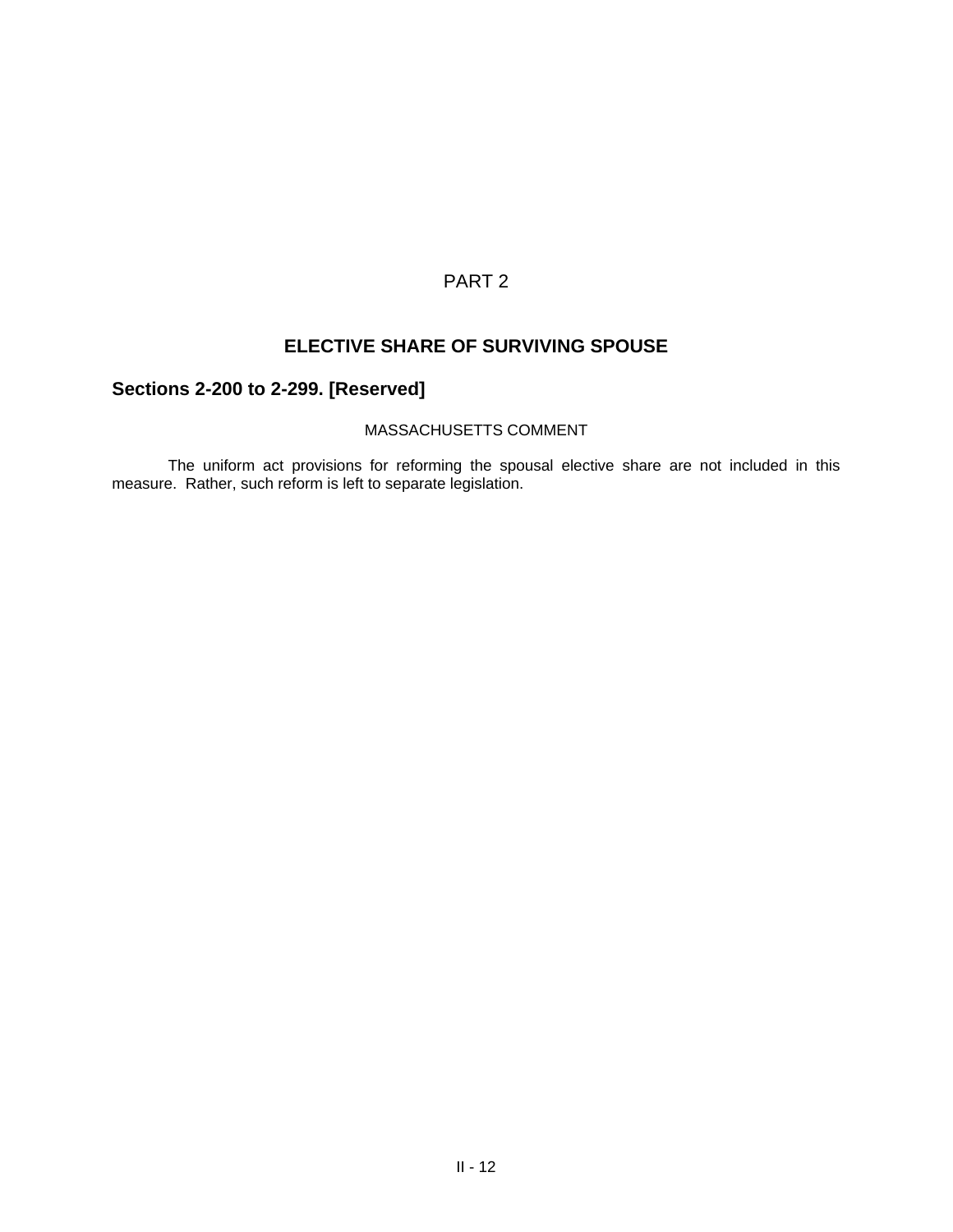# **SPOUSE AND CHILDREN UNPROVIDED FOR IN WILLS**

# **Section 2-301. [Entitlement of Spouse: Premarital Will.]**

 (a) If a testator's surviving spouse married the testator after the testator executed a will, the surviving spouse is entitled to receive, as an intestate share, no less than the value of the share of the estate the spouse would have received if the testator had died intestate as to that portion of the testator's estate, if any, that neither is devised to a child of the testator who is born before the testator married the surviving spouse and who is not a child of the surviving spouse nor is devised to a descendant of such a child or passes under section 2-603 or 2-604 to such a child or to a descendant of such a child, unless:

(1) it appears from the will that the will was made in contemplation of the testator's marriage to the surviving spouse;

(2) the will expresses the intention that it is to be effective notwithstanding any subsequent marriage; or

(3) the testator provided for the spouse by transfer outside the will and any intent that the transfer be in lieu of a testamentary provision is shown by the testator's statements or is reasonably inferred from the amount of the transfer or other evidence.

 (b) In satisfying the share provided by this section, devises made by the will to the testator's surviving spouse, if any, are applied first, and other devises, other than a devise to a child of the testator who was born before the testator married the surviving spouse and who is not a child of the surviving spouse or a devise or substitute gift under section 2-603 or 2-604 to a descendant of such a child, abate as provided in section 3- 902.

### MASSACHUSETTS COMMENT

 Under section 9 of chapter 191, marriage revokes a will unless it appears from the will that the will was executed in contemplation of the pending marriage. This section takes the opposite position, reflecting the view that the intestate share of the spouse is what the decedent would want the spouse to have if the decedent had thought about the relationship of the old will to the new situation. One effect of this section should be to reduce the number of instances where a spouse will claim an elective share.

### COMMENT

Purpose and Scope. This section applies only to a premarital will, a will executed prior to the testator's marriage to his or her surviving spouse. If the decedent and the surviving spouse were married to each other more than once, a premarital will is a will executed by the decedent at any time when they were not married to each other but not a will executed during a prior marriage. This section reflects the view that the intestate share of the spouse in that portion of the testator's estate not devised to certain of the testator's children, under trust or not, (or that is not devised to their descendants, under trust or not, or does not pass to their descendants under the antilapse statute) is what the testator would want the spouse to have if he or she had thought about the relationship of his or her old will to the new situation.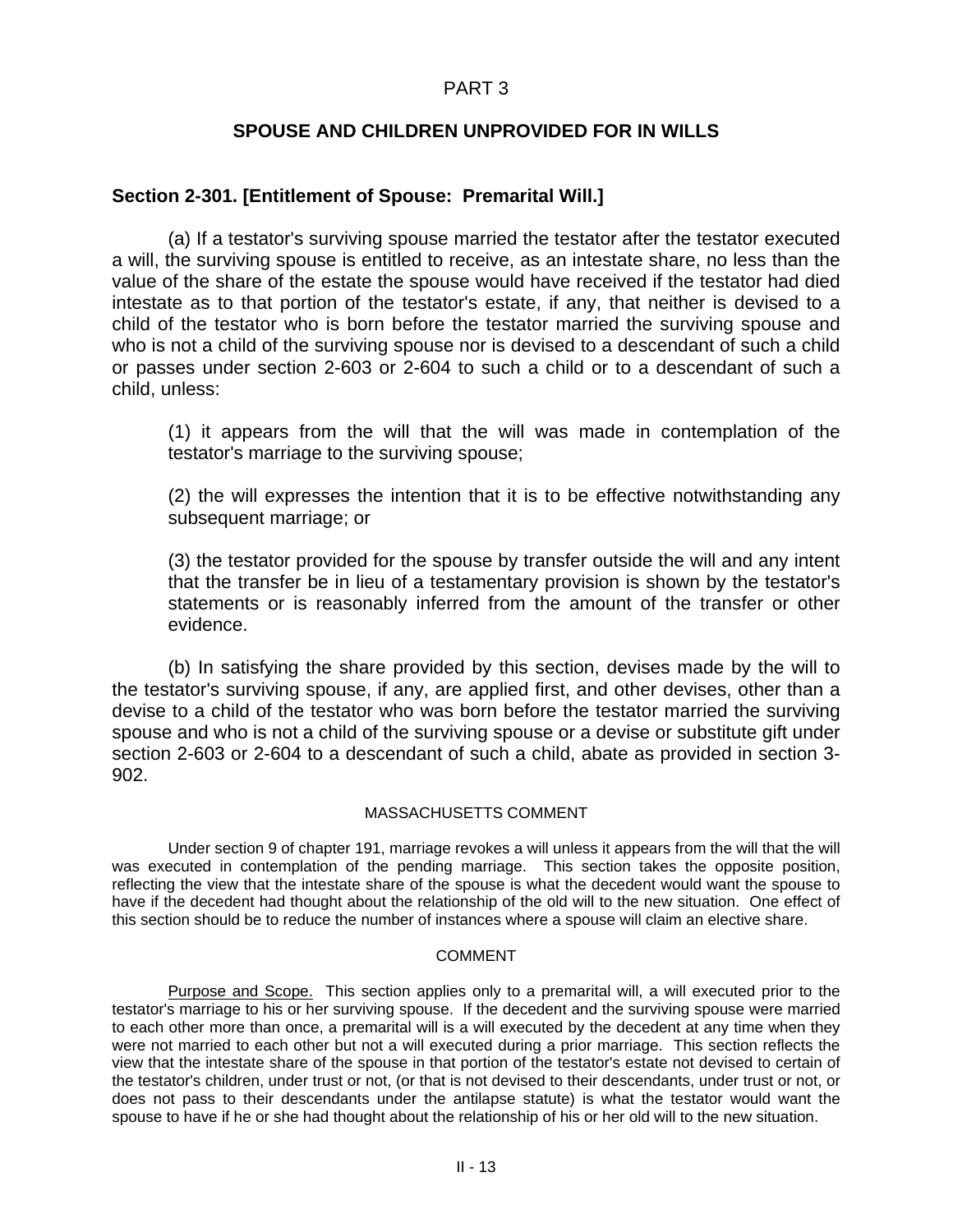Under this section, a surviving spouse who married the testator after the testator executed his or her will may be entitled to a certain minimum amount of the testator's estate. The surviving spouse's entitlement under this section, if any, is granted automatically; it need not be elected. If the surviving spouse exercises his or her right to take an elective share, amounts provided under this section count toward making up the elective-share amount by virtue of the language in subsection (a) stating that the amount provided by this section is treated as "an intestate share." Under Section 2-209(a)(1), amounts passing to the surviving spouse by intestate succession count first toward making up the spouse's elective-share amount.

Subsection (a). Subsection (a) is revised to make it clear that a surviving spouse who, by a premarital will, is devised, under trust or not, less than the share of the testator's estate he or she would have received had the testator died intestate as to that part of the estate, if any, not devised to certain of the testator's children, under trust or not, (or that is not devised to their descendants, under trust, or not, or does not pass to their descendants under the antilapse statute) is entitled to be brought up to that share. Subsection (a) makes it clear that any lapsed devise that passes under section 2-604 to a child of the testator by a prior marriage, rather than only to a descendant of such a child is covered.

Example. G's will devised the residue of his estate "to my two children, A and B, in equal shares". A and B are children of G's prior marriage. G is survived by A and by G's new spouse, X. B predeceases G, without leaving any descendants who survived G. Under Section 2-604, B's half of the residue passes to G's child, A. A is a child of the testator's prior marriage but not a descendant of B. X's right under Section 2-301 are to take an intestate share in that portion of G's estate not covered by the residuary clause.

 The pre-1990 version of Section 2-301 was titled "Omitted Spouse", and the section used phrases such as "fails to provide" and "omitted spouse". The implication of the title and these phrases was that the section was inapplicable if the person the decedent later married was a devisee in his or her premarital will. It was clear, however, from the underlying purpose of the section that this was not intended. The courts recognized this and refused to interpret the section that way, but in doing so they have been forced to say that a premarital will containing a devise to the person to whom the testator was married at death could still be found to "fail to provide" for the survivor in the survivor's capacity as spouse. See Estate of Christensen, 665 P.2d 646 (Utah 1982); Estate of Ganier, 418 So.2d 256 (Fla. 1982); Note, "The Problem of the 'Un-omitted' Spouse Under Section 2-301 of the [Pre-1990] Uniform Probate Code", 52 U.Chi. L.Rev. 481 (1985). By making the existence and amount of a premarital devise to the spouse irrelevant, the revisions of subsection (a) make the operation of the statute more purposive.

Subsection (a)(1), (2), and (3) Exceptions. The moving party has the burden of proof on the exceptions contained in subsections (a)(1), (2), and (3). For a case interpreting the language of subsection (a)(3), see Estate of Bartell, 776 P.2d 885 (Utah 1989). This section can be barred by a premarital agreement, marital agreement, or waiver as provided in Section 2-213.

Subsection (b). Subsection (b) is also revised to provide that the value of any premarital devise to the surviving spouse, equitable or legal, is used first to satisfy the spouse's entitlement under this section, before any other devises suffer abatement. This revision is made necessary by the revision of subsection (a): If the existence or amount of a premarital devise to the surviving spouse is irrelevant, any such devise must be counted toward and not be in addition to the ultimate share to which the spouse is entitled. Normally, a devise in favor of the person whom the testator later marries will be a specific or general devise, not a residuary devise. The effect under the pre-1990 version of subsection (b) was that the surviving spouse could take the intestate share under Section 2-301, which in the pre-1990 version was satisfied out of the residue (under the rules of abatement in Section 3-901), plus the devise in his or her favor. The revision of subsection (b) prevents this "double dipping", so to speak.

Reference. The theory of this section is discussed in Waggoner, "Spousal Rights in Our Multiple-Marriage Society: The Revised Uniform Probate Code." 26 Real Prop. Prob. & Tr. J. 683, 748-51 (1992).

# **Section 2-302. [Omitted Children.]**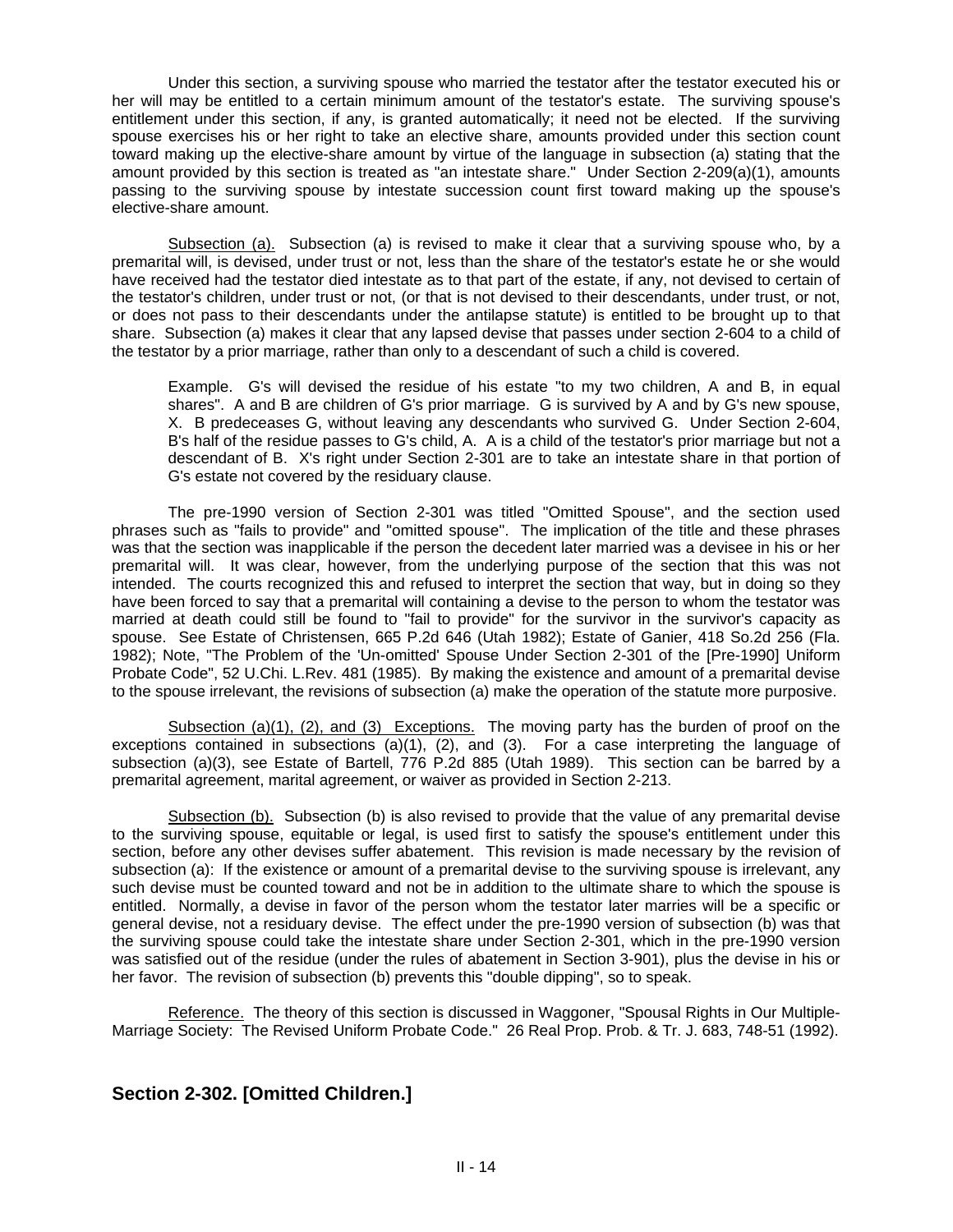(a) Except as provided in subsection (b), if a testator fails to provide in a will for any children born or adopted after the execution of the will, the omitted after-born or after-adopted child receives a share in the estate as follows:

(1) If the testator had no child living when the will was executed, an omitted afterborn or after-adopted child receives a share in the estate equal in value to that which the child would have received had the testator died intestate, unless the will devised all or substantially all the estate to the other parent of the omitted child and that other parent survives the testator and is entitled to take under the will.

(2) If the testator had 1 or more children living when the will was executed, and the will devised property or an interest in property to 1 or more of the then-living children, an omitted after-born or after-adopted child is entitled to share in the testator's estate as follows:

(i) The portion of the testator's estate in which the omitted after-born or after-adopted child is entitled to share is limited to devises made to the testator's then-living children under the will.

(ii) The omitted after-born or after-adopted child is entitled to receive the share of the testator's estate, as limited in subparagraph (i), that the child would have received had the testator included all omitted after-born and after-adopted children with the children to whom devises were made under the will and had given an equal share of the estate to each child.

(iii) To the extent feasible, the interest granted an omitted after-born or after-adopted child under this section must be of the same character, whether equitable or legal, present or future, as that devised to the testator's then-living children under the will.

(iv) In satisfying a share provided by this paragraph, devises to the testator's children who were living when the will was executed abate ratably. In abating the devises of the then-living children, the court shall preserve to the maximum extent possible the character of the testamentary plan adopted by the testator.

(b) Neither subsection  $(a)(1)$  nor subsection  $(a)(2)$  applies if:

(1) It appears from the will that the omission was intentional; or

(2) The testator provided for the omitted after-born or after-adopted child by transfer outside the will and the intent that the transfer be in lieu of a testamentary provision is shown by the testator's statements or is reasonably inferred from the amount of the transfer or other evidence.

 (c) If at the time of execution of the will the testator fails to provide in the will for a living child solely because the testator believes the child to be dead, the child is entitled to a share in the estate as if the child were an omitted after-born or after-adopted child.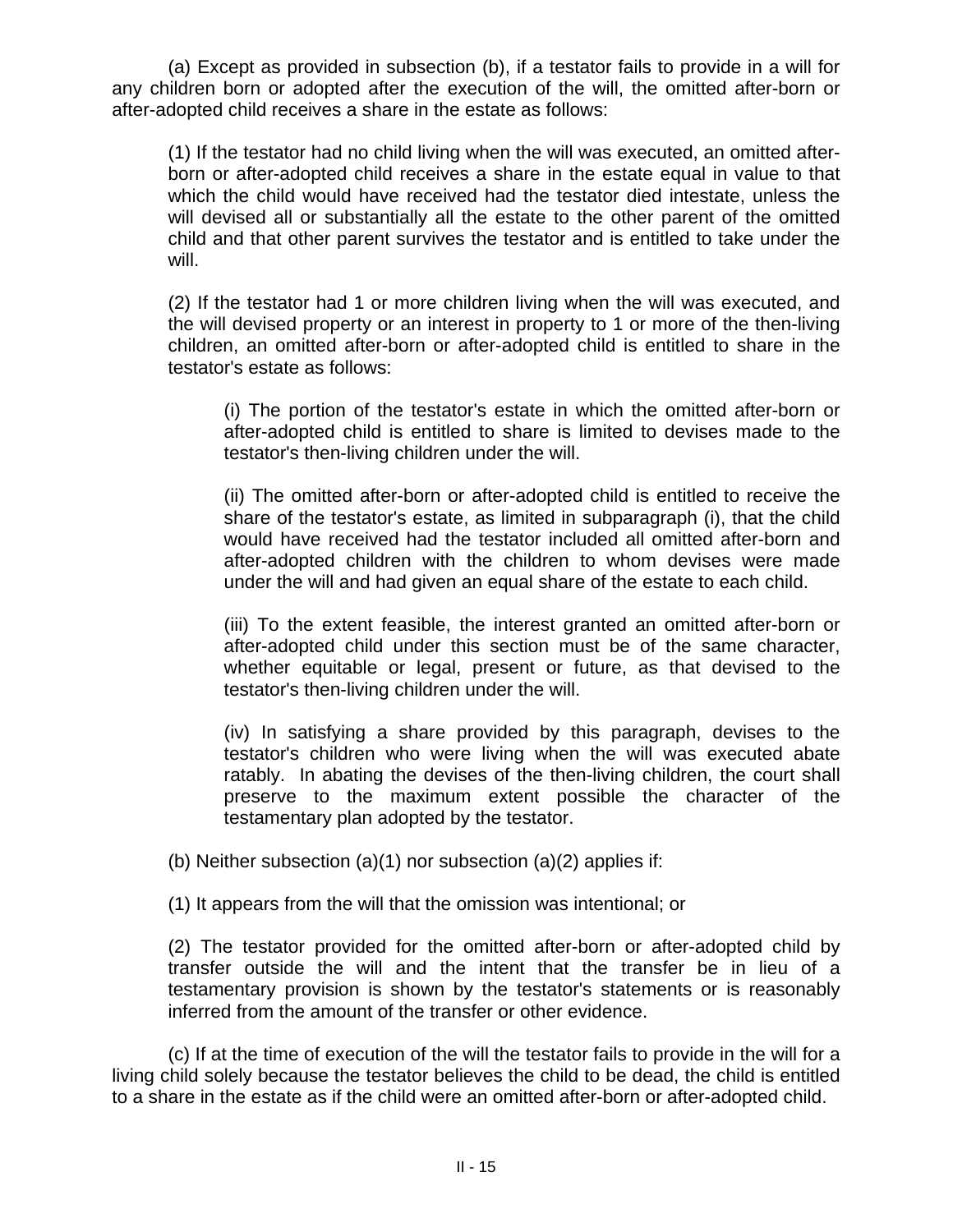(d) In satisfying a share provided by subsection (a)(1), devises made by the will abate under section 3-902.

 (e) No such omitted child shall take any share in real property unless a claim is filed in the registry of probate by or on behalf of such child within 1 year after the death of the decedent.

#### MASSACHUSETTS COMMENT

 This section changes the rule for omitted after-born or after-adopted children under G.L. c. 191, § 20 by differentiating between those omitted when there are no other children and those omitted when there are other children who received property under the will. Subsection (e) preserves the last sentence of c. 191, § 20.

#### COMMENT

 This section provides for both the case where a child was born or adopted after the execution of the will and not foreseen at the time and thus not provided for in the will, and the rare case where a testator omits a child because of the mistaken belief that the child is dead.

Basic Purposes and Scope. This section is substantially revised. The revisions have two basic objectives. The first basic objective is to provide that a will that devised, under trust or not, all or substantially all of the testator's estate to the other parent of the omitted child prevents an after-born or after-adopted child from taking an intestate share if none of the testator's children was living when he or she executed the will. (Under this rule, the other parent must survive the testator and be entitled to take under the will.)

 Under the pre-1990 Code, such a will prevented the omitted child's entitlement only if the testator had one or more children living when he or she executed the will. The rationale for the revised rule is found in the empirical evidence (cited in the Comment to Section 2-102) that suggests that even testators with children tend to devise their entire estates to their surviving spouses, especially in smaller estates. The testator's purpose is not to disinherit the children; rather, such a will evidences a purpose to trust the surviving parent to use the property for the benefit of the children, as appropriate. This attitude of trust of the surviving parent carries over to the case where none of the children have been born when the will is executed.

 The second basic objective of the revisions is to provide that if the testator had children when he or she executed the will, and if the will made provision for one or more of the then-living children, an omitted after-born or after-adopted child does not take a full intestate share (which might be substantially larger or substantially smaller than given to the living children). Rather, the omitted after-born or afteradopted child participates on a pro rata basis in the property devised, under trust or not, to the then-living children.

A more detailed description of the revised rules follows.

No Child Living When Will Executed. If the testator had no child living when he or she executed the will, subsection (a)(1) provides that an omitted after-born or after-adopted child receives the share he or she would have received had the testator died intestate, unless the will devised, under trust or not, all or substantially all of the estate to the other parent of the omitted child. If the will did devise, under trust or not, all or substantially all of the estate to the other parent of the omitted child, and if that other parent survives the testator and is entitled to take under the will, the omitted after-born or after-adopted child receives no share of the estate. In the case of an after-adopted child, the term "other parent" refers to the other adopting parent. (The other parent of the omitted child might survive the testator, but not be entitled to take under the will because, for example, that devise, under trust or not, to the other parent was revoked under Section 2-803 or 2-804.)

One or More Children Living When Will Executed. If the testator had one or more children living when the will was executed, subsection  $(a)(2)$ , which implements the second basic objective stated above, provides that an omitted after-born or after-adopted child only receives a share of the testator's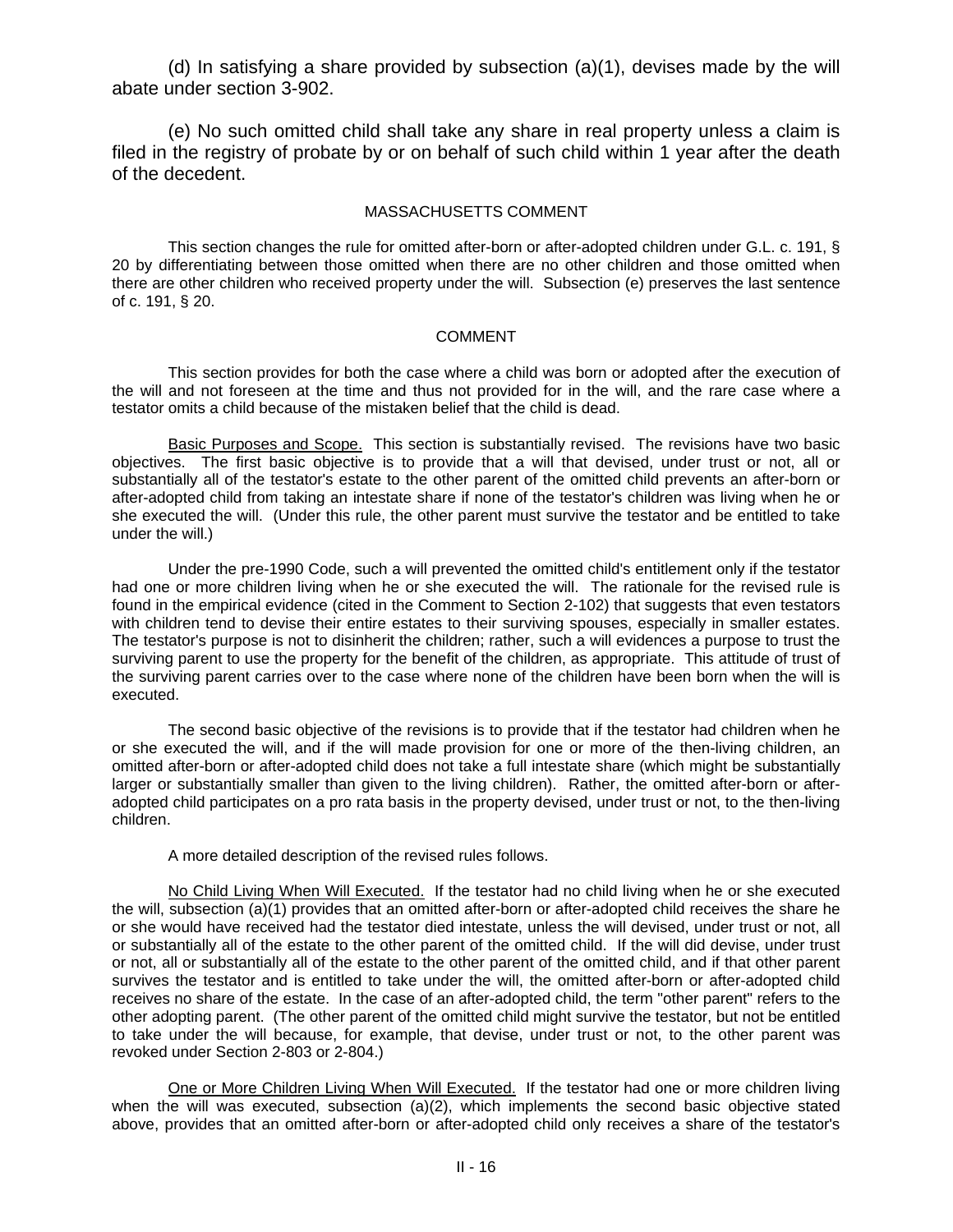estate if the testator's will devised property or an equitable or legal interest in property to one or more of the children living at the time the will was executed; if not, the omitted after-born or after-adopted child receives nothing.

 Subsection (a)(2) is modeled on N.Y. Est. Powers & Trusts Law § 5-3.2. Subsection (a)(2) is illustrated by the following example.

Example. When G executed her will, she had two living children, A and B. Her will devised \$7,500 to each child. After G executed her will, she had another child, C.

C is entitled to \$5,000. \$2,500 (1/3 of \$7,500) of C's entitlement comes from A's \$7,500 devise (reducing it to \$5,000); and \$2,500 (1/3 of \$7,500) comes from B's \$7,500 devise (reducing it to \$5,000).

Variation. If G's will had devised \$10,000 to A and \$5,000 to B, C would be entitled to \$5,000. \$3,333 (1/3 of \$10,000) of C's entitlement comes from A's \$10,000 devise (reducing it to \$6,667); and \$1,667 (1/3 of \$5,000) comes from B's \$5,000 devise (reducing it to \$3,333).

Subsection (b) Exceptions. To preclude operation of subsection  $(a)(1)$  or  $(a)(2)$ , the testator's will need not make any provision, even nominal in amount, for a testator's present or future children; under subsection (b)(1), a simple recital in the will that the testator intends to make no provision for then living children or any the testator thereafter may have would be sufficient.

 For a case applying the language of subsection (b)(2), in the context of the omitted spouse provision, see Estate of Bartell, 776 P.2d 885 (Utah 1989).

The moving party has the burden of proof on the elements of subsections  $(b)(1)$  and  $(b)(2)$ .

Subsection (c). Subsection (c) addresses the problem that arises if at the time of execution of the will the testator fails to provide in the will for a living child solely because the testator believes the child to be dead. Extrinsic evidence is admissible to determine whether the testator omitted the living child solely because the testator believed the child to be dead. Cf. Section 2-601, Comment. If the child was omitted solely because of that belief, the child is entitled to share in the estate as if the child were an omitted after-born or after-adopted child.

Abatement Under Subsection (d). Under subsection (d) and Section 3-902, any intestate estate would first be applied to satisfy the intestate share of an omitted after-born or after-adopted child under subsection (a)(1).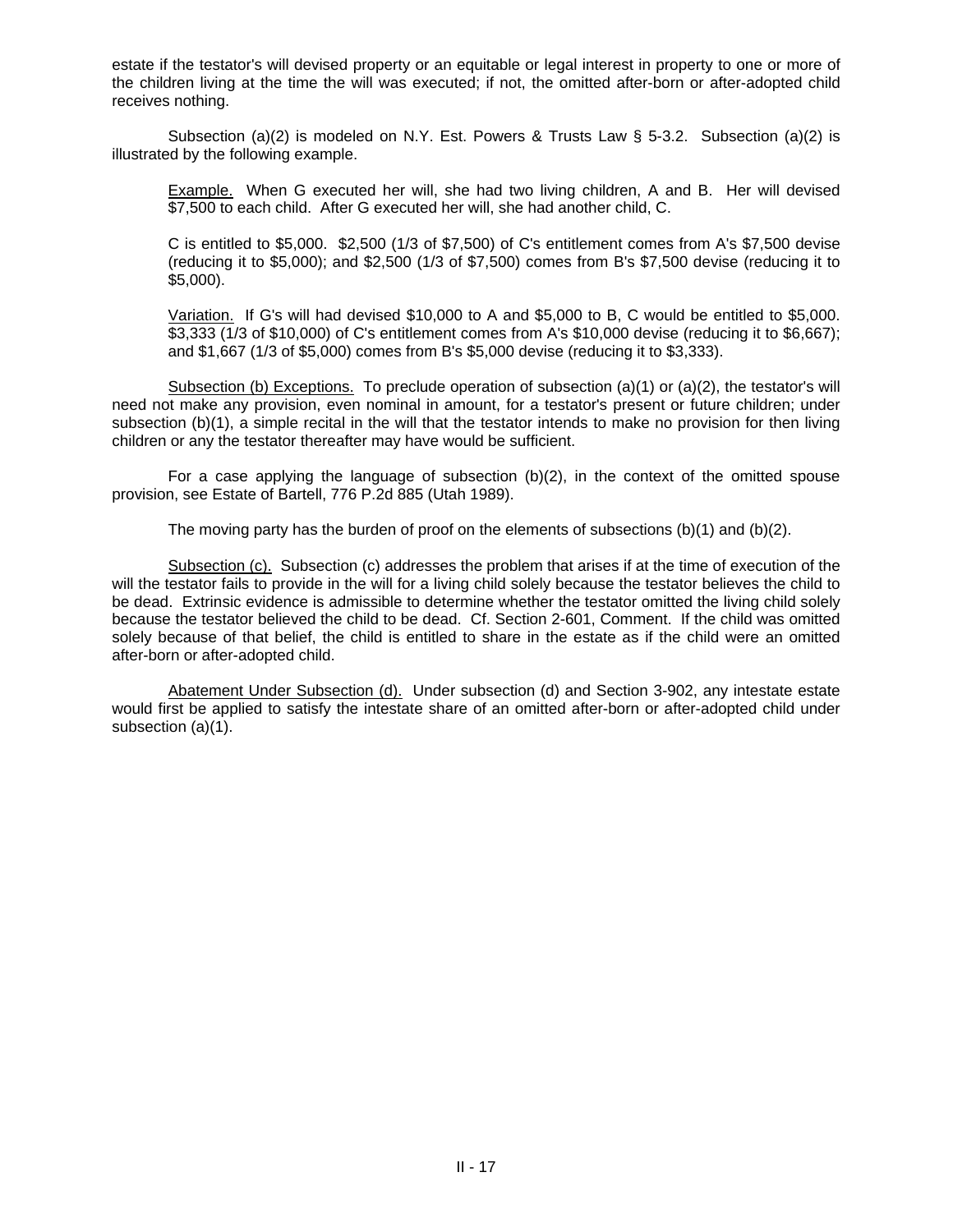## PART 4

# **EXEMPT PROPERTY AND ALLOWANCES**

#### MASSACHUSETTS COMMENT

 The allowances and exempt property replace the allowances to widows and children under sections 1 and 2 of chapter 196. [Note - there is no longer a declaration that apparel and ornaments of the spouse and minors belong to them.]

#### GENERAL COMMENT

 For decedents who die domiciled in this commonwealth, this Part grants various allowances and exempt property to the decedent's surviving spouse and certain children.

 The allowances have priority over unsecured creditors of the estate and persons to whom the estate may be devised by will. In insolvent estates they have priority over transfers resulting from rights of survivorship or payable on death designation under Section 6-215, if claimed within one year of the death of the decedent. If there is a surviving spouse, exempt property of up to \$10,000, plus whatever is allowed to the spouse for support during administration under the discretionary family allowance (up to \$18,000), normally pass to the spouse. If the surviving spouse and minor or dependent children live apart from one another, the minor or dependent children may receive some of the support allowance. If there is no surviving spouse, minor or dependent children become entitled to the allowances and exempt property.

 The exempt property section confers rights on the spouse, if any, or on all children, to \$10,000 in certain chattels, or funds if the unencumbered value of chattels is below the \$10,000 level. This provision is designed in part to relieve a personal representative of the duty to sell household chattels when there are children who will have them.

## **Section 2-401. [Applicable Law.]**

 This part applies to the estate of a decedent who dies domiciled in this commonwealth. Rights to exempt property, and discretionary family allowance for a decedent who dies not domiciled in this commonwealth are governed by the law of the decedent's domicile at death.

# **Section 2-402. [Reserved.]**

## **Section 2-403. [Exempt Property.]**

 (a) The decedent's surviving spouse is entitled from the estate to a value at date of death, not exceeding \$10,000 in excess of any security interests therein, in household furniture, automobiles, furnishings, appliances, and personal effects. If there is no surviving spouse, the decedent's children are entitled jointly to the same value. If encumbered chattels are selected and the value in excess of security interests, plus that of other exempt property, is less than \$10,000, or if there is not \$10,000 worth of exempt property in the estate, the spouse or children are entitled to other assets of the estate, if any, to the extent necessary to make up the \$10,000 value. Rights to exempt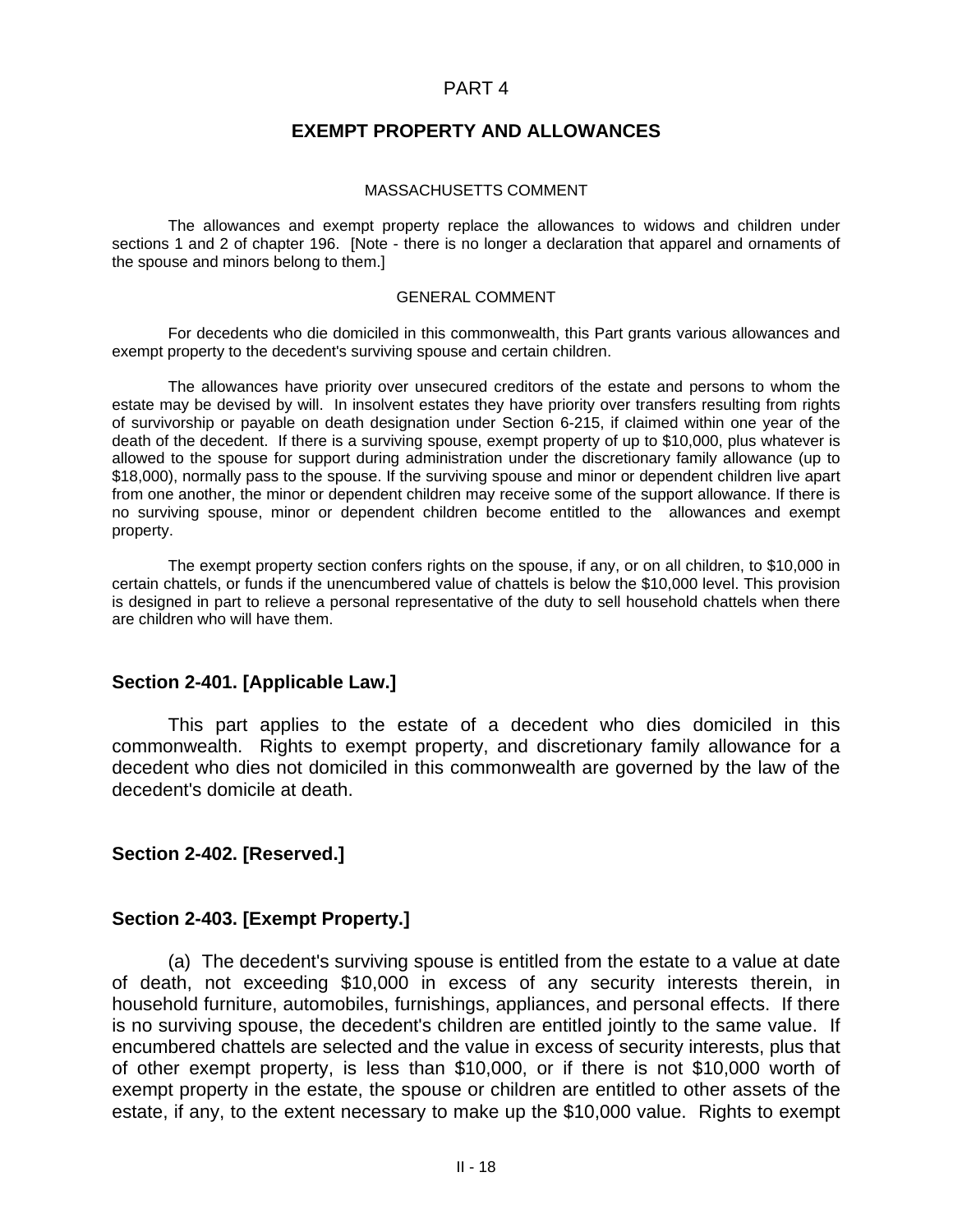property and assets needed to make up a deficiency of exempt property have priority over all unsecured claims against the estate, but the right to any assets to make up a deficiency of exempt property abates as necessary to permit earlier payment of the discretionary family allowance. These rights are in addition to any benefit or share passing to the surviving spouse or children by the decedent's will, unless otherwise provided, by intestate succession, or by way of elective share.

 (b) The dededent's surviving spouse may remain in the house of the decedent for not more than 6 months next succeeding the date of death without being chargable for rent.

### COMMENT

 Unlike the allowance described in Section 2-404, the exempt amount described in this section is available in a case in which the decedent left no spouse but left only adult children. The provision in this section that establishes priorities is required because of possible difference between beneficiaries of the exemption described in this section and the allowance described in Section 2-404.

 Section 2-204 covers waiver of exempt property rights. This section indicates that a decedent's will may put a spouse to an election with reference to exemptions, but that no election is presumed to be required.

## **Section 2-404. [Discretionary Family Allowance.]**

 (a) In addition to the right to exempt property, the decedent's surviving spouse and minor children whom the decedent was obligated to support and children who were in fact being supported by the decedent are entitled to a reasonable allowance in money out of the estate for their maintenance during the period of administration, which allowance may not continue for longer than one year if the estate is inadequate to discharge allowed claims. This discretionary family allowance may be paid as a lump sum or in periodic installments. It is payable to the surviving spouse, if living, for the use of the surviving spouse and minor and dependent children; otherwise to the children, or persons having their care and custody. If a minor child or dependent child is not living with the surviving spouse, the discretionary family allowance may be made partially to the child or the child's guardian or other person having the child's care and custody, and partially to the spouse, as their needs may appear. The discretionary family allowance is exempt from and has priority over all unsecured claims.

 (b) The discretionary family allowance is not chargeable against any benefit or share passing to the surviving spouse or children by the will of the decedent, unless otherwise provided, by intestate succession or by way of elective share. The death of any person entitled to a discretionary family allowance terminates the right to allowances not yet paid.

### COMMENT

 The allowance provided by this section does not qualify for the marital deduction under the federal estate tax because the interest is a non-deductible terminable interest. A broad code must be drafted to provide the best possible protection for the family in all cases, even though this may not provide desired tax advantages for certain larger estates. In the estates falling in the federal estate tax bracket where careful planning may be expected, it is important to the operation of formula clauses that the family allowance be clearly deductible or clearly non-deductible. With the section clearly creating a non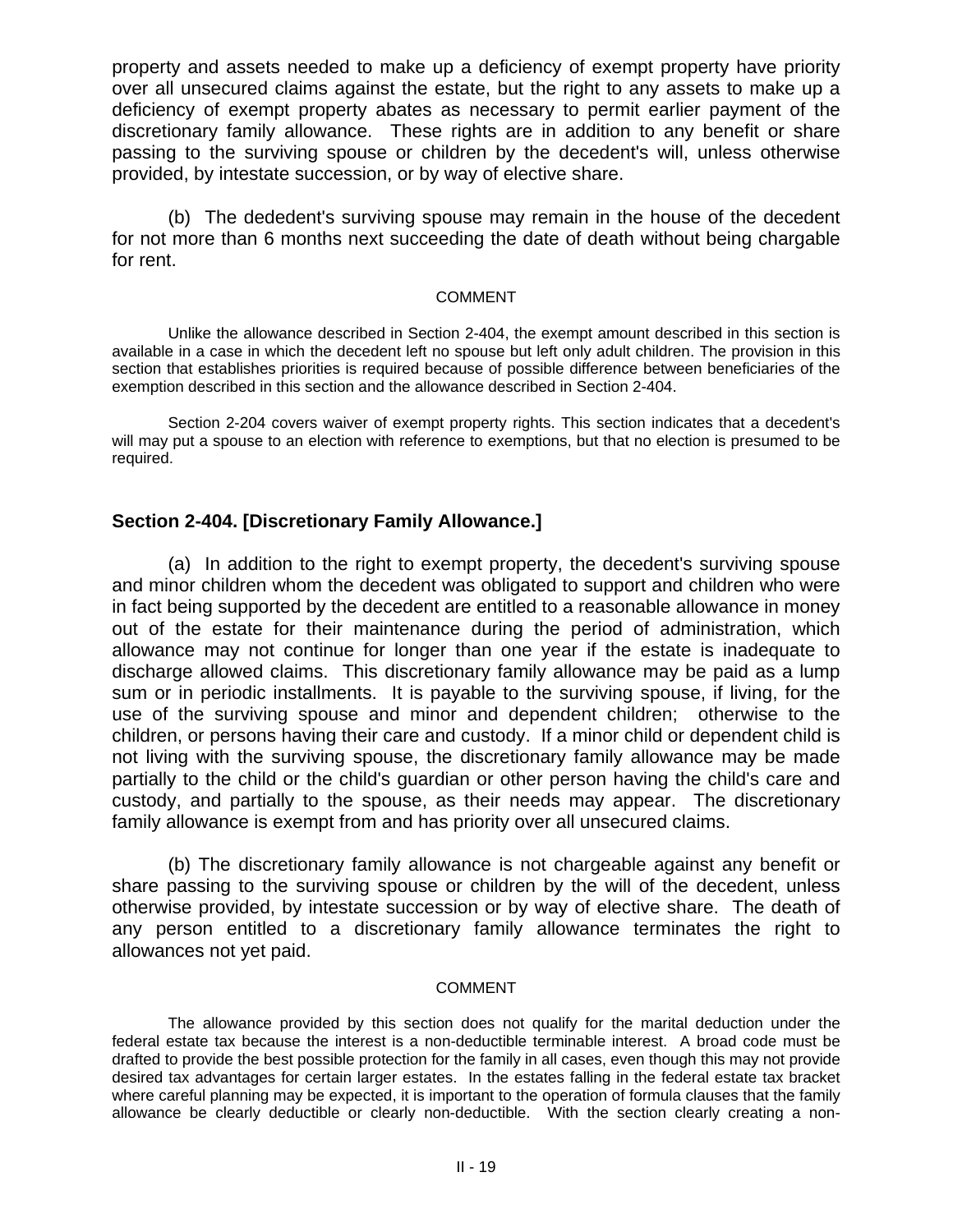deductible interest, estate planners can create a plan that will operate with certainty. Finally, in order to facilitate administration of this allowance without court supervision it is necessary to provide a fairly simple and definite framework.

 In determining the amount of the family allowance, account should be taken of both the previous standard of living and the nature of other resources available to the family to meet current living expenses until the estate can be administered and assets distributed. While the death of the principal income producer may necessitate some change in the standard of living, there must also be a period of adjustment. If the surviving spouse has a substantial income, this may be taken into account. Whether life insurance proceeds payable in a lump sum or periodic installments were intended by the decedent to be used for the period of adjustment or to be conserved as capital may be considered. A living trust may provide the needed income without resorting to the probate estate.

 Obviously, need is relative to the circumstances, and what is reasonable must be decided on the basis of the facts of each individual case. Note, however, that under the next section the personal representative may not determine an allowance of more that \$1,500 per month for one year; a Court order would be necessary if a greater allowance is reasonably necessary.

## **Section 2-405. [Source, Determination, and Documentation.]**

 If the estate is otherwise sufficient, property specifically devised may not be used to satisfy rights to exempt property. Subject to this restriction, the surviving spouse, guardians of minor children, or children who are adults may select property of the estate as exempt property. The personal representative may make those selections if the surviving spouse, the children, or the guardians of the minor children are unable or fail to do so within a reasonable time or there is no guardian of a minor child. The personal representative may execute an instrument or deed of distribution to establish the ownership of property taken as exempt property. The personal representative may determine the discretionary family allowance in a lump sum not exceeding \$18,000 or periodic installments not exceeding \$1,500 per month for 1 year, and may disburse funds of the estate in payment of the discretionary family allowance payable in cash. The personal representative or an interested person aggrieved by any selection, determination, payment, proposed payment, or failure to act under this section may petition the court for appropriate relief, which may include a discretionary family allowance other than that which the personal representative determined or could have determined.

### COMMENT

If Domiciliary Assets Insufficient. Note that a domiciliary personal representative can collect against out-of-state assets if domiciliary assets are insufficient.

Cross References. See Sections 3-902, 3-906, and 3-907.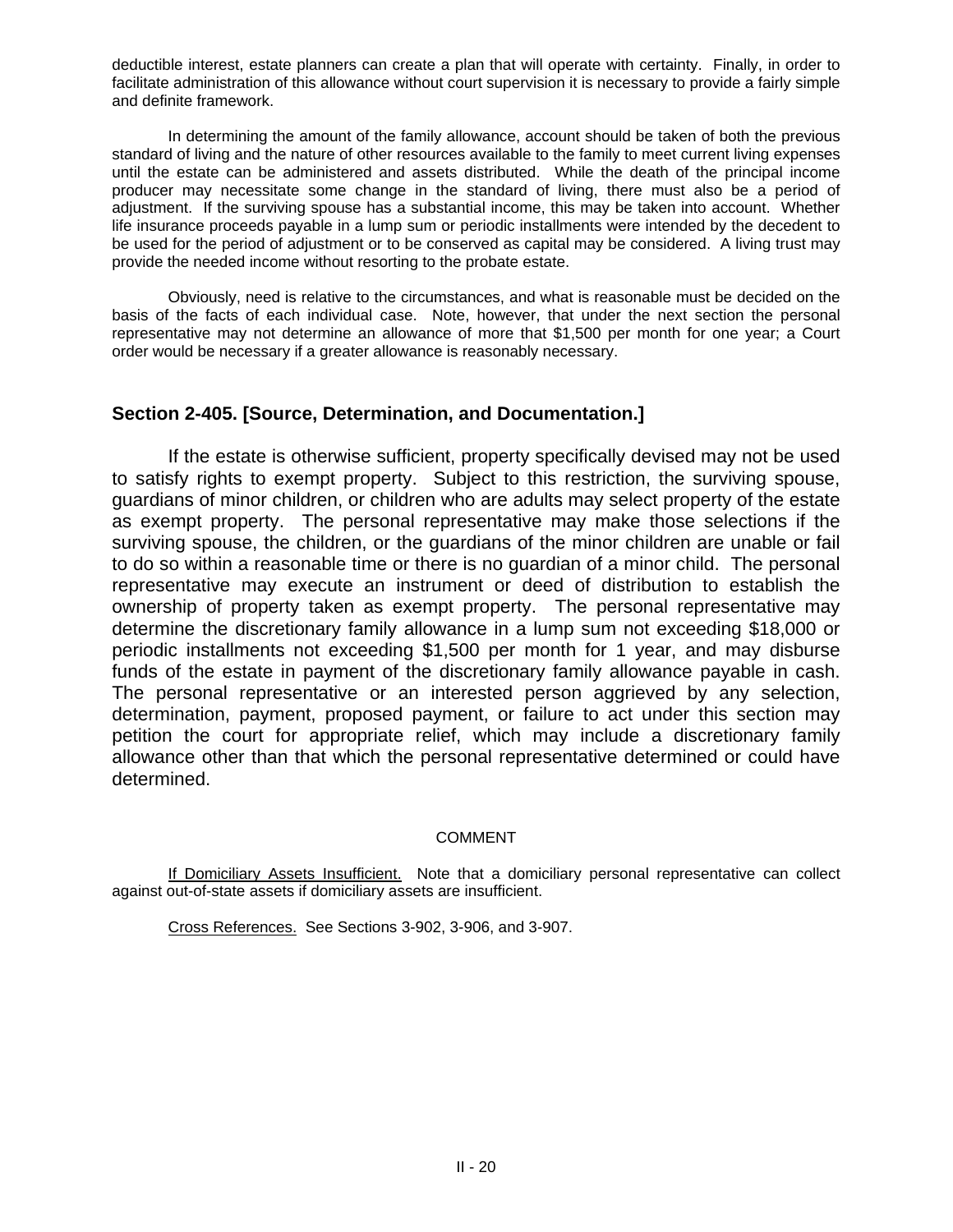# PART 5

# **WILLS, WILL CONTRACTS, AND CUSTODY AND DEPOSIT OF WILLS**

## **Section 2-501. [Who May Make Will.**]

An individual 18 or more years of age who is of sound mind may make a will.

#### COMMENT

 This section states a uniform minimum age of eighteen for capacity to execute a will. "Minor" is consistently defined in Section 1-201.

#### MASSACHUSETTS COMMENT

 This replaces G.L. c. 191, §1. The ability of a testator to dispose of his or her property may be limited by such things as surviving spouse's elective share (Article 2, Part 2), family allowances (Article 2, Part 4), or if he or she is the owner of an estate tail. See §3-101.

## **Section 2-502. [Execution; Witnessed Wills.]**

 (a) Except as provided in subsection (b); subsection (d) and in sections 2-506 and 2-513, a will must be:

(1) in writing;

(2) signed by the testator or in the testator's name by some other individual in the testator's conscious presence and by the testator's direction; and

(3) signed by at least two individuals, each of whom witnessed either the signing of the will as described in paragraph (2) or the testator's acknowledgment of that signature or acknowledgment of the will.

 (b) Intent that the document constitute the testator's will can be established by extrinsic evidence.

### COMMENT

Subsection (a). Three formalities for execution of a witnessed will are imposed. Subsection (a)(1) requires the will to be in writing. Any reasonably permanent record is sufficient. A tape-recorded will has been held not to be "in writing." Estate of Reed, 672 P.2d 829 (Wyo. 1983).

 Under subsection (a)(2), the testator must sign the will or some other individual must sign the testator's name in the testator's presence and by the testator's direction. If the latter procedure is followed, and someone else signs the testator's name, the so-called "conscious presence" test is codified, under which a signing is sufficient if it was done in the testator's conscious presence, i.e., within the range of the testator's senses such as hearing; the signing need not have occurred within the testator's line of sight. For application of the "conscious-presence" test, see Cunningham v. Cunningham, 80 Minn. 180, 83 N.W. 58 (1900) (conscious-presence requirement held satisfied where "the signing was within the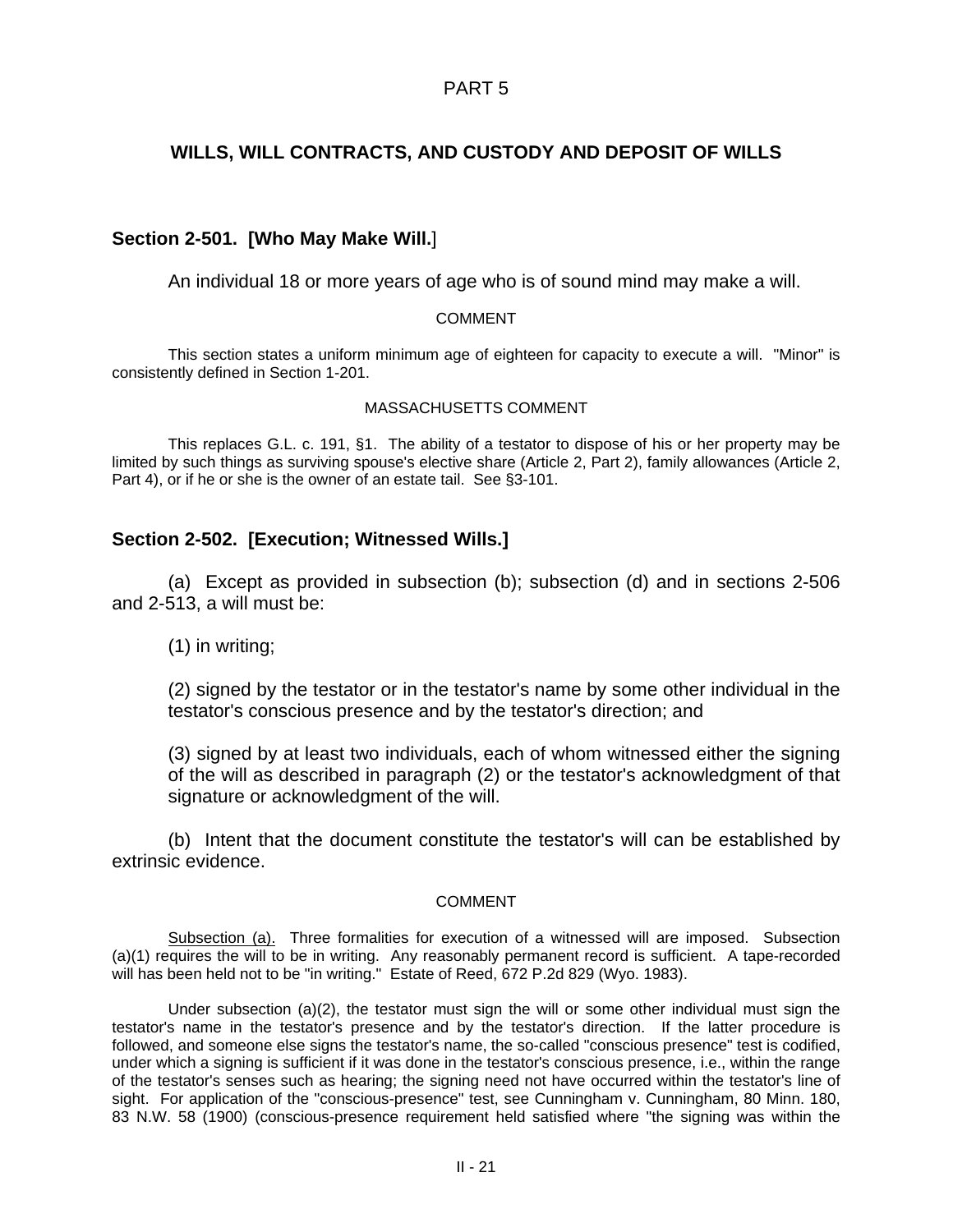sound of the testator's voice; he knew what was being done...."); Healy v. Bartless, 73 N.H. 110, 59 A. 617 (1904) (individuals are in the decedent's conscious presence "whenever they are so near at hand that he is conscious of where they are and of what they are doing, through any of his senses, and where he can readily see them if he is so disposed."); Demaris' Estate, 166 Or. 36, 110 P.2d 571 (1941) ("[W]e do not believe that sight is the only test of presence. We are convinced that any of the senses that a testator possesses, which enable him to know whether another is near at hand and what he is doing, may be employed by him in determining whether [an individual is] in his [conscious] presence ....").

 Under subsection (a)(3), at least two individuals must sign the will, each of whom witnessed at least one of the following: the signing of the will; the testator's acknowledgment of the signature; or the testator's acknowledgment of the will.

 Signing may be by mark, nickname, or initials, subject to the general rules relating to that which constitutes a "signature". There is no requirement that the testator "publish" the document as his or her will, or that he or she request the witnesses to sign, or that the witnesses sign in the presence of the testator or of each other. The testator may sign the will outside the presence of the witnesses, if he or she later acknowledges to the witnesses that the signature is his or hers (or that his or her name was signed by another) or that the document is his or her will. An acknowledgment need not be expressly stated, but can be inferred from the testator's conduct. Norton v. Georgia Railroad Bank & Tr. Co., 248 Ga. 847, 285 S.E.2d 910 (1982). The witnesses must sign as witnesses (see, e.g., Mossler v. Johnson, 565 S.W.2d 952 (Tex. Civ. App. 1978)).

 There is no requirement that the testator's signature be at the end of the will; thus, if he or she writes his or her name in the body of the will and intends it to be his or her signature, this would satisfy the statute. See Estate of Siegel, 214 N.J. Super. 586, 520 A.2d 798 (App. Div. 1987).

# **Section 2-503. [Reserved.]**

### MASSACHUSETTS COMMENT

 The Committee felt that in Massachusetts the standards for executing and attesting a will should not be loosened any more than under UPC Section 2-502.

# **Section. 2-504. [Self-Proved Will.]**

 (a) A will may be simultaneously executed, attested, and made self-proved, by acknowledgment thereof by the testator and affidavits of the witnesses, each made before an officer authorized to administer oaths under the laws of the state in which execution occurs and evidenced by the officer's certificate, under official seal, in substantially the following form:

I, \_\_\_\_\_\_\_\_\_\_\_\_\_\_\_, the testator, sign my name to this instrument this \_\_\_\_\_ day of \_\_\_\_\_\_\_\_\_, and being first duly sworn, do hereby declare to the undersigned authority that I sign and execute this instrument as my will and that I sign it willingly (or willingly direct another to sign for me), that I execute it as my free and voluntary act for the purposes therein expressed, and that I am 18 years of age or older, of sound mind, and under no constraint or undue influence.

# **Testator**

 $\frac{1}{\sqrt{2}}$  , and the contract of the contract of the contract of the contract of the contract of the contract of the contract of the contract of the contract of the contract of the contract of the contract of the contra

We, \_\_\_\_\_\_\_\_\_\_\_\_\_\_, \_\_\_\_\_\_\_\_\_\_\_\_\_\_, the witnesses, sign our names to this instrument, being first duly sworn, and do hereby declare to the undersigned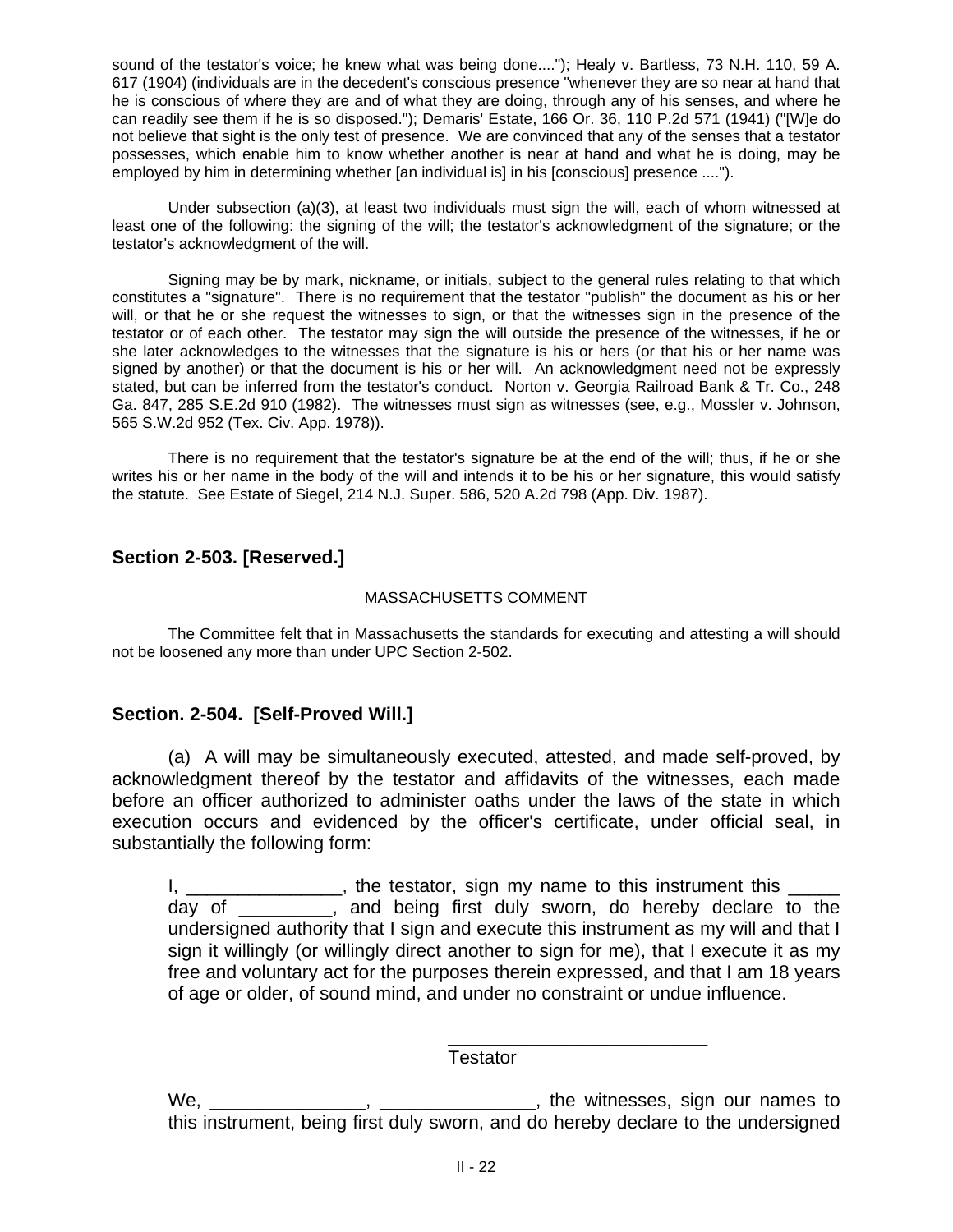authority that the testator signs and executes this instrument as [his] [her] will and that [he] [she] signs it willingly (or willingly directs another to sign for [him] [her]), and that each of us, in the presence and hearing of the testator, hereby signs this will as witness to the testator's signing, and that to the best of our knowledge the testator is 18 years of age or older, of sound mind, and under no constraint or undue influence.

|                                                                          | <b>Witness</b>                                                                                                                                      |  |
|--------------------------------------------------------------------------|-----------------------------------------------------------------------------------------------------------------------------------------------------|--|
|                                                                          | <b>Witness</b>                                                                                                                                      |  |
| The State of __________________<br>County of <u>____________________</u> |                                                                                                                                                     |  |
|                                                                          |                                                                                                                                                     |  |
| this day of filling the day of                                           | Subscribed, sworn to and acknowledged before me by _______, the testator,<br>and subscribed and sworn to before me by ________, and _____, witness, |  |
| (Seal)<br>(Signed)                                                       |                                                                                                                                                     |  |

 (b) An attested will may be made self-proved at any time after its execution by the acknowledgment thereof by the testator and the affidavits of the witnesses, each made before an officer authorized to administer oaths under the laws of the state in which the acknowledgment occurs and evidenced by the officer's certificate, under the official seal, attached or annexed to the will in substantially the following form:

The State of \_\_\_\_\_\_\_\_\_\_\_\_\_\_\_\_\_ County of **Exercise 20** 

We, \_\_\_\_\_\_\_\_\_\_\_\_\_, \_\_\_\_\_\_\_\_\_\_\_\_\_, and \_\_\_\_\_\_\_\_\_\_\_\_\_\_, the testator and the witnesses, respectively, whose names are signed to the attached or foregoing instrument, being first duly sworn, do hereby declare to the undersigned authority that the testator signed and executed the instrument as the testator's will and that [he] [she] had signed willingly (or willingly directed another to sign for [him] [her]). and that [he] [she] executed it as [his] [her] free and voluntary act for the purposes therein expressed, and that each of the witnesses, in the presence and hearing of the testator, signed the will as witness and that to the best of [his] [her] knowledge the testator was at that time 18 years of age or older, of sound mind, and under no constraint or undue influence.

Testator

 $\frac{1}{\sqrt{2\pi}}$  , and the contract of the contract of the contract of the contract of the contract of the contract of the contract of the contract of the contract of the contract of the contract of the contract of the cont

 $\frac{1}{\sqrt{2}}$  , and the contract of the contract of the contract of the contract of the contract of the contract of the contract of the contract of the contract of the contract of the contract of the contract of the contra Witness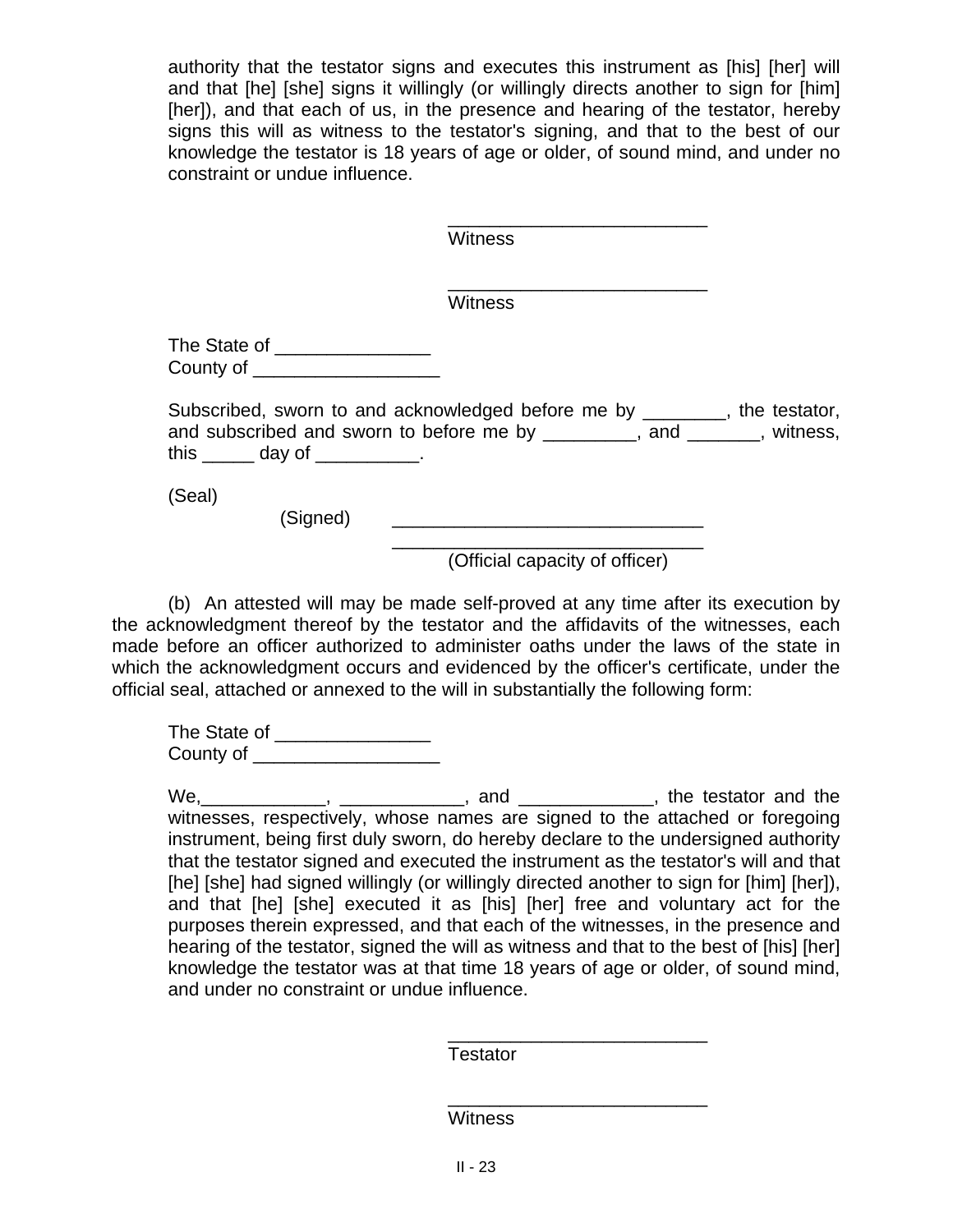## **Witness**

 $\frac{1}{\sqrt{2\pi}}$  , and the contract of the contract of the contract of the contract of the contract of the contract of the contract of the contract of the contract of the contract of the contract of the contract of the cont

 Subscribed, sworn to and acknowledged before me by \_\_\_\_\_\_\_\_, the testator, and subscribed and sworn to before me by \_\_\_\_\_\_\_\_, and \_\_\_\_\_\_\_\_, witnesses, this day of

(Seal)

 $(Signed)$ 

 $\frac{1}{\sqrt{2}}$  ,  $\frac{1}{\sqrt{2}}$  ,  $\frac{1}{\sqrt{2}}$  ,  $\frac{1}{\sqrt{2}}$  ,  $\frac{1}{\sqrt{2}}$  ,  $\frac{1}{\sqrt{2}}$  ,  $\frac{1}{\sqrt{2}}$  ,  $\frac{1}{\sqrt{2}}$  ,  $\frac{1}{\sqrt{2}}$  ,  $\frac{1}{\sqrt{2}}$  ,  $\frac{1}{\sqrt{2}}$  ,  $\frac{1}{\sqrt{2}}$  ,  $\frac{1}{\sqrt{2}}$  ,  $\frac{1}{\sqrt{2}}$  ,  $\frac{1}{\sqrt{2}}$ (Official capacity of officer)

 (c) A signature affixed to a self-proving affidavit attached to a will is considered a signature affixed to the will, if necessary to prove the will's due execution.

### COMMENT

 A self-proved will may be admitted to probate as provided in Sections 3-303, 3-405, and 3-406 without the testimony of any subscribing witness, but otherwise it is treated no differently from a will not self proved. Thus, a self-proved will may be contested (except in regard to signature requirements), revoked, or amended by a codicil in exactly the same fashion as a will not self-proved. The procedural advantage of a self-proved will is limited to formal testacy proceedings because Section 3-303, which deals with informal probate, dispenses with the necessity of testimony of witnesses even though the instrument is not self-proved under this section.

 A new subsection (c) is added to counteract an unfortunate judicial interpretation of similar self-proving will provisions in a few states, under which a signature on the self-proving affidavit has been held not to constitute a signature on the will, resulting in invalidity of the will in cases where the testator or witnesses got confused and only signed on the self- proving affidavit. See Mann, Self-proving Affidavits and Formalism in Wills Adjudication, 63 Wash. U. L.Q. 39 (1985); Estate of Ricketts, 773 P.2d 93 (Wash. Ct. App. 1989).

## MASSACHUSETTS COMMENT

The language of paragraphs (a) and (b) of this Section is basically the same as clauses (ii) and (iii) of G.L. Chapter 192, § 2, which itself was adapted from the Uniform Probate Code. Paragraph (c), however, is new. It would permit the signatures affixed to a separate self-proving affidavit attached to an unsigned will to be considered as signatures affixed to the will in order to establish due execution. Proof of the will upon testimony of one of the witnesses (clause (i) of § 2) is codified in section 3-405 and section 3-406.

## **Section 2-505. [Who May Witness.]**

 (a) An individual generally competent to be a witness may act as a witness to a will.

 (b) The signing of a will by an interested witness does not invalidate the will or any provision of it except that a devise to a witness or a spouse of such witness shall be void unless there are two other subscribing witnesses to the will who are not similarly benefited thereunder or the interested witness establishes that the bequest was not inserted, and the will was not signed, as a result of fraud or undue influence by the witness.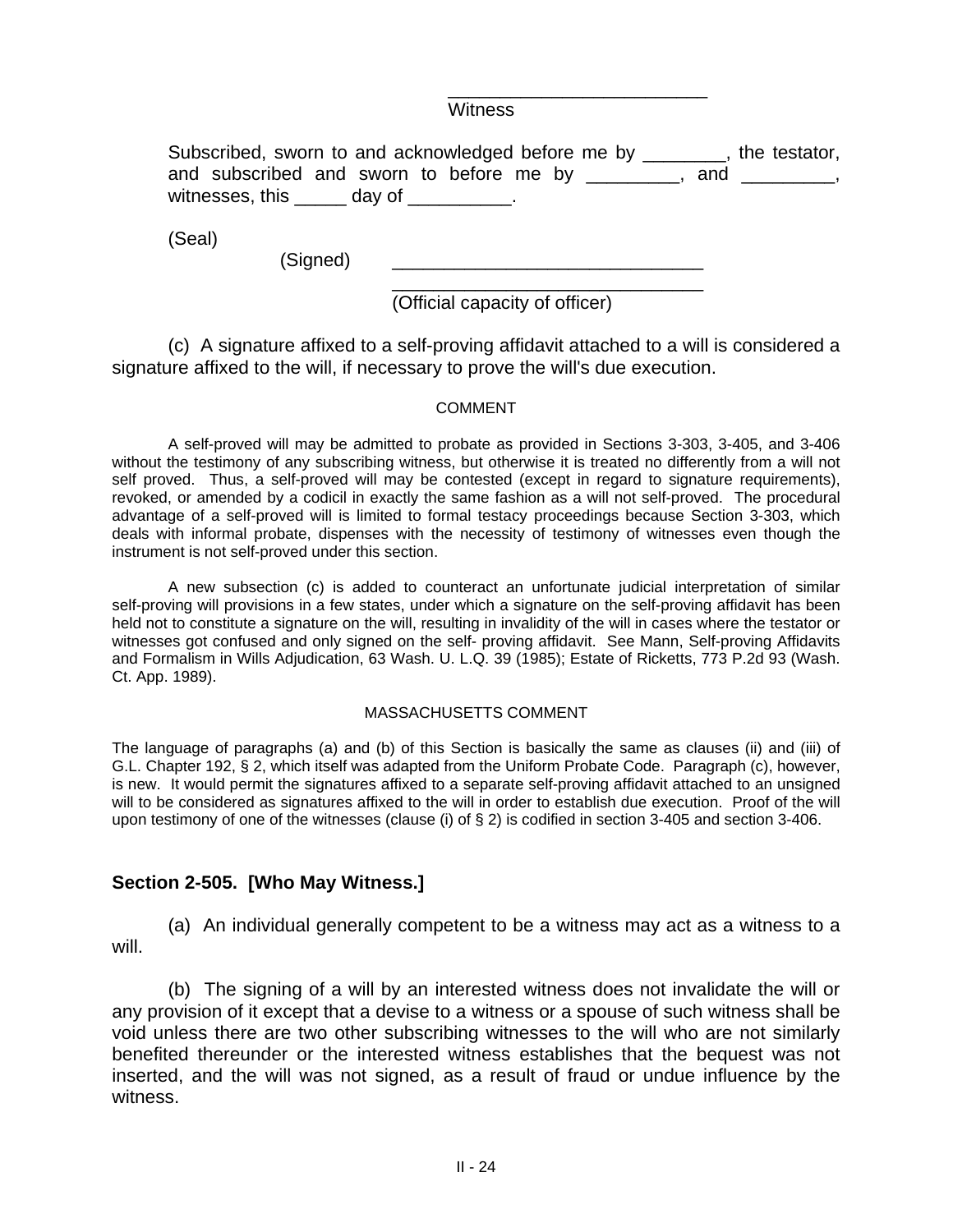#### COMMENT

 This Section simplifies the law relating to interested witnesses. Interest no longer disqualifies a person as a witness, nor does it invalidate or forfeit a gift under the will. Of course, the purpose of this change is not to foster use of interested witnesses, and attorneys will continue to use disinterested witnesses in execution of wills. But the rare and innocent use of a member of the testator's family on a home-drawn will is not penalized.

 This approach does not increase appreciably the opportunity for fraud or undue influence. A substantial devise by will to a person who is one of the witnesses to the execution of the will is itself a suspicious circumstance, and the devise might be challenged on grounds of undue influence. The requirement of disinterested witnesses has not succeeded in preventing fraud and undue influence; and in most cases of undue influence, the influencer is careful not to sign as a witness, but to procure disinterested witnesses.

Under Section 3-406, an interested witness is competent to testify to prove execution of the will.

#### MASSACHUSETTS COMMENT

 Under Chapter 191, § 2 "a beneficial devise or legacy to a subscribing witness or to the husband or wife of such witness shall be void unless there are two other subscribing witnesses to the will who are not similarly benefited thereunder". Paragraph (b) of this Section would change the statutory rule, but the opportunity for fraud or undue influence is lessened considerably by addition of a clause at the end of that paragraph.

 Incompetence of a witness subsequent to attestation should not prevent probate of the will under this section. Repeal of G.L. c. 191, §3 should not create any implication to the contrary.

## **Section 2-506. [Choice of Law as to Execution.]**

 A written will is valid if executed in compliance with section 2-502 or if its execution complies with the law at the time of execution of the place where the will is executed, or of the law of the place where at the time of execution or at the time of death the testator is domiciled, has a place of abode, or is a national.

#### COMMENT

 This section permits probate of wills in this state under certain conditions even if they are not executed in accordance with the formalities of Section 2-502. Such wills must be in writing but otherwise are valid if they meet the requirements for execution of the law of the place where the will is executed (when it is executed in another state or country) or the law of testator's domicile, abode or nationality at either the time of execution or at the time of death. Thus, if testator is domiciled in state 1 and executes a typed will merely by signing it without witnesses in state 2 while on vacation there, the Court of this State would recognize the will as valid if the law of either state 1 or state 2 permits execution by signature alone. Or if a national of Mexico executes a written will in this State which does not meet the requirements of Section 2-502 but meets the requirements of Mexican law, the will would be recognized as validly executed under this section. The purpose of this section is to provide a wide opportunity for validation of expectations of testators.

#### MASSACHUSETTS COMMENT

 Under Chapter 191, § 5, a will which is in writing and subscribed by the testator "shall be of the same force and effect as if executed in the mode prescribed by the laws of this Commonwealth" if executed under the laws of the place where the will was executed or the testator domiciled. This section would add place of abode and place of nationality to the laws which can be invoked to determine the validity of execution. In all four cases the laws could be those in effect at the time of signing or in effect at the time of the testator's death; c. 191, § 4 says that a will is valid if executed in accordance with the law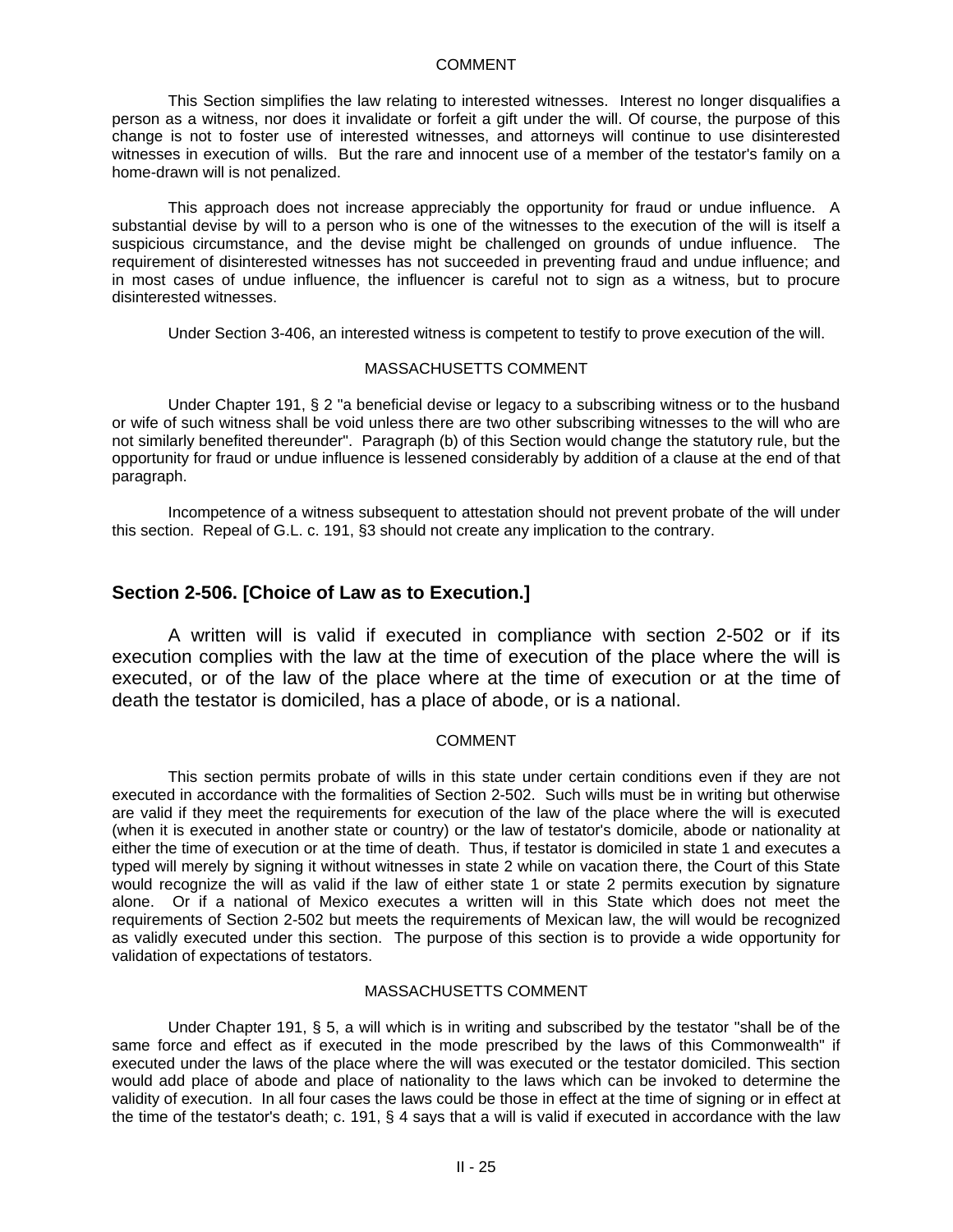# **Section 2-507. [Revocation by Writing or by Act.]**

(a) A will or any part thereof is revoked:

(1) by executing a subsequent will that revokes the previous will or part expressly or by inconsistency; or

(2) by performing a revocatory act on the will, if the testator performed the act with the intent and for the purpose of revoking the will or part or if another individual performed the act in the testator's conscious presence and by the testator's direction. For purposes of this paragraph, "revocatory act on the will" includes burning, tearing, canceling, obliterating, or destroying the will or any part of it.

 (b) If a subsequent will does not expressly revoke a previous will, the execution of the subsequent will wholly revokes the previous will by inconsistency if the testator intended the subsequent will to replace rather than supplement the previous will.

 (c) The testator is presumed to have intended a subsequent will to replace rather than supplement a previous will if the subsequent will makes a complete disposition of the testator's estate. If this presumption arises and is not rebutted, the previous will is revoked; only the subsequent will is operative on the testator's death.

 (d) The testator is presumed to have intended a subsequent will to supplement rather than replace a previous will if the subsequent will does not make a complete disposition of the testator's estate. If this presumption arises and is not rebutted, the subsequent will revokes the previous will only to the extent the subsequent will is inconsistent with the previous will; each will is fully operative on the testator's death to the extent they are not inconsistent.

### **COMMENT**

Purpose and Scope of Revisions. Revocation of a will may be by either a subsequent will or an authorized act done to the document. Revocation by subsequent will cannot be effective unless the subsequent will is valid.

Revocation by Inconsistency. As originally promulgated, this section provided no standard by which the courts were to determine whether in a given case a subsequent will with no revocation clause revokes a prior will, wholly or partly, by inconsistency. Some courts seem to have been puzzled about the standard to be applied. New subsections (b), (c), and (d) codify the workable and common-sense standard set forth in the Restatement (Second) of Property (Donative Transfers) § 34.2, comment b (1991). Under these subsections, the question whether the subsequent will was intended to replace rather than supplement the previous will depends upon whether the second will makes a complete disposition of the testator's estate. If the second will does make a complete disposition of the testator's estate, a presumption arises that the second will was intended to replace the previous will. If the second will does not make a complete disposition of the testator's estate, a presumption arises that the second will was intended to supplement rather than replace the previous will. The rationale is that, when the second will does not make a complete disposition of the testator's estate, the second will is more in the nature of a codicil to the first will. This standard has been applied in the cases without the benefit of a statutory provision to this effect. E.g., Gilbert v. Gilbert, 652 S.W.2d 663 (Ky. Ct. App. 1983).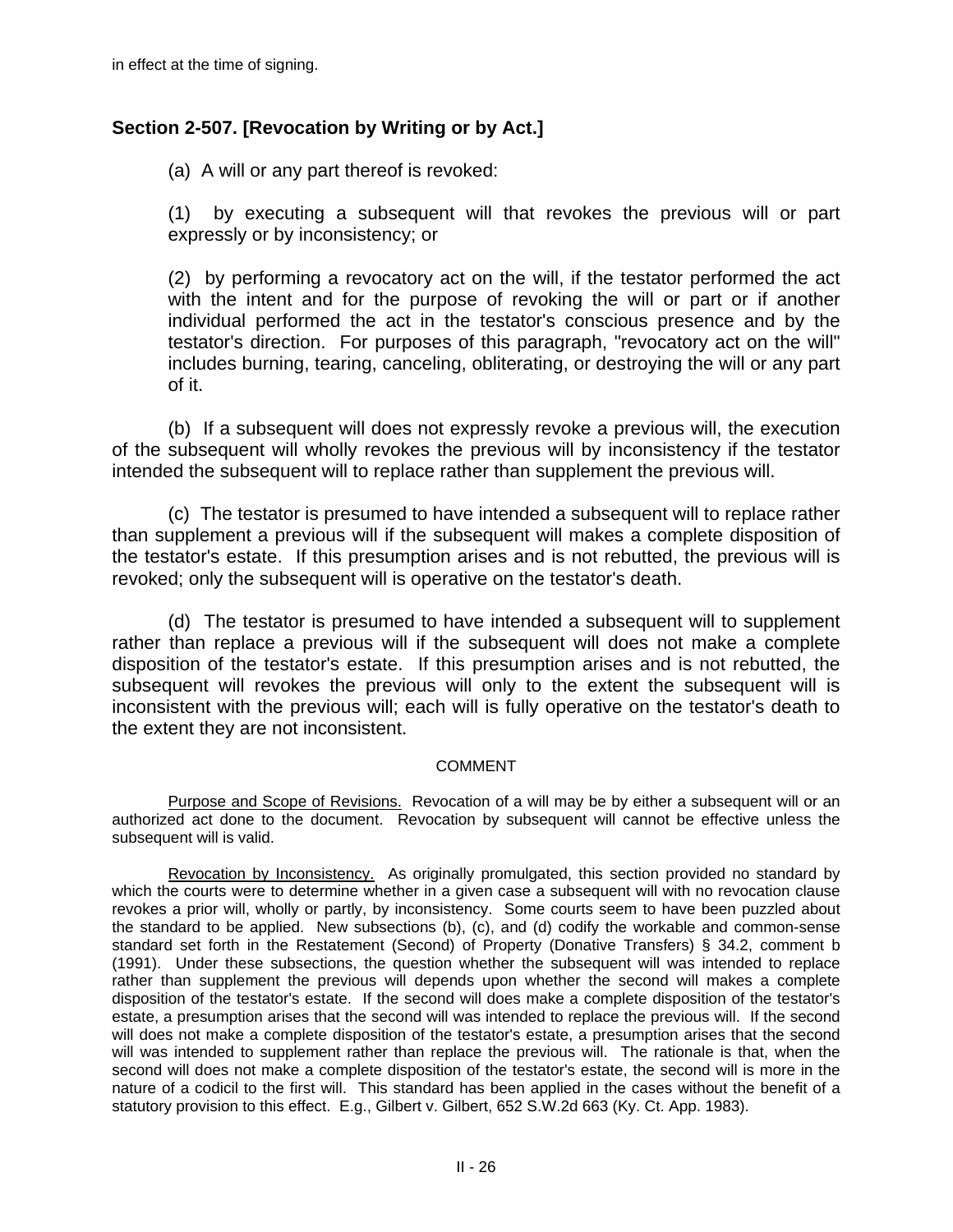Example. Five years before her death, G executed a will (Will # 1), devising her antique desk to A; \$20,000 to B; and the residue of her estate to C. Two years later, A died, and G executed another will (Will # 2), devising her antique desk to A's spouse, X; \$10,000 to B; and the residue of her estate to C. Will # 2 neither expressly revoked Will # 1 nor made any other reference to it. G's net probate estate consisted of her antique desk (worth \$10,000) and other property (worth \$90,000). X, B, and C survived G by 120 hours.

Solution. Will #2 was presumptively intended by G to replace Will #1 because Will #2 made a complete disposition of G's estate. Unless this presumption is rebutted, Will #1 is wholly revoked; only Will #2 is operative on G's death.

If, however, Will #2 had not contained a residuary clause, and hence had not made a complete disposition of G's estate, "Will #2" is more in the nature of a codicil to Will #1, and the solution would be different. Now, Will #2 would presumptively be treated as having been intended to supplement rather than replace Will #1. In the absence of evidence rebutting this presumption, Will # 1 would be revoked only to the extent Will #2 is inconsistent with it; both wills would be operative on G's death, to the extent they are not inconsistent. As to the devise of the antique desk, Will #2 is inconsistent with Will # 1, and the antique desk would go to X. There being no residuary clause in Will #2, there is nothing in Will #2 that is inconsistent with the residuary clause in Will #1, and so the residue would go to C. The more difficult question relates to the cash devises in the two wills. The question whether they are inconsistent with one another is a question of interpretation in the individual case. Section 2-507 does not establish a presumption one way or the other on that question. If the court finds that the cash devises are inconsistent with one another, i.e., if the court finds that the cash devise in Will #2 was intended to replace rather than supplement the cash devise in Will #1, then B takes \$10,000. But, if the court finds that the cash devises are not inconsistent with one another, B would take \$30,000.

 Subsection (a)(2) is revised to codify the "conscious-presence" test. As revised, subsection (a)(2) provides that, if the testator does not perform the revocatory act, but directs another to perform the act, the act is a sufficient revocatory act if the other individual performs it in the testator's conscious presence. The act need not be performed in the testator's line of sight. See the Comment to Section 2-502 for a discussion of the "conscious-presence" test.

Revocatory Intent. To effect a revocation, a revocatory act must be accompanied by revocatory intent. Determining whether a revocatory act was accompanied by revocatory intent may involve exploration of extrinsic evidence, including the testator's statements as to intent.

Partial Revocation. This section specifically permits partial revocation.

Dependent Relative Revocation. Each court is free to apply its own doctrine of dependent relative revocation. See generally Palmer, "Dependent Relative Revocation and Its Relation to Relief for Mistake," 69 Mich. L. Rev. 989 (1971). Note, however, that dependent relative revocation should less often be necessary under the revised provisions of the Code. Dependent relative revocation is the law of second best, i.e., its application does not produce the result the testator actually intended, but is designed to come as close as possible to that intent. A precondition to the application of dependent relative revocation is, or should be, good evidence of the testator's actual intention; without that, the court has no basis for determining which of several outcomes comes the closest to that actual intention.

 When there is good evidence of the testator's actual intention, however, the revised provisions of the Code would usually facilitate the effectuation of the result the testator actually intended. If, for example, the testator by revocatory act revokes a second will for the purpose of reviving a former will, the evidence necessary to establish the testator's intent to revive the former will should be sufficient under Section 2-509 to effect a revival of the former will, making the application of dependent relative revocation as to the second will unnecessary.

### MASSACHUSETTS COMMENT

This section comes close to existing Massachusetts law. Chapter 191, § 8 provides:

"No will shall be revoked except by burning, tearing, canceling or obliterating it with the intention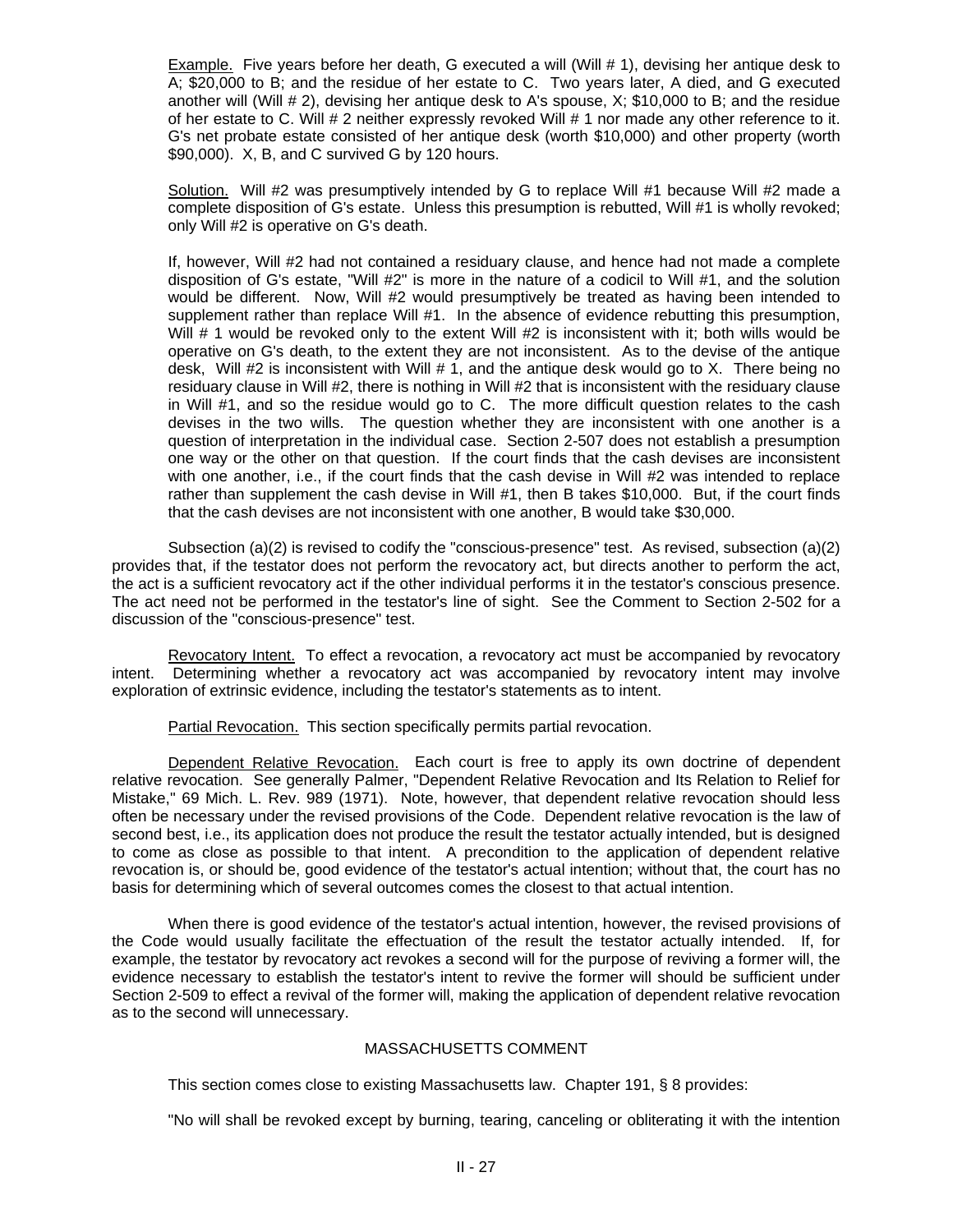of revoking it by the testator himself or by a person in his presence and by his direction; or by some other writing signed, attested and subscribed in the same manner as a will; or by subsequent changes in the condition and circumstances of the testator from which a revocation is implied by law".

The statement in paragraph (a)(2) of the UPC version that a cancellation may result even if it did not touch any of the words of the will, however, is inconsistent with the result in Yont v. Eads, 317 Mass. 232 (1944) and is not adopted. A partial revocation, which section 2-507 expressly permits, is recognized in Massachusetts. Bigelow v. Gillott, 123 Mass. 102 (1877). See also Currier Gallery of Art v. Packard, 23 Mass. App. 988 (1987); Putnam v. Neubrand, 329 Mass. 453 (1952); Schneider v. Harrington, 320 Mass. 723 (1947). In Hertrais v. Moore, 325 Mass. 57, 62 (1949), the Court stated: "Consequently, § 8 (of Chapter 191) covers no case of revocation by implication not now expressly covered by § 9 which is the statute of broader scope".

# **Section 2-508. [Revocation by Change of Circumstances.]**

 Except as provided in sections 2-301, 2-803 and 2-804, a change of circumstances does not revoke a will or any part of it.

## MASSACHUSETTS COMMENT

 A change of circumstances will revoke a will to the extent provided in section 2-803 in the event of homicide and to the extent provided by section 2-804 in the event of divorce, but contrary to present Massachusetts law, Chapter 191, § 9, marriage is not a change of circumstances which revokes a will (not made in contemplation of marriage). If the married testator dies with the prior will, Section 2-301 revokes the will (unless it falls under one of the exceptions to the operation of Section 2-301(a)), but only to the extent necessary to provide an intestate share for the surviving spouse.

# **Section 2-509. [Revival of Revoked Will.]**

 (a) If a subsequent will that wholly revoked a previous will is thereafter revoked by a revocatory act under section  $2-507(a)(2)$ , the previous will remains revoked unless it is revived. The previous will is revived if it is evident from the circumstances of the revocation of the subsequent will or from the testator's contemporary or subsequent declarations that the testator intended the previous will to take effect as executed.

 (b) If a subsequent will that partly revoked a previous will is thereafter revoked by a revocatory act under section 2-507(a)(2), a revoked part of the previous will is revived unless it is evident from the circumstances of the revocation of the subsequent will or from the testator's contemporary or subsequent declarations that the testator did not intend the revoked part to take effect as executed.

 (c) If a subsequent will that revoked a previous will in whole or in part is thereafter revoked by another, later, will, the previous will remains revoked in whole or in part, unless it or its revoked part is revived. The previous will or its revoked part is revived to the extent it appears from the terms of the later will that the testator intended the previous will to take effect.

## COMMENT

Purpose and Scope. Although a will takes effect as a revoking instrument when it is executed, it takes effect as a dispositive instrument at death. Once revoked, therefore, a will is ineffective as a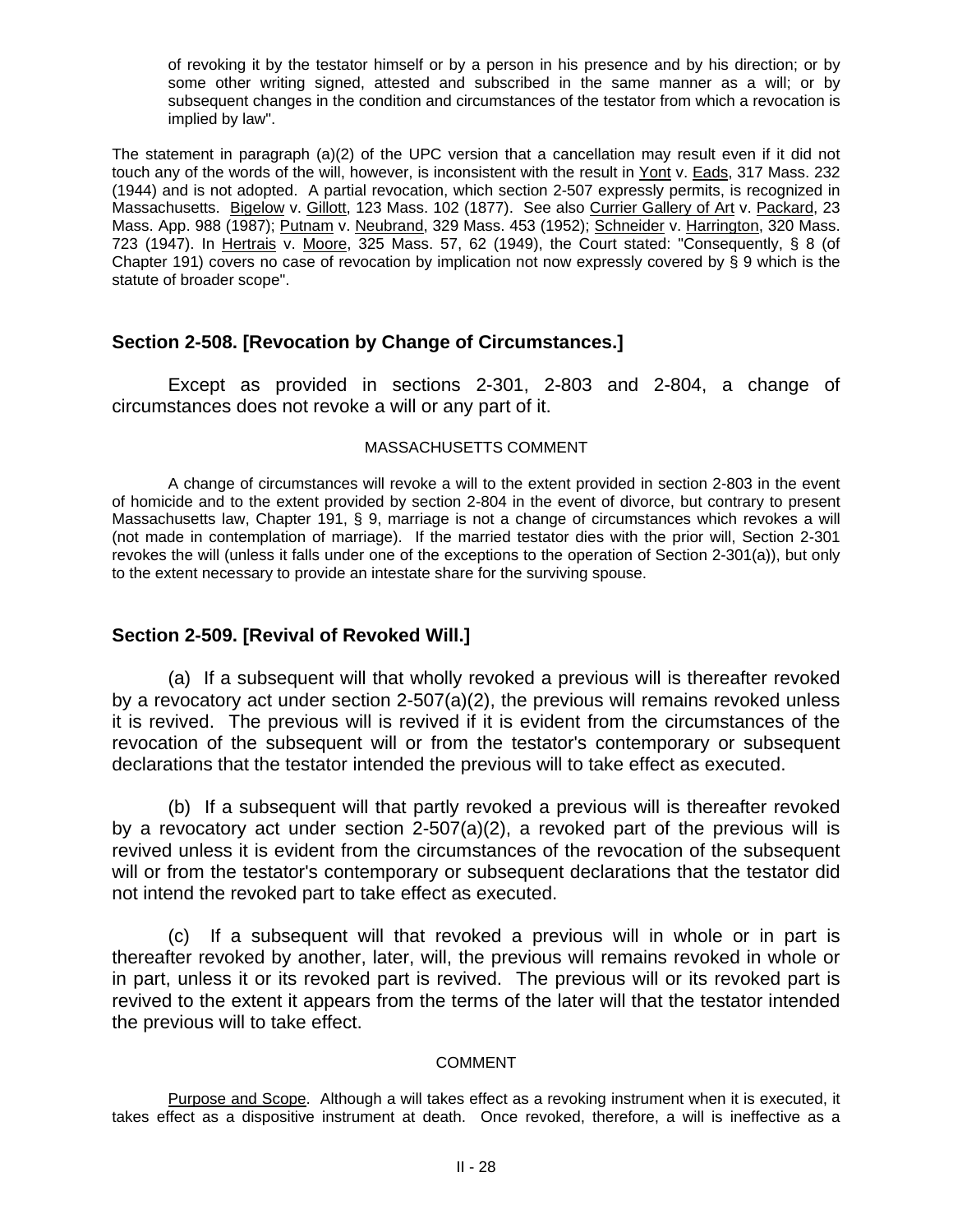dispositive instrument unless it has been revived. This section covers the standards to be applied in determining whether a will (Will # 1) that was revoked by a subsequent will (Will # 2), either expressly or by inconsistency, has been revived by the revocation of the subsequent will, i.e., whether the revocation of Will # 2 (the revoking will) revives Will # 1 (the will that Will # 2 revoked).

 This section is divided into three subsections. Subsections (a) and (b) cover the effect of revoking Will # 2 (the revoking will) by a revocatory act under Section 2-507(a)(2). Under subsection (a), if Will # 2 (the revoking will) wholly revoked Will # 1, the revocation of Will # 2 does not revive Will # 1 unless "it is evident from the circumstances of the revocation of [Will # 2] or from the testator's contemporary or subsequent declarations that the testator intended [Will # 1] to take effect as executed". This standard places the burden of persuasion on the proponent of Will # 1 to establish that the decedent's intention was that Will # 1 is to be his or her valid will. Testimony as to the testator's statements at the time he or she revokes Will # 2 or at a later date can be admitted. Indeed, all relevant evidence of intention is to be considered by the court on this question; the open-ended statutory language is not to be undermined by translating it into discrete subsidiary elements, all of which must be met, as the court did in Estate of Boysen, 309 N.W.2d 45 (Minn. 1981).

 The pre-1990 version of this section did not distinguish between complete and partial revocation. Regardless of whether Will # 2 wholly or partly revoked Will # 1, the pre-1990 version presumed against revival of Will # 1 when Will # 2 was revoked by act.

 As revised, this section properly treats the two situations as distinguishable. The presumption against revival imposed by subsection (a) is justified because where Will # 2 wholly revoked Will No. 1, the testator understood or should have understood that Will # 1 had no continuing effect. Consequently, subsection (a) properly presumes that the testator's act of revoking Will # 2 was not accompanied by an intent to revive Will # 1.

 Subsection (b) establishes the opposite presumption where Will # 2 (the revoking will) revoked Will # 1 only in part. In this case, the revocation of Will # 2 revives the revoked part or parts of Will # 1 unless "it is evident from the circumstances of the revocation of [Will # 2] or from the testator's contemporary or subsequent declarations that the testator did not intend the revoked part to take effect as executed". This standard places the burden of persuasion on the party arguing that the revoked part or parts of Will # 1 were not revived. The justification is that where Will # 2 only partly revoked Will # 1, Will # 2 is only a codicil to Will # 1, and the testator knows (or should know) that Will # 1 does have continuing effect. Consequently, subsection (b) properly presumes that the testator's act of revoking Will # 2 (the codicil) was accompanied by an intent to revive or reinstate the revoked parts of Will # 1.

Subsection (c) covers the effect on Will  $# 1$  of revoking Will  $# 2$  (the revoking will) by another, later, will (Will # 3). Will # 1 remains revoked except to the extent that Will # 3 shows an intent to have Will # 1 effective.

### MASSACHUSETTS COMMENT

 The Commonwealth recognizes the doctrine of dependent relative revocation. See G. Newhall, Settlement of Estates (4th Ed.) § 341 and cases noted, particularly Aldrich v. Aldrich, 215 Mass. 164 (1913) and Williams v. Williams, 142 Mass. 515 (1886). The burden of persuasion appears to be on the proponent who seeks to revive a revoked will. Placing the burden of persuasion on the other party when a later will, which revoked the earlier will in part only, is itself revoked is new. The Committee felt that the distinction is logically explained in the Comment.

# **Section 2-510. [Incorporation by Reference.]**

 A writing in existence when a will is executed may be incorporated by reference if the language of the will manifests this intent and describes the writing sufficiently to permit its identification.

### COMMENT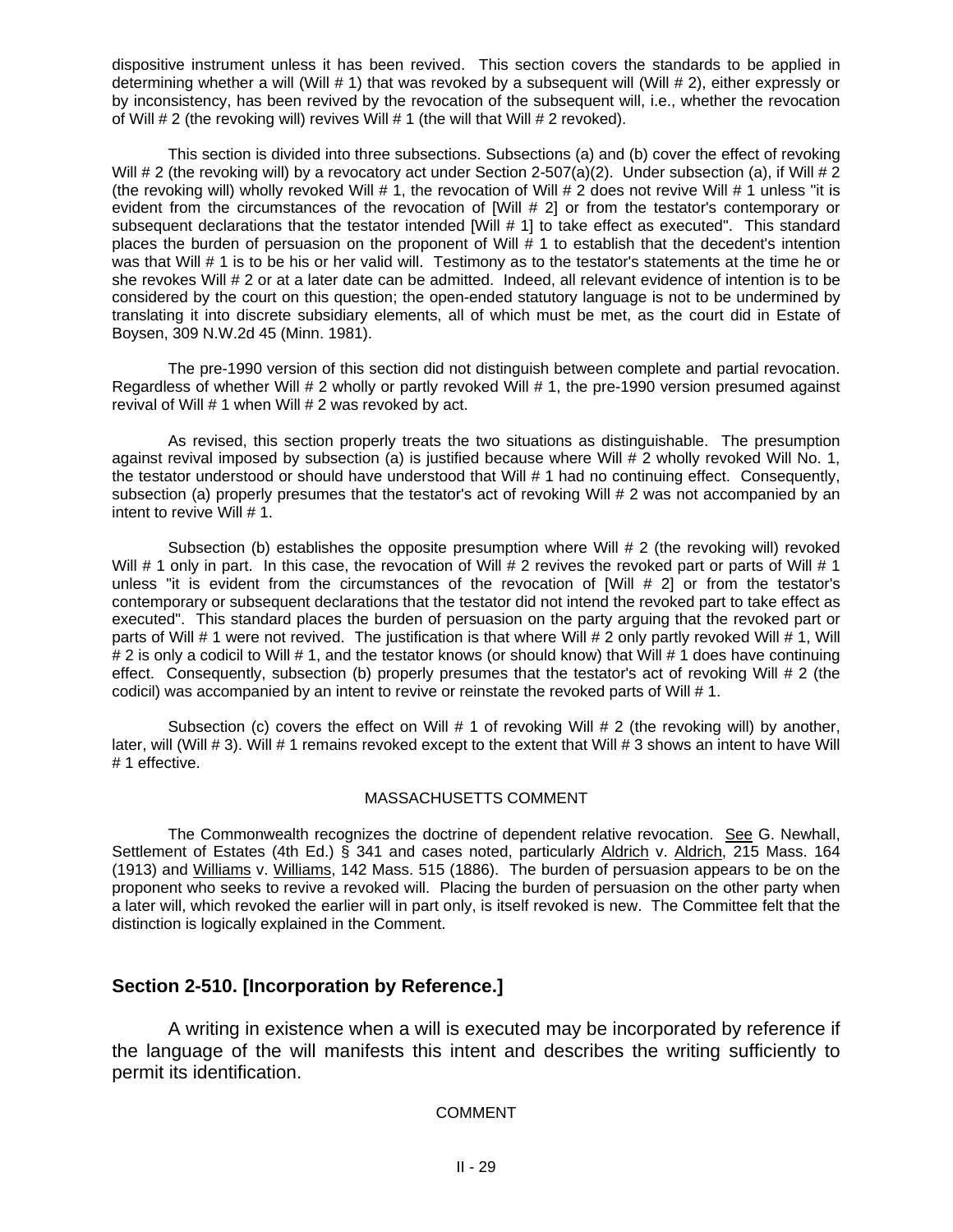This section codifies the common-law doctrine of incorporation by reference, except that the sometimes troublesome requirement that the will refer to the document as being in existence when the will was executed has been eliminated.

# **Section 2-511. [Testamentary Additions to Trusts.]**

 (a) A will may validly devise property to the trustee of a trust established or to be established (i) during the testator's lifetime by the testator, by the testator and some other person, or by some other person, including a funded or unfunded life insurance trust, although the settlor has reserved any or all rights of ownership of the insurance contracts, or (ii) at the testator's death by the testator's devise to the trustee, if the trust is identified in the testator's will and its terms are set forth in a written instrument, other than a will, executed before, or concurrently with, or after the execution of the testator's will or in another individual's will if that other individual has predeceased the testator, regardless of the existence, size, or character of the corpus of the trust. The devise is not invalid because the trust is amendable or revocable, or because the trust was amended after the execution of the will or the testator's death.

 (b) Unless the testator's will provides otherwise, property devised to a trust described in subsection (a) is not held under a testamentary trust of the testator, but it becomes a part of the trust to which it is devised, and must be administered and disposed of in accordance with the provisions of the governing instrument setting forth the terms of the trust, including any amendments thereto made before or after the testator's death.

 (c) Unless the testator's will provides otherwise, a revocation or termination of the trust before the testator's death causes the devise to lapse.

### COMMENT

Purpose and Scope. The "trust" need not have been established (funded with a trust res) during the decedent's lifetime, but can be established (funded with a res) by the devise itself. The pre-1990 version probably contemplated this result and reasonably could be so interpreted (because of the phrase "regardless of the existence ... of the corpus of the trust"). Indeed, a few cases have expressly stated that statutory language like the pre-1990 version of this section authorizes pour-over devises to unfunded trusts. E.g., Clymer v. Mayo, 473 N.E.2d 1084 (Mass. 1985); Trosch v. Maryland Nat'l Bank, 32 Md. App. 249, 359 A.2d 564 (1976). The authority of these pronouncements is problematic, however, because the trusts in these cases were so-called "unfunded" life-insurance trusts. An unfunded life-insurance trust is not a trust without a trust res; the trust res in an unfunded life-insurance trust is the contract right to the proceeds of the life-insurance policy conferred on the trustee by virtue of naming the trustee the beneficiary of the policy. See Gordon v. Portland Trust Bank, 201 Or. 648, 271 P.2d 653 (1954) ("[T]he [trustee as the] beneficiary [of the policy] is the owner of a promise to pay the proceeds at the death of the insured ...."); Gurnett v. Mutual Life Ins. Co., 356 Ill. 612, 191 N.E. 250 (1934). Thus, the term "unfunded life-insurance trust" does not refer to an unfunded trust, but to a funded trust that has not received additional funding. For further indication of the problematic nature of the idea that the pre-1990 version of this section permits pour-over devises to unfunded trusts, see Estate of Daniels, 665 P.2d 594 (Colo. 1983) (pour-over devise failed; before signing the trust instrument, the decedent was advised by counsel that the "mere signing of the trust agreement would not activate it and that, before the trust could come into being, [the decedent] would have to fund it;" decedent then signed the trust agreement and returned it to counsel "to wait for further directions on it;" no further action was taken by the decedent prior to death; the decedent's will devised the residue of her estate to the trustee of the trust, but added that the residue should go elsewhere "if the trust created by said agreement is not in effect at my death".)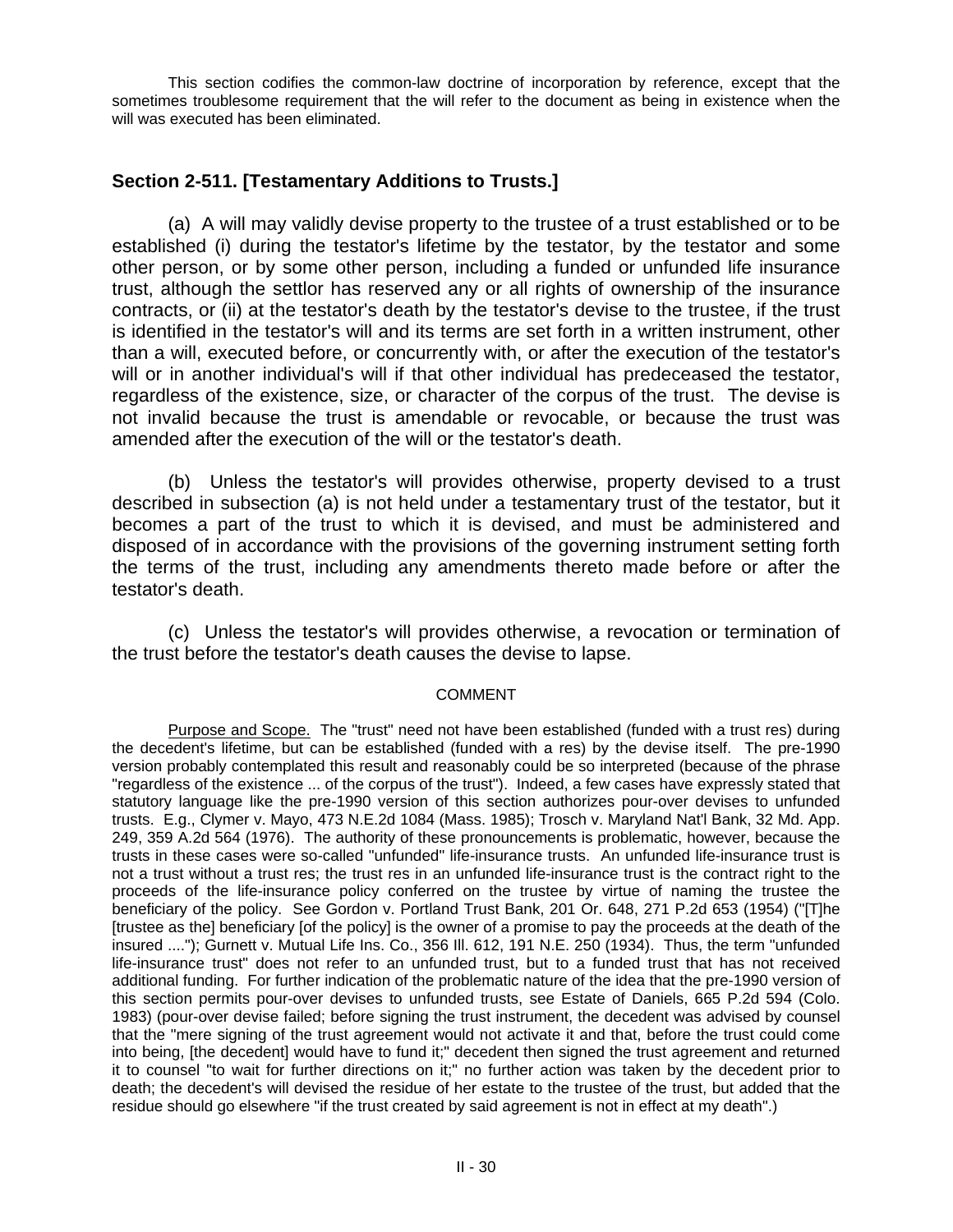Additional revisions of this section are designed to remove obstacles to carrying out the decedent's intention that were contained in the pre-1990 version. These revisions require the devised property to be administered in accordance with the terms of the trust as amended after as well as before the decedent's death, even though the decedent's will does not so provide; and allow the decedent's will to provide that the devise is not to lapse even if the trust is revoked or terminated before the decedent's death.

 Revision of Uniform Testamentary Additions to Trusts Act. The freestanding Uniform Testamentary Additions to Trusts Act (UTATA) was revised in 1991 in accordance with the revisions to UPC § 2-511. States that enact Section 2-511 need not enact the UTATA as revised in 1991 and should repeal the original version of the UTATA if previously enacted in the state.

### MASSACHUSETTS COMMENT

 This is much like current Massachusetts law, G.L. c. 203, §3B, which was based on the predecessor of the 1990 version of Section 2-511. Note, however, that the pourover may be to a trust executed "before, or concurrently with, or after the execution of the testator's will". This "or after" is new." Note, however, that clause (ii) of paragraph (a) is new; this would make it clearer than it now may be that the pour-over trust could be "established" with the pour-over itself. Two other minor changes are described at the end of the second paragraph of the Comment.

## **Section 2-512. [Events of Independent Significance.]**

 A will may dispose of property by reference to acts and events that have significance apart from their effect upon the dispositions made by the will, whether they occur before or after the execution of the will or before or after the testator's death. The execution or revocation of another individual's will is such an event.

## MASSACHUSETTS COMMENT

 This section codifies the common law doctrine of facts of independent significance. Second Bank-State Street Trust Company v. Pinion, 341 Mass. 366 (1960).

# **Section 2-513. [Separate Writing Identifying Devise of Certain Types of Tangible Personal Property.]**

 A will may refer to a written statement or list to dispose of items of tangible personal property not otherwise specifically disposed of by the will, other than money. To be admissible under this section as evidence of the intended disposition, the writing must be signed by the testator and must describe the items and the devisees with reasonable certainty. The writing may be referred to as one to be in existence at the time of the testator's death; it may be prepared before or after the execution of the will; it may be altered by the testator after its preparation; and it may be a writing that has no significance apart from its effect on the dispositions made by the will.

### **COMMENT**

Purpose and Scope. As part of the broader policy of effectuating a testator's intent and of relaxing formalities of execution, this section permits a testator to refer in his or her will to a separate document disposing of tangible personality other than money. The pre-1990 version precluded the disposition of "evidences of indebtedness, documents of title, and securities, and property used in a trade or business." These limitations are deleted in the revised version, partly to remove a source of confusion in the pre-1990 version, which arose because evidences of indebtedness, documents of title, and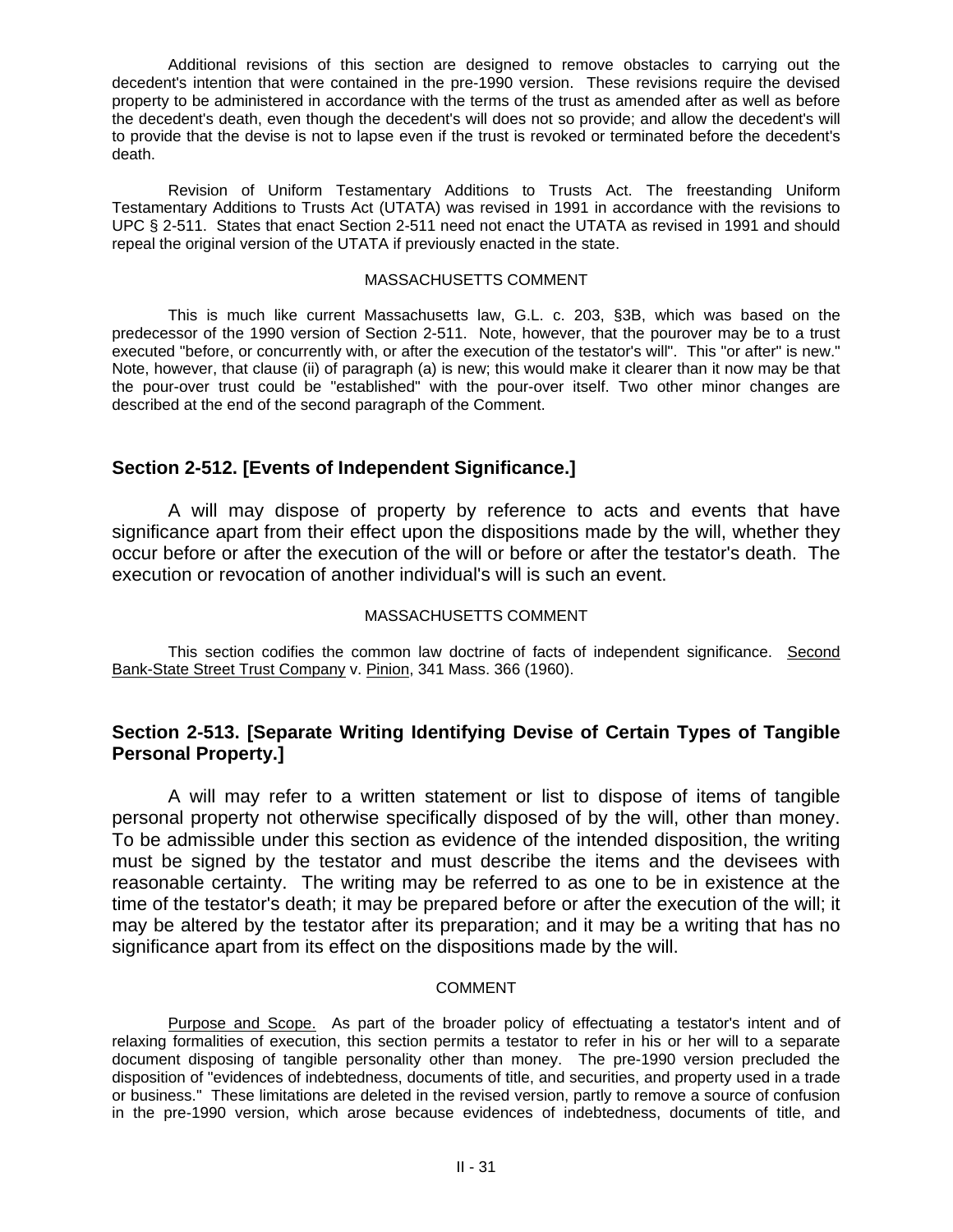securities are not items of tangible personal property to begin with, and partly to permit the disposition of a broader range of items of tangible personal property.

 The language "items of tangible personal property" does not require that the separate document specifically itemize each item of tangible personal property covered. The only requirement is that the document describe the items covered "with reasonable certainty". Consequently, a document referring to "all my tangible personal property other than money" or to "all my tangible personal property located in my office" or using similar catch-all type of language would normally be sufficient.

 The separate document disposing of an item or items of tangible personal property may be prepared after execution of the will, so would not come within Section 2-510 on incorporation by reference. It may even be altered from time to time. The only requirement is that the document be signed by the testator. The pre-1990 version of this section gave effect to an unsigned document if it was in the testator's handwriting. The revisions remove the language giving effect to such an unsigned document. The purpose is to prevent a mere handwritten draft from becoming effective without sufficient indication that the testator intended it to be effective. The signature requirement is designed to prevent mere drafts from becoming effective against the testator's wishes.

 The typical case covered by this section would be a list of personal effects and the persons whom the decedent desired to take specified items.

Sample Clause. Section 2-513 might be utilized by a clause in the decedent's will such as the following:

 I might leave a written statement or list disposing of items of tangible personal property. If I do and if my written statement or list is found and is identified as such by my Personal Representative no later than 30 days after the probate of this will, then my written statement or list is to be given effect to the extent authorized by law and is to take precedence over any contrary devise or devises of the same item or items of property in this will.

 Section 2-513 only authorizes disposition of tangible personal property "not otherwise specifically disposed of by the will". The sample clause above is consistent with this restriction. By providing that the written statement or list takes precedence over any contrary devise in the will, a contrary devise is made conditional upon the written statement or list not contradicting it; if the written statement or list does contradict a devise in the will, the will does not otherwise specifically dispose of the property.

 If, however, the clause in the testator's will does not provide that the written statement or list is to take precedence over any contrary devise in the will (or contain a provision having similar effect), then the written statement or list is ineffective to the extent it purports to dispose of items of property that were otherwise specifically disposed of by the will.

### MASSACHUSETTS COMMENT

This Section would give binding effect to letters or memoranda which are now only precatory.

# **Section 2-514. [Contracts Concerning Succession.]**

 A contract to make or not to make a will or devise, or to revoke or not to revoke a will or devise, or to die intestate, if executed after the effective date of this article, may be established only by (i) provisions of a will stating material provisions of the contract, (ii) an express reference in a will to a contract and extrinsic evidence proving the terms of the contract, or (iii) a writing signed by the decedent evidencing the contract. The execution of a joint will or mutual wills does not create a presumption of a contract not to revoke the will or wills.

### COMMENT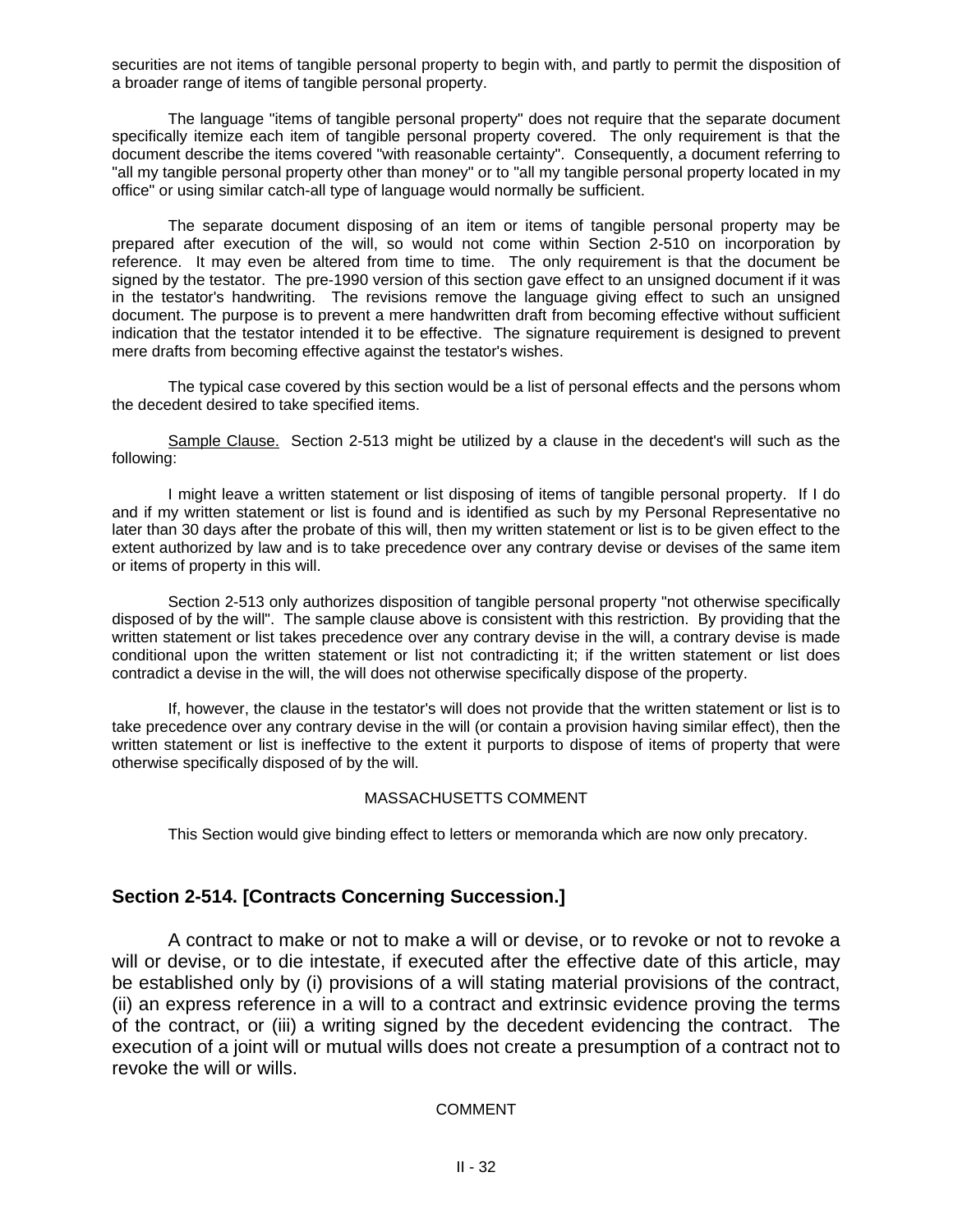The purpose of this section is to tighten the methods by which contracts concerning succession may be proved. Oral contracts not to revoke wills have given rise to much litigation in a number of states; and in many states if two persons execute a single document as their joint will, this gives rise to a presumption that the parties had contracted not to revoke the will except by consent of both.

 This section requires that either the will must set forth the material provisions of the contract, or the will must make express reference to the contract and extrinsic evidence prove the terms of the contract, or there must be a separate writing signed by the decedent evidencing the contract. Oral testimony regarding the contract is permitted if the will makes reference to the contract, but this provision of the statute is not intended to affect normal rules regarding admissibility of evidence.

 This section does not preclude recovery in quantum meruit for the value of services rendered the testator.

#### MASSACHUSETTS COMMENT

 Clauses (i) and (ii) of section 2-514 should present no problem because the testator has either incorporated the key provisions of the contract in the will itself or has sufficiently identified the contract by incorporation by reference or facts of independent significance.

 As to clause (iii), the current Massachusetts (Statute of Frauds) law is G.L. c. 259, §§ 5 and 5A. Section 5 reads: "No agreement to make a will of real or personal property or to give a legacy or make a devise shall be binding unless such agreement is in writing signed by the person whose executor or administrator is sought to be charged, or by some person by him duly authorized. . . ."

 In Foman v. Davis, 316 F. 2d 254 (1st. Cir. 1963) a daughter allegedly agreed with her father that she would pay for the care of her invalid mother in return for the father's agreement to die intestate. After the mother died, the father remarried and left his estate to his second wife. The plaintiff sued for her intestate share and lost in the District Court, which interpreted § 5 broadly, as though it meant "no agreement about making a will . . ." and, because the agreement was within the statute, the plaintiff's suit was dismissed. On appeal, the First Circuit read the statute narrowly and, because the alleged agreement to die intestate was outside of it, the case was remanded to the District Court for further proceedings on the plaintiff's suit.

 In 1965, the Legislature, in response, enacted § 5A of Chapter 259 which reads: "No agreement to make a will of real or personal property or codicil thereto or to make a bequest or devise, or to revoke or not to revoke a will, codicil, bequest or devise, or to refrain from making a will, codicil, bequest or devise or any other agreement relative to making or not making a will, codicil, bequest or devise, shall be binding unless such agreement is in writing and signed by the person whose executor or administrator is sought to be charged, or by some person duly authorized thereunto by him in writing. . . ."

 The minor edits to section 2-514 are suggested for the purpose of making it clear that the intention of § 5A is not changed.

 The last sentence of section 2-514 reflects Massachusetts law. "Execution of simultaneous wills, while suggestive of a common purpose, without more will not show that the parties entered into a contract to make the wills or to refrain from revoking them. Tweedie v. Sibley (1988) 25 Mass. App. 683, 521 N.E. 2d 1056." G. Newhall, supra, § 334 (1991 Vol. 2 Supp. 97).

## **Section 2-515. [Deposit of Will with Court in Testator's Lifetime.]**

 A will may be deposited by the testator or the testator's agent with any court for safekeeping, under rules of the court. The will must be sealed and kept confidential. During the testator's lifetime, a deposited will must be delivered only to the testator or to a person authorized in writing signed by the testator to receive the will. A guardian of the estate or conservator may be allowed to examine a deposited will of a protected testator under procedures designed to maintain the confidential character of the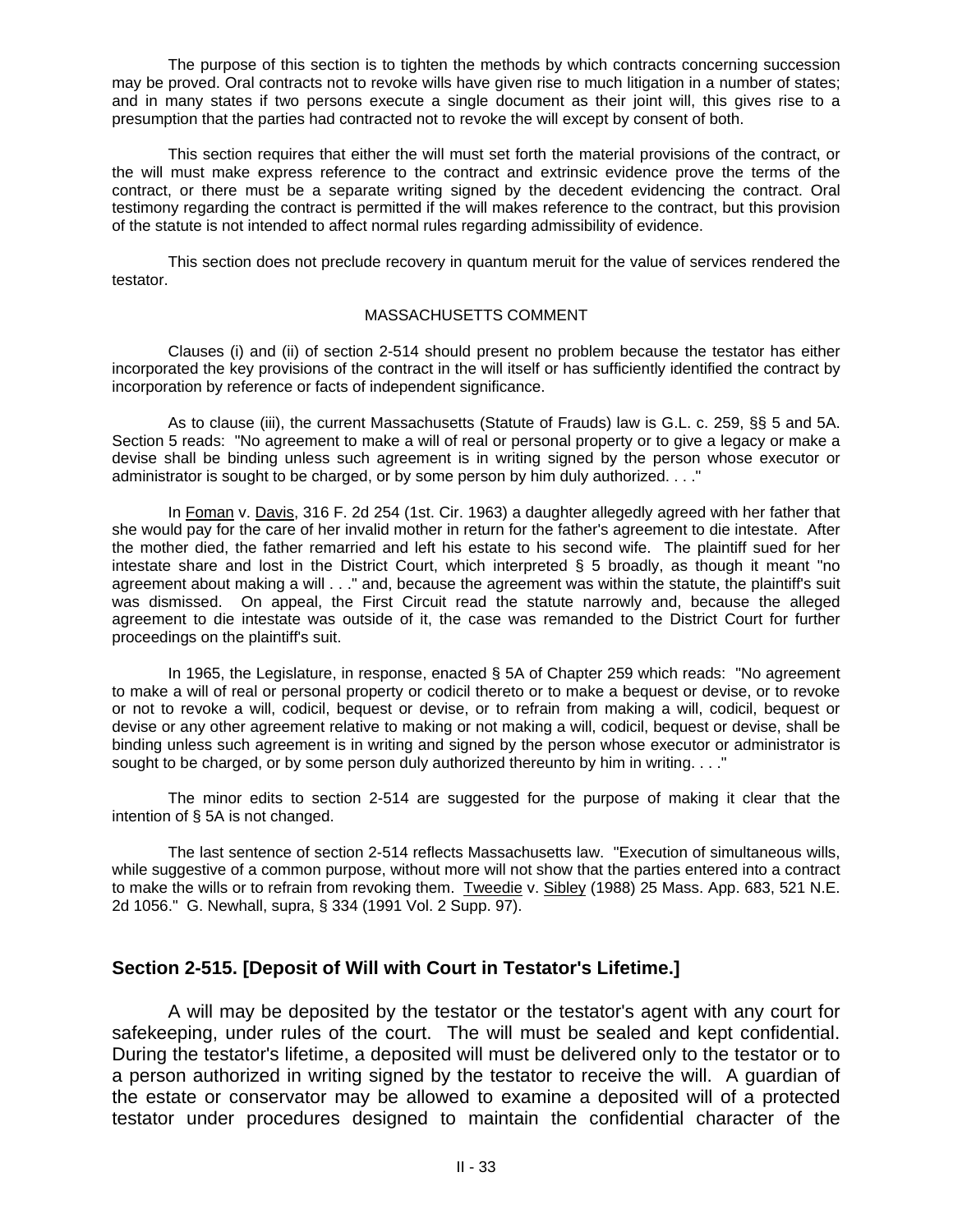document to the extent possible, and to ensure that it will be resealed and kept on deposit after the examination. Upon being informed of the testator's death, the court shall notify any person designated to receive the will and deliver it to that person on request; or the court may deliver the will to the appropriate court.

#### COMMENT

 Many states already have statutes permitting deposit of wills during a testator's lifetime. Most of these statutes have elaborate provisions governing purely administrative matters: how the will is to be enclosed in a sealed wrapper, what is to be endorsed on the wrapper, the form of receipt or certificate given to the testator, the fee to be charged, how the will is to be opened after testator's death and who is to be notified. Under this section, details have been left to Court rule, except as other relevant statutes such as one governing fees may apply.

 It is, of course, vital to maintain the confidential nature of deposited wills. However, this obviously does not prevent the opening of the will after the death of the testator if necessary in order to determine the executor or other interested persons to be notified. Nor should it prevent opening the will to microfilm for confidential record storage, for example. These matters could again be regulated by Court rule.

 The provision permitting examination of a will of a protected person by the conservator supplements Section 5-427.

#### MASSACHUSETTS COMMENT

 The subject matter of this section is now covered in G.L. c. 191, §§ 10-12, which contain many of the detailed provisions to which the first paragraph of the Comment refers. The Committee approves of the UPC rewording, and notes that if this section is enacted, the Probate Courts may wish to consider rules for deposit of wills, access to them and opening of them. Allowing a conservator to examine a deposited will is a welcome improvement and one which seems consistent with the most recent amendment of G.L. c. 201, § 38, which provides (among other things) that a conservator "shall have custody of all wills, codicils, and other instruments purporting to be testamentary dispositions executed by his ward".

# **Section 2-516. [Duty of Custodian of Will; Liability.]**

 After the death of a testator a person having custody of a will of the testator shall deliver it within thirty days after notice of the death to a person able to secure its probate and if none is known, to an appropriate court. A person who willfully fails to deliver a will is liable to any person aggrieved for any damages that may be sustained by the failure. A person who willfully refuses or fails to deliver a will after being ordered by the court in a proceeding brought for the purpose of compelling delivery is subject to penalty for contempt of court.

### COMMENT

 In addition to a register or magistrate, a person authorized to accept delivery of a will from a custodian may be a universal successor or other person authorized under the law of another nation to carry out the terms of a will.

### MASSACHUSETTS COMMENT

 The subject matter of this section is now covered in G.L. c. 191, §§ 13 and 14. The UPC version provides for damages for willful failure to deliver, whereas § 13 contemplates such damages only after failure to deliver after the Court ordered that person to deliver. Section 14 provides that a person interested in the estate may initiate proceedings to compel delivery of a will to the Probate Court by a complaint; that appears to be implied in the last sentence of section 2-516.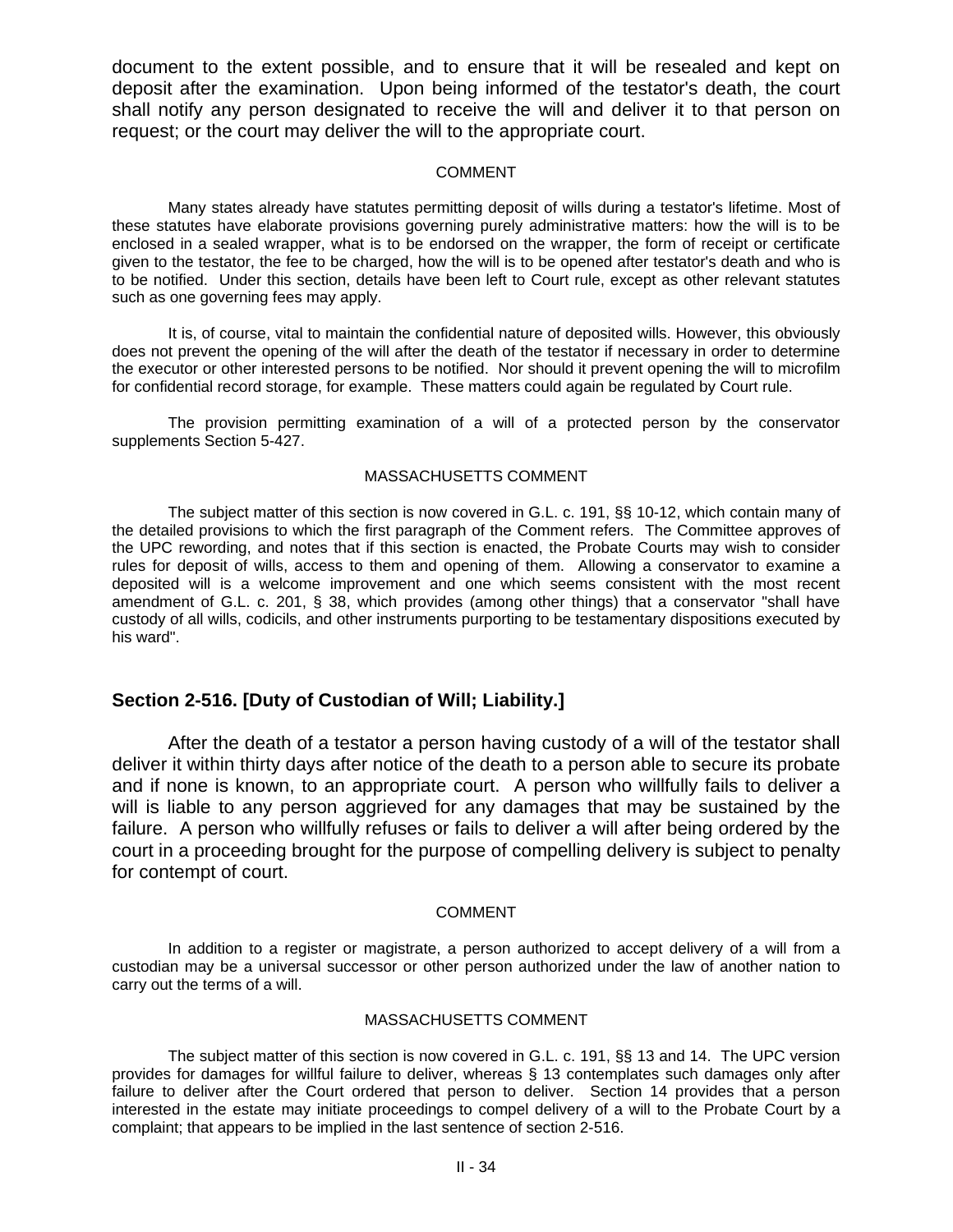# **Section 2-517. [Penalty Clause for Contest.]**

 A provision in a will purporting to penalize an interested person for contesting the will or instituting other proceedings relating to the estate is enforceable.

### MASSACHUSETTS COMMENT

 The Committee recommends against UPC Section 2-517, which would make in terrorem clauses unenforceable if probable cause exists for instituting proceedings, as it prefers to continue present Massachusetts law which permits enforcement of in terrorem clauses. See 2 Newhall on Settlement of Massachusetts Estates (4th Ed.) § 348 and Old Colony Trust Company v. Wolfman, 311 Mass. 614 (1942).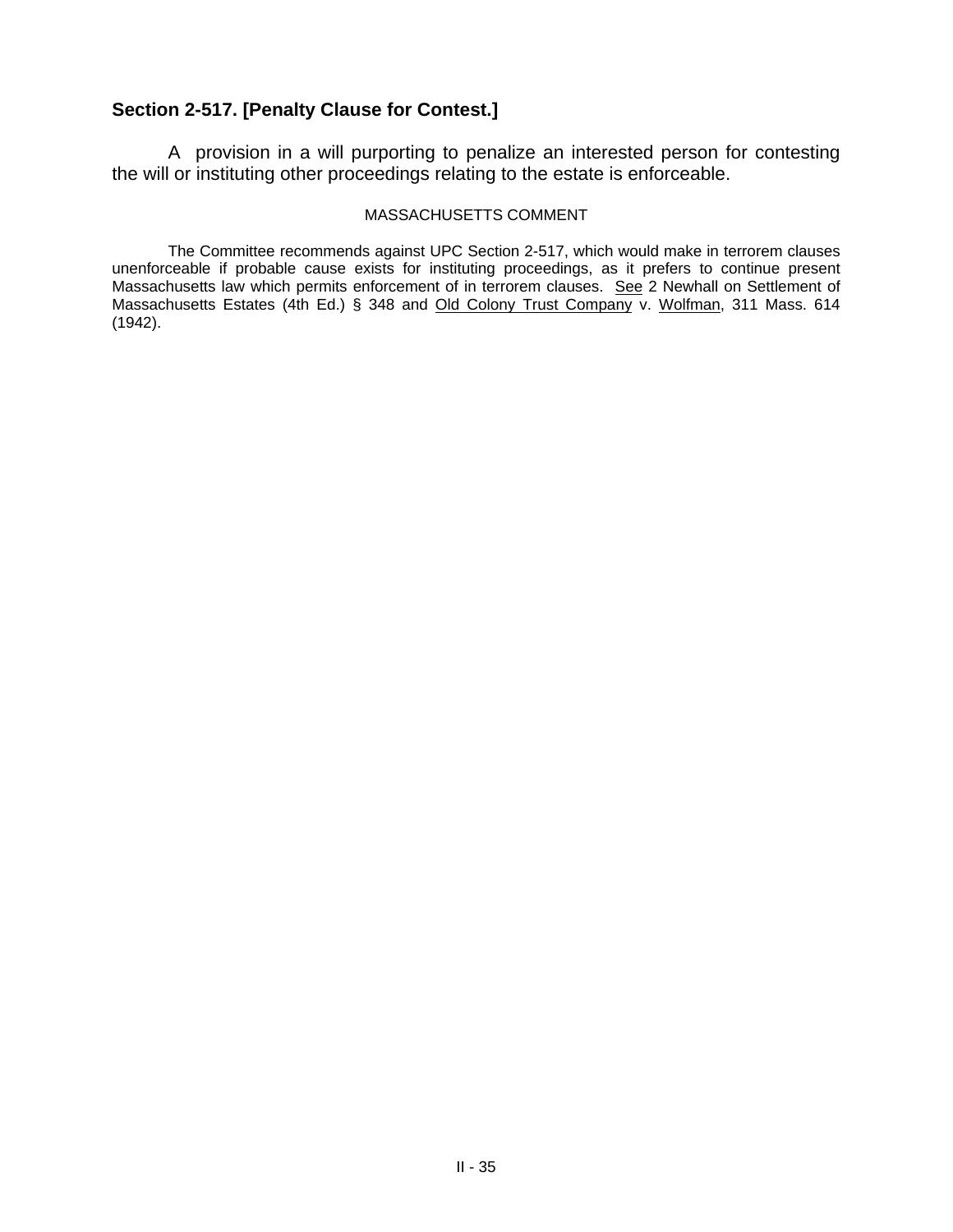## PART 6

# **RULES OF CONSTRUCTION APPLICABLE ONLY TO WILLS**

#### GENERAL COMMENT

 Parts 6 and 7 address a variety of construction problems that commonly occur in wills, trusts, and other types of governing instruments. All of the "rules" set forth in these parts yield to a finding of a contrary intention and are therefore rebuttable presumptions.

 The rules of construction set forth in Part 6 apply only to wills. The rules of construction set forth in Part 7 apply to wills and other governing instruments making donative dispositions.

 The sections in Part 6 deal with such problems as death before the testator (lapse), the inclusiveness of the will as to property of the testator, effect of failure of a gift in the will, change in form of securities specifically devised, ademption by reason of fire, sale and the like, exoneration, and exercise of a power of appointment by general language in the will.

## **Section 2-601. [Scope.]**

 In the absence of a finding of a contrary intention shown by the terms of the will, the rules of construction in this part control the construction of a will.

#### COMMENT

Purpose and Scope. Common-law rules of construction yield to a finding of a contrary intention.

Cross Reference. See § 43 of Chapter 521 of the Acts of 2008 for the application of the rules of construction in this Part to documents executed prior to the effective date of this Article.

#### MASSACHUSETTS COMMENT

 Under current Massachusetts law, one can determine a testator's intention by looking only at the will itself. G.L. c. 191, §1A(2).

## **Section 2-602. [Will May Pass All Property and After-Acquired Property.]**

 Property owned by the testator at death and any acquired by the testator's estate thereafter passes under the will unless a different intention appears.

#### COMMENT

Purpose and Scope. This section assures that, for example, a residuary clause in a will not only passes property owned at death that is not otherwise devised, even though the property was acquired by the testator after the will was executed, but also passes property acquired by a testator's estate after his or her death. This reverses a case like Braman Estate, 435 Pa. 573, 258 A.2d 492 (1969), where the court held that Mary's residuary devise to her sister Ruth "or her estate", which had passed to Ruth's estate where Ruth predeceased Mary by about a year, could not go to Ruth's residuary legatee. The court held that Ruth's will had no power to control the devolution of property acquired by Ruth's estate after her death; such property passed, instead, by intestate succession from Ruth. This section, applied to the Braman Estate case, would mean that the property acquired by Ruth's estate after her death would pass under her residuary clause.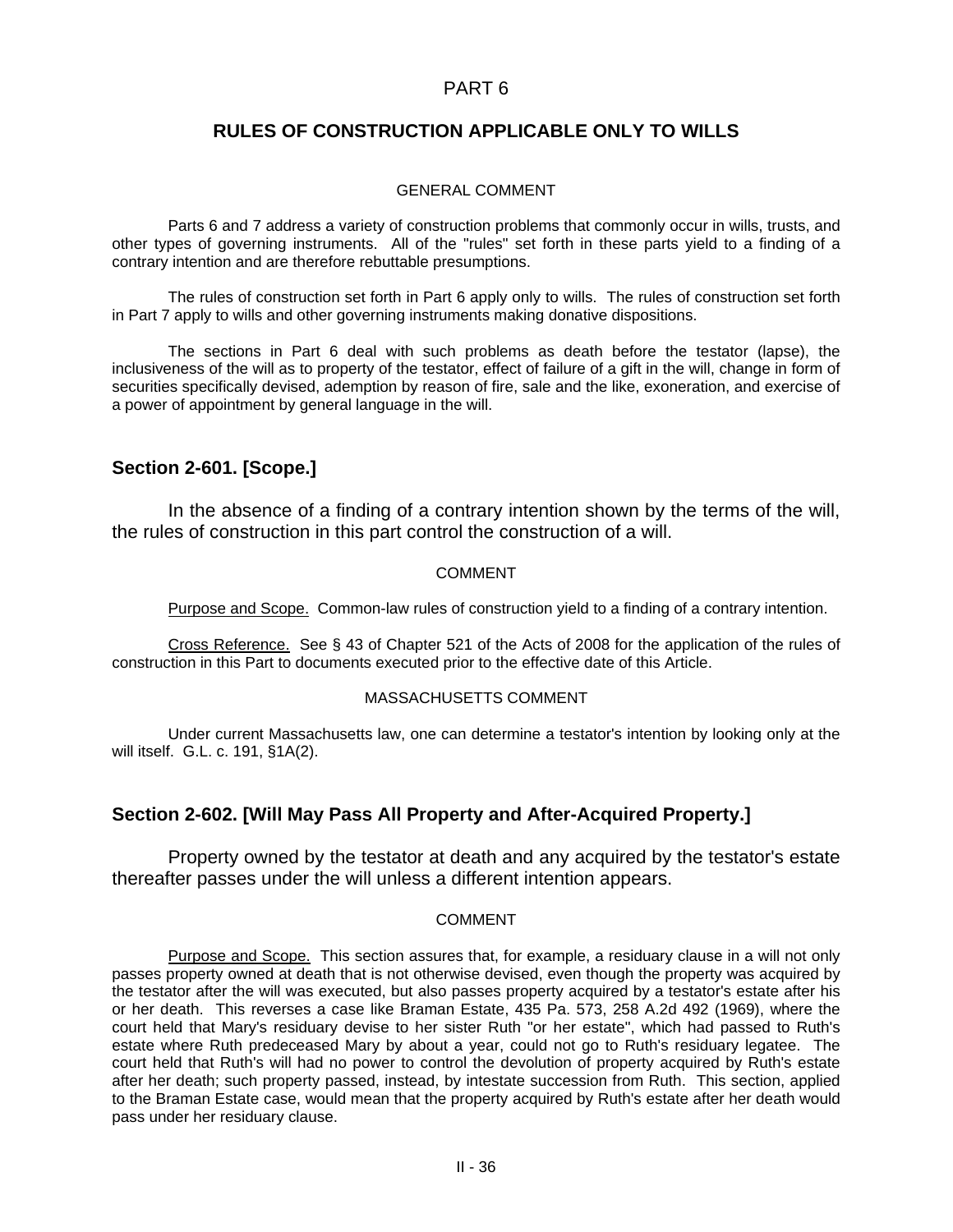The added language also makes it clear that items such as bonuses awarded to an employee after his or her death pass under his or her will.

#### MASSACHUSETTS COMMENT

 Under current law, property acquired by a testator after the making of his will passes under the will unless a different intention appears. G.L. c. 191, § 19. Section 2-602 would broaden the statutory language to include property acquired after the testator's death (unless the will otherwise provides). In practice, executors and administrators, c.t.a. probably assume that after acquired property is governed by the will.

### **Section 2-603. [Antilapse; Deceased Devisee; Class Gifts.]**

 If a devisee who is a grandparent or a lineal descendant of a grandparent is dead at the time of execution of the will, fails to survive the testator, or is treated as if he predeceased the testator, the issue of the deceased devisee who survive the testator take in place of the deceased devisee and if they are all of the same degree of kinship to the devisee they take equally, but if of unequal degree then those of more remote degree take per capita at each generation. One who would have been a devisee under a class gift if he had survived the testator is treated as a devisee for purposes of this section whether his death occurred before or after the execution of the will.

#### MASSACHUSETTS COMMENT

 The Massachusetts Anti-Lapse Statute, G.L. c. 191, § 22 applies to a devise or legacy to a child "or other relation" of the testator which may be somewhat broader than a grandparent, a descendant of the grandparent . . ." This Code adopts the pre-1990 Uniform Probate Code version appearing there at 2- 605.

 Chapter 140 of the Acts of 2012 replaced the words "by representation" with the words "per capita at each generation".

### **Section 2-604. [Failure of Testamentary Provision.]**

 (a) Except as provided in section 2-603, a devise, other than a residuary devise, that fails for any reason becomes a part of the residue.

 (b) Except as provided in section 2-603, if the residue is devised to two or more persons, the share of a residuary devisee that fails for any reason passes to the other residuary devisee, or to other residuary devisees in proportion to the interest of each in the remaining part of the residue.

#### **COMMENT**

 This section applies only if Section 2-603 does not produce a substitute taker for a devisee who fails to survive the testator. There is also a special rule for disclaimers contained in Section 2-801; a disclaimed devise may be governed by either Section 2-603 or the present section, depending on the circumstances.

#### MASSACHUSETTS COMMENT

This appears to state current Massachusetts law, G.L. c. 191, § 1A(5).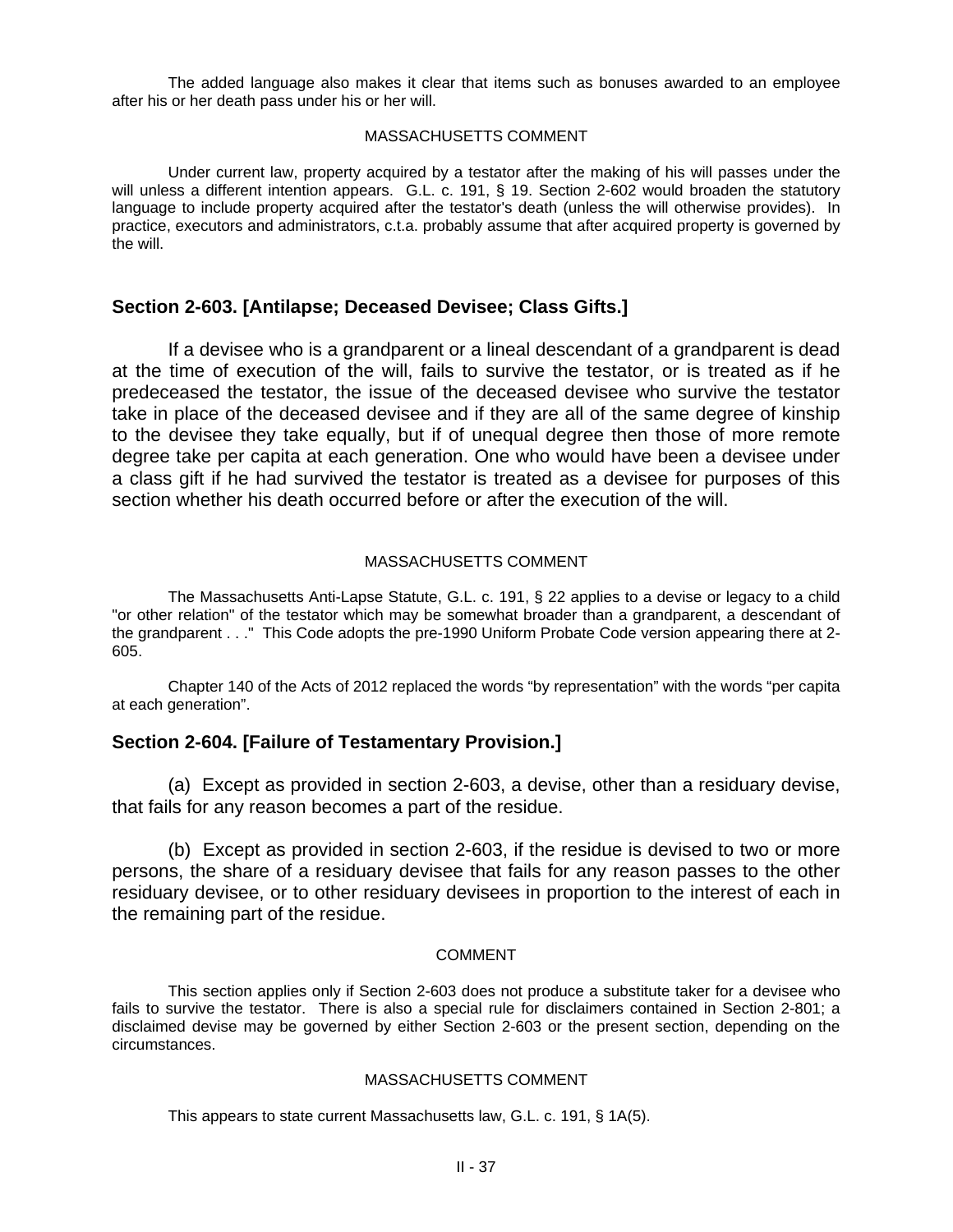### **Section 2-605. [Increase in Securities; Accessions.]**

 (a) If a testator executes a will that devises securities and the testator then owned securities that meet the description in the will, the devise includes additional securities owned by the testator at death to the extent the additional securities were acquired by the testator after the will was executed as a result of the testator's ownership of the described securities and are securities of any of the following types:

 (1) securities of the same organization acquired by reason of action initiated by the organization or any successor, related, or acquiring organization, excluding any acquired by exercise of purchase options;

 (2) securities of another organization acquired as a result of a merger, consolidation, reorganization, or other distribution by the organization or any successor, related, or acquiring organization; or

 (3) securities of the same organization acquired as a result of a plan of reinvestment.

 (b) Distributions in cash before death with respect to a described security are not part of the devise.

### COMMENT

Purpose and Scope. The rule of subsection (a), as revised, relates to a devise of securities (such as a devise of 100 shares of XYZ Company), regardless of whether that devise is characterized as a general or specific devise. If the testator executes a will that makes a devise of securities and if the testator then owned securities that meet the description in the will, then the devisee is entitled not only to the described securities to the extent they are owned by the testator at death; the devisee is also entitled to any additional securities owned by the testator at death that were acquired by the testator during his or her lifetime after the will was executed and were acquired as a result of the testator's ownership of the described securities by reason of an action specified in subsections (a)(1), (a)(2), or (a)(3), such as the declaration of stock splits or stock dividends or spinoffs of a subsidiary.

 The impetus for these revisions derives from the rule on stock splits enunciated by Bostwick v. Hurstel, 364 Mass. 282, 304 N.E.2d 186 (1973), and now codified in Massachusetts as to actions covered by subsections (a)(1) and (a)(2). Mass. Gen. Laws c. 191, § 1A(4).

Subsection (a) Not Exclusive. Subsection (a) is not exclusive, i.e., it is not to be understood as setting forth the only conditions under which additional securities of the types described in paragraphs (1), (2), and (3) are included in the devise. For example, the express terms of subsection (a) do not apply to a case in which the testator owned the described securities when he or she executed the will, but later sold (or otherwise disposed of) those securities, and then later purchased (or otherwise acquired) securities that meet the description in the will, following which additional securities of the type or types described in paragraphs (1), (2), or (3) are acquired as a result of the testator's ownership of the later-acquired securities. Nor do the express terms of subsection (a) apply to a similar (but less likely) case in which the testator did not own the described securities when he or she executed the will, but later purchased (or otherwise acquired) such securities. Subsection (a) does not preclude a court, in an appropriate case, from deciding that additional securities of the type described in paragraphs (1), (2), or (3) acquired as a result of the testator's ownership of the later-acquired securities pass under the devise in either of these two cases, or in other cases if appropriate.

Subsection (b) codifies existing law that distributions in cash, such as interest, accrued rent, or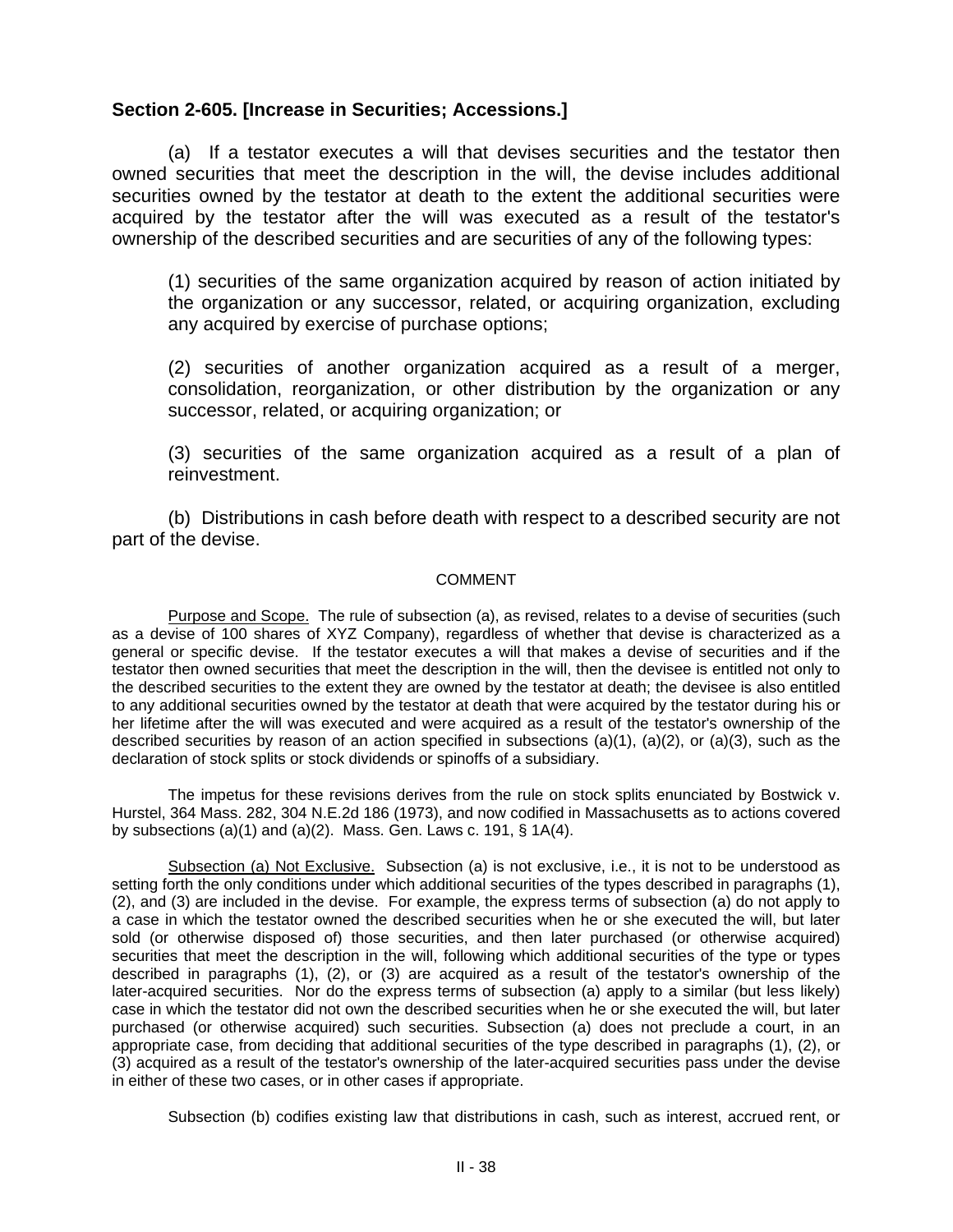cash dividends declared and payable as of a record date before the testator's death, do not pass as a part of the devise. It makes no difference whether such cash distributions were paid before or after death. See Section 4 of the Revised Uniform Principal and Income Act.

Cross Reference. The term "organization" is defined in Section 1-201.

### MASSACHUSETTS COMMENT

 This section is very close to current Massachusetts law, G.L. c. 191, § 1A(3). Paragraph (a)(3) of section 2-605 is new.

### **Section 2-606. [Nonademption of Specific Devises; Unpaid Proceeds of Sale, Condemnation, or Insurance; Sale by Guardian of the Estate, Conservator or Agent.]**

 (a) A specific devisee has a right to the specifically devised property in the testator's estate at death and:

 (1) any balance of the purchase price, together with any security agreement, owing from a purchaser to the testator at death by reason of sale of the property;

 (2) any amount of a condemnation award for the taking of the property unpaid at death;

 (3) any proceeds unpaid at death on fire or casualty insurance on or other recovery for injury to the property; and

(4) property owned by the testator at death and acquired as a result of foreclosure, or obtained in lieu of foreclosure, of the security interest for a specifically devised obligation.

 (b) If specifically devised property is sold or mortgaged by a guardian of the estate conservator or by an agent acting within the authority of a durable power of attorney for an incapacitated principal, or if a condemnation award, insurance proceeds, or recovery for injury to the property are paid to a conservator or to an agent acting within the authority of a durable power of attorney for an incapacitated principal, the specific devisee has the right to a general pecuniary devise equal to the net sale price, the amount of the unpaid loan, the condemnation award, the insurance proceeds, or the recovery.

 (c) The right of a specific devisee under subsection (b) is reduced by any right the devisee has under subsection (a).

 (d) For the purposes of the references in subsection (b) to a conservator, subsection (b) does not apply if after the sale, mortgage, condemnation, casualty, or recovery, it was adjudicated that the testator's incapacity ceased and the testator survived the adjudication by one year.

 (e) For the purposes of the references in subsection (b) to an agent acting within the authority of a durable power of attorney for an incapacitated principal, (i) "incapacitated principal" means a principal who is an incapacitated person, (ii) no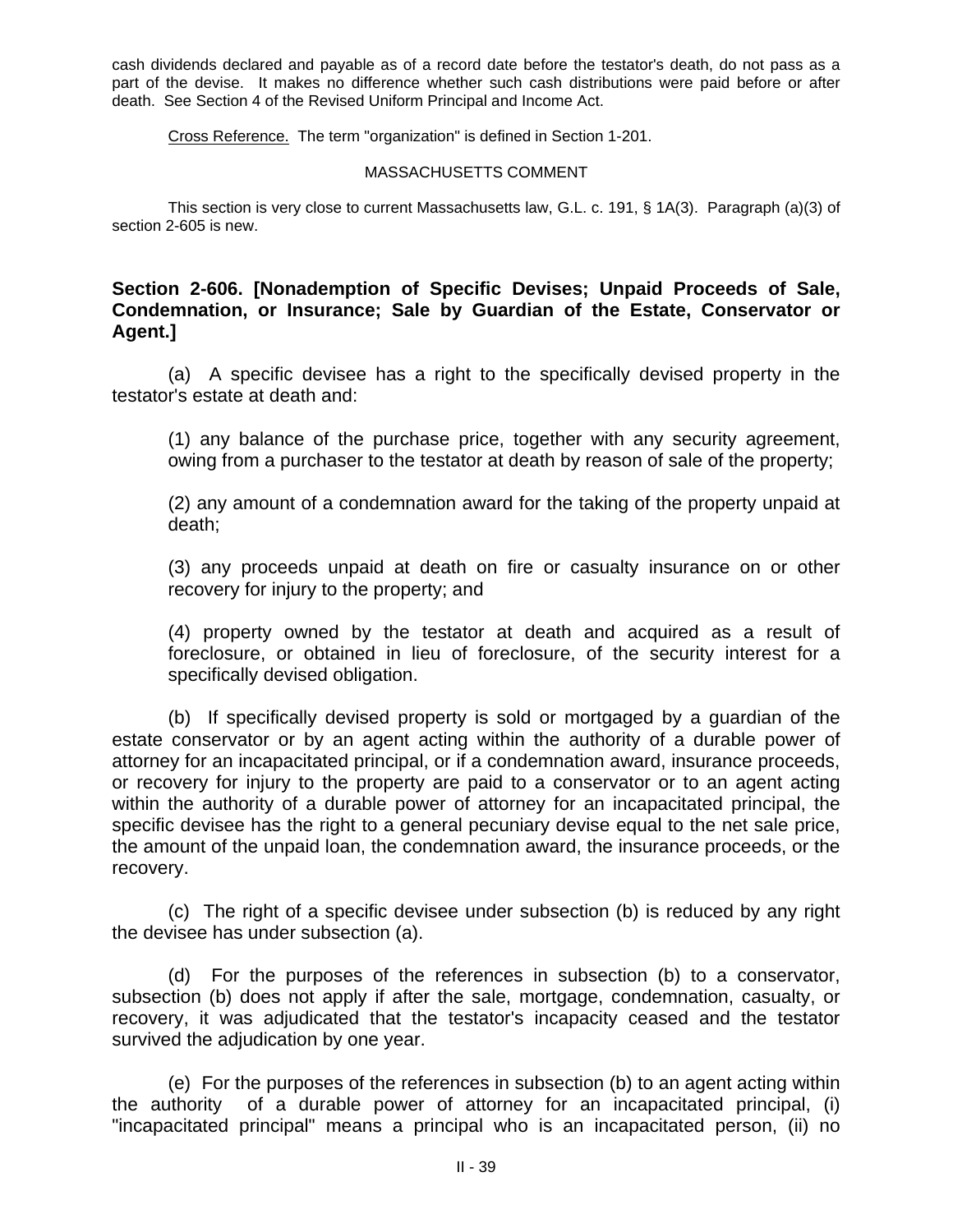adjudication of incapacity before death is necessary, and (iii) the acts of an agent within the authority of a durable power of attorney are presumed to be for an incapacitated principal.

#### COMMENT

Purpose and Scope. Under the "identity" theory followed by most courts, the common-law doctrine of ademption by extinction is that a specific devise is adeemed -- rendered ineffective -- if the specifically devised property is not owned by the testator at death. In applying the "identity" theory, courts do not inquire into the testator's intent to determine whether the testator's objective in disposing of the specifically devised property was to revoke the devise. The only thing that matters is that the property is no longer owned at death. The application of the "identity" theory of ademption has resulted in harsh results in a number of cases, where it was reasonably clear that the testator did not intend to revoke the devise. Notable examples include McGee v. McGee, 122 R.I. 837, 413 A.2d 72 (1980); Estate of Dungan, 31 Del.Ch. 551, 73 A.2d 776 (1950).

 Recently, some courts have begun to break away from the "identity" theory and adopt instead the so-called "intent" theory. E.g., Estate of Austin, 113 Cal. App. 3d 167, 169 Cal. Rptr. 648 (1980).

#### MASSACHUSETTS COMMENT

 Massachusetts has followed the "identity" rule rather than the "intent" rule so far as ademption is concerned. See G. Newhall, supra, § 350. Most recently in BayBank Harvard Trust Co. v. Grant, 23 Mass. App. 653 (1987) the Court held that a specific bequest of a bank account had been adeemed since the testatrix had transferred the funds to another account (which meant they were readily traceable). The facts and circumstances approach of the UPC version of subsections (a)(5) and (a)(6) might tempt those whose bequests were adeemed to press the personal representative for a replacement or for its value. On balance, the Committee felt that the expense and delay inherent in such proceedings outweighed the possibility for correcting an occasional injustice, thus (a)(5) and (a)(6) were not adopted.

### **Section 2-607. [Nonexonoration.]**

 A specific devise passes subject to any mortgage interest existing at the date of death, without right of exoneration, regardless of a general directive in the will to pay debts.

#### COMMENT

 See Section 3-814 empowering the personal representative to pay an encumbrance under some circumstances; the last sentence of that section makes it clear that such payment does not increase the right of the specific devisee. The present section governs the substantive rights of the devisee. The common-law rule of exoneration of the specific devise is abolished by this section, and the contrary rule is adopted.

For the rule as to exempt property, see Section 2-403.

 The rule of this section is not inconsistent with Section 2-606(b). If a conservator or agent for an incapacitated principal mortgages specifically devised property, Section 2-606(b) provides that the specific devisee is entitled to a pecuniary devise equal to the amount of the unpaid loan. Section 2-606(b) does not contradict this section, which provides that the specific devise passes subject to any mortgage interest existing at the date of death, without right of exoneration.

#### MASSACHUSETTS COMMENT

 This is consistent with current Massachusetts law, G.L. c. 191, § 23. That law goes on to say that if the personal representative discharges the mortgage note, he or she shall, at the request of any interested party and by leave of the Probate Court, sell the real estate in order to make the estate whole.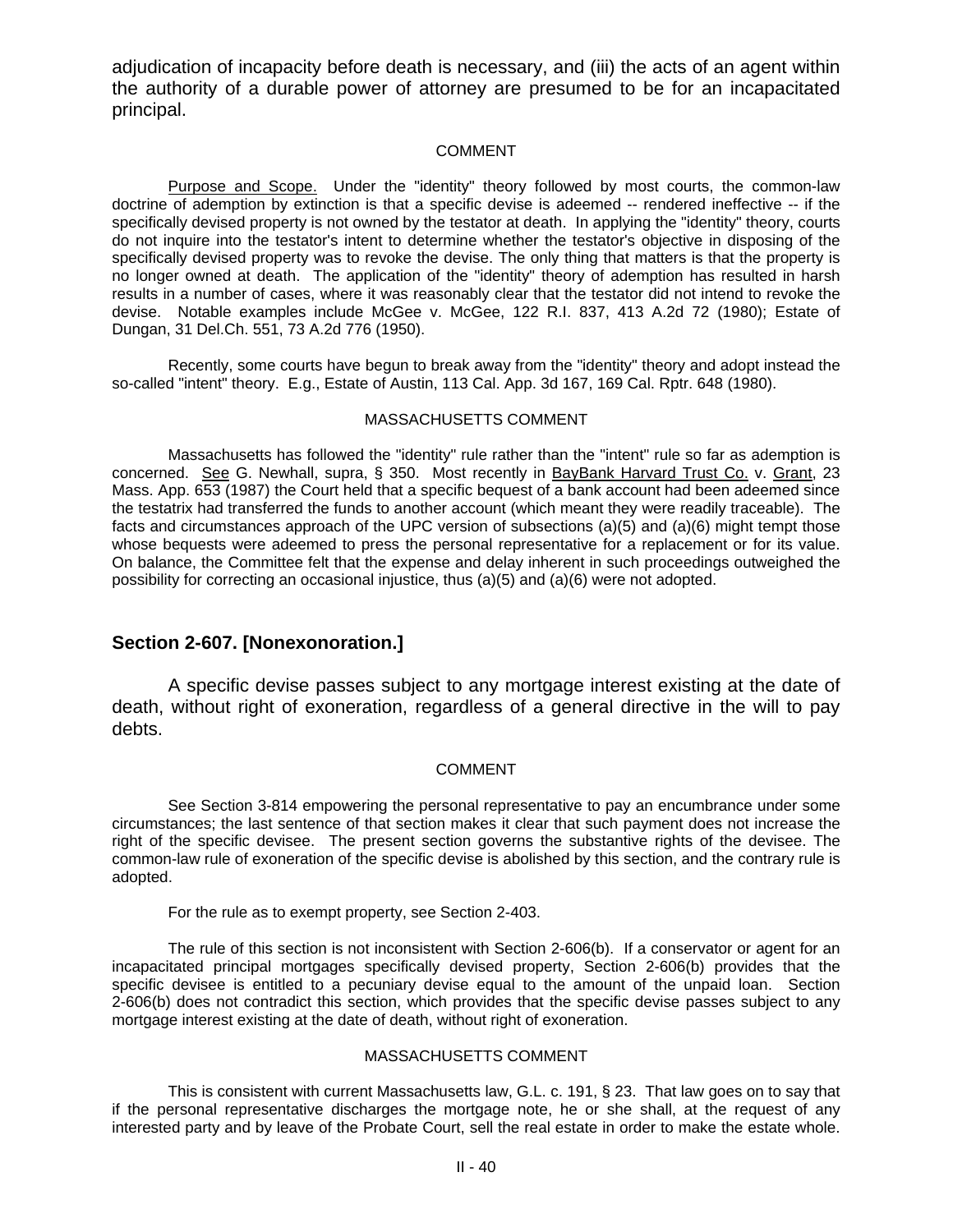This is covered, but not as well, in UPC section 3-814.

### **Section 2-608. [Exercise of Power of Appointment.]**

 (a) In the absence of a requirement that a power of appointment be exercised by a reference, or by an express or specific reference, to the power, a general residuary clause in a will, or a will making general disposition of all of the testator's property, expresses an intention to exercise a power of appointment held by the testator only if (i) the power is a general power and the creating instrument does not contain an effective gift if the power is not exercised or (ii) the testator's will manifests an intention to include the property subject to the power.

 (b) Unless a contrary intent is manifested in the terms of an instrument creating or limiting a power of appointment, it shall be presumed that the person so creating or limiting such power intended to authorize the donee thereof, when exercising said power, not only to create absolute interests but also to create less than absolute legal and equitable interests, including interests in trust for the benefit of objects of said power even though the trustees thereof may not be objects of said power and including new powers of appointment, general or more limited, in objects of said power, even though the objects of the new powers may include one or more that are not objects of said power.

#### COMMENT

General Residuary Clause. This section, in conjunction with Section 2-601, provides that a general residuary clause (such as "All the rest, residue, and remainder of my estate, I devise to ....") in the testator's will or a will making general disposition of all of the testator's property (such as "All of my estate, I devise to ....") is presumed to express an intent to exercise a power of appointment held by the donee of the power only if one or the other of two circumstances or sets of circumstances are satisfied. One such circumstance (whether the power is general or nongeneral) is if the testator's will manifests an intention to include the property subject to the power. A simple example of a residuary clause that manifests such an intention is a so-called "blending" or "blanket-exercise" clause, such as "All the rest, residue, and remainder of my estate, including any property over which I have a power of appointment, I devise to ....".

 The other circumstance under which a general residuary clause or a will making general disposition of all of the testator's property is presumed to express an intent to exercise a power is if the power is a general power and the instrument that created the power does not contain a gift over in the event the power is not exercised (a "gift in default"). In well planned estates, a general power of appointment will be accompanied by a gift in default. The gift-in-default clause is ordinarily expected to take effect; it is not merely an after-thought just in case the power is not exercised. The power is not expected to be exercised, and in fact is often conferred mainly to gain a tax benefit -- the federal estate-tax marital deduction under section 2056(b)(5) of the Internal Revenue Code or, now, inclusion of the property in the gross estate of a younger-generation beneficiary under section 2041 of the Internal Revenue Code, in order to avoid the possibly higher rates imposed by the new federal generation-skipping tax. See Blattmachr & Pennell, "Adventures in Generation Skipping, Or How We Learned to Love the 'Delaware Tax Trap", 24 Real Prop. Prob. & Tr. J. 75 (1989). A general power should not be exercised in such a case without clear evidence of an intent to appoint.

 In poorly planned estates, on the other hand, there may be no gift-in-default clause. In the absence of a gift-in-default clause, it seems better to let the property pass under the donee's will than force it to return to the donor's estate, for the reason that the donor died before the donee died and it seems better to avoid forcing a reopening of the donor's estate.

Cross Reference. See also Section 2-704 for a provision governing the meaning of a requirement that a power of appointment be exercised by a reference (or by an express or specific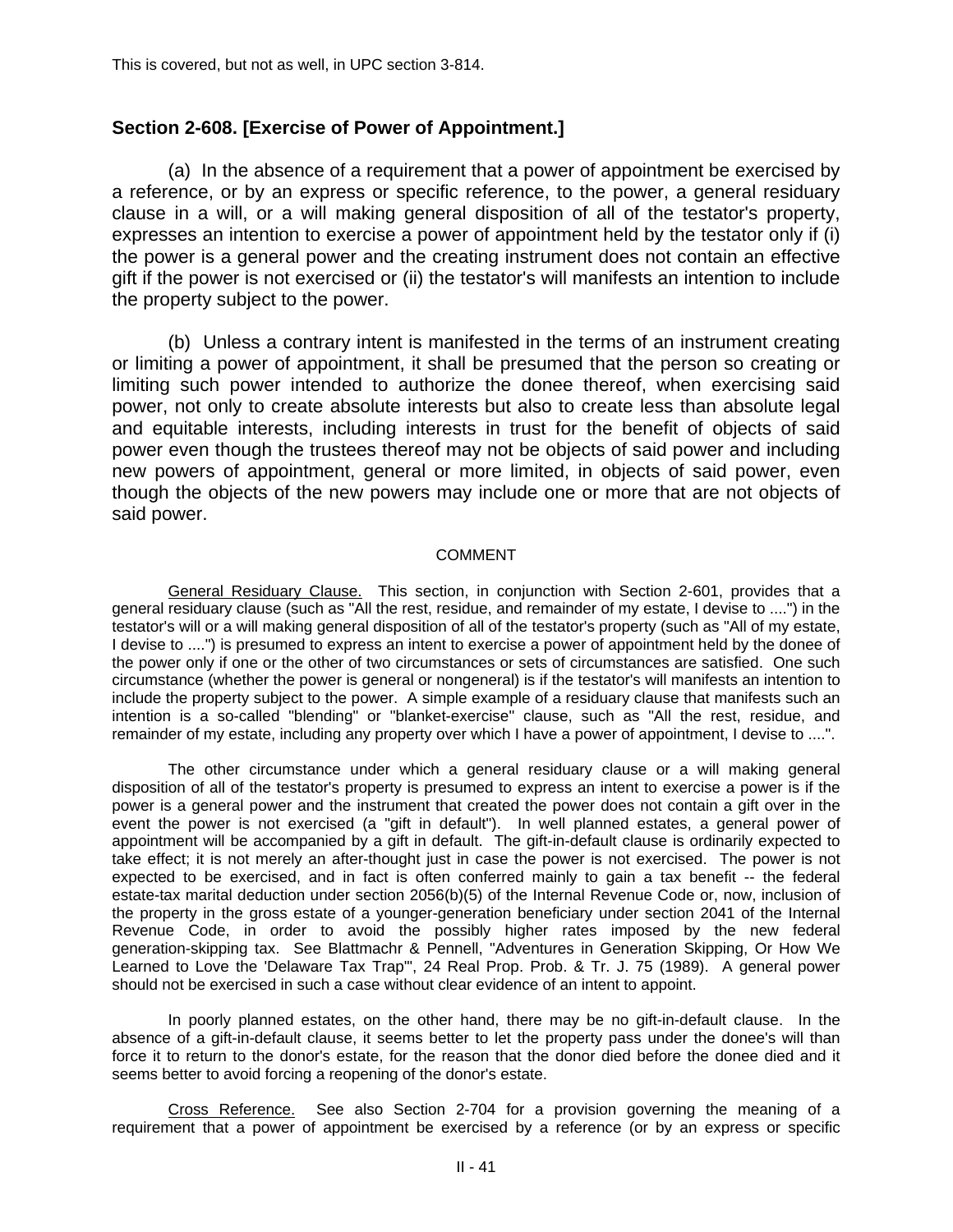#### MASSACHUSETTS COMMENT

 Current Massachusetts law, c. 191, § 1A(4), is consistent with the second UPC exception to the rule that a residuary clause does not exercise a power of appointment (where the donor did not specify a particular method of exercise). The first exception, where the donor of the power did not provide a gift in default of exercise, seems reasonable for the reason stated in the Comment.

Subsection (b) has been added to retain the presumption established by G.L. c. 191, § 1B.

# **Section 2-609. [Ademption by Satisfaction.]**

 (a) Property a testator gave in the testator's lifetime to a person is treated as a satisfaction of a devise in whole or in part, only if (i) the will provides for deduction of the gift, (ii) the testator declared in a contemporaneous writing that the gift is in satisfaction of the devise or that its value is to be deducted from the value of the devise, or (iii) the devisee acknowledged in writing that the gift is in satisfaction of the devise or that its value is to be deducted from the value of the devise.

 (b) For purposes of partial satisfaction, property given during lifetime shall be valued as expressed in the will or in the contemporaneous writing; if it is not so valued, such property shall be valued as of the time the devisee came into possession or enjoyment of the property or at the testator's death, whichever occurs first.

 (c) If the devisee fails to survive the testator, the gift is treated as a full or partial satisfaction of the devise, as appropriate, in applying sections 2-603 and 2-604, unless the testator's contemporaneous writing provides otherwise.

### COMMENT

Scope and Purpose. This section is revised to delete the requirement that the gift in satisfaction of a devise be made to the devisee. The purpose is to allow the testator to satisfy a devise to A by making a gift to B. Consider why this might be desirable. G's will made a \$20,000 devise to his child, A. G was a widower. Shortly before his death, G in consultation with his lawyer decided to take advantage of the \$10,000 annual gift tax exclusion and sent a check for \$10,000 to A and another check for \$10,000 to A's spouse, B. The checks were accompanied by a letter from G explaining that the gifts were made for tax purposes and were in lieu of the \$20,000 devise to A. The removal of the phrase "to that person" from the statute allows the \$20,000 devise to be fully satisfied by the gifts to A and B.

 This section parallels Section 2-109 on advancements and follows the same policy of requiring written evidence that lifetime gifts are to be taken into account in the distribution of an estate, whether testate or intestate. Although courts traditionally call this "ademption by satisfaction" when a will is involved, and "advancement" when the estate is intestate, the difference in terminology is not significant.

 Some wills expressly provide for lifetime advances by a hotchpot clause. Where the will contains no such clause, this section requires either the testator to declare in writing that the gift is in satisfaction of the devise or its value is to be deducted from the value of the devise or the devisee to acknowledge the same in writing.

 To be a gift in satisfaction, the gift need not be an outright gift; it can be in the form of a will substitute, such as designating the devisee as the beneficiary of the testator's life-insurance policy or the beneficiary of the remainder interest in a revocable inter-vivos trust.

Subsection (b) on value accords with Section 2-109 and applies if, for example, property such as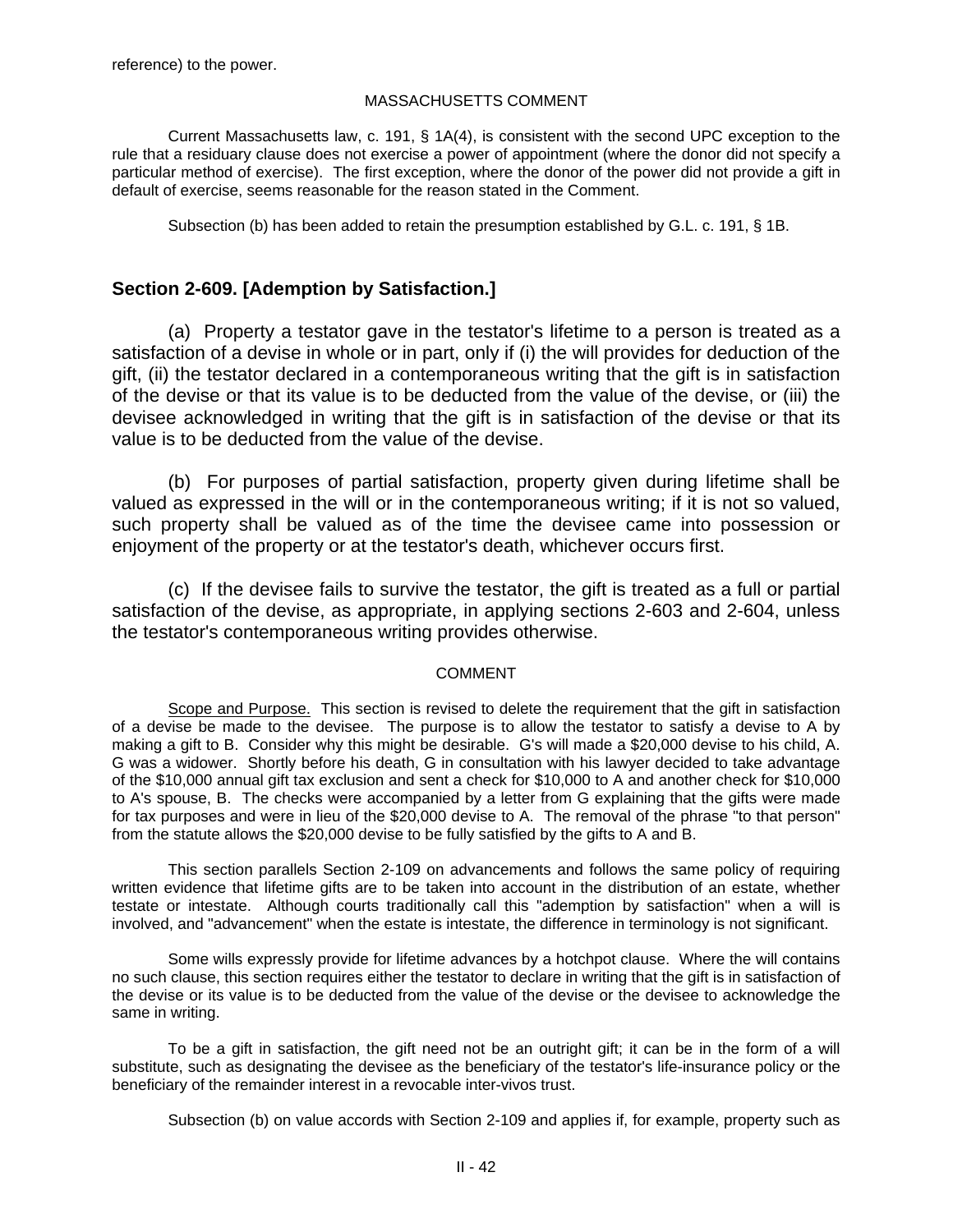stock is given. If the devise is specific, a gift of the specific property to the devisee during lifetime adeems the devise by extinction rather than by satisfaction, and this section would be inapplicable. Unlike the common law of satisfaction, however, specific devises are not excluded from the rule of this section. If, for example, the testator makes a devise of a specific item of property, and subsequently makes a gift of cash or other property to the devisee, accompanied by the requisite written intent that the gift satisfies the devise, the devise is satisfied under this section even if the subject of the specific devise is still in the testator's estate at death (and hence would not be adeemed under the doctrine of ademption by extinction).

 Under subsection (c), if a devisee to whom a gift in satisfaction is made predeceases the testator and his or her descendants take under Section 2-603 or 2-604, they take the same devise as their ancestor would have taken had the ancestor survived the testator; if the devise is reduced by reason of this section as to the ancestor, it is automatically reduced as to the devisee's descendants. In this respect, the rule in testacy differs from that in intestacy; see Section 2-109(c).

#### MASSACHUSETTS COMMENT

 The current Massachusetts law, G.L. c. 197, § 25A, was based on the previous UPC provision on ademption by satisfaction. The two changes which new section 2- 609 would make are the one discussed in the first paragraph of the Comment and the addition of paragraph (c).

### **Section 2-610. [Annuities.]**

 (a) If an annuity, or the use, rent, income or interest of property, real or personal, is given by will or by trust instrument for the benefit of a person for life or until the happening of a contingency, such person shall be entitled to receive and enjoy the same from and after the death of the deceased, unless it is otherwise provided in such will or trust instrument.

### MASSACHUSETTS COMMENT

This section has been added to preserve G.L. c. 197, § 26.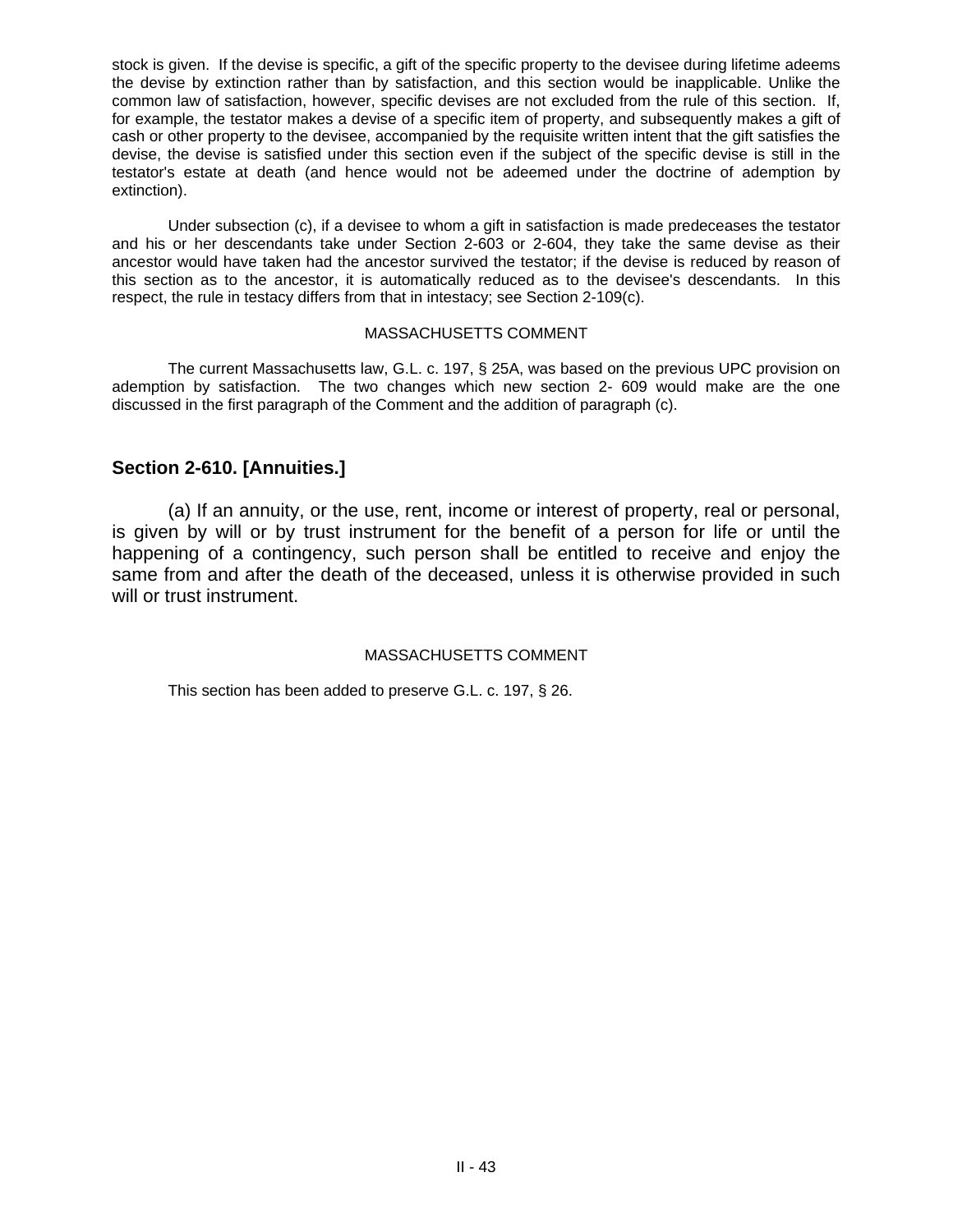### PART 7

### **RULES OF CONSTRUCTION APPLICABLE TO DONATIVE DISPOSITIONS IN WILLS AND OTHER GOVERNING INSTRUMENTS**

#### GENERAL COMMENT

 Part 7 contains rules of construction applicable to donative dispositions in wills, deeds, trusts, appointments, beneficiary designations, and so on. Like the rules of construction in Part 6 (which apply only to wills), the rules of construction in this Part yield to a finding of a contrary intention.

 The sections in Part 7 are based upon Article II, Part 7, of the 1990 revision of the Uniform Probate Code.

 Some of the sections in Part 7 are revisions of sections contained in Part 6 of the pre-1990 Code. Although these sections originally applied only to wills, their restricted scope was inappropriate.

 Some of the sections in Part 7 are new, having been added to the UPC as desirable means of carrying out common intention.

### **Section 2-701. [Scope.]**

 In the absence of a finding of a contrary intention shown by the terms of the will, the rules of construction in this part control the construction of a governing instrument. The rules of construction in this part apply to a governing instrument of any type, except as the application of a particular section is limited by its terms to a specific type or types of donative disposition or governing instrument.

#### COMMENT

 The rules of construction in this Part apply to governing instruments of any type, except as the application of a particular section is limited by its terms to a specific type or types of donative disposition or governing instrument.

 The term "governing instrument" is defined in Section 1-201 as "a deed, will, trust, insurance or annuity policy, account with POD designation, security registered in beneficiary form (TOD), pension, profit-sharing, retirement, or similar benefit plan, instrument creating or exercising a power of appointment or a power of attorney, or a donative, appointive, or nominative instrument of any other type."

 Certain of the sections in this Part are limited in their application to donative dispositions or governing instruments of a certain type or types. Section 2-706 applies only to governing instruments that are "beneficiary designations", a term defined in Section 1-201 as referring to "a governing instrument naming a beneficiary of an insurance or annuity policy, of an account with POD designation, of a security registered in beneficiary form (TOD), or of a pension, profit-sharing, retirement, or similar benefit plan, or other nonprobate transfer at death". Section 2 -707 applies only to governing instruments creating a future interest under the terms of a trust.

Cross References. See the Comment to Section 2-601. See Section 43 of Chapter 521 of the Acts of 2008 for the application of the rules of construction in this Part to documents executed prior to the effective date of this Article.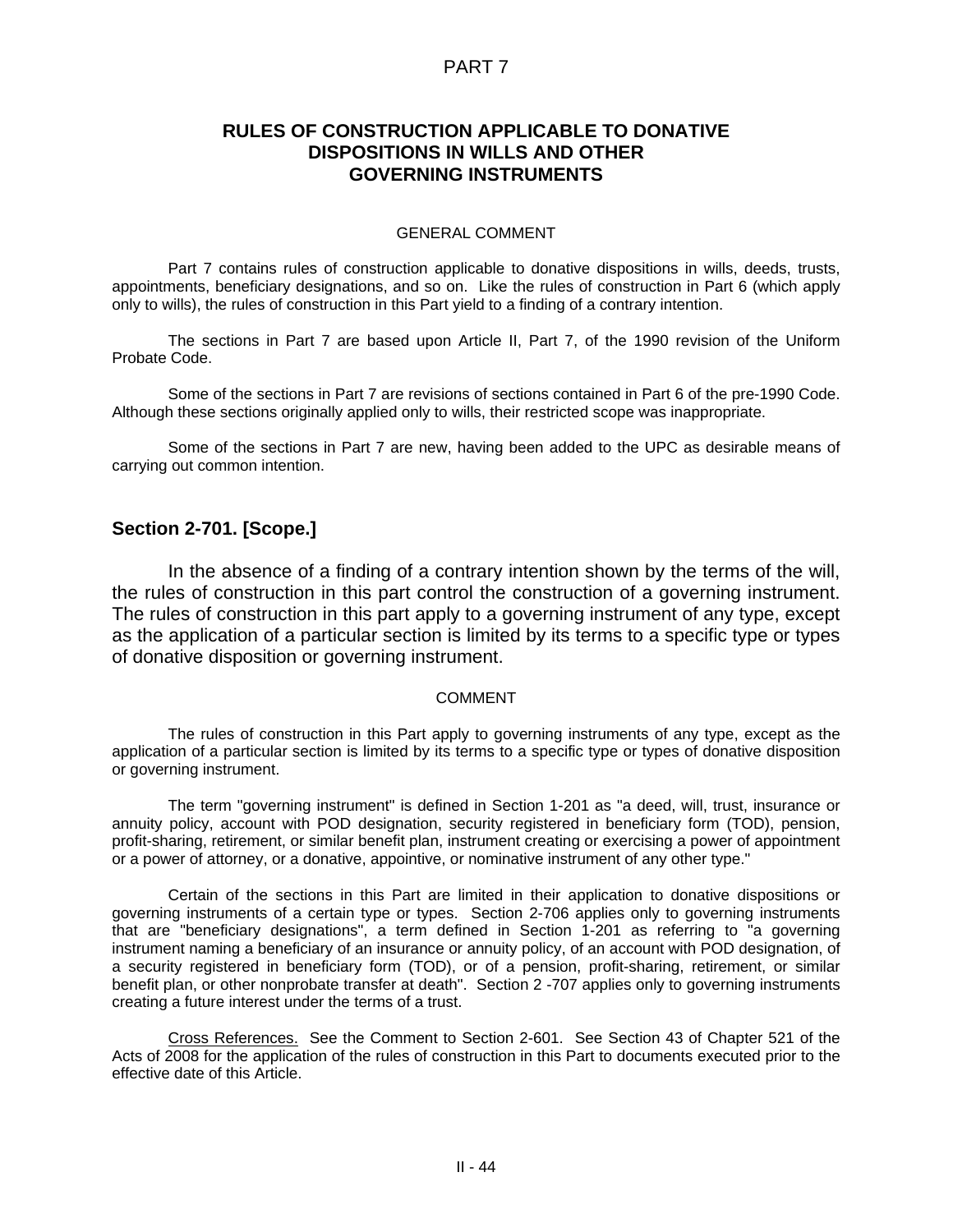# **Section 2-702. [Requirement of Survival.]**

**(a) [Requirement of Survival Under Probate Code.]** For the purposes of this code, except as provided in subsection (d), an individual who is not established to have survived an event, including the death of another individual, is deemed to have predeceased the event.

**(b) [Requirement of Survival under Donative Provision of Governing Instrument.]** Except as provided in subsection (d), for purposes of a donative provision of a governing instrument, an individual who is not established to have survived an event, including the death of another individual, is deemed to have predeceased the event.

**(c) [Co-owners With Right of Survivorship; Requirement of Survival.]**  Except as provided in subsection (d) if (i) it is not established that 1 of 2 co-owners with right of survivorship survived the other co-owner, one-half of the property passes as if 1 had survived, and one-half as if the other had survived and (ii) there are more than 2 coowners and it is not established that at least 1of them survived the others, the property passes in the proportion that 1 bears to the whole number of co-owners. For the purposes of this subsection, "co-owners with right of survivorship" includes joint tenants, tenants by the entireties, and other co-owners of property or accounts held under circumstances that entitles 1 or more to the whole of the property or account on the death of the other or others.

**(d) [Exceptions.]** This section does not apply if:

 (1) the governing instrument contains language dealing explicitly with simultaneous deaths or deaths in a common disaster and that language is operable under the facts of the case;

 (2) the governing instrument expressly indicates that an individual is not required to survive an event, including the death of another individual, by any specified period or expressly requires the individual to survive the event by a specified period;

 (3) the application of this section to multiple governing instruments would result in an unintended failure or duplication of a disposition.

# **(e) [Protection of Payors and Other Third Parties.]**

 (1) A payor or other third party is not liable for having made a payment or transferred an item of property or any other benefit to a beneficiary designated in a governing instrument who, under this section, is not entitled to the payment or item of property, or for having taken any other action in good faith reliance on the beneficiary's apparent entitlement under the terms of the governing instrument, before the payor or other third party received written notice of a claimed lack of entitlement under this section. A payor or other third party is liable for a payment made or other action taken after the payor or other third party received written notice of a claimed lack of entitlement under this section.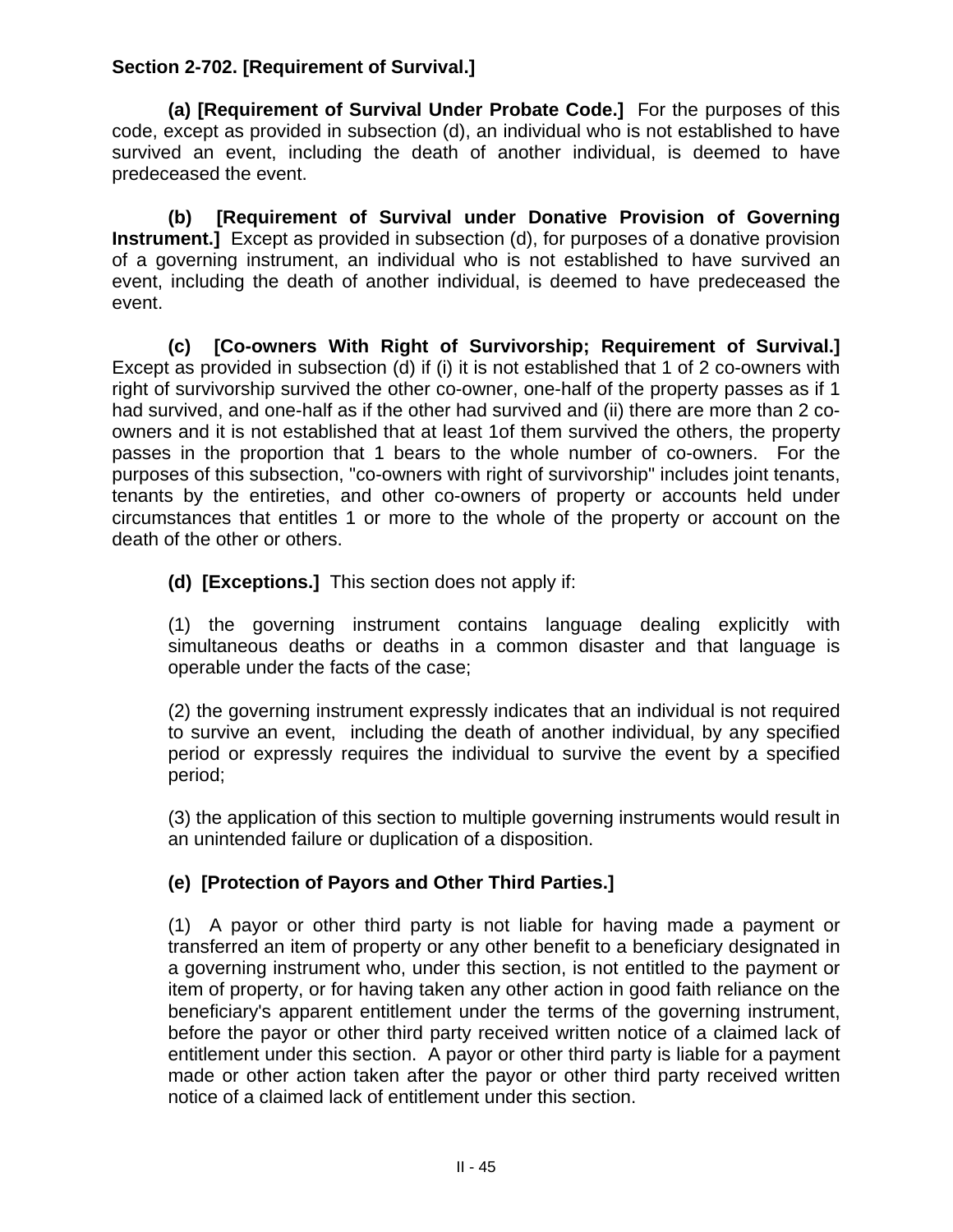(2) Written notice of a claimed lack of entitlement under paragraph (1) must be mailed to the payor's or other third party's main office or home by registered or certified mail, return receipt requested, or served upon the payor or other third party in the same manner as a summons in a civil action. Upon receipt of written notice of a claimed lack of entitlement under this section, a payor or other third party may pay any amount owed or transfer or deposit any item of property held by it to or with the court having jurisdiction of the probate proceedings relating to the decedent's estate, or if no proceedings have been commenced, to or with the court having jurisdiction of probate proceedings relating to decedents' estates located in the county of the decedent's residence. The court shall hold the funds or item of property and, upon its determination under this section, shall order disbursement in accordance with the determination. Payments, transfers, or deposits made to or with the court discharge the payor or other third party from all claims for the value of amounts paid to or items of property transferred to or deposited with the court.

# **(f) [Protection of Bona Fide Purchasers; Personal Liability of Recipient.]**

 (1) A person who purchases property for value and without notice, or who receives a payment or other item of property in partial or full satisfaction of a legally enforceable obligation, is neither obligated under this section to return the payment, item of property, or benefit nor is liable under this section for the amount of the payment or the value of the item of property or benefit. But a person who, not for value, receives a payment, item of property, or any other benefit to which the person is not entitled under this section is obligated to return the payment, item of property, or benefit, or is personally liable for the amount of the payment or the value of the item of property or benefit, to the person who is entitled to it under this section.

 (2) If this section or any part of this section is preempted by federal law with respect to a payment, an item of property, or any other benefit covered by this section, a person who, not for value, receives the payment, item of property, or any other benefit to which the person is not entitled under this section is obligated to return the payment, item of property, or benefit, or is personally liable for the amount of the payment or the value of the item of property or benefit, to the person who would have been entitled to it were this section or part of this section not preempted.

### COMMENT

Scope and Purpose. The scope of this section is expanded to cover all donative dispositions and provisions of this Code that relate to a person surviving an event (including the death of another person). As expanded, this section imposes requirement of survival in the areas covered by the Uniform Simultaneous Death Act, G.L. c. 190A, §§ 1-8.

 Note that subsection (d)(1) provides that the requirement of survival is inapplicable if the governing instrument "contains some language dealing explicitly with simultaneous deaths or deaths in a common disaster and that language is operable under the facts of the case". The application of this provision is illustrated by the following example.

Example. G died leaving a will devising her entire estate to her husband, H, adding that "in the event he dies before I do, at the same time that I do, or under circumstances as to make it doubtful who died first," my estate is to go to my brother Melvin. H died about 38 hours after G's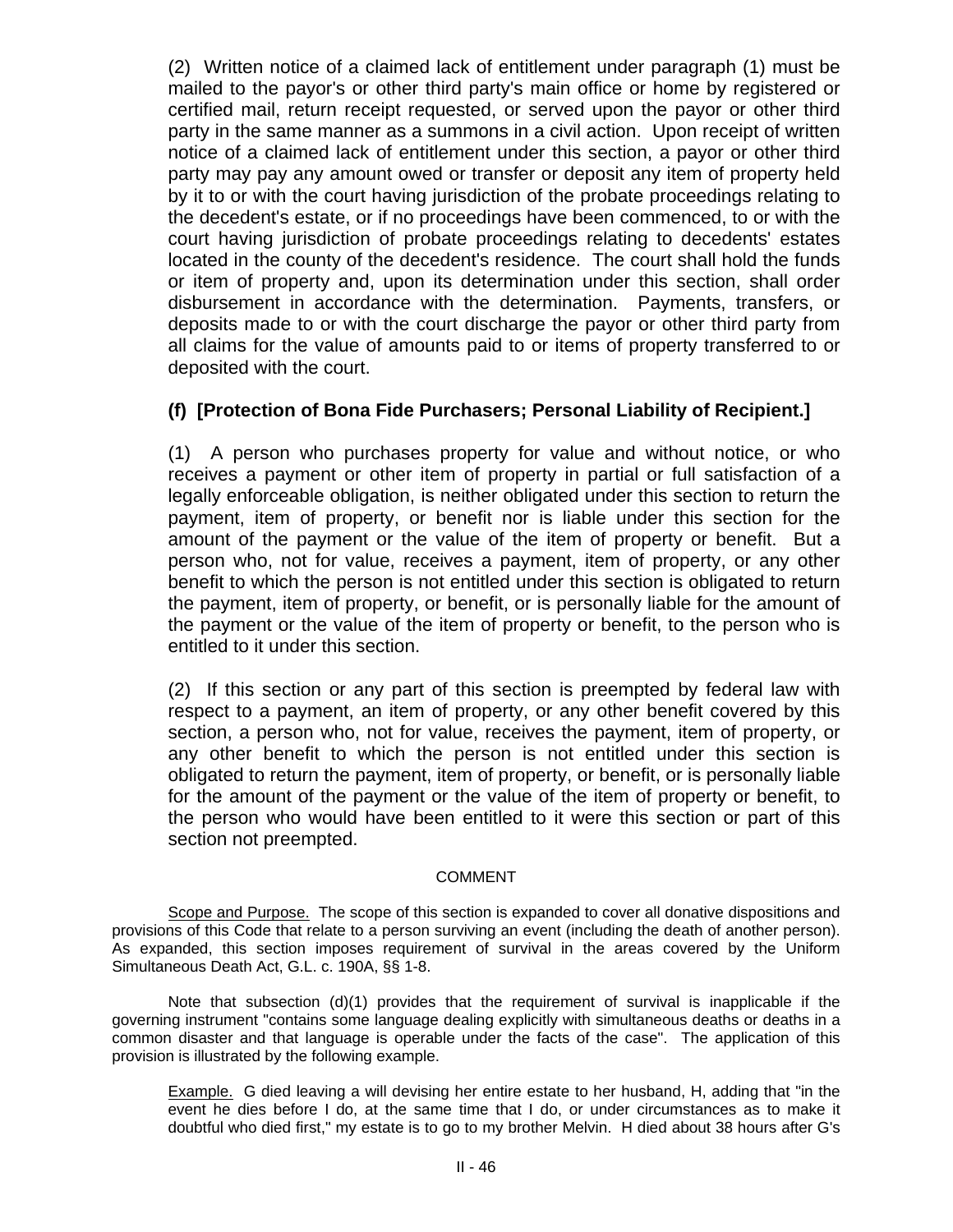death, both having died as a result of injuries sustained in an automobile accident.

Under subsection (b), G's estate passes to H's estate. The language in the governing instrument does not apply, since H survived W. The governing instrument does contain language dealing with simultaneous deaths, but that language is not operable under the facts of the case because H did not die before G, at the same time as G, or under circumstances as to make it doubtful who died first.

ERISA Preemption of State Law. The Employee Retirement Income Security Act of 1974 (ERISA) federalizes pension and employee benefit law. Section 514(a) of ERISA, 29 U.S.C. § 1144(a), provides that the provisions of Titles I and IV of ERISA "shall supersede any and all State laws insofar as they may now or hereafter relate to any employee benefit plan" governed by ERISA. See the Comment to Section 2-804 for a discussion of the ERISA preemption question.

#### MASSACHUSETTS COMMENT

 The requirement of survival by 120 hours in Sections 2-104 and 2-702 of the Uniform Probate Code are not adopted.

Chapter 140 of the Acts of 2012 deleted the phrase "except for purposes of part 3 of article VI [Uniform TOD Security Registration Act] and" from subsection (a) and deleted the phrase "and except for a security registered in beneficiary form (TOD) under part 3 of Article VI, Uniform TOD Security Registration Act" from subsection (b).

### **Section 2-703. [Choice of Law as to Meaning and Effect of Donative Dispositions.]**

 The meaning and legal effect of a donative disposition is determined by the local law of the state selected by the transferor in the governing instrument, unless the application of that law is contrary to the provisions relating to the elective share described in part 2, the provisions relating to exempt property and allowances described in part 4, or any other public policy of this commonwealth otherwise applicable to the disposition.

#### COMMENT

Purpose and Scope. The scope of this section covers all donative dispositions, not just testamentary transfers. This section enables a transferor to select the law of a particular state for purposes of interpreting his will or other donative disposition without regard to the location of property covered thereby. So long as local public policy is accommodated, the section should be accepted as necessary and desirable.

Cross Reference. Choice of law rules regarding formal validity of a will are in Section 2-506. See also Sections 3-202 and 3-408.

### **Section 2-704. [Taxes on QTIPs.]**

 A direction in a will or instrument of trust to pay taxes caused by, resulting from, or imposed by reason of the death of the testator or donor, as the case may be, out of the decedent's probate estate or trust estate or other property, shall not include, unless the will or instrument of trust or a provision of such tax laws specifically provides otherwise, taxes levied or assessed under the tax laws of the United States or of the commonwealth or of any foreign state or commonwealth on any qualified terminable interest property in which the decedent had a qualifying income interest for life.

#### MASSACHUSETTS COMMENT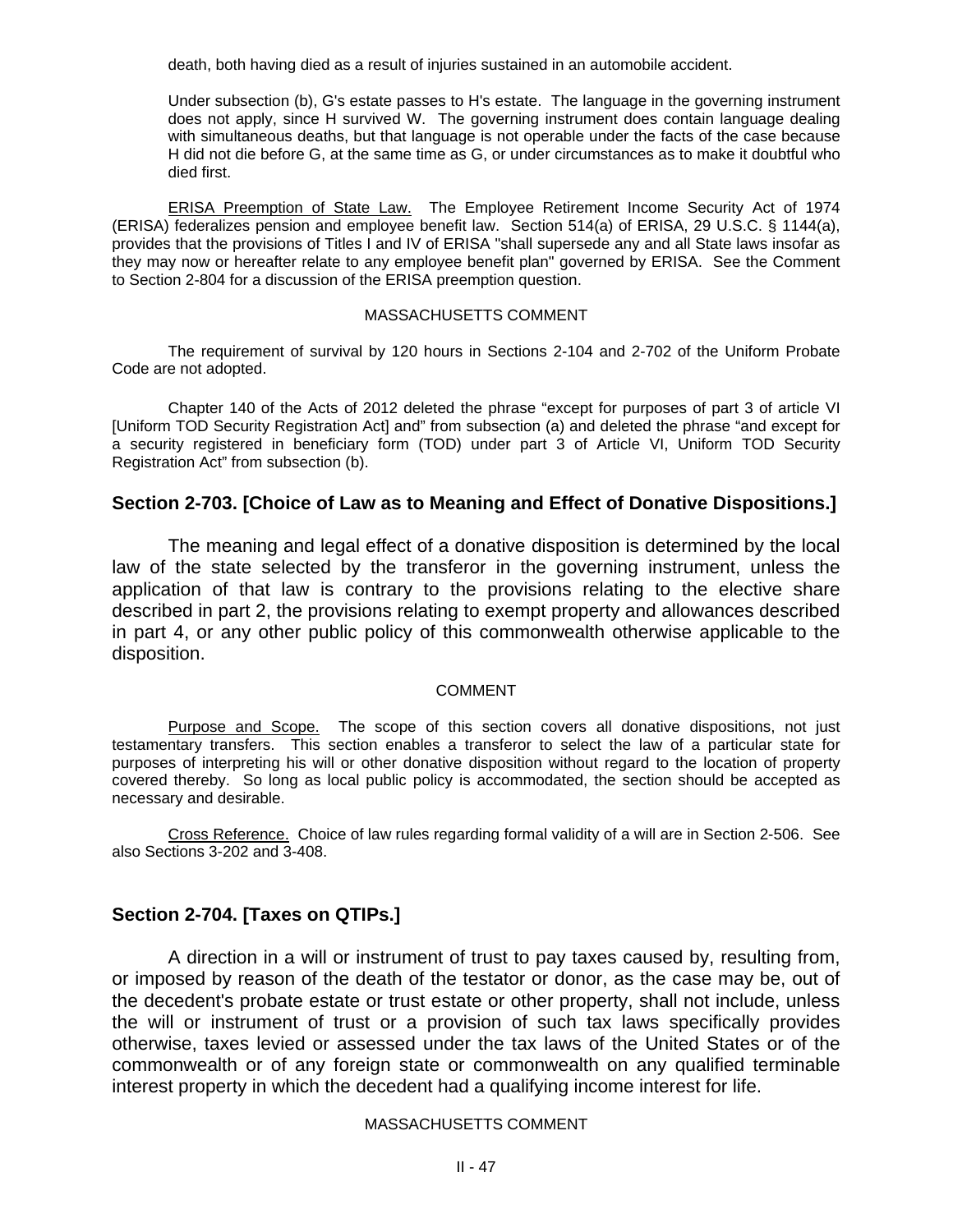This section preserves the provisions of G.L. c. 191, §1A(6), except as relates to generationskipping transfers.

### **Section 2-705. [Class Gifts Construed to Accord with Intestate Succession.]**

 (a) Adopted individuals and individuals born out of wedlock, and their respective descendants if appropriate to the class, are included in class gifts and other terms of relationship in accordance with the rules for intestate succession. Terms of relationship that do not differentiate relationships by blood from those by affinity, such as "uncles", "aunts", "nieces", or "nephews", are construed to exclude relatives by affinity. Terms of relationship that do not differentiate relationships by the half blood from those by the whole blood, such as "brothers", "sisters", "nieces", or "nephews", are construed to include both types of relationships.

 (b) In addition to the requirements of subsection (a), in construing a donative disposition by a transferor who is not the adopting parent, an adopted individual is not considered the child of the adopting parent unless the adoption took place while the person adopted was a minor.

### **COMMENT**

Purpose and Scope. This section facilitates a modern construction of gifts that identify the recipient by reference to a relationship to someone; usually these gifts will be class gifts. The rules set forth in this section are rules of construction, which under Section 2-701 are controlling in the absence of a finding of a contrary intention. With two exceptions, Section 2-705 invokes the rules pertaining to intestate succession as rules of construction for interpreting terms of relationship in private instruments.

 The general theory of subsection (b) is that a transferor who is not the adopting parent of an adopted child would want the child to be included in a class gift as a child of the adopting parent only if the adoption took place while the person adopted was a minor.

Example. G's will created a trust, income to G's daughter, A, for life, remainder in corpus to A's descendants who survive A, by representation. A and A's husband adopted a 47-year old man, X.

Solution: Not having been adopted while a minor, X would not be included as a member of the class of A's descendants who take the corpus of G's trust on A's death.

If, however, A executed a will containing a devise to her children or designated her children as beneficiary of her life insurance policy, X would be included in the class. Under Section 2-114, X would be A's child for purposes of intestate succession. Subsection (b) is inapplicable because the transferor, A, is an adopting parent.

Reference. Halbach, "Issues About Issue", 48 Mo. L. Rev. 333 (1983).

### **Section 2-706. [Life insurance; retirement plan; account with POD designation; transfer-on-death registration; deceased beneficiary.]**

**(a)** If a beneficiary fails to survive the decedent and is a grandparent or a descendant of a grandparent, the following apply:

(1) If the beneficiary designation is not in the form of a class gift and the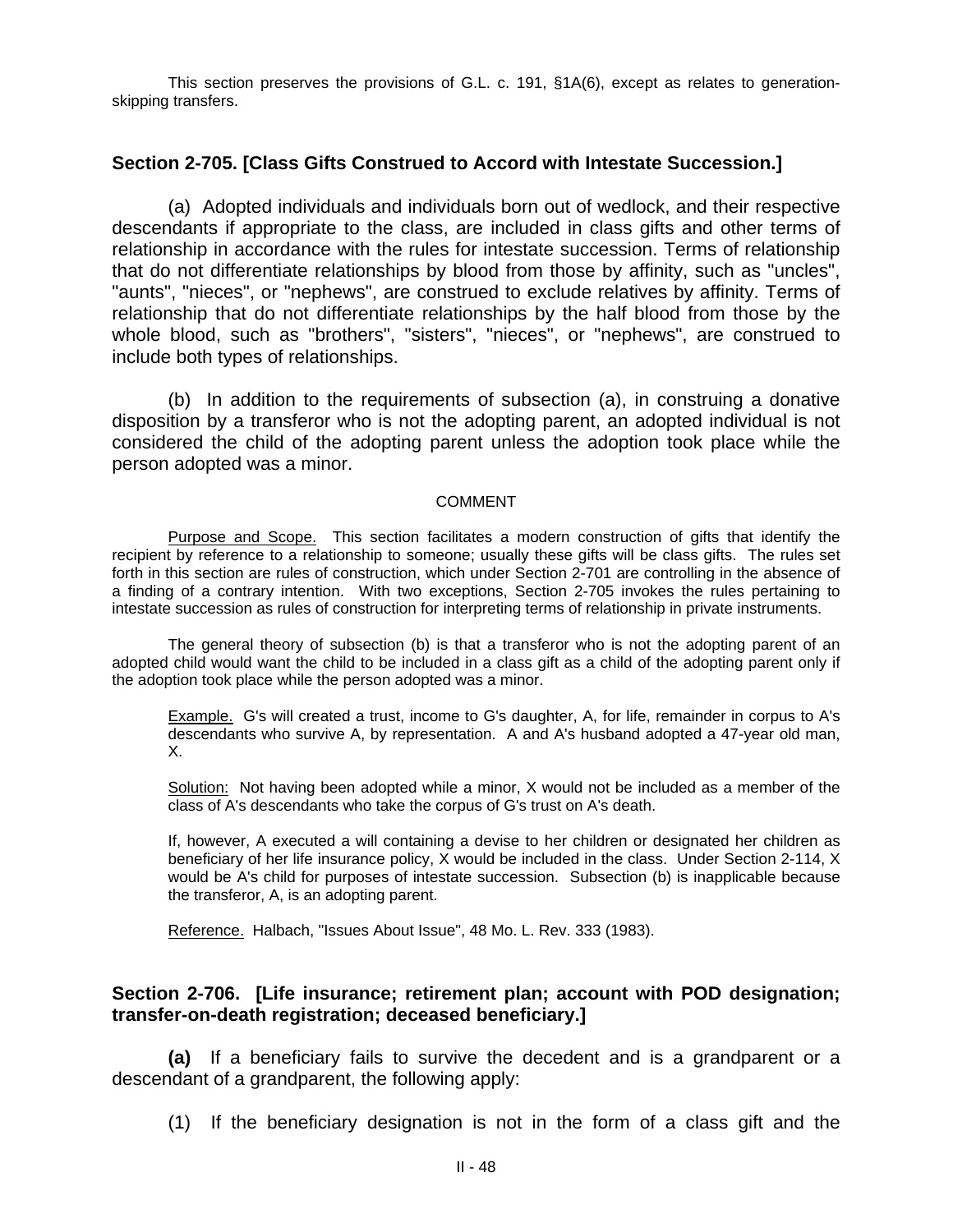deceased beneficiary leaves surviving descendants, a substitute gift shall be created in the beneficiary's surviving descendants. Such descendants take per capita at each generation the property to which the beneficiary would have been entitled had the beneficiary survived the decedent.

(2) If the beneficiary designation is in the form of a class gift, other than a beneficiary designation to "issue", "descendants", "heirs of the body", "heirs", "next of kin", "relatives", or "family", or a class described by language of similar import, a substitute gift shall be created in the deceased beneficiary or beneficiaries' surviving descendants. The property to which the beneficiaries would have been entitled had all of them survived the decedent shall pass to the surviving beneficiaries and the surviving descendants of the deceased beneficiaries. Each surviving beneficiary shall take the share to which the surviving beneficiary would have been entitled had the deceased beneficiaries survived the decedent. Each deceased beneficiary's surviving descendants who are substituted for the deceased beneficiary shall take per capita at each generation the share to which the deceased beneficiary would have been entitled had the deceased beneficiary survived the decedent. For the purposes of this paragraph, "deceased beneficiary" is a class member who failed to survive the decedent and left 1 or more surviving descendants.

**(b)** (1) A payor shall be protected from liability in making payments under the terms of the beneficiary designation until the payor has received written notice of a claim to a substitute gift under this section. Payment made before the receipt of written notice of a claim to a substitute gift under this section shall discharge the payor, but not the recipient, from all claims for the amounts paid. A payor shall be liable for a payment made after the payor has received written notice of the claim. A recipient shall be liable for a payment received, whether or not written notice of the claim is given.

(2) The written notice of the claim shall be mailed to the payor's main office or home by registered or certified mail, return receipt requested, or served upon the payor in the same manner as a summons in a civil action. Upon receipt of written notice of the claim, a payor may pay any amount owed by it to the court having jurisdiction of the probate proceedings relating to the decedent's estate or, if no proceedings have been commenced, to the court having jurisdiction of probate proceedings relating to decedents' estates located in the county of the decedent's residence. The court shall hold the funds and, upon its determination under this section, shall order disbursement in accordance with the determination. Payment made to the court shall discharge the payor from all claims for the amounts paid.

**(c)** (1) A person who purchases property for value and without notice, or who receives a payment or other item of property in partial or full satisfaction of a legally enforceable obligation, shall not be obligated under this section to return the payment, item of property, or benefit nor shall such person be liable under this section for the amount of the payment or the value of the item of property or benefit; provided, however, that a person who, not for value, receives a payment, item of property, or any other benefit to which such person is not entitled under this section shall be obligated to return the payment, item of property or benefit or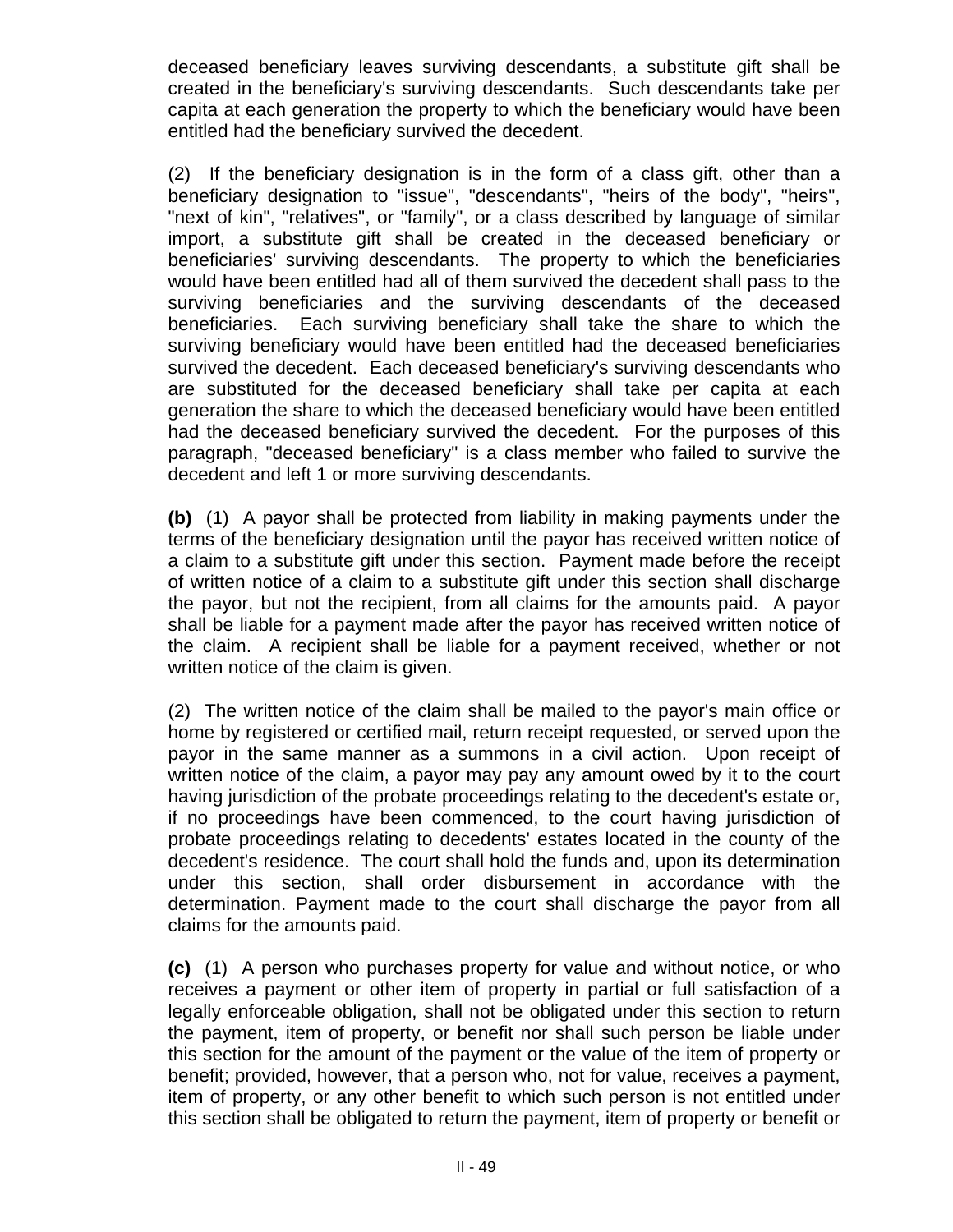shall be personally liable for the amount of the payment or the value of the item of property or benefit to the person who is entitled to it under this section.

(2) If this section or any part of this section is preempted by federal law with respect to a payment, an item of property or any other benefit covered by this section, a person who, not for value, receives the payment, item of property or any other benefit to which the person is not entitled under this section shall be obligated to return the payment, item of property or benefit or shall be personally liable for the amount of the payment or the value of the item of property or benefit to the person who would have been entitled to it were this section, or part of this section, not so preempted.

#### COMMENT

Purpose of Section. This section provides an antilapse statute for "beneficiary designations", a term defined in Section 1-201 as "a governing instrument naming a beneficiary of an insurance or annuity policy, of an account with POD designation, of a security registered in beneficiary form (TOD), or of a pension, profit-sharing, retirement, or similar benefit plan, or other nonprobate transfer at death".

 The terms of this section parallel those of Section 2-603, except that the provisions relating to payor protection and personal liability of recipients have been added. The Comment to Section 2-603 contains an elaborate exposition of Section 2-603, together with the examples illustrating its application. That Comment should aid understanding of Section 2-706. For a discussion of the reasons why Section 2-706 should not be preempted by federal law with respect to retirement plans covered by ERISA, see the Comment to Section 2-804.

#### MASSACHUSETS COMMENT

 Chapter 140 of the Acts of 2012 deleted subsection (a), renumbered subsections (b), (c) and (d) as (a), (b) and (c) respectively; and changed the words "by representation" to read "per capita at each generation" wherever they appeared.

### **Section 2-707. [Survivorship with respect to future interests under terms of trust; substitute takers.]**

**(a)** If an instrument is silent on the requirement of survivorship, a future interest under the terms of a trust shall be contingent on the beneficiary surviving the distribution date. In that case, if a beneficiary of a future interest under the terms of a trust fails to survive the distribution date, the following apply:

(1) If the future interest is not in the form of a class gift and the deceased beneficiary leaves surviving descendants, a substitute gift is created in the beneficiary's surviving descendants. Such descendants take per capita at each generation the property to which the beneficiary would have been entitled had the beneficiary survived the distribution date.

(2) If the future interest is in the form of a class gift, other than a future interest to "issue", "descendants", "heirs of the body", "heirs", "next of kin", "relatives", or "family", or a class described by language of similar import, a substitute gift shall be created in the deceased beneficiary or beneficiaries' surviving descendants. The property to which the beneficiaries would have been entitled had all of the beneficiaries survived the distribution date shall pass to the surviving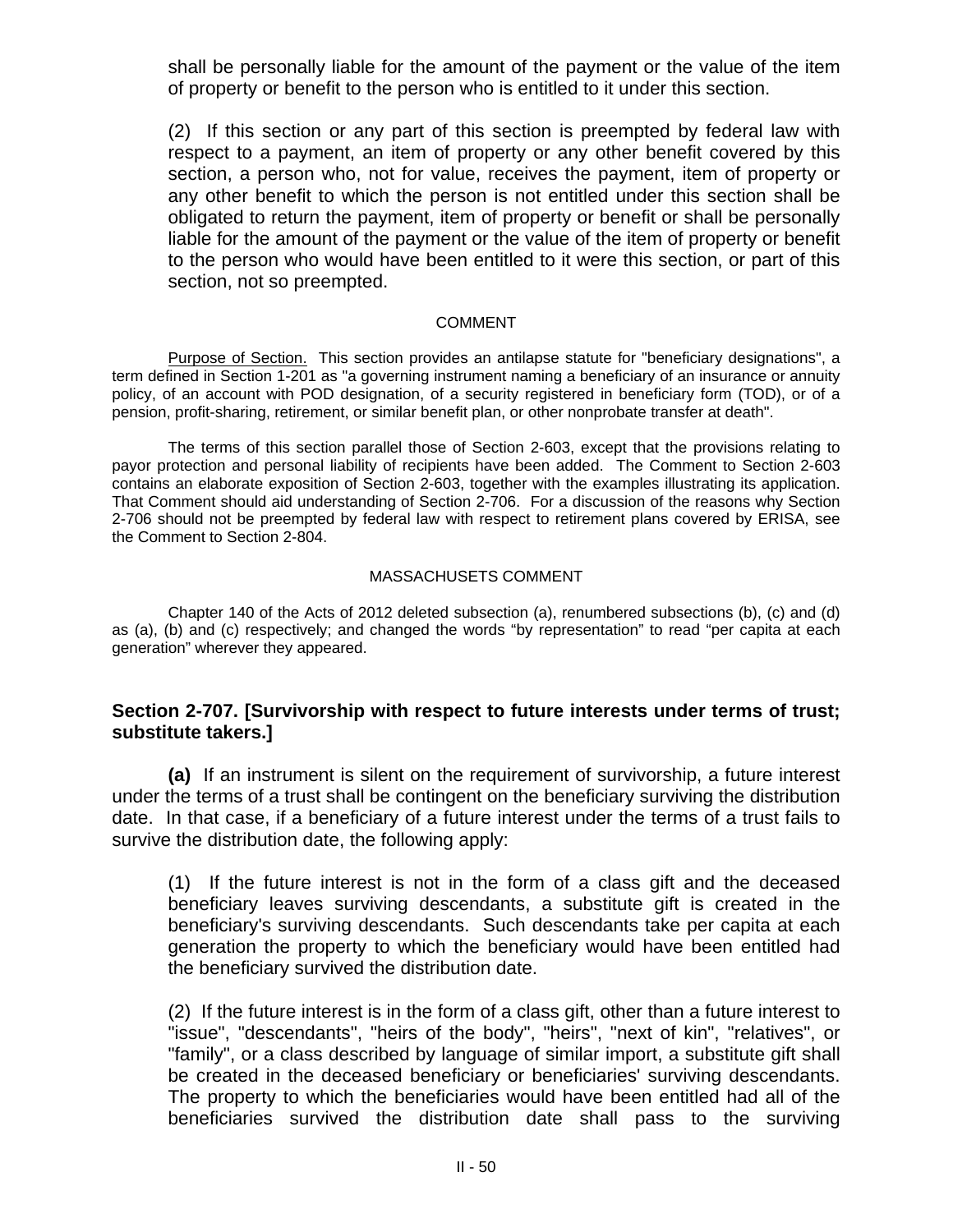beneficiaries and the surviving descendants of the deceased beneficiaries. Each surviving beneficiary shall take the share to which the surviving beneficiary would have been entitled had the deceased beneficiaries survived the distribution date. Each deceased beneficiary's surviving descendants who are substituted for the deceased beneficiary take per capita at each generation the share to which the deceased beneficiary would have been entitled had the deceased beneficiary survived the distribution date. For the purposes of this paragraph, "deceased beneficiary" shall mean a class member who failed to survive the distribution date and left 1 or more surviving descendants.

**(b)** If, after the application of subsections (a), there is no surviving taker, the property passes in the following order:

(1) if the trust was created in a nonresiduary devise in the transferor's will or in a codicil to the transferor's will, the property shall pass under the residuary clause in the transferor's will. For purposes of this section, a residuary clause shall be treated as creating a future interest under the terms of a trust.

(2) if no taker is produced by the application of clause (1), the property shall pass to the transferor's heirs under section 2-711.

### COMMENT

Rationale of Section. This section applies only to future interests under the terms of a trust. For shorthand purposes, references in this Comment to the term "future interest" refer to a future interest under the terms of a trust.

 The objective of this section is to project the antilapse idea into the area of future interests. The structure of this section substantially parallels the structure of the regular antilapse statute, Section 2-603, see G.L. c. 191 § 22, and the antilapse-type statute relating to beneficiary designations, Section 2-706. The rationale for restricting this section to future interests under the terms of a trust is that legal life estates in land, followed by indefeasibly vested remainder interests, are still created in some localities, often with respect to farmland. In such cases, the legal life tenant and the person holding the remainder interest can, together, give good title in the sales of the land. If the antilapse idea were injected into this type of situation, the ability of the parties to sell the land would be impaired if not destroyed because the antilapse idea would, in effect, create a contingent substitute remainder interest in the present and future descendants of the person holding the remainder interest.

Background. At common law, conditions of survivorship are not implied with respect to future interests (whether in trust or otherwise). For example, in the simple case of a trust, "income to husband, A, for life, remainder to daughter, B," B's interest is not defeated at common law if she predeceases A; B's interest would pass through her estate to her successors in interest (probably either her residuary legatees or heirs), who would become entitled to possession when A died. If any of B's successors in interest died before A, the interest held by that deceased successor in interest would likewise pass through his or her estate to his or her successors in interest; and so on.

 The rationale for adopting a statutory provision reversing the common-law rule is to prevent cumbersome and costly distributions to and through the estates of deceased beneficiaries of future interests, who may have died long before the distribution date.

Subsection (a): Subsection (a) imposes a condition of survivorship on future interests to the distribution date -- defined as the time when the future interest is to take effect in possession or enjoyment.

 Note that the "distribution date" need not occur at the beginning or end of a calendar day, but can occur at a time during the course of a day, such as the time of death of an income beneficiary.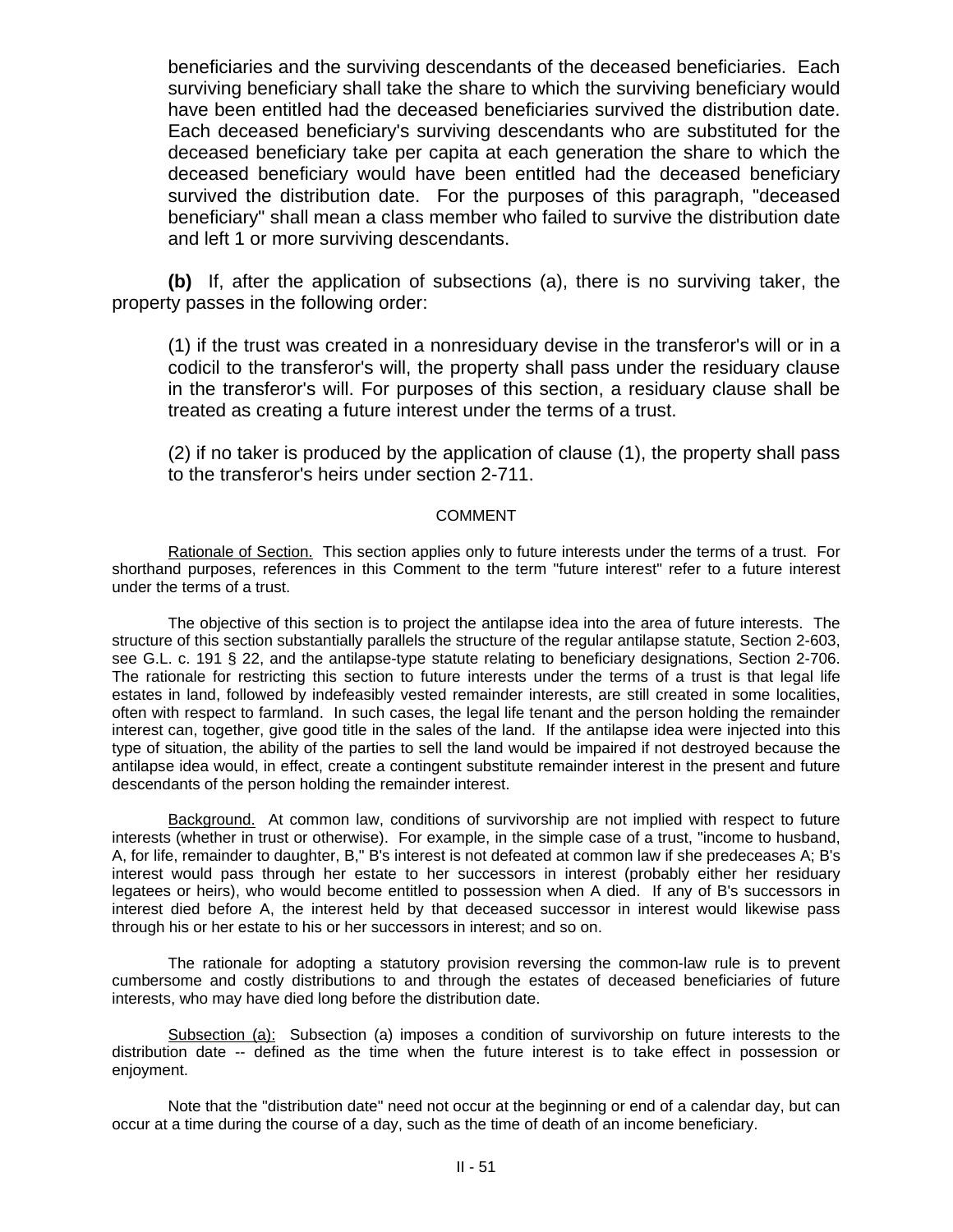Ambiguous Survivorship Language. Subsection (a) serves another purpose. It resolves a frequently litigated question arising from ambiguous language of survivorship, such as in a trust, "income to A for life, remainder in corpus to my surviving children." Although some case law interprets the word "surviving" as merely requiring survival of the testator (e.g., Nass' Estate, 320 Pa. 380, 182 A. 401 (1936)), the predominant position at common law interprets "surviving" as requiring survival of the life tenant, A. Hawke v. Lodge, 9 Del. Ch. 146, 77 A. 1090 (1910); Restatement of Property § 251 (1940). The first sentence of subsection (a), codifies the predominant common-law/Restatement position that survival relates to the distribution date.

 The first sentence of subsection (a), imposes a condition of survivorship to the distribution date (the time of possession or enjoyment) even when an express condition of survivorship to an earlier time has been imposed. Thus, in a trust like "income to A for life, remainder in corpus to B, but if B predeceases A, to B's children who survive B", the first sentence of subsection (a) requires B's children to survive the death of the income beneficiary, A.

Rule of Construction. Note that Section 2-707 is a rule of construction. It is qualified by the rule set forth in Section 2-701, and thus it yields to a finding of a contrary intention. Consequently, in trusts like "income to A for life, remainder in corpus to B whether or not B survives A", or "income to A for life, remainder in corpus to B or B's estate", this section would not apply and, should B predecease A, B's future interest would pass through B's estate to B's successors in interest, who would become entitled to possession or enjoyment at A's death.

Classification. Subsection (a) renders a future interest "contingent" on the beneficiary's survival of the distribution date. As a result, future interests are "nonvested" and subject to the Rule Against Perpetuities. To prevent an injustice from resulting because of this, the Uniform Statutory Rule Against Perpetuities, which has a wait-and-see element, is incorporated into the Code as Part 9 of Article 2.

Substitute Gifts. Section 2-707 not only imposes a condition of survivorship to the distribution date; like its antilapse counterparts, Sections 2-603 and 2-706, it provides substitute takers in cases of a beneficiary's failure to survive the distribution date.

 The statutory substitute gift is divided among the devisee's descendants "per capita at each generation" a term defined in Section 2-709(b).

Subsection (a)(1) -- Future Interests Not in the Form of a Class Gift: Subsection (a)(1) applies to non-class gifts, such as the "income to A for life, remainder in corpus to B" trust discussed above. If B predeceases A, subsection (a)(1)creates a substitute gift with respect to B's future interest; the substitute gift is to B's descendants who survive A.

Subsection (a)(2) -- Class Gift Future Interests. Subsection (a)(2) applies to class gifts, such as in a trust "income to A for life, remainder in corpus to A's children". Suppose that A had two children, X and Y. X predeceases A; Y survives A. Subsection (a)(2) creates a substitute gift with respect to any of A's children who predecease A leaving descendants who survive A. Thus, if X left descendants who survived A, X's descendants would take X's share; if X left no descendants living at A's death, Y would take it all.

 Subsection (a)(2) does not apply to future interests to classes such as "issue", "descendants", "heirs of the body", "heirs", "next of kin", "distributees", "relatives", "family", or the like. The reason is that these types of class gifts have their own internal systems of representation, and so the substitute gift provided by subsection (a)(1) would be out of place with respect to these types of future interests. The first sentence of subsection (c) does apply, however. For example, suppose a nonresiduary devise "to A for life, remainder to A's issue, by representation". If A leaves issue surviving him, they take. But if A leaves no issue surviving him, the testator's residuary devisees are the takers.

Subsection (b). Since it is possible that, after the application of subsections (a) and (b), there are no substitute gifts, a back-stop set of substitute takers is provided in subsection (d) -- the transferor's residuary devisees or heirs. Note that the transferor's residuary clause is treated as creating a future interest and, as such, is subject to this section. Note also that the meaning of the back-stop gift to the transferor's heirs is governed by Section 2-711, under which the gift is to the transferor's heirs determined as if the transferor died when A died. Thus there will always be a set of substitute takers, even if it turns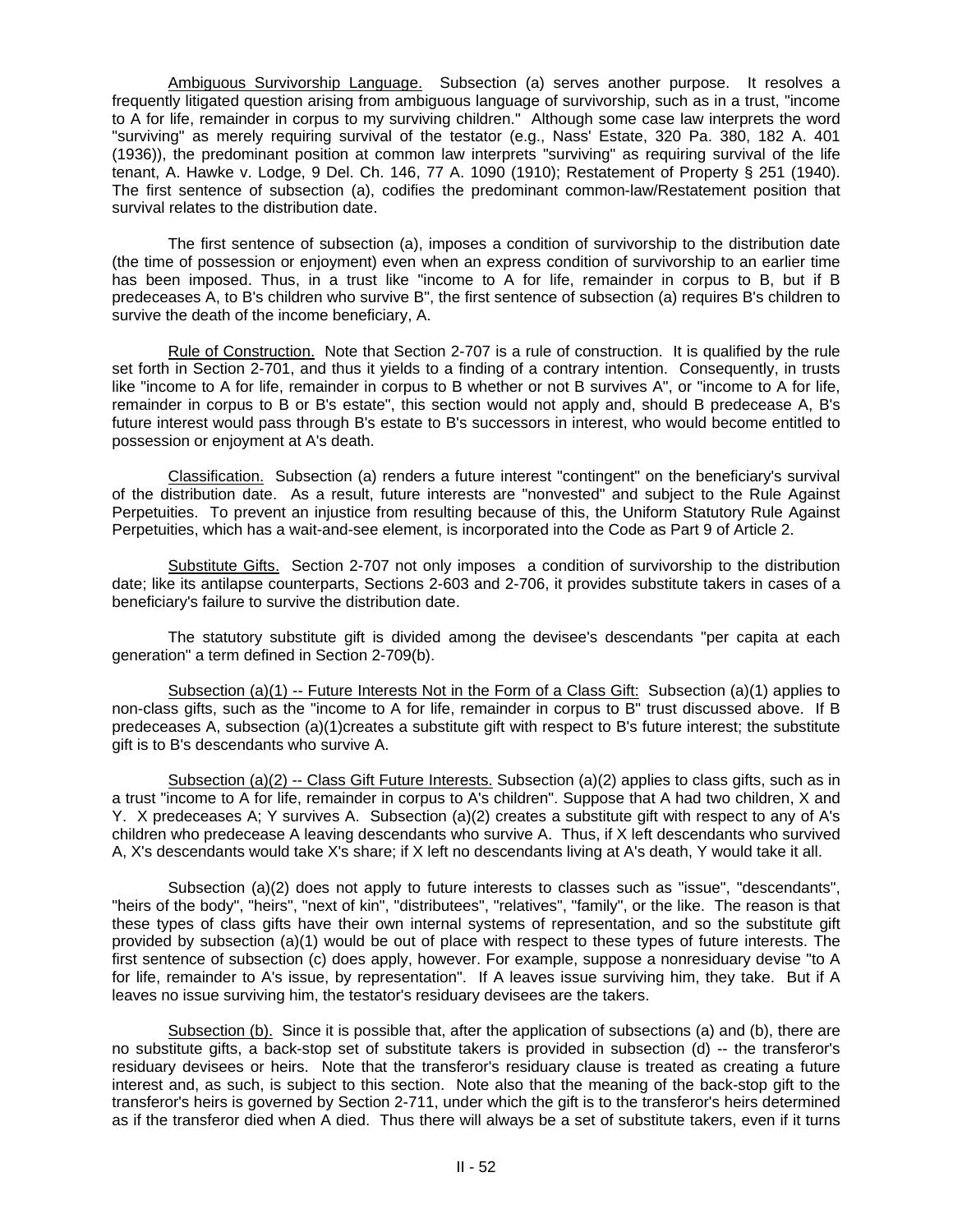out to be the state. If the transferor's surviving spouse has remarried after the transferor's death but before A's death, he or she would not be a taker under this provision.

Examples. The application of Section 2-707 is illustrated by the following examples. Note that, in each example, the "distribution date" is the time of the income beneficiary's death.

Example 1. A nonresiduary devise in G's will created a trust, income to A for life, remainder in corpus to B if B survives A. G devised the residue of her estate to a charity. B predeceased A. At A's death, B's child, X, is living.

Solution: On A's death, the trust property goes to the charity, not to X. Because B's future interest is not in the form of a class gift, subsection (a)(1) applies, not (a)(2). Subsection (a)(1) does not create a substitute gift with respect to B's future interest to B-s child, X, because the words of survivorship attached to B's future interest ("to B if B survives A") indicate an intent contrary to the creation of that substitute gift.

Example 2. Same as Example 1, except that B left no descendants who survived A.

Solution: Same as Example 1.

Example 3. G created an irrevocable inter-vivos trust, income to A for life, remainder in corpus to B if B survives A. B predeceased A. At A's death, G and X, B's child, are living.

Solution: G takes the trust property by reversion. Because B's future interest is not in the form of a class gift, subsection (a)(1) applies, not (a)(2). Subsection (a)(1) does not create a substitute gift with respect to B's future interest: the words of survivorship ("to B if B survives A") indicate an intent contrary to the creation of a substitute gift.

Example 4. G created an irrevocable inter-vivos trust, income to A for life, remainder in corpus to B if B survives A; if not, to C. B predeceased A. At A's death, C and B's child are living.

Solution: C takes the trust property. Because B's future interest is not in the form of a class gift, subsection (a)(1) applies, not (a)(2). Subsection (a)(1) does not create a substitute gift with respect to B's future interest: the words of survivorship ("to B if B survives A") indicate an intent contrary to the creation of that substitute gift.

Example 5. G created an irrevocable inter-vivos trust, income to A for life, remainder in corpus to B, but if B predeceases A, to the person B appoints by will. B predeceased A. B's will exercised his power of appointment in favor of C. C survives A. B's child, X, also survives A.

Solution: B's appointee, C, takes the trust property, not B's child, X. Because B's future interest is not in the form of a class gift, subsection  $(a)(1)$  applies, not  $(a)(2)$ . Subsection  $(a)(1)$  does not create a substitute gift with respect to B's future interest: the words of survivorship ("to B if B survives A") indicate an intent contrary to the creation of that substitute gift.

Example 6. G creates an irrevocable inter-vivos trust, income to A for life, remainder in corpus to A's children who survive A; if none, to B. A's children predecease A, leaving descendants, X and Y, who survive A. B also survives A.

Solution: On A's death, the trust property goes to B, not to X and Y. Because the future interest in A's children is in the form of a class gift, subsection (a)(2) applies, not (a)(1). Subsection (a)(2) does not create a substitute gift with respect to the future interest in A's children: the words of survivorship("to A's children who survive A") indicate an intent contrary to the creation of that substitute gift.

Alternative Facts: One of A's children, J, survives A; A's other child, K, predeceases A, leaving descendants, X and Y, who survive A. B also survives A.

Solution: J takes the entire trust property. Although there is an alternative future interest (in B) and although B did survive A, the alternative future interest was conditioned on none of A's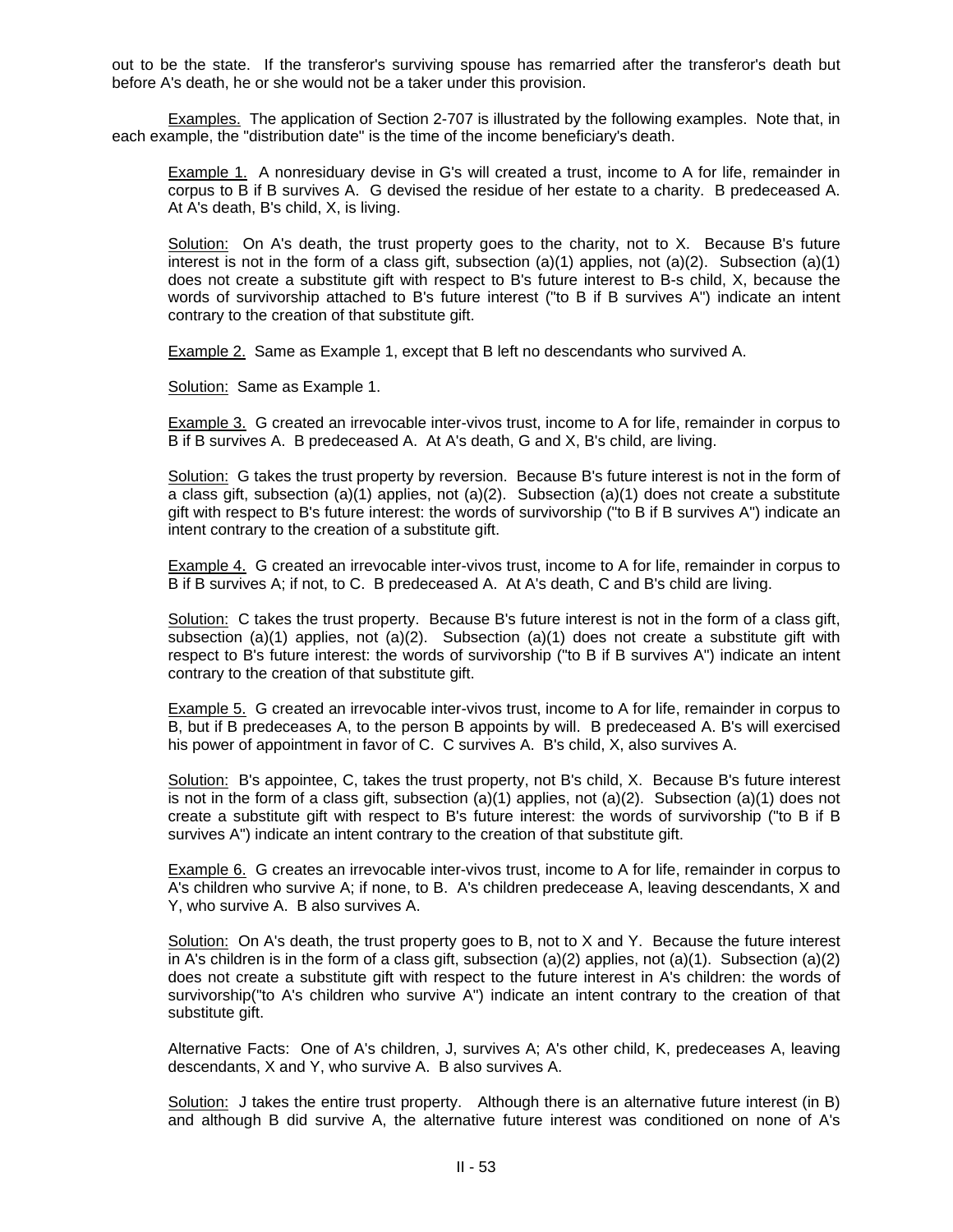children surviving A. Because that condition was not satisfied, the expressly designated beneficiary of that alternative future interest, B, is not entitled to take in possession or enjoyment.

Example 7. G created an irrevocable inter-vivos trust, income to A for life, remainder in corpus to B if B survives A; if not, to C. B and C predecease A. At A's death, B's child and C's child are living.

Solution: Subsection (a)(1) produces a substitute gift only with respect to C's future interest. B's future interest is expressly conditioned on B's surviving A. C's future interest is conditioned on B's predeceasing A and C's surviving A. The condition that C survive A does not arise from express language in G's trust but from the first sentence of subsection (a); that sentence makes C's future interest contingent on C's surviving A. Thus, because neither B nor C survived A, neither B nor C is entitled to take in possession or enjoyment. C's child takes under the substitute gift.

Example 8. G created an irrevocable inter-vivos trust, income to A for life, remainder in corpus to A's children who survive A; if none, to B. All of A's children predecease A. X and Y, who are descendants of one or more of A's children, survive A. B predeceases A, leaving descendants, M and N, who survive A.

Solution: On A's death, the trust property passes to M and N.

Subsection (a)(2) does not produce substitute gifts with respect to A's children who predeceased A leaving descendants who survived A. Subsection (a)(1) creates a substitute gift with respect to B's future interest. B's future interest is conditioned on none of A's children surviving A and on B's surviving A. The condition of survivorship as to B's future interest does not arise because of express language in G's trust but because of the first sentence of subsection (a); that sentence makes B's future interest contingent on B's surviving A. Thus, because none of A's children survived A, and because B did not survive A, none of A's children nor B is entitled to take in possession or enjoyment. B's descendants, M and N, take under the substitute gift.

Example 9. G's will devised property in trust, income to niece Lilly for life, corpus on Lilly's death to her children; should Lilly die without leaving children, the corpus shall be equally divided among my nephews and nieces then living, the child or children of nieces who may be deceased to take the share their mother would have been entitled to if living.

Lilly never had any children. G had 3 nephews and 2 nieces in addition to Lilly. All 3 nephews and both nieces predeceased Lilly. A child of one of the nephews survived Lilly. One of the nieces had 8 children, 7 of whom survived Lilly. The other niece had one child, who did not survive Lilly. (This example is based on the facts of Bomberger's Estate, 347 Pa. 465, 32 A.2d 729 (1943).)

Solution: The trust property goes to the 7 children of the nieces who survived Lilly. Subsection (a)(2) does not create a substitute gift to the nephew's child or to the one niece's only child, deceased, because the words of survivorship indicate an intention contrary to the creation of that substitute gift. The expressly designated beneficiaries of the alternative future interest, the 7 children of the nieces, are living at Lilly's death and are entitled to take in possession or enjoyment.

**Example 10.** G devised the residue of his estate in trust, income to his wife, W, for life, remainder in corpus to their children, John and Florence; if either John or Florence should predecease W, leaving descendants, such descendants shall take the share their parent would have taken if living.

G's son, John, survived W. G's daughter, Florence, predeceased W. Florence never had any children. Florence's husband survived W. (This example is based on the facts of Matter of Kroos, 302 N.Y. 424, 99 N.E.2d 222 (1951).)

Solution: John, of course, takes his half of the trust property. Because Florence left no descendants who survived W, subsection  $(a)(1)$  does not create a substitute gift with respect to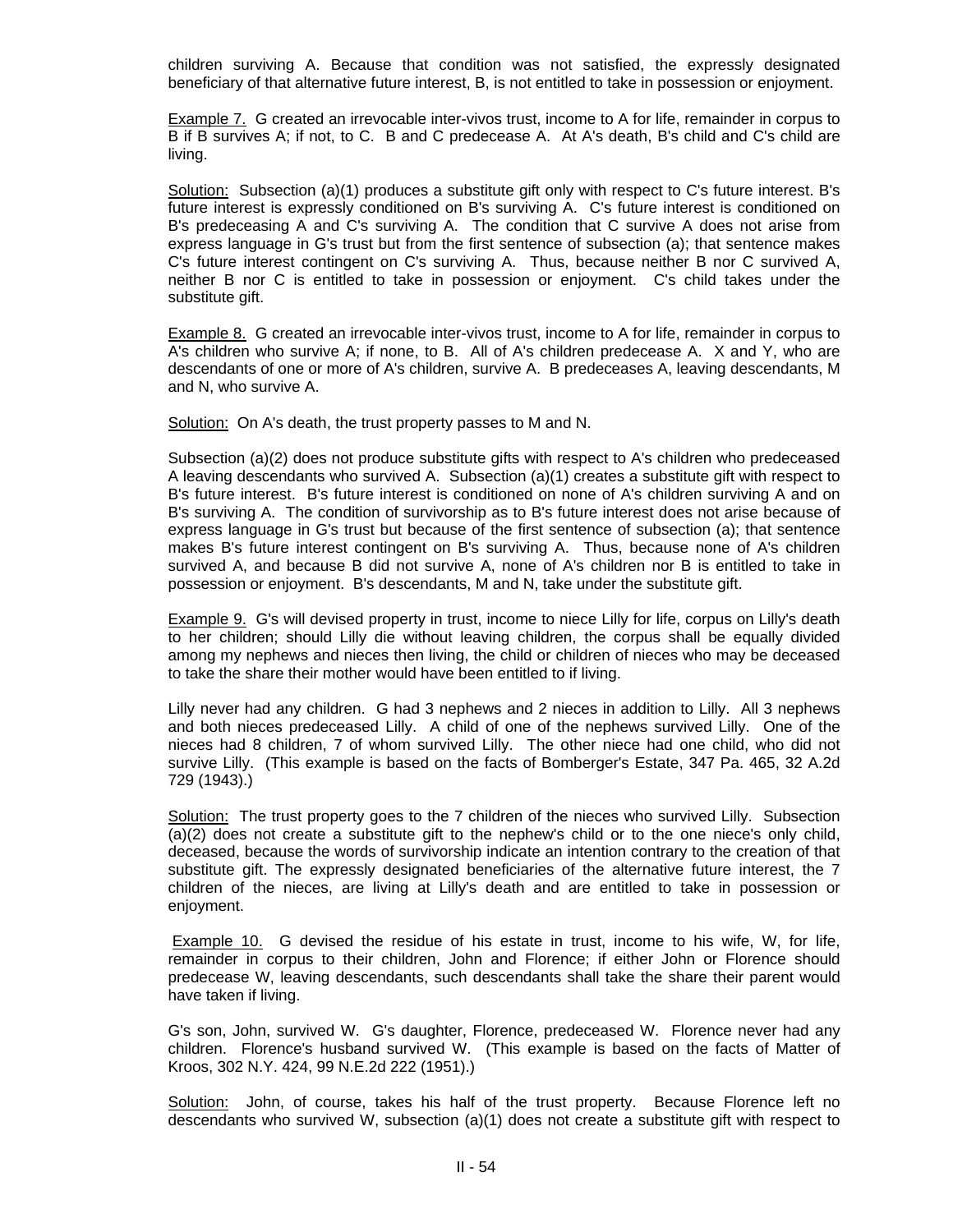Florence's future interest in her half. Subsection (b)(1) is inapplicable because G's trust was not created in a nonresiduary devise or in a codicil to G's will. Subsection (b)(2) therefore becomes applicable, under which Florence's half goes to G's heirs determined as if G died when W died, i.e., John. See Section 2 -711.

#### MASSACHUSETS COMMENT

 Chapter 140 of the Acts of 2012 deleted subsection (a), renumbered subsections (b) and (c) as (a) and (b) respectively; and changed the words "by representation" to read "per capita at each generation".

### **Section 2-708. [Class Gifts to "Descendants," "Issue," or "Heirs of the Body"; Form of Distribution if None Specified.]**

 If a class gift in favor of "descendants", "issue", or "heirs of the body" does not specify the manner in which the property is to be distributed among the class members, the property is distributed among the class members who are living when the interest is to take effect in possession or enjoyment, in such shares as they would receive, under the applicable law of intestate succession, if the designated ancestor had then died intestate owning the subject matter of the class gift.

### COMMENT

Purpose of Section. This section tracks Restatement (1st) of Property § 303(1), and does not accept the position taken in Restatement (Second) of Property, Donative Transfers § 28.2 (1988), under which a per stirpes form of distribution is presumed, regardless of the form of distribution used in the applicable law of intestate succession.

### **Section 2-709. [Representation; Per Capita at Each Generation; Per Stirpes.]**

### **(a) [Definitions.]** In this section:

(1) "Deceased child" or "deceased descendant", a child or a descendant who predeceased the distribution date.

(2) "Distribution date", with respect to an interest, is the time when the interest is to take effect in possession or enjoyment. The distribution date need not occur at the beginning or end of a calendar day, but can occur at a time during the course of a day.

(3) "Surviving ancestor", "surviving child", or "surviving descendant", an ancestor, a child, or a descendant who did not predecease the distribution date.

**(b) [Per Capita at Each Generation.]** If an applicable statute or a governing instrument calls for property to be distributed "per capita at each generation", the property is divided into as many equal shares as there are (i) surviving descendants in the generation nearest to the designated ancestor which contains one or more surviving descendants (ii) and deceased descendants in the same generation who left surviving descendants, if any. Each surviving descendant in the nearest generation is allocated one share. The remaining shares, if any, are combined and then divided in the same manner among the surviving descendants of the deceased descendants as if the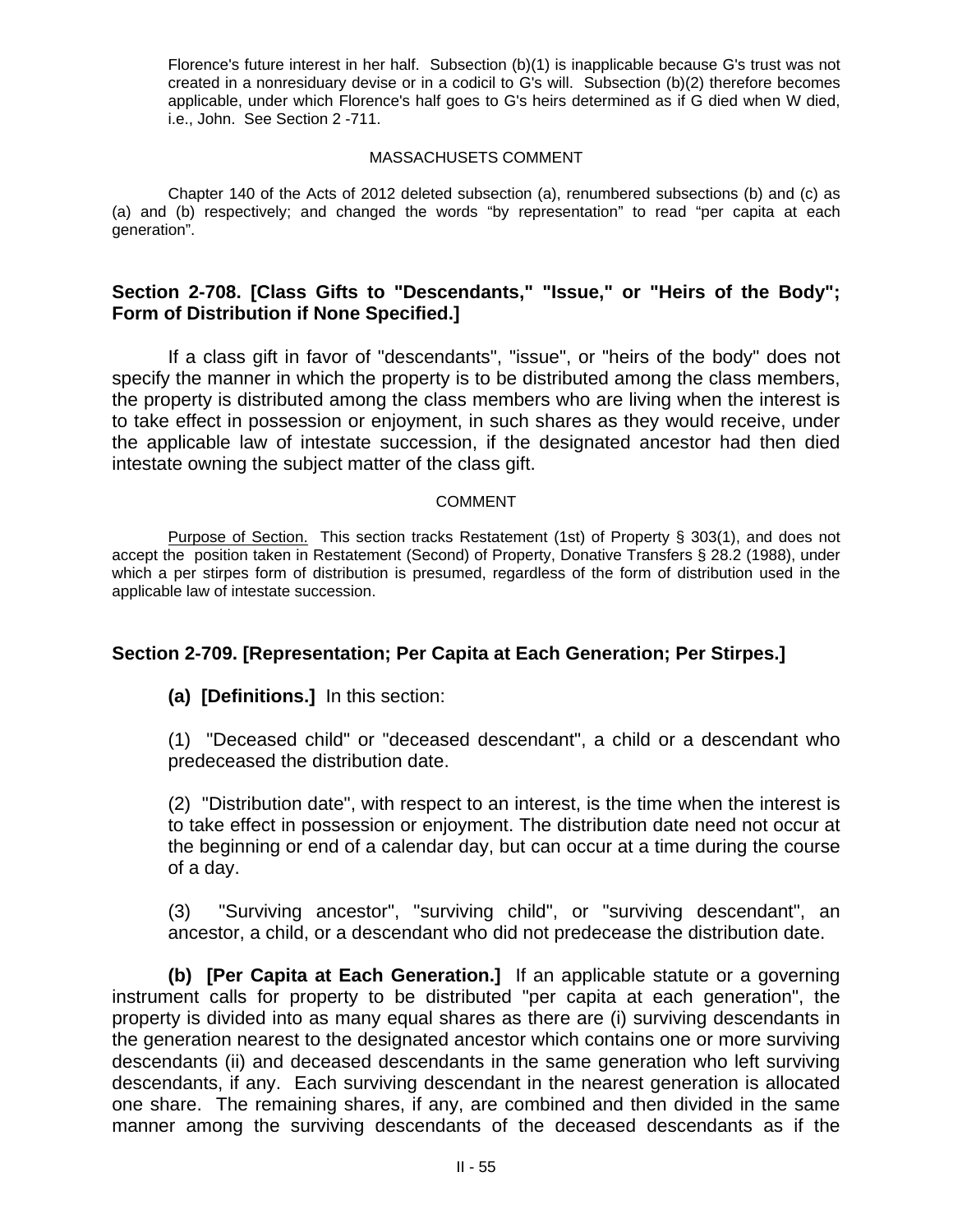surviving descendants who were allocated a share and their surviving descendants had predeceased the distribution date.

**(c) [Representation; Per Stirpes.]** If a governing instrument calls for property to be distributed "by representation" or "per stirpes", the property is divided into as many equal shares as there are (i) surviving children of the designated ancestor and (ii) deceased children who left surviving descendants. Each surviving child is allocated one share. The share of each deceased child with surviving descendants is divided in the same manner, with subdivision repeating at each succeeding generation until the property is fully allocated among surviving descendants.

 **(d) [Deceased Descendant With No Surviving Descendant Disregarded.]**  For the purposes of subsections (b) and (c), an individual who is deceased and left no surviving descendant is disregarded, and an individual who leaves a surviving ancestor who is a descendant of the designated ancestor is not entitled to a share.

### COMMENT

Purpose of Section. This section provides statutory definitions of "representation", "per capita at each generation", and "per stirpes". Subsection (c) applies to both private instruments and to provisions of applicable statutory law (such as Sections 2-603, 2-706, and 2-707) that call for property to be divided "by representation". Compare the system of representation adopted in Section 2-106 for intestate succession.

### **Section 2-710. [Worthier Title Doctrine Abolished.]**

 The doctrine of worthier title does not exist in this commonwealth either as a rule of law or as a rule of construction. Language in a governing instrument describing the beneficiaries of a donative disposition as the transferor's "heirs", "heirs at law", "next of kin", "distributees", "relatives", or "family", or language of similar import, does not create or presumptively create a reversionary interest in the transferor.

### COMMENT

Purpose of Section. This section confirms the abolition of the doctrine of worthier title as a rule of law and as a rule of construction. See G.L. c. 184, §§ 33A and 33B.

Cross Reference. See Section 2-711 for a rule of construction concerning the meaning of a donative disposition to the heirs, etc., of a designated person.

# **Section 2-711. [Future Interests in "Heirs" and Like.]**

 If an applicable statute or a governing instrument calls for a future distribution to or creates a future interest in a designated individual's "heirs", "heirs at law", "next of kin", "relatives", or "family", or language of similar import, the property passes to those persons, including the commonwealth under section 2-105, and in such shares as would succeed to the designated individual's intestate estate under the intestate succession law of the designated individual's domicile if the designated individual died when the donative disposition is to take effect in possession or enjoyment. If the designated individual's surviving spouse is living but is remarried at the time the interest is to take effect in possession or enjoyment, the surviving spouse is not an heir of the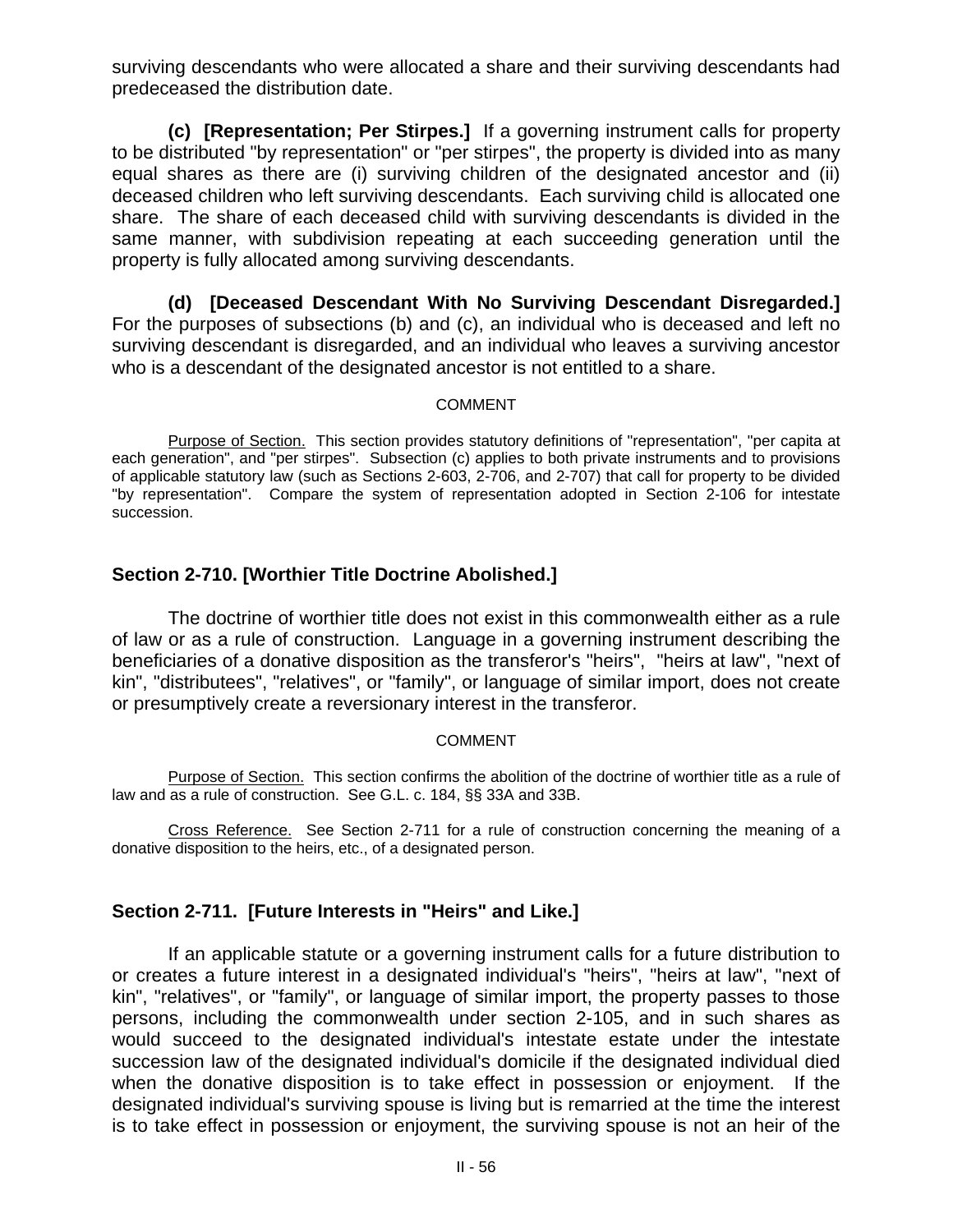### COMMENT

Purpose of Section. This section provides a statutory definition of "heirs", etc., when contained in a donative disposition or a statute (such as Section 2-707(h)).

Cross Reference. See Section 2-710, confirming the abolition of the doctrine of worthier title.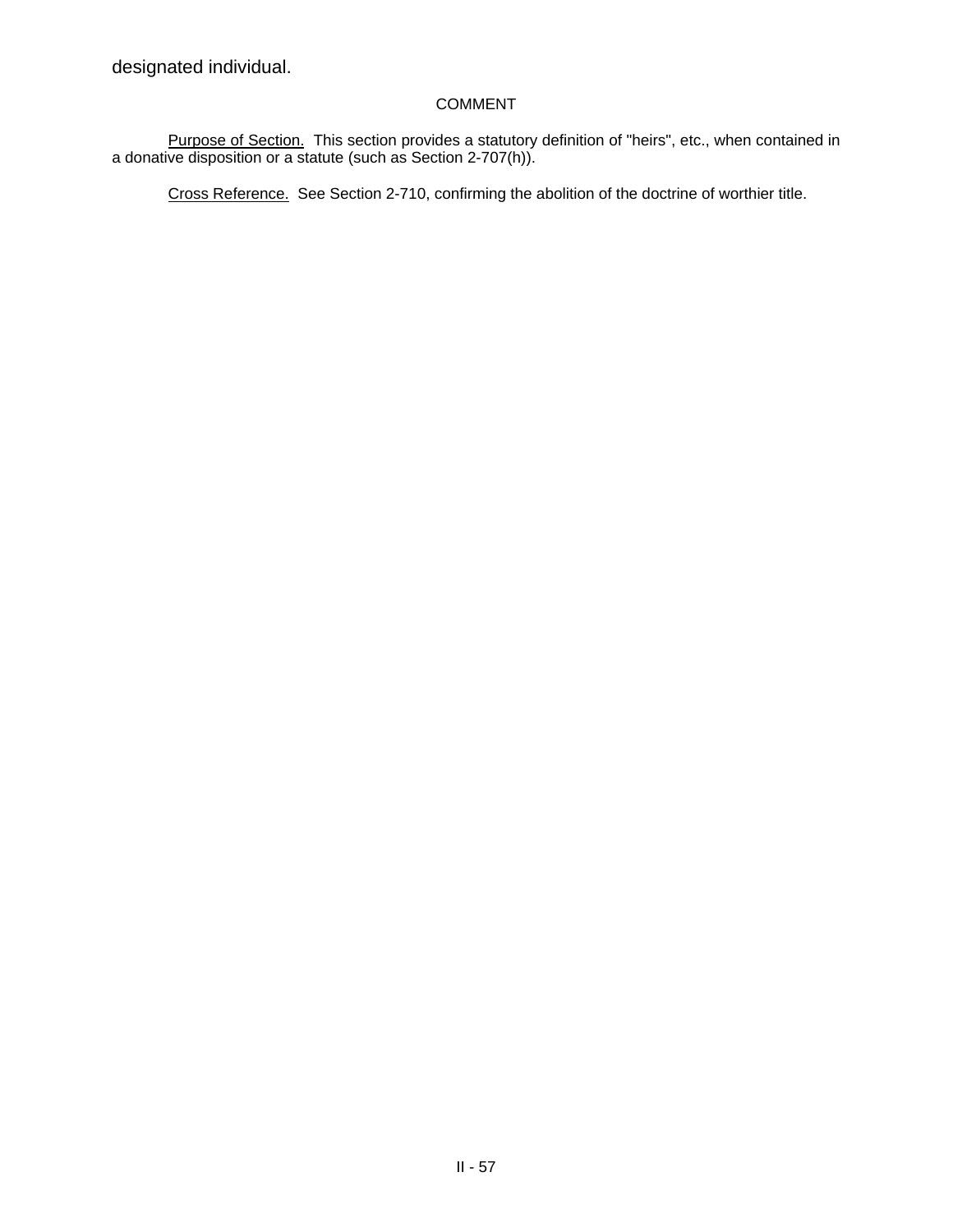### PART 8

### **GENERAL PROVISIONS CONCERNING PROBATE AND NONPROBATE TRANSFERS**

#### GENERAL COMMENT

 Part 8 contains four general provisions that cut across probate and nonprobate transfers. Section 2-801 provides for disclaimers.

 Section 2-802 deals with the effect of divorce and separation on the right to elect against a will, exempt property and allowances, and an intestate share.

 Section 2-803 spells out the legal consequence of intentional and felonious killing on the right of the killer to take as heir and under wills and revocable inter-vivos transfers, such as revocable trusts and life-insurance beneficiary designations.

 Section 2-804 deals with the consequences of a divorce on the right of the former spouse (and relatives of the former spouse) to take under wills and revocable inter-vivos transfers, such as revocable trusts and life-insurance beneficiary designations.

### **Section 2-801. [Disclaimer of Property Interests.]**

**(a) [Definitions.]** The following words as used in this section shall have the following meanings, unless otherwise expressly provided or the context otherwise requires:-

 "Beneficiary", any person to whom, and any estate, trust, corporation or other legal entity to which, an interest in property would pass in any manner described in subsection (b), except for the execution and filing of a disclaimer in accordance with the provisions of this chapter.

An "interest in property" which may be disclaimed shall include:

1. any legal or equitable interest or estate, whether present, future or contingent, in any real or personal property, or in any fractional part, share, or portion thereof, or in any specific asset or assets thereof;

2. any power to appoint, consume, apply, or expend property or any other right, power, or privilege, relating thereto;

3. any fractional part, share or portion of any interest described in clause 1 or 2.

**(b) [Interests Which May be Disclaimed.]** Unless barred by the provisions of subsection (h), a beneficiary may disclaim any interest in property which, except for the execution and filing of a disclaimer in accordance with the provisions of this section, pass to the beneficiary:

1. By intestate succession, devise, legacy, bequest, exercise or nonexercise of a power of appointment exercisable by will, or testamentary exercise or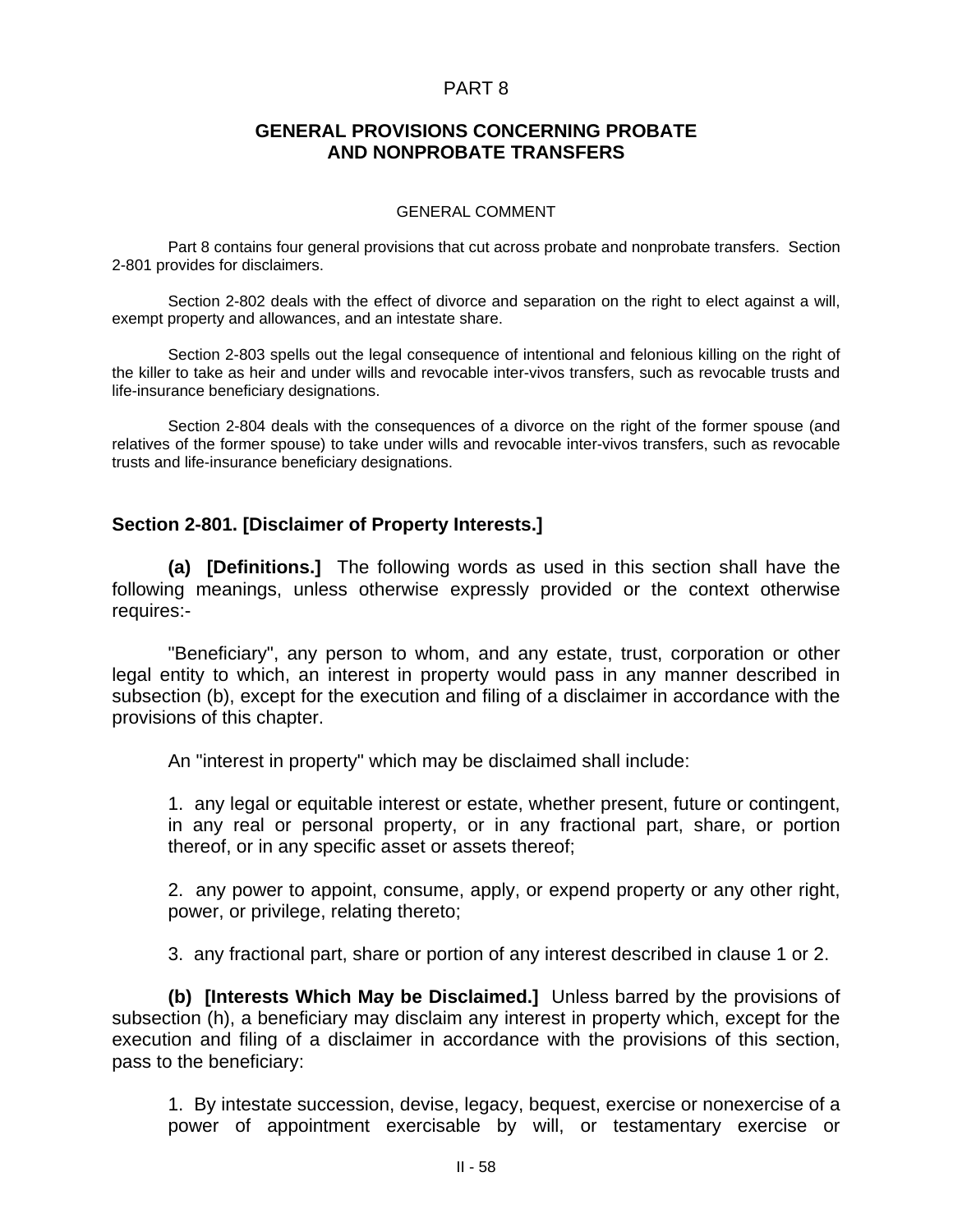nonexercise of a power of appointment exercisable by either deed of trust or will; as beneficiary of a testamentary trust, beneficiary of a testamentary gift to a nontestamentary trust, or donee of a power of appointment created by will; by succession in any manner described in this clause to a disclaimed interest; or in any other manner not specified above under a testamentary instrument or by operation of any statute or rule of law governing devolution or disposition of property upon or after a person's death.

2. As donee, grantee, beneficiary of an intervivos trust, beneficiary of an insurance or annuity contract, donee of a power of appointment created by a nontestamentary instrument, or as surviving joint tenant or tenant by the entirety, except that a surviving joint tenant or tenant by the entirety may not disclaim that portion of an interest in joint property or property held by the entirety which is allocable to amounts contributed by him or her to the interest in such property; through exercise or nonexercise of a power of appointment exercisable by deed of trust or will; under any deed, assignment, or other non-testamentary instrument of conveyance or transfer; by succession in any manner described in this clause to a disclaimed interest; or in any other manner not specified above under a non-testamentary instrument or by operation of any statute or rule of law.

 Disclaimer may be made for a beneficiary under a legal disability by the duly appointed guardian or conservator of such beneficiary, and for a deceased beneficiary by the legal representative of such beneficiary's estate; provided, in any case, however, that the probate court having jurisdiction of the estate of such beneficiary shall have decreed, upon complaint filed by such guardian, conservator, or legal representative, that such disclaimer is in the best interests of those interested in the estate of such beneficiary and not detrimental to the best interests of the beneficiary or the estate of such beneficiary, and that such guardian, conservator, or legal representative is authorized to execute and file such disclaimer on behalf of such beneficiary in accordance with the provisions of this chapter.

**(c) [Time of Filing and Executing Disclaimer.]** A disclaimer shall be executed and filed pursuant to the provisions of this section at any time after the creation of the interest in property being disclaimed, but in any event not later than nine months after the event determining that the beneficiary is finally ascertained as the beneficiary of such interest and that such interest is indefeasibly vested and in the case of a beneficiary who is a surviving joint tenant or tenant by the entirety, a disclaimer shall be executed and filed in any event not later than nine months after the death of the other joint tenant or tenants or tenant by the entirety; provided, that any court having jurisdiction of the property, an interest in which is being disclaimed, may, upon petition filed by the beneficiary, the duly appointed guardian or conservator of a beneficiary under a legal disability, or the legal representative of a deceased beneficiary's estate, permit an extension of time to execute and file a disclaimer, for such further period of time as the court in its discretion deems advisable.

**(d) [Form and Requisites of Disclaimer.]** A disclaimer shall be in writing, shall describe the interest in property being disclaimed, shall declare the disclaimer and the extent thereof, shall be clear and unequivocal, and shall be signed by the beneficiary, the duly appointed guardian or conservator of a beneficiary under a legal disability, or the legal representative of a deceased beneficiary's estate.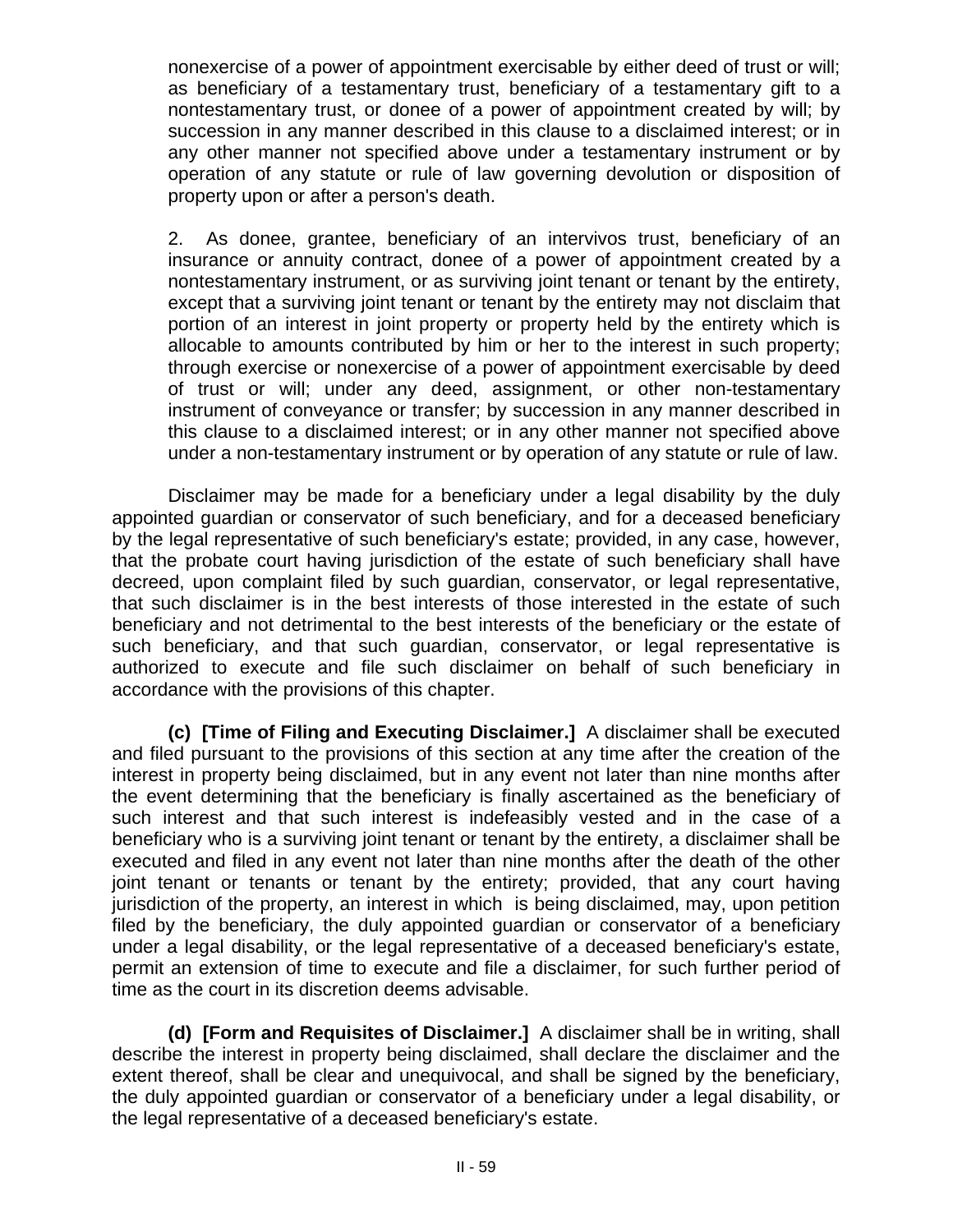**(e) [Filing; Acknowledgment; Recording; Service.]** The original of the disclaimer or an attested copy thereof, if filing is required to be made with more than one probate court, shall be filed with the probate court, or probate courts, if any, wherein a duly appointed fiduciary, if any, having custody or control of the property, an interest in which is being disclaimed, is required to file periodic accounts.

 If the property, an interest in which is being disclaimed, is real property, the disclaimer shall be acknowledged in the manner provided for deeds of real property. The disclaimer shall not be valid as against any person, except the beneficiary, the heirs and devisees of the beneficiary, and any person, estate, trust, corporation or other legal entity having actual notice of the disclaimer, unless the original thereof or an attested copy thereof if the original is required to be filed with a probate court, is recorded in the registry of deeds for the county or district in which the real property is situated or, in the case of registered real property, is filed and registered in the office of the assistant recorder for the registry district in which the real property is located.

 A copy of the disclaimer shall be served by delivering in hand or by mailing by certified mail to the last known address of the person or persons or other legal entity or entities having custody or possession of the property, an interest in which is being disclaimed. Failure to comply with these requirements of service shall not affect the validity of the disclaimer.

**(f) [Liability for Disposition of Disclaimed Property.]** No person or other legal entity having custody or possession of the property, an interest in which is being or has been disclaimed, shall be liable for any distribution or other disposition made prior to the delivery to him or it of a copy of the disclaimer, pursuant to the requirements of subsection (e); and no such person or other legal entity shall be liable for any good faith distribution or other disposition made in reliance upon a disclaimer, the form of which is in accordance with the requirements of subsection (d), and a copy of which has been delivered to him or it pursuant to the requirements of subsection (e).

 If a disclaimer certifies, with particularity, that none of the contingencies specified in subsection (h), which would result in waiver or bar of the beneficiary's right to disclaim, are applicable, any person or other legal entity having custody or possession of the property, and any third party purchaser of the property, an interest in which is being or has been disclaimed, shall be entitled to rely without further inquiry upon the aforesaid certifications.

**(g) [Effect of Disclaimer.]** A disclaimer complying with all the applicable requirements of this section shall be effective according to its terms, and shall be irrevocable, upon execution in accordance with the provisions of subsection (d), and filing in accordance with the provisions of subsection (e).

 If the interest in property being disclaimed is a power to appoint, consume, apply, or expend property, as described in clause 2 of the second paragraph of subsection (a), or any fractional part, share, or portion thereof, such interest shall be extinguished.

 Except as provided in the preceding paragraph, and unless such a result would substantially impair the provisions or intent of any instrument, statute or rule of law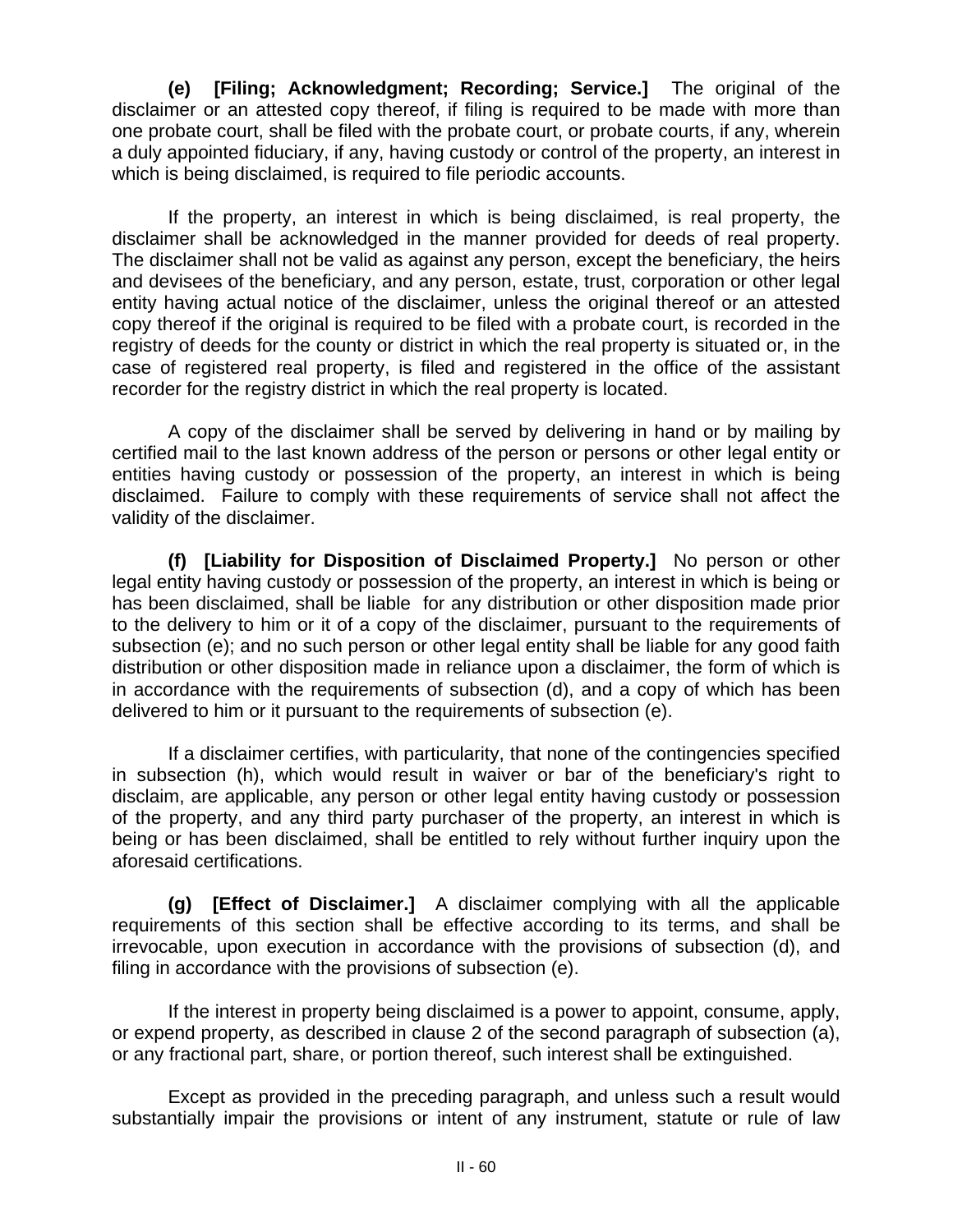relating to the interest in property being disclaimed, such interest shall pass in the same manner as if the beneficiary had died immediately preceding the event determining that he, she or it is the beneficiary of such interest and that such interest is indefeasibly vested.

The interest in property being disclaimed shall never vest in the beneficiary.

 Any person or other legal entity having custody or possession of the property, an interest in which is being disclaimed, may file a complaint for instruction or complaint for declaratory judgment seeking a determination of the effect of a disclaimer, in

1. A probate court, if any, having jurisdiction of such property; or

2. If no probate court has jurisdiction of such property, any other court having jurisdiction of such property.

**(h) [Conditions Which Bar Right to Disclaim.]** The right to disclaim an interest in property shall be barred by:-

1. assignment, conveyance, encumbrance, pledge, transfer or other disposition of such interest, or any contract therefor, by the beneficiary or sale or other disposition of such interest pursuant to judicial process made before the beneficiary has disclaimed such interest as herein provided;

2. insolvency of the beneficiary at the time of attempted disclaimer. For purposes of this paragraph only, sections 1 to 4, inclusive, and sections 8 to 13, inclusive, of chapter one hundred and nine A shall be applicable as if the disclaimer were a conveyance;

3. a written waiver of the right to disclaim such interest pursuant to the provisions of this section, signed by the beneficiary, the duly appointed guardian or conservator of a beneficiary under a legal disability, or the legal representative of a deceased beneficiary's estate;

4. acceptance of such interest by the beneficiary; if the beneficiary, having knowledge of the existence of such interest, receives without objection a benefit from such interest, such receipt shall be deemed to constitute acceptance of such interest.

 The assignment, conveyance, encumbrance, pledge, transfer or other disposition or any contract therefor, sale or other disposition pursuant to judicial process, written waiver of the right to disclaim, or acceptance of apart of an interest in property shall not bar the right to disclaim any other part of such interest.

**(i) [Restraints on Alienation; Right to Disclaim Unaffected.]** The right to disclaim pursuant to the provisions of this section shall exist irrespective of any limitation in the nature of an express or implied spendthrift provision or other similar restraint on alienation imposed by any instrument, statute, rule of law or otherwise on the interest in property being disclaimed.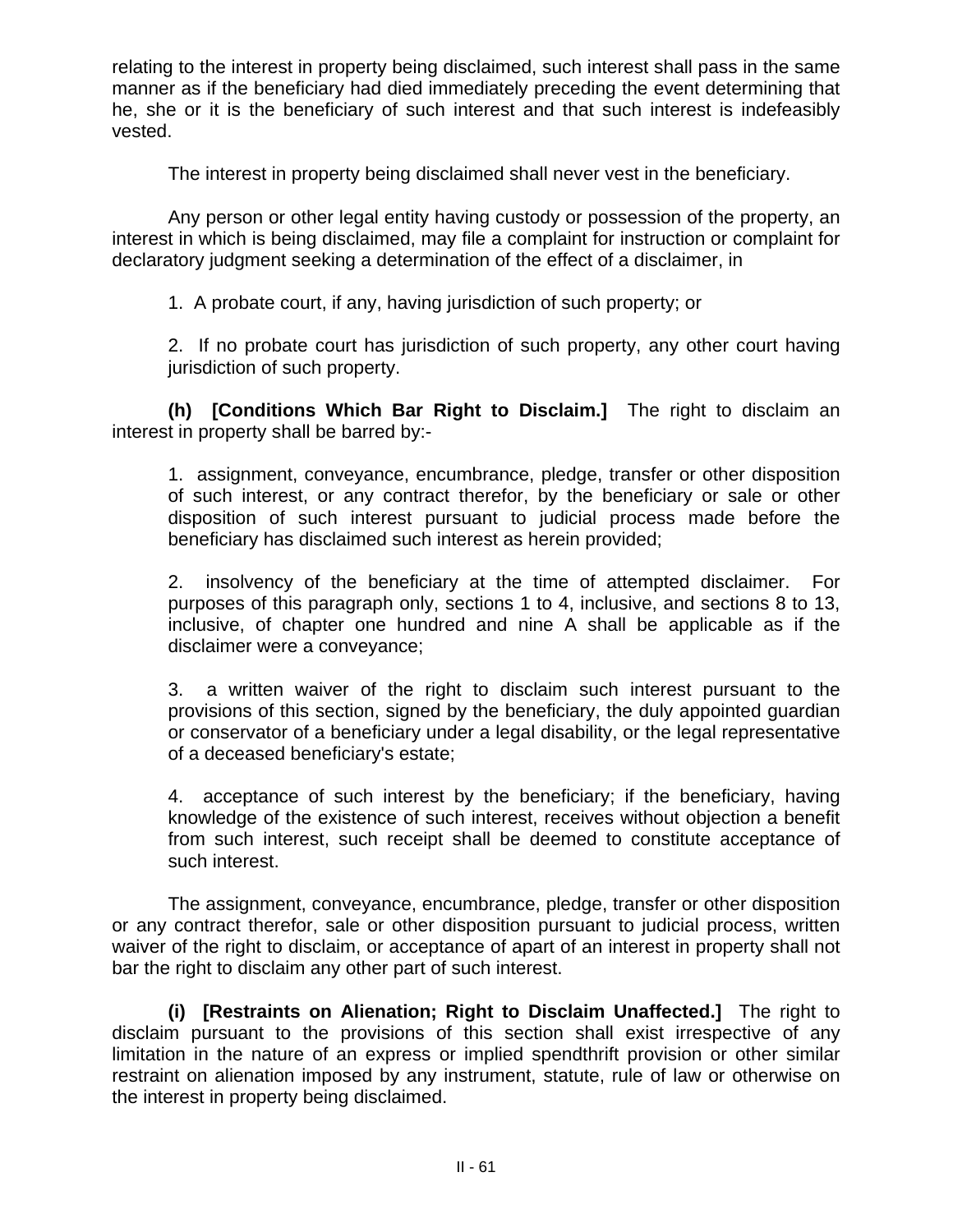**(j) [Applicability of Section.]** Except for subsection (h), this section shall not abridge the right of any person to disclaim, waive, release, renounce or abandon any interest in property under any other statute or rule of law.

### MASSACHUSETTS COMMENT

This Part follows G.L. c. 191A which was an earlier adoption of the UPC disclaimer provisions.

 Chapter 140 of the Acts of 2012 replaced subsection (j) which read as follows: "(j) Except for the provisions of subsection (h), this section shall not abridge the right of any person to disclaim, waive, release, renounce, or abandon any interest in property under section 2-201 or any other statute or rule of law.

### **Section 2-802. [Effect of Divorce, Annulment, and Judgment of Separation.]**

 (a) An individual who is divorced from the decedent is not a surviving spouse unless, by virtue of a subsequent marriage, the individual is married to the decedent at the time of death. A judgment of separation that does not terminate the status of husband and wife is not a divorce for purposes of this section.

 (b) For purposes of parts 1, 2, 3, and 4 of this article, and of section 3-203, a surviving spouse does not include:

(1) an individual who obtains or consents to a final decree or judgment of divorce from the decedent or an annulment of their marriage, which decree or judgment is not recognized as valid in this commonwealth, unless subsequently they participate in a marriage ceremony purporting to marry each to the other or live together as husband and wife;

(2) an individual who, following an invalid decree or judgment of divorce or annulment obtained by the decedent, participates in a marriage ceremony with a third individual; or

(3) an individual who was a party to a valid proceeding concluded by an order purporting to terminate all marital property rights.

### COMMENT

Rationale. Although some existing statutes bar the surviving spouse for desertion or adultery, the present section requires some definitive legal act to bar the surviving spouse. Normally, this is divorce. Subsection (a) states an obvious proposition, but subsection (b) deals with the difficult problem of invalid divorce or annulment, which is particularly frequent as to foreign divorce decrees but may arise as to a local decree where there is some defect in jurisdiction; the basic principle underlying these provisions is estoppel against the surviving spouse. Where there is only a legal separation, rather than a divorce, succession patterns are not affected; but if the separation is accompanied by a complete property settlement, this may operate under Section 2-204 as a waiver or renunciation of benefits under a prior will and by intestate succession.

Cross Reference. See Section 2-804 for similar provisions relating to the effect of divorce to revoke devises and other revocable provisions to a former spouse.

### **Section 2-803. [Effect of Homicide on Intestate Succession, Wills, Trusts, Joint**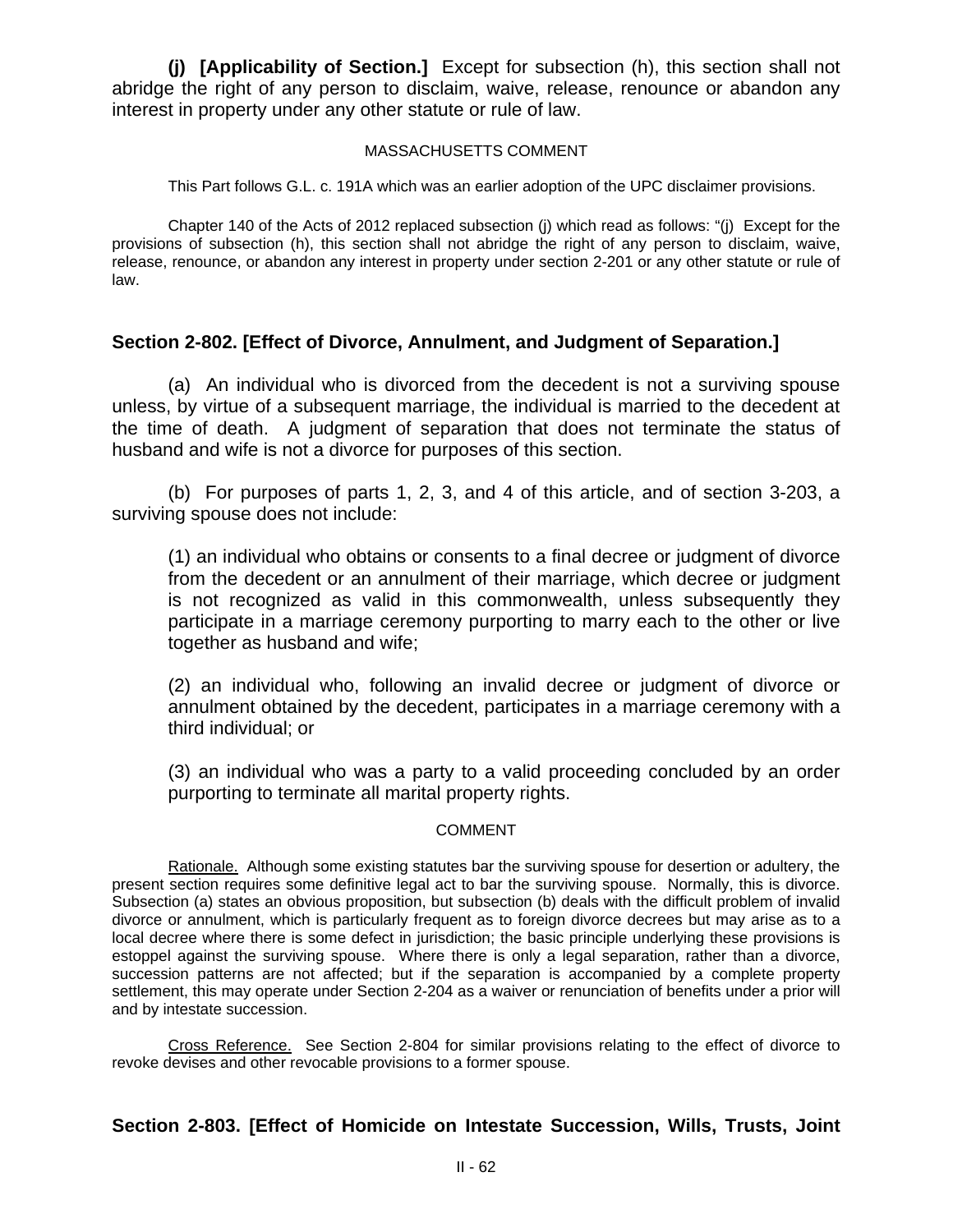**(a) [Definitions.]** In this section:

(1) "Disposition or appointment of property", includes a transfer of an item of property or any other benefit to a beneficiary designated in a governing instrument.

(2) "Governing instrument", a governing instrument executed by the decedent.

(3) "Revocable", with respect to a disposition, appointment, provision, or nomination, means one under which the decedent, at the time of or immediately before death, was alone empowered, by law or under the governing instrument, to cancel the designation in favor of the killer, whether or not the decedent was then empowered to designate the decedent in place of the killer the decedent then had capacity to exercise the power.

**(b) [Forfeiture of Statutory Benefits.]** An individual who feloniously and intentionally kills the decedent forfeits all benefits under this article with respect to the decedent's estate, including an intestate share, an elective share, an omitted spouse's or child's share, exempt property, and a family allowance. If the decedent died intestate, the decedent's intestate estate passes as if the killer disclaimed the intestate share.

**(c) [Revocation of Benefits Under Governing Instruments.]** The felonious and intentional killing of the decedent:

(1) revokes any revocable (i) disposition or appointment of property made by the decedent to the killer in a governing instrument, (ii) provision in a governing instrument conferring a general or nongeneral power of appointment on the killer, and (iii) nomination of the killer in a governing instrument, nominating or appointing the killer to serve in any fiduciary or representative capacity, including as personal representative, executor, trustee, or agent; and

(2) severs the interests of the decedent and killer in property held by them at the time of the killing as joint tenants with the right of survivorship, transforming the interests of the decedent and killer into tenancies in common.

**(d) [Effect of Severance.]** A severance under subsection (c)(2) does not affect any third-party interest in property acquired for value and in good faith reliance on an apparent title by survivorship in the killer unless a writing declaring the severance has been noted, registered, filed, or recorded in records appropriate to the kind and location of the property which are relied upon, in the ordinary course of transactions involving such property, as evidence of ownership.

**(e) [Effect of Revocation.]** Provisions of a governing instrument that are not revoked by this section are given effect as if the killer disclaimed all revoked provisions or, in the case of a revoked nomination in a fiduciary or representative capacity, as if the killer predeceased the decedent.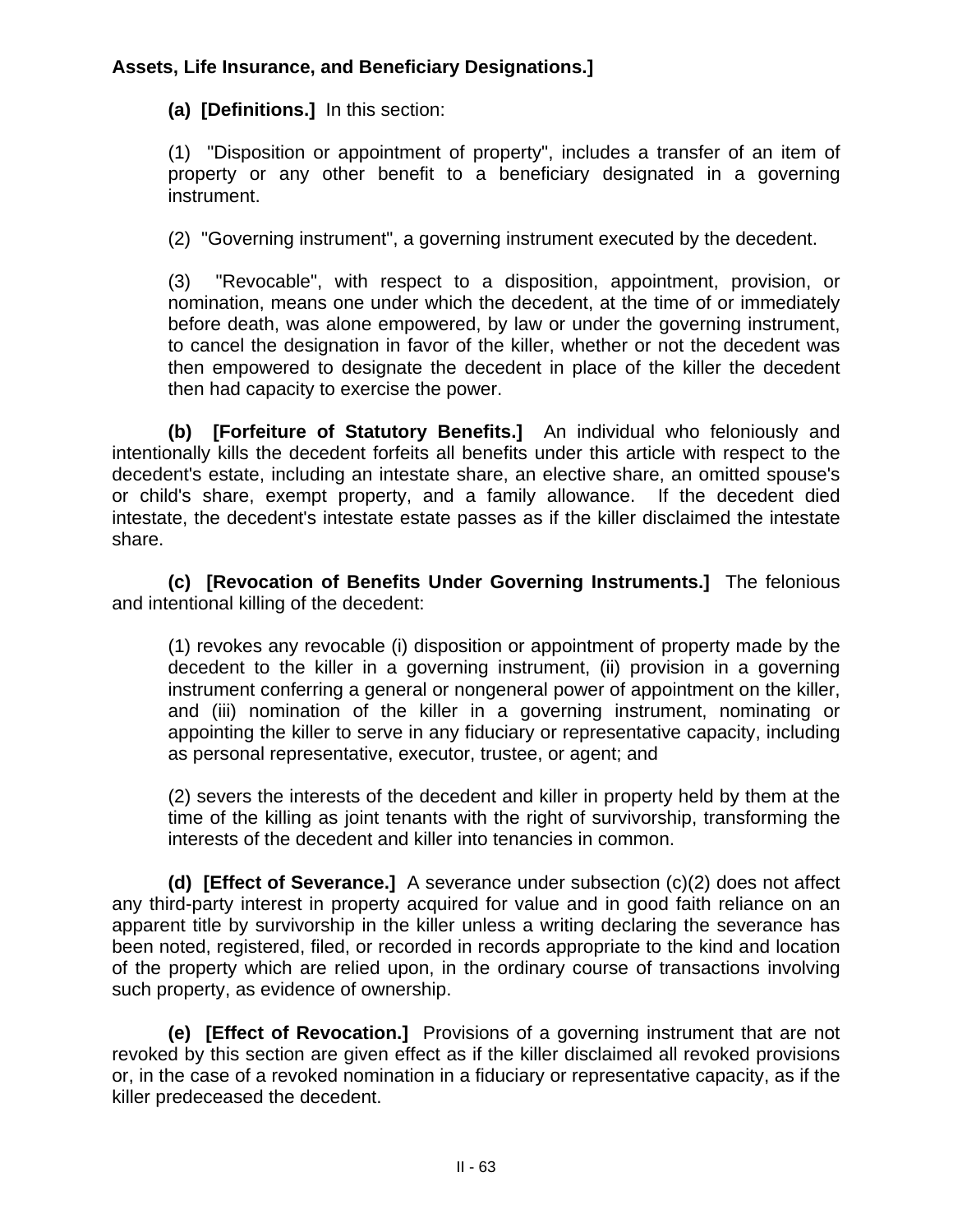**(f) [Wrongful Acquisition of Property.]** A wrongful acquisition of property or interest by a killer not covered by this section must be treated in accordance with the principle that a killer cannot profit from the wrong.

**(g) [Felonious and Intentional Killing; How Determined.]** After all right to appeal has been exhausted, a judgment of conviction establishing criminal accountability for the felonious and intentional killing of the decedent conclusively establishes the convicted individual as the decedent's killer for purposes of this section. In the absence of a conviction, the court, upon the petition of an interested person, must determine whether, under the preponderance of evidence standard, the individual would be found criminally accountable for the felonious and intentional killing of the decedent. If the court determines that, under that standard, the individual would be found criminally accountable for the felonious and intentional killing of the decedent, the determination conclusively establishes that individual as the decedent's killer for purposes of this section.

# **(h) [Protection of Payors and Other Third Parties.]**

(1) A payor or other third party is not liable for having made a payment or transferred an item of property or any other benefit to a beneficiary designated in a governing instrument affected by an intentional and felonious killing, or for having taken any other action in good faith reliance on the validity of the governing instrument, upon request and satisfactory proof of the decedent's death, before the payor or other third party received written notice of a claimed forfeiture or revocation under this section. A payor or other third party is liable for a payment made or other action taken after the payor or other third party received written notice of a claimed forfeiture or revocation under this section.

(2) Written notice of a claimed forfeiture or revocation under paragraph (1) must be mailed to the payor's or other third party's main office or home by registered or certified mail, return receipt requested, or served upon the payor or other third party in the same manner as a summons in a civil action. Upon receipt of written notice of a claimed forfeiture or revocation under this section, a payor or other third party may pay any amount owed or transfer or deposit any item of property held by it to or with the court having jurisdiction of the probate proceedings relating to the decedent's estate, or if no proceedings have been commenced, to or with the probate and family court located in the county of the decedent's residence. The court shall hold the funds or item of property and, upon its determination under this section, shall order disbursement in accordance with the determination. Payments, transfers, or deposits made to or with the court discharge the payor or other third party from all claims for the value of amounts paid to or items of property transferred to or deposited with the court.

# **(i) [Protection of Bona Fide Purchasers; Personal Liability of Recipient.]**

(1) A person who purchases property for value and without notice, or who receives a payment or other item of property in partial or full satisfaction of a legally enforceable obligation, is neither obligated under this section to return the payment, item of property, or benefit nor is liable under this section for the amount of the payment or the value of the item of property or benefit. But a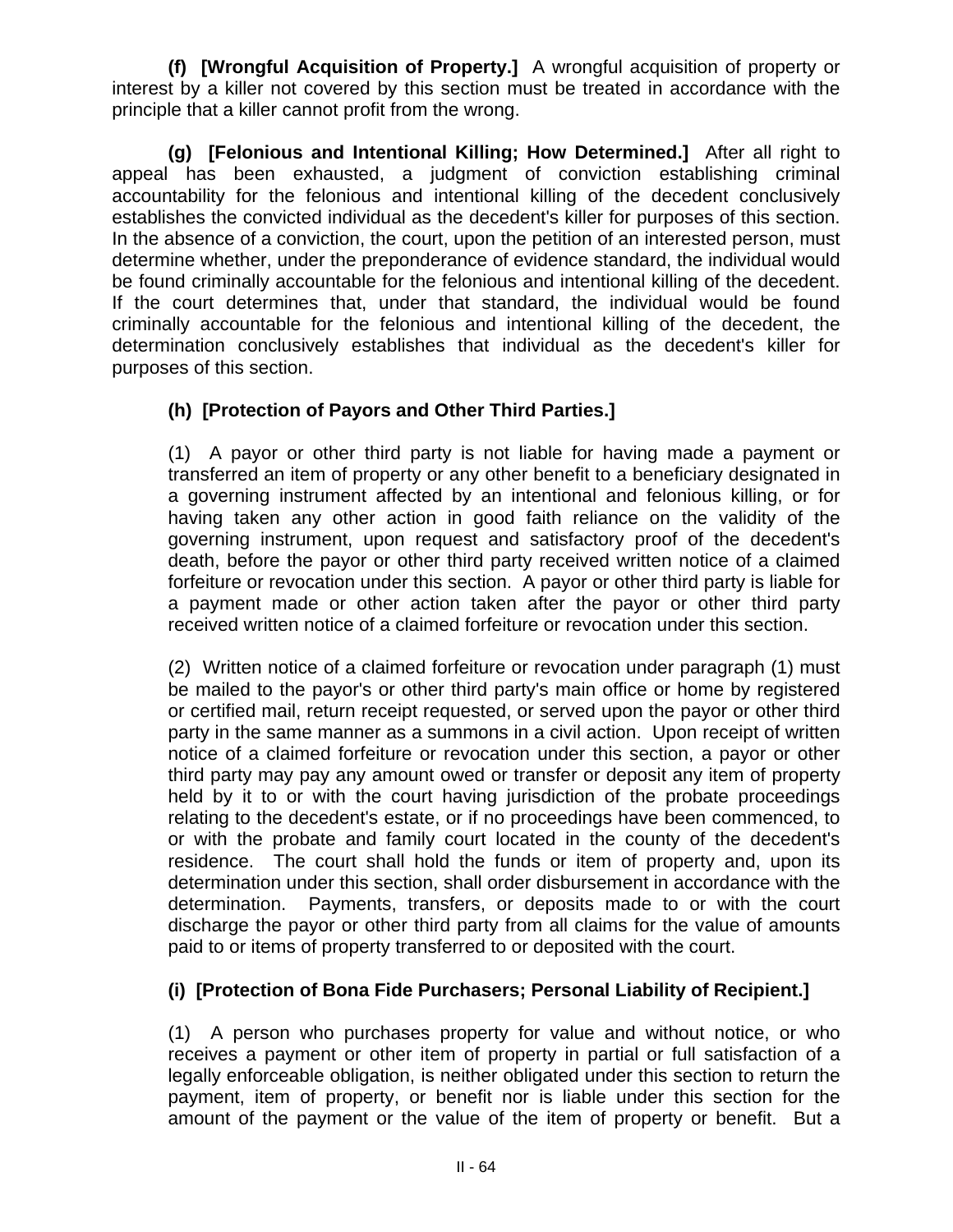person who, not for value, receives a payment, item of property, or any other benefit to which the person is not entitled under this section is obligated to return the payment, item of property, or benefit, or is personally liable for the amount of the payment or the value of the item of property or benefit, to the person who is entitled to it under this section.

(2) If this section or any part of this section is preempted by federal law with respect to a payment, an item of property, or any other benefit covered by this section, a person who, not for value, receives the payment, item of property, or any other benefit to which the person is not entitled under this section is obligated to return the payment, item of property, or benefit, or is personally liable for the amount of the payment or the value of the item of property or benefit, to the person who would have been entitled to it were this section or part of this section not preempted.

#### COMMENT

 The section substantially parallels the structure of Section 2-804, which deals with the effect of divorce on revocable benefits to the former spouse.

 This section is confined to felonious and intentional killing and excludes the accidental manslaughter killing. Subsection (g) leaves no doubt that, for purposes of this section, a killing can be "felonious and intentional," whether or not the killer has actually been convicted in a criminal prosecution. Under subsection (g), after all right to appeal has been exhausted, a judgment of conviction establishing criminal accountability for the felonious and intentional killing of the decedent conclusively establishes the convicted individual as the decedent's killer for purposes of this section. Acquittal, however, does not preclude the acquitted individual from being regarded as the decedent's killer for purposes of this section. This is because different considerations as well as a different burden of proof enter into the finding of criminal accountability in the criminal prosecution. Hence it is possible that the defendant on a murder charge may be found not guilty and acquitted, but if the same person claims as an heir, devisee, or beneficiary of a revocable beneficiary designation, etc. of the decedent, the probate court, upon the petition of an interested person, may find that, under a preponderance of the evidence standard, he or she would be found criminally accountable for the felonious and intentional killing of the decedent and thus be barred under this section from sharing in the affected property. In fact, in many of the cases arising under this section there may be no criminal prosecution because the killer has committed suicide.

 It is now well accepted that the matter dealt with is not exclusively criminal in nature but is also a proper matter for probate courts. The concept that a wrongdoer may not profit by his or her own wrong is a civil concept, and the probate court is the proper forum to determine the effect of killing on succession to the decedent's property covered by this section. There are numerous situations where the same conduct gives rise to both criminal and civil consequences. A killing may result in criminal prosecution for murder and civil litigation by the decedent's family under wrongful death statutes. Another analogy exists in the tax field, where a taxpayer may be acquitted of tax fraud in a criminal prosecution but found to have committed the fraud in a civil proceeding.

 The phrases "criminal accountability" and "criminally accountable" for the felonious and intentional killing of the decedent not only include criminal accountability as an actor or direct perpetrator, but also as an accomplice or co-conspirator.

 The section contains a subsection protecting payors who pay before receiving written notice of a claimed forfeiture or revocation under this section, and imposing personal liability on the recipient or killer.

 The pre-1990 UPC provision on the severance of joint tenancies and tenancies by the entirety also extended to "joint and multiple party accounts in banks, savings and loan associations, credit unions and other institutions, and any other form of co-ownership with survivorship incidents". Under subsection (c)(2) of the present version, the severance applies only to "property held by [the decedent and killer] as joint tenants with the right of survivorship. The term "joint tenants with the right of survivorship" is defined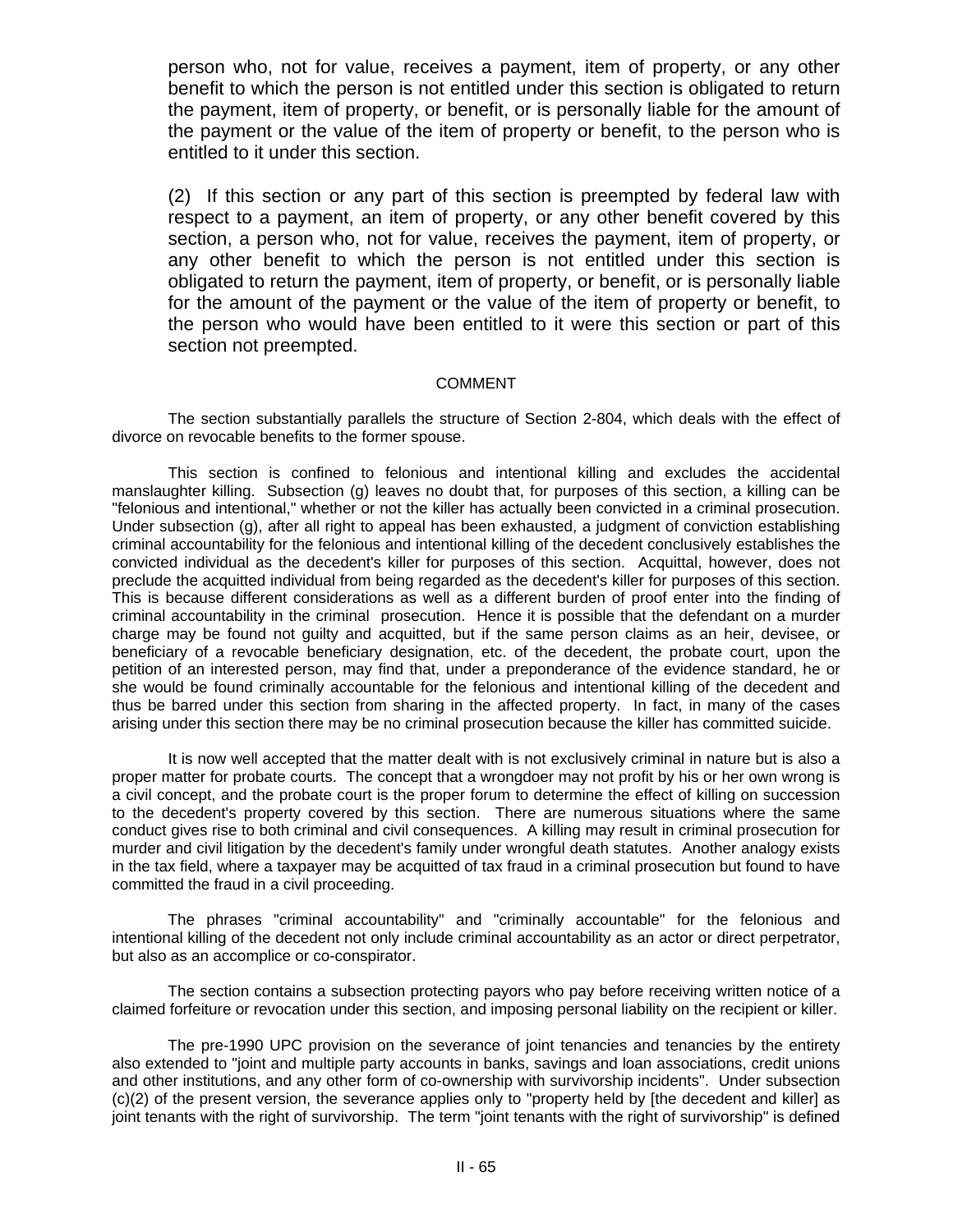in Section 1-201. That definition includes tenancies by the entirety, but excludes "forms of co-ownership registration in which the underlying ownership of each party is in proportion to that party's contribution". Under subsection (c)(1), any portion of the decedent's contribution to the co-ownership registration running in favor of the killer would be treated as a revocable and revoked disposition.

ERISA Preemption of State Law. The Employee Retirement Income Security Act of 1974 (ERISA) federalizes pension and employee benefit law. Section 514(a) of ERISA, 29 U.S.C. § 1144(a), provides that the provisions of Titles I and IV of ERISA "shall supersede any and all State laws insofar as they may now or hereafter relate to any employee benefit plan" governed by ERISA. See the Comment to Section 2-804 for a discussion of the ERISA preemption question.

Cross References. See Section 1-201 for definitions of "beneficiary designated in a governing instrument", "governing instrument", "joint tenants with the right of survivorship", "community property with the right of survivorship", and "payor".

# **Section 2-804. [Revocation of Probate and Nonprobate Transfers by Divorce; No Revocation by Other Changes of Circumstances.]**

**(a) [Definitions.]** In this section:

(1) "Disposition or appointment of property", includes a transfer of an item of property or any other benefit to a beneficiary designated in a governing instrument.

(2) "Divorce or annulment", any divorce or annulment, or any dissolution or declaration of invalidity of a marriage, that would exclude the spouse as a surviving spouse within the meaning of section 2-802. A judgment of separation that does not terminate the status of husband and wife is not a divorce for purposes of this section.

(3) "Divorced individual", includes an individual whose marriage has been annulled.

(4) "Governing instrument", a governing instrument executed by the divorced individual before the divorce or annulment of the individual's marriage to the individual's former spouse.

(5) "Relative of the divorced individual's former spouse", an individual who is related to the divorced individual's former spouse by blood, adoption, or affinity and who, after the divorce or annulment, is not related to the divorced individual by blood, adoption, or affinity.

(6) "Revocable", with respect to a disposition, appointment, provision, or nomination, means one under which the divorced individual, at the time of the divorce or annulment, was alone empowered, by law or under the governing instrument, to cancel the designation in favor of the former spouse or former spouse's relative, whether or not the divorced individual was then empowered to designate himself in place of the former spouse or in place of the former spouse's relative and whether or not the divorced individual then had the capacity to exercise the power.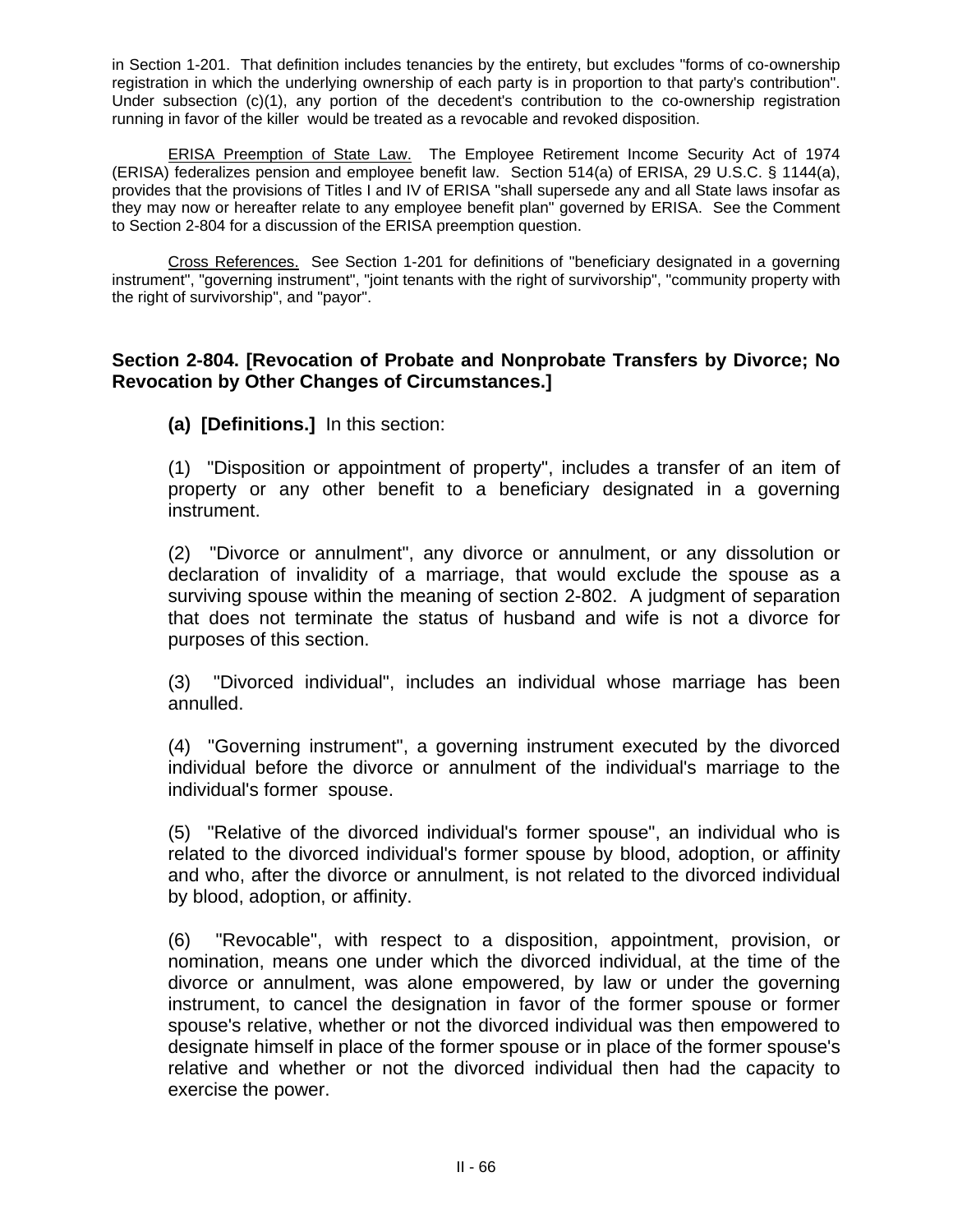**(b) [Revocation Upon Divorce.]** Except as provided by the express terms of a governing instrument, a court order, or a contract relating to the division of the marital estate made between the divorced individuals before or after the marriage, divorce, or annulment, the divorce or annulment of a marriage:

(1) revokes any revocable (i) disposition or appointment of property made by a divorced individual to the individual's former spouse in a governing instrument and any disposition or appointment created by law or in a governing instrument to a relative of the divorced individual's former spouse, (ii) provision in a governing instrument conferring a general or nongeneral power of appointment on the divorced individual's former spouse or on a relative of the divorced individual's former spouse, and (iii) nomination in a governing instrument, nominating a divorced individual's former spouse or a relative of the divorced individual's former spouse to serve in any fiduciary or representative capacity, including a personal representative, executor, trustee, conservator, agent, or guardian; and

(2) severs the interests of the former spouses in property held by them at the time of the divorce or annulment as joint tenants with the right of survivorship, transforming the interests of the former spouses into tenancies in common.

**(c) [Effect of Severance.]** A severance under subsection (b)(2) does not affect any third-party interest in property acquired for value and in good faith reliance on an apparent title by survivorship in the survivor of the former spouses unless a writing declaring the severance has been noted, registered, filed, or recorded in records appropriate to the kind and location of the property which are relied upon, in the ordinary course of transactions involving such property, as evidence of ownership.

**(d) [Effect of Revocation.]** Provisions of a governing instrument that are not revoked by this section are given effect as if the former spouse and relatives of the former spouse disclaimed the revoked provisions or, in the case of a revoked nomination in a fiduciary or representative capacity, as if the former spouse and relatives of the former spouse died immediately before the divorce or annulment.

**(e) [Revival if Divorce Nullified.]** Provisions revoked solely by this section are revived by the divorced individual's remarriage to the former spouse or by a nullification of the divorce or annulment.

**(f) [No Revocation for Other Change of Circumstances.]** No change of circumstances other than as described in this section and in section 2-803 effects a revocation.

# **(g) [Protection of Payors and Other Third Parties.]**

(1) A payor or other third party is not liable for having made a payment or transferred an item of property or any other benefit to a beneficiary designated in a governing instrument affected by a divorce, annulment, or remarriage, or for having taken any other action in good faith reliance on the validity of the governing instrument, before the payor or other third party received written notice of the divorce, annulment, or remarriage. A payor or other third party is liable for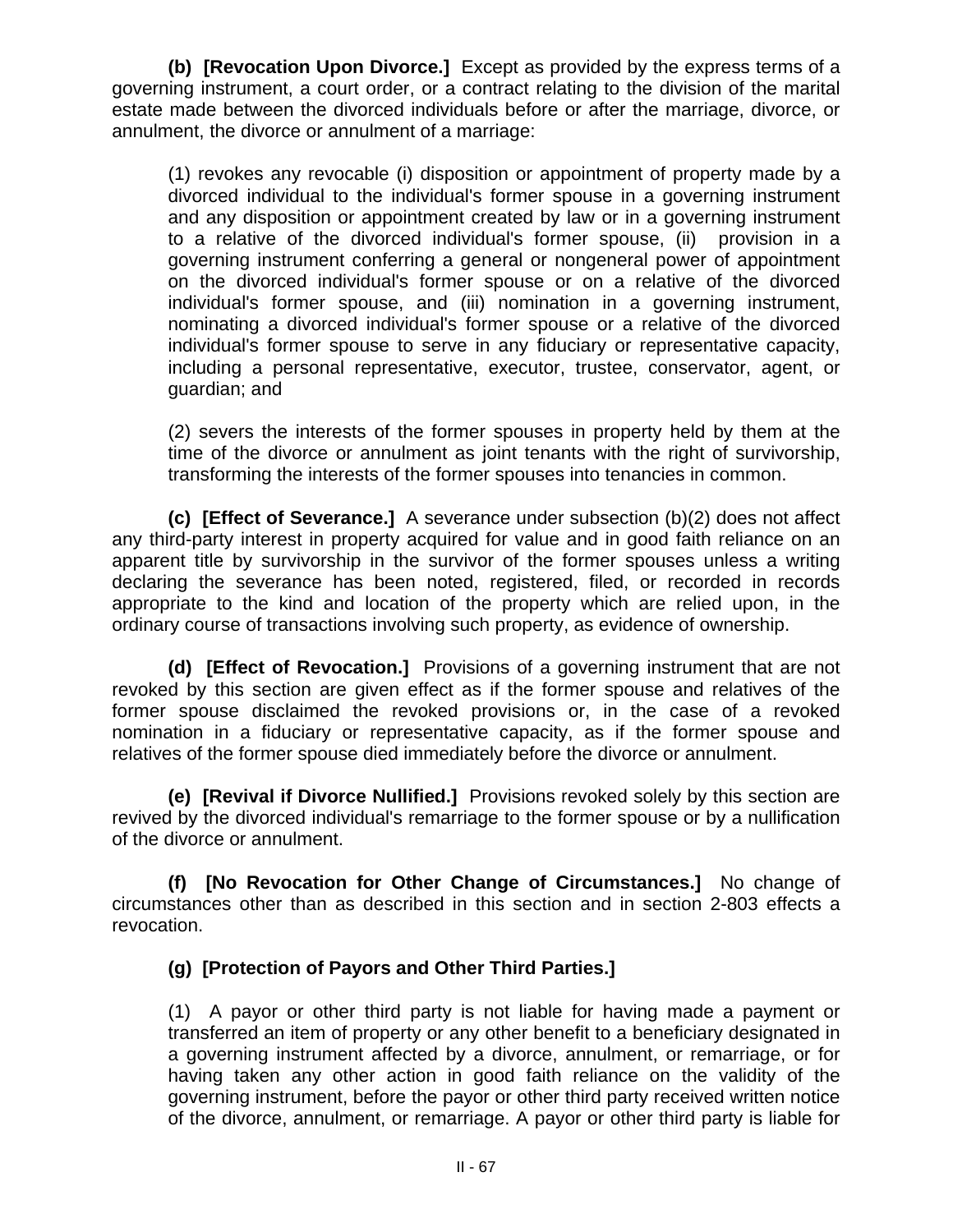a payment made or other action taken after the payor or other third party received written notice of a claimed forfeiture or revocation under this section.

(2) Written notice of the divorce, annulment, or remarriage under subsection (g)(2) must be mailed to the payor's or other third party's main office or home by registered or certified mail, return receipt requested, or served upon the payor or other third party in the same manner as a summons in a civil action. Upon receipt of written notice of the divorce, annulment, or remarriage, a payor or other third party may pay any amount owed or transfer or deposit any item of property held by it to or with the court having jurisdiction of the probate proceedings relating to the decedent's estate or, if no proceedings have been commenced, to or with the court having jurisdiction of probate proceedings relating to decedents' estates located in the county of the decedent's residence. The court shall hold the funds or item of property and, upon its determination under this section, shall order disbursement or transfer in accordance with the determination. Payments, transfers, or deposits made to or with the court discharge the payor or other third party from all claims for the value of amounts paid to or items of property transferred to or deposited with the court.

# **(h) [Protection of Bona Fide Purchasers; Personal Liability of Recipient.]**

(1) A person who purchases property from a former spouse, relative of a former spouse, or any other person for value and without notice, or who receives from a former spouse, relative of a former spouse, or any other person a payment or other item of property in partial or full satisfaction of a legally enforceable obligation, is neither obligated under this section to return the payment, item of property, or benefit nor is liable under this section for the amount of the payment or the value of the item of property or benefit. But a former spouse, relative of a former spouse, or other person who, not for value, received a payment, item of property, or any other benefit to which that person is not entitled under this section is obligated to return the payment, item of property, or benefit, or is personally liable for the amount of the payment or the value of the item of property or benefit, to the person who is entitled to it under this section.

(2) If this section or any part of this section is preempted by federal law with respect to a payment, an item of property, or any other benefit covered by this section, a former spouse, relative of the former spouse, or any other person who, not for value, received a payment, item of property, or any other benefit to which that person is not entitled under this section is obligated to return that payment, item of property, or benefit, or is personally liable for the amount of the payment or the value of the item of property or benefit, to the person who would have been entitled to it were this section or part of this section not preempted.

### COMMENT

 This section intends to unify the law of probate and nonprobate transfers. This section covers "will substitutes" such as revocable inter-vivos trusts, life-insurance and retirement-plan beneficiary designations, transfer-on-death accounts, and other revocable dispositions to the former spouse that the divorced individual established before the divorce (or annulment). This section also effects a severance of the interests of the former spouses in property that they held at the time of the divorce (or annulment) as joint tenants with the right of survivorship; their co-ownership interests become tenancies in common.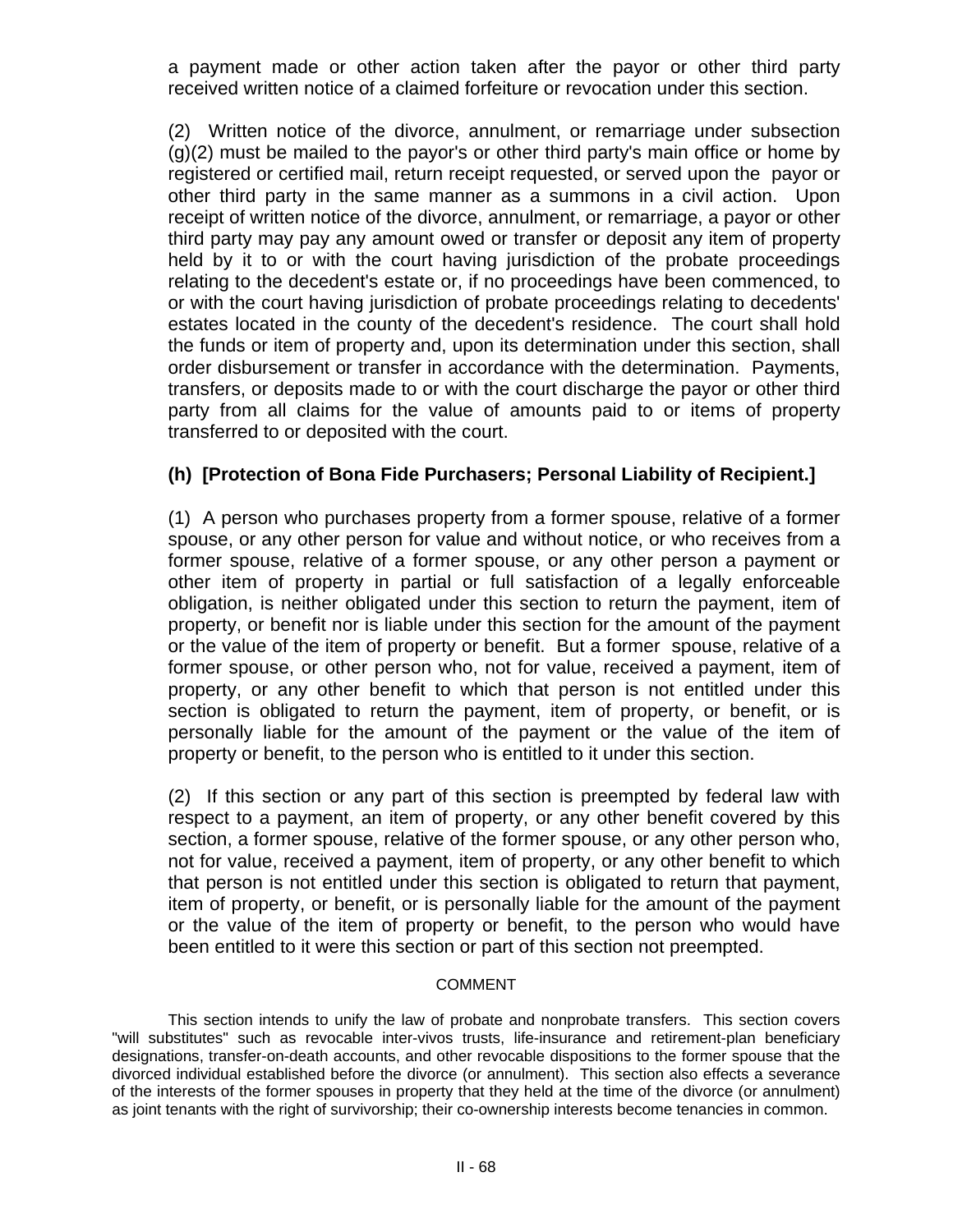This section is the most comprehensive provision of its kind, but many states have enacted piecemeal legislation tending in the same direction. For example, Michigan and Ohio have statutes transforming spousal joint tenancies in land into tenancies in common upon the spouses' divorce. Mich. Comp. Laws Ann. § 552.102; Ohio Rev. Code Ann. § 5302.20(c)(5). Ohio, Oklahoma, and Tennessee have recently enacted legislation effecting a revocation of provisions for the settlor's former spouse in revocable inter-vivos trusts. Ohio Rev. Code Ann. § 1339.62; Okla. Stat. Ann. tit. 60, § 175; Tenn. Code Ann. § 35-50-115 (applies to revocable and irrevocable inter-vivos trusts). Statutes in Michigan, Ohio, Oklahoma, and Texas relate to the consequence of divorce on life-insurance and retirement-plan beneficiary designations. Mich. Comp. Laws Ann. § 552.101; Ohio Rev. Code Ann. § 1339.63; Okla. Stat. Ann. tit. 15, § 178; Tex. Fam. Code §§ 3.632-.633.

 The courts have also come under increasing pressure to use statutory construction techniques to extend statutes like G.L. c. 191 § 9 to various will substitutes. In Clymer v. Mayo, 393 Mass. 754, 473 N.E.2d 1084 (1985), the Massachusetts court held the statute applicable to a revocable inter-vivos trust, but restricted its "holding to the particular facts of this case -- specifically the existence of a revocable pour-over trust funded entirely at the time of the decedent's death." 393 Mass. at 768. The trust in that case was an unfunded life-insurance trust; the life insurance was employer-paid life insurance. In Miller v. First Nat'l Bank & Tr. Co., 637 P.2d 75 (Okla. 1981), the court also held such a statute to be applicable to an unfunded life-insurance trust. The testator's will devised the residue of his estate to the trustee of the life-insurance trust. Despite the absence of meaningful evidence of intent to incorporate, the court held that the pour-over devise incorporated the life-insurance trust into the will by reference, and thus was able to apply the revocation -upon-divorce statute. In Equitable Life Assurance Society v. Stitzel, 1 Pa. Fiduc.2d 316 (C.P. 1981), however, the court held a similar statute inapplicable to effect a revocation of a life-insurance beneficiary designation of the former spouse.

Revoking Benefits of the Former Spouse's Relatives. In several cases, including Clymer v. Mayo, 393 Mass. 754, 473 N.E.2d 1084 (1985), and Estate of Coffed, 46 N.Y.2d 514, 414 N.Y.S.2d 893, 387 N.E.2d 1209 (1979), the result of treating the former spouse as if the former spouse predeceased the testator was that a gift in the governing instrument was triggered in favor of relatives of the former spouse who, after the divorce, were no longer relatives of the testator. In the Massachusetts case, the former spouse's nieces and nephews ended up with an interest in the property. In the New York case, the winners included the former spouse's child by a prior marriage. For other cases to the same effect, see Porter v. Porter, 286 N.W.2d 649 (Iowa 1979); Bloom v. Selfon, 520 Pa. 519, 555 A.2d 75 (1989); Estate of Graef, 124 Wis.2d 25, 368 N.W.2d 633 (1985). Given that, during divorce process or in the aftermath of the divorce, the former spouse's relatives are likely to side with the former spouse, breaking down or weakening any former ties that may previously have developed between the transferor and the former spouse's relatives, seldom would the transferor have favored such a result. This section, therefore, also revokes these gifts.

Consequence of Revocation. The effect of revocation by this section is, of course, that the governing instrument is given effect as if the revoked provisions were removed or stricken therefrom at the time of the divorce or annulment. The remaining or unrevoked provisions of the governing instrument take effect as if the divorced individual's former spouse (and relatives of the former spouse) disclaimed the revoked provisions (see Section 2-801(g) for the effect of a disclaimer) or, in the case of a revoked nomination in a fiduciary or representative capacity, as if the former spouse and relatives of the former spouse died immediately before the divorce or annulment. If the divorced individual (or relative of the divorced individual) is the donee of an unexercised power of appointment that is revoked by this section, the gift-in-default clause, if any, is to take effect, to the extent that the gift-in-default clause is not itself revoked by this section.

ERISA Preemption of State Law. The Employee Retirement Income Security Act of 1974 (ERISA) federalizes pension and employee benefit law. Section 514(a) of ERISA, 29 U.S.C. § 1144(a), provides that the provisions of Titles I and IV of ERISA "shall supersede any and all State laws insofar as they may now or hereafter relate to any employee benefit plan" governed by ERISA.

 ERISA's preemption clause is extraordinarily broad. ERISA Section 514(a) does not merely preempt state laws that conflict with specific provisions in ERISA. Section 514(a) preempts "any and all State laws" insofar as they "relate to" any ERISA-governed employee benefit plan.

A complex case law has arisen concerning the question of whether to apply ERISA Section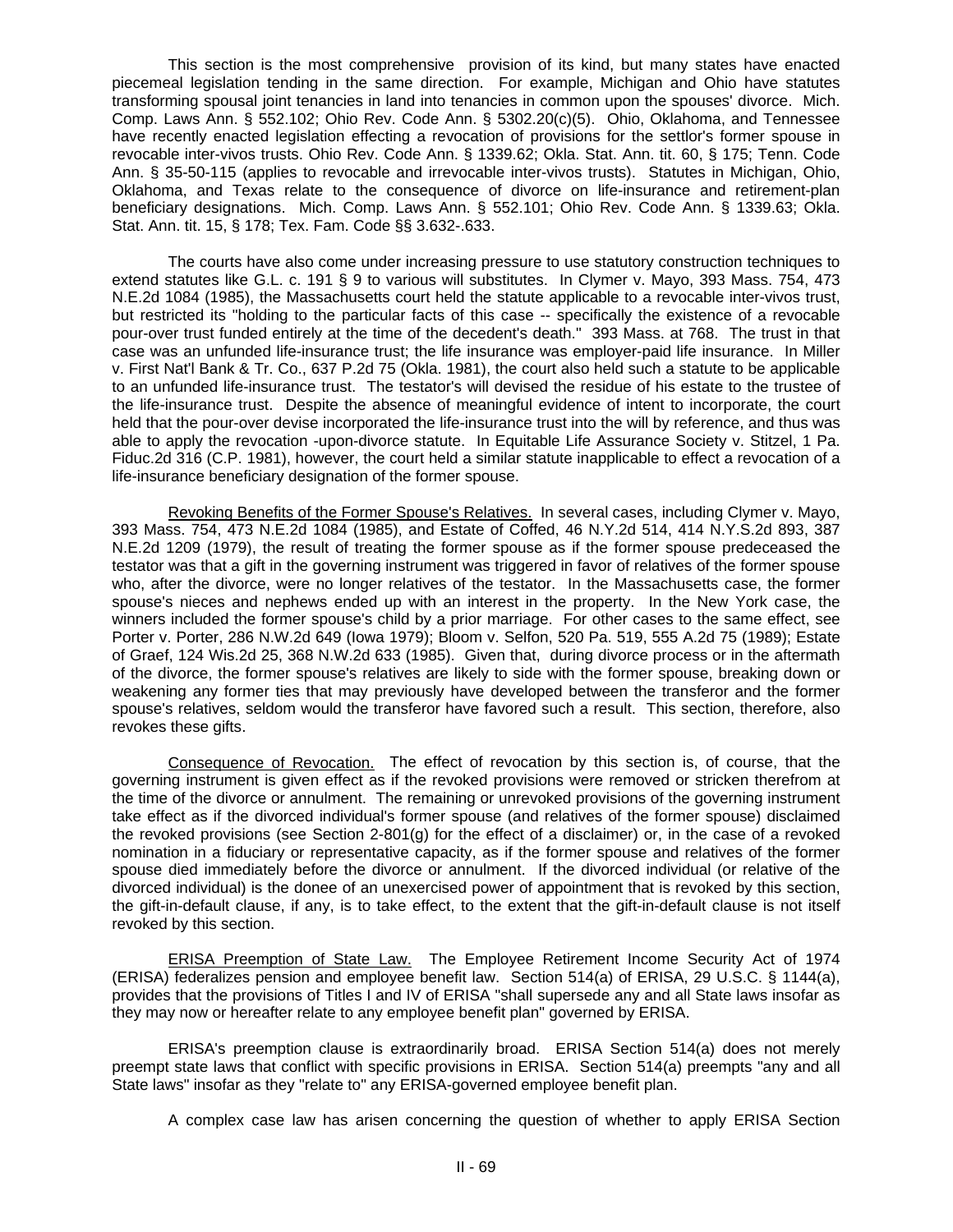514(a) to preempt state law in circumstances in which ERISA supplies no substantive regulation. For example, until 1984, ERISA contained no authorization for the enforcement of state domestic relations decrees against pension accounts, but the federal courts were virtually unanimous in refusing to apply ERISA preemption against such state decrees. See, e.g., American Telephone & Telegraph Co. v. Merry, 592 F.2d 118 (2d Cir. 1979). The Retirement Equity Act of 1984 amended ERISA to add Sections 206(d)(3) and 514(b)(7), confirming the judicially created exception for state domestic relations decrees.

 The federal courts have been less certain about whether to defer to state probate law. In Board of Trustees of Western Conference of Teamsters Pension Trust Fund v. H.F. Johnson, Inc., 830 F.2d 1009 (9th Cir. 1987), the court held that ERISA preempted the Montana nonclaim statute (which is Section 3-803 of the Uniform Probate Code). On the other hand, in Mendez-Bellido v. Board of Trustees, 709 F. Supp. 329 (E.D. N.Y. 1989), the court applied the New York "slayer-rule" against an ERISA preemption claim, reasoning that "state laws prohibiting murderers from receiving death benefits are relatively uniform [and therefore] there is little threat of creating a 'patchwork scheme of regulations'" that ERISA sought to avoid.

 It is to be hoped that the federal courts will continue to show sensitivity to the primary role of state law in the field of probate and nonprobate transfers. To the extent that the federal courts think themselves unable to craft exceptions to ERISA's preemption language, it is open to them to apply state law concepts as federal common law. Because the Uniform Probate Code contemplates multistate applicability, it is well suited to be the model for federal common law absorption.

 Another avenue of reconciliation between ERISA preemption and the primacy of state law in this field is envisioned in subsection (h)(2) of this section. It imposes a personal liability for pension payments that pass to a former spouse or relative of a former spouse. This provision respects ERISA's concern that federal law govern the administration of the plan, while still preventing unjust enrichment that would result if an unintended beneficiary were to receive the pension benefits. Federal law has no interest in working a broader disruption of state probate and nonprobate transfer law than is required in the interest of smooth administration of pension and employee benefit plans.

Cross References. See Section 1-201 for definitions of "beneficiary designated in a governing instrument," "governing instrument," "joint tenants with the right of survivorship," "community property with the right of survivorship," and "payor."

References. The theory of this section is discussed in Waggoner, "Spousal Probate Rights in a Multiple-Marriage Society", 45 The Record of the Ass'n of the Bar of the City of New York 339, 341-43 (1990) (Mortimer H. Hess Memorial Lecture). See also Langbein, "The Nonprobate Revolution and the Future of the Law of Succession", 97 Harv. L. Rev. 1108 (1984).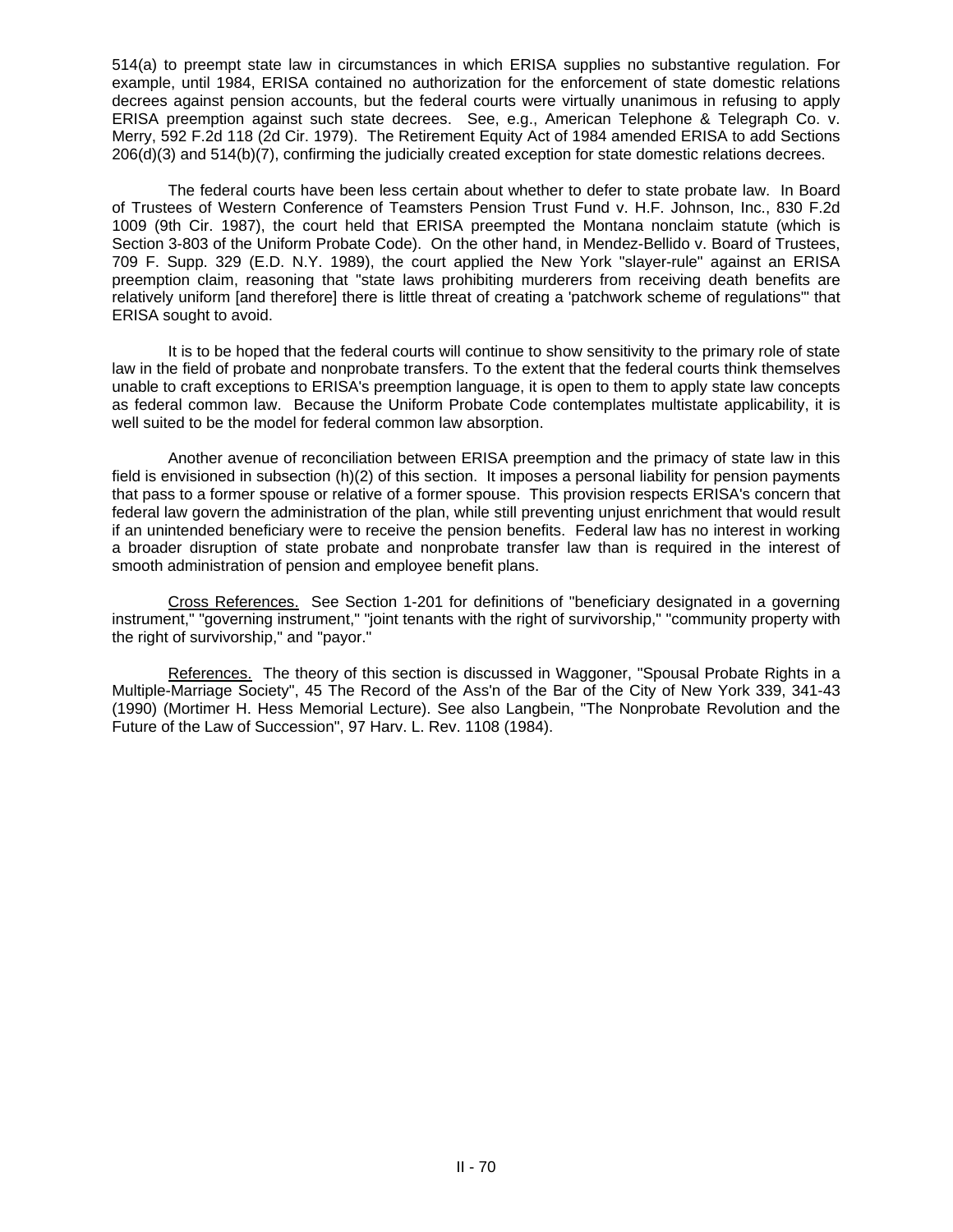### PART 9

### **STATUTORY RULE AGAINST PERPETUITIES**

#### GENERAL COMMENT

Simplified Wait-and-See/Deferred-Reformation Approach Adopted. The Uniform Statutory Rule reforms the common-law Rule Against Perpetuities (common-law Rule) by adding a simplified wait-andsee element and a deferred-reformation element.

Wait-and-see is a two-step strategy. Step One (Section 2-901(a)(1)) preserves the validating side of the common-law Rule. By satisfying the common-law Rule, a nonvested future interest in property is valid at the moment of its creation. Step Two (Section 2-901(a)(2)) is a salvage strategy for future interests that would have been invalid at common law. Rather than invalidating such interests at creation, wait-and-see allows a period of time, called the permissible vesting period, during which the nonvested interests are permitted to vest according to the trust's terms.

 The traditional method of measuring the permissible vesting period has been by reference to lives in being at the creation of the interest (the measuring lives) plus 21 years. There are, however, various difficulties and costs associated with identifying and tracing a set of actual measuring lives to see which one is the survivor and when he or she dies. In addition, it has been documented that the use of actual measuring lives plus 21 years does not produce a period of time that self-adjusts to each disposition, extending dead-hand control no further than necessary in each case; rather, the use of actual measuring lives (plus 21 years) generates a permissible vesting period whose length almost always exceeds by some arbitrary margin the point of actual vesting in cases traditionally validated by the wait-and-see strategy. The actual-measuring-lives approach, therefore, performs a margin-of-safety function. Given this fact, and given the costs and difficulties associated with the actual-measuring-lives approach, the Uniform Statutory Rule forgoes the use of actual measuring lives and uses instead a permissible vesting period of a flat 90 years.

 The philosophy behind the 90-year period is to fix a period of time that approximates the average period of time that would traditionally be allowed by the wait-and-see doctrine. The flat-period-of-years method was not used as a means of increasing permissible dead-hand control by lengthening the permissible vesting period beyond its traditional boundaries. In fact, the 90-year period falls substantially short of the absolute maximum period of time that could theoretically be achieved under the common-law Rule itself, by the so-called "twelve-healthy-babies ploy" -- a ploy that would average out to a period of about [1](#page-70-0)15<sup>1</sup> years, 25 years or 27.8% longer than the 90 years allowed by USRAP. The fact that the traditional period roughly averages out to a longish-sounding 90 years is a reflection of a quite different phenomenon: the dramatic increase in longevity that society as a whole has experienced in the course of the twentieth century.

 The framers of the Uniform Statutory Rule derived the 90-year period as follows. The first point recognized was that if actual measuring lives were to have been used, the length of the permissible vesting period would, in the normal course of events, be governed by the life of the youngest measuring life. The second point recognized was that no matter what method is used to identify the measuring lives, the youngest measuring life, in standard trusts, is likely to be the transferor's youngest descendant living when the trust was created.<sup>[2](#page-70-1)</sup> The 90-year period was premised on these propositions. Using four

<span id="page-70-0"></span> $\frac{1}{1}$ 

Actuarially, the life expectancy of the longest living member of a group of twelve new-born babies is about 94 years; with the 21-year tack on period, the "twelve-healthy-babies ploy" would produce, on average, a period of about 115 years (94+21).

<span id="page-70-1"></span><sup>2</sup> Under Section 2-707, the descendants of a beneficiary of a future interest are presumptively made substitute beneficiaries, almost certainly making those descendants in being at the creation of the interest measuring lives, were measuring lives to have been used.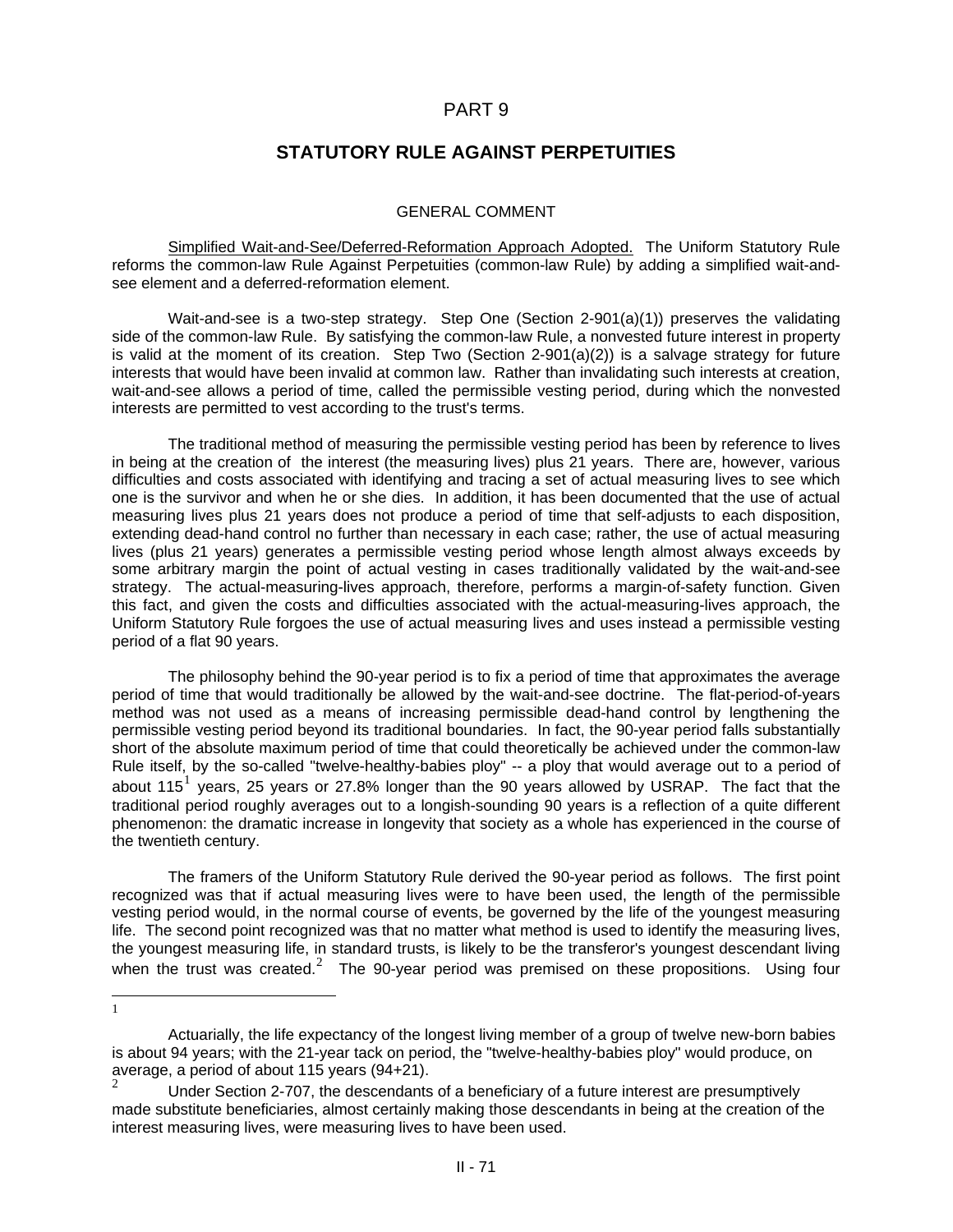hypothetical families deemed to be representative of actual families, the framers of the Uniform Statutory Rule determined that, on average, the transferor's youngest descendant in being at the transferor's death -- assuming the transferor's death to occur between ages 60 and 90, which is when 73 percent of the population die -- is about 6 years old. See Waggoner, "Perpetuities: A Progress Report on the Draft Uniform Statutory Rule Against Perpetuities," 20 U. Miami Inst. on Est. Plan. Ch. 7 at 7-17 (1986). The remaining life expectancy of a 6-year-old is about 69 years. The 69 years, plus the 21-year tack-on period, gives a permissible vesting period of 90 years.

Acceptance of the 90-year-period Approach under the Federal Generation-skipping Transfer Tax. Federal regulations, to be promulgated by the U.S. Treasury Department under the generation-skipping transfer tax, will accept the Uniform Statutory Rule's 90-year period as a valid approximation of the period that, on average, would be produced by lives in being plus 21 years. See Temp. Treas. Reg. § 26.2601- 1(b)(1)(v)(B)(2) (as to be revised). When originally promulgated in 1988, this regulation was prepared without knowledge of the Uniform Statutory Rule Against Perpetuities, which had been promulgated in 1986; as first promulgated, the regulation only recognized a period measured by actual lives in being plus 21 years. After the 90-year approach of the Uniform Statutory Rule was brought to the attention of the U.S. Treasury Department, the Department issued a letter of intent to amend the regulation to treat the 90-year period as the equivalent of a lives-in-being-plus-21-years period. Letter from Michael J. Graetz, Deputy Assistant Secretary of the Treasury (Tax Policy), to Lawrence J. Bugge, President, National Conference of Commissioners on Uniform State Laws (Nov. 16, 1990). For further discussion of the coordination of the federal generation-skipping transfer tax with the Uniform Statutory Rule, see the Comment to Section 2-901(e), infra, and the Comment to Section 1(e) of the Uniform Statutory Rule Against Perpetuities.

The 90-year Period Will Seldom be Used Up. Nearly all trusts (or other property arrangements) will terminate by their own terms long before the 90-year permissible vesting period expires, leaving the permissible vesting period to extend unused (and ignored) into the future long after the contingencies have been resolved and the property distributed. In the unlikely event that the contingencies have not been resolved by the expiration of the permissible vesting period, Section 2-903 requires the disposition to be reformed by the court so that all contingencies are resolved within the permissible period.

 In effect, wait-and-see with deferred reformation operates similarly to a traditional perpetuity saving clause, which grants a margin-of-safety period measured by the lives of the transferor's descendants in being at the creation of the trust or other property arrangement (plus 21 years).

No New Learning Required. The Uniform Statutory Rule does not require the practicing bar to learn a new and unfamiliar set of perpetuity principles. The effect of the Uniform Statutory Rule on the planning and drafting of documents for clients should be distinguished from the effect on the resolution of actual or potential perpetuity-violation cases. The former affects many more practicing lawyers than the latter.

 With respect to the planning and drafting end of the practice, the Uniform Statutory Rule requires no modification of current practice and no new learning. Lawyers can and should continue to use the same traditional perpetuity-saving/termination clause, using specified lives in being plus 21 years, they used before enactment. Lawyers should not shift to a "later of" type clause that purports to operate upon the later of (A) 21 years after the death of the survivor of specified lives in being or (B) 90 years. As explained in more detail in the Comment to Section 2-901, such a clause is not effective. If such a "later of" clause is used in a trust that contains a violation of the common-law rule against perpetuities, Section 2-901(a), by itself, would render the clause ineffective, limit the maximum permissible vesting period to 90 years, and render the trust vulnerable to a reformation suit under Section 2-903. Section 2-901(e), however, saves documents using this type of clause from this fate. By limiting the effect of such clauses to the 21-year period following the death of the survivor of the specified lives, subsection (e) in effect transforms this type of clause into a traditional perpetuity-saving/termination clause, bringing the trust into compliance with the common-law rule against perpetuities and rendering it invulnerable to a reformation suit under Section 2-903.

 Far fewer in number are those lawyers (and judges) who have an actual or potential perpetuityviolation case. An actual or potential perpetuity-violation case will arise very infrequently under the Uniform Statutory Rule. When such a case does arise, however, lawyers (or judges) involved in the case will find considerable guidance for its resolution in the detailed analysis contained in the commentary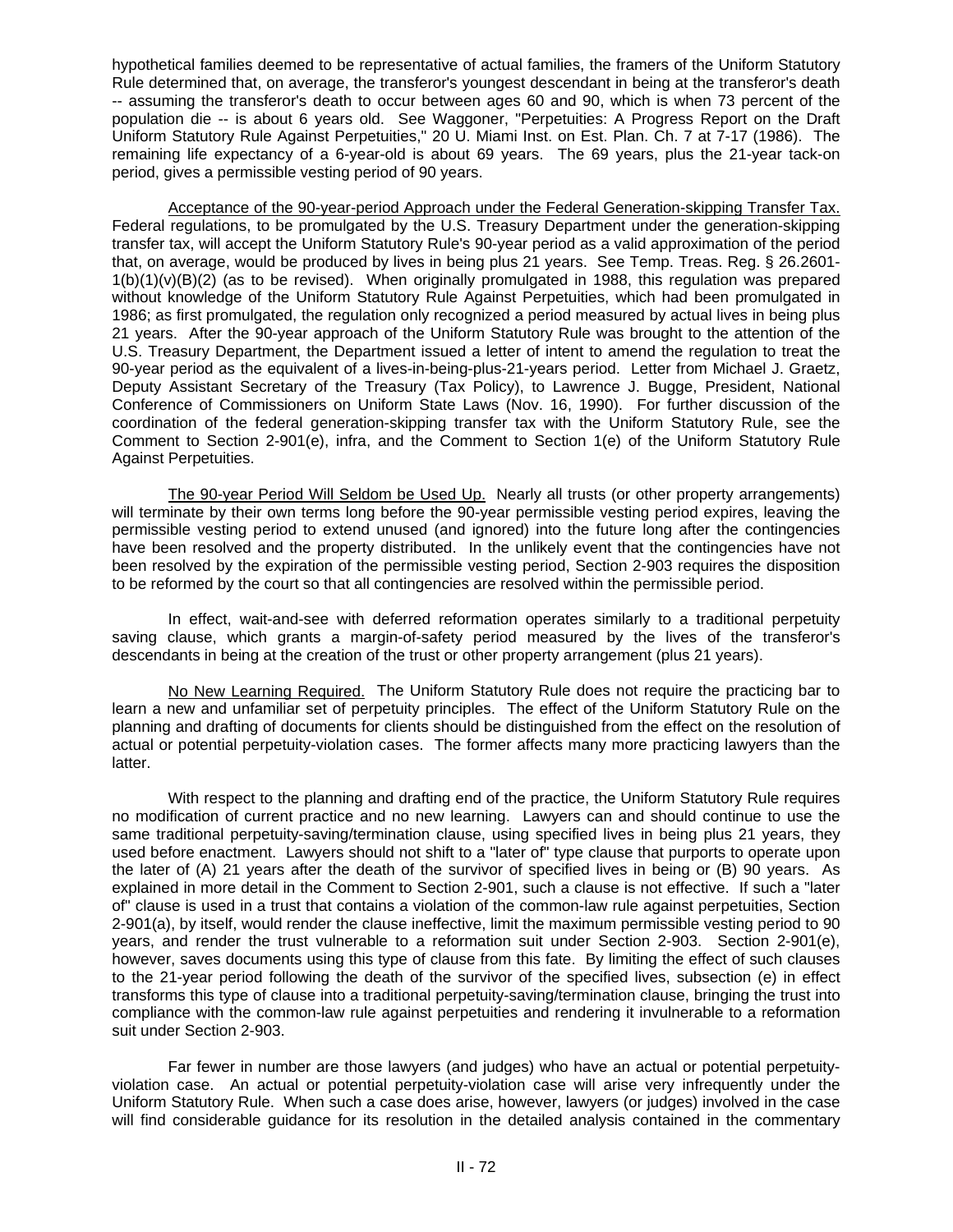accompanying the Uniform Statutory Rule itself. In short, the detailed analysis in the commentary accompanying the Uniform Statutory Rule need not be part of the general learning required of lawyers in the drafting and planning of dispositive documents for their clients. The detailed analysis is supplied in the commentary for the assistance in the resolution of an actual violation. Only then need that detailed analysis be consulted and, in such a case, it will prove extremely helpful.

General References. Fellows, "Testing Perpetuity Reforms: A Study of Perpetuity Cases 1984- 89", 25 Real Prop. Prob. & Tr. J. \_\_\_\_\_ (1990) (testing the various types of perpetuity reform measures and concluding, on the basis of empirical evidence, that the Uniform Statutory Rule is the best opportunity offered to date for a uniform perpetuity law that efficiently and effectively achieves a fair balance between present and future property owners); Waggoner, "The Uniform Statutory Rule Against Perpetuities: Oregon Joins Up", 26 Willamette L. Rev. 259 (1990) (explaining the operation of the Uniform Statutory Rule); Waggoner, "The Uniform Statutory Rule Against Perpetuities: The Rationale of the 90-Year Waiting Period", 73 Cornell L. Rev. 157 (1988) (explaining the derivation of the 90-year period); Waggoner, "The Uniform Statutory Rule Against Perpetuities", 21 Real Prop., Prob. & Tr. J. 569 (1986) (explaining the theory and operation of the Uniform Statutory Rule); Young, "USRAP to the Rescue", 73 Mass. L.Q. 126 (1988).

# **Section 2-901. [Statutory Rule Against Perpetuities.]**

**(a) [Validity of Nonvested Property Interest.]** A nonvested property interest is invalid unless:

(1) when the interest is created, it is certain to vest or terminate no later than 21 years after the death of an individual then alive; or

(2) the interest either vests or terminates within 90 years after its creation.

**(b) [Validity of General Power of Appointment Subject to a Condition Precedent.** A general power of appointment not presently exercisable because of a condition precedent is invalid unless:

(1) when the power is created, the condition precedent is certain to be satisfied or becomes impossible to satisfy no later than 21 years after the death of an individual then alive; or

(2) the condition precedent either is satisfied or becomes impossible to satisfy within 90 years after its creation.

**(c) [Validity of Nongeneral or Testamentary Power of Appointment.]** A nongeneral power of appointment or a general testamentary power of appointment is invalid unless:

(1) when the power is created, it is certain to be irrevocably exercised or otherwise to terminate no later than 21 years after the death of an individual then alive; or

(2) the power is irrevocably exercised or otherwise terminates within 90 years after its creation.

**(d) [Possibility of Post-death Child Disregarded.]** In determining whether a nonvested property interest or a power of appointment is valid under subsection (a)(1),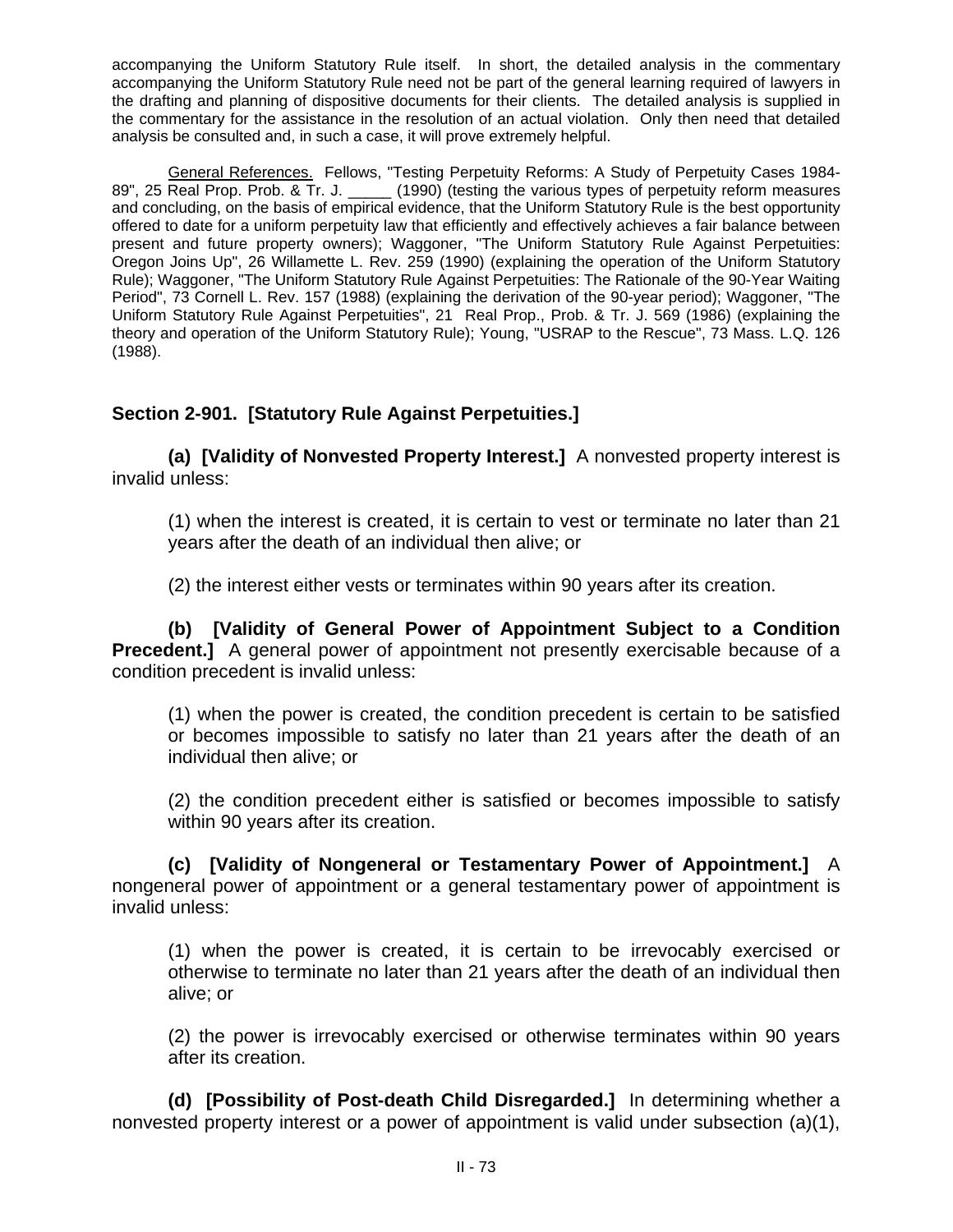(b)(1), or (c)(1), the possibility that a child will be born to an individual after the individual's death is disregarded.

**(e) [Effect of Certain "Later-of" Type Language.]** If, in measuring a period from the creation of a trust or other property arrangement, language in a governing instrument (i) seeks to disallow the vesting or termination of any interest or trust beyond, (ii) seeks to postpone the vesting or termination of any interest or trust until, or (iii) seeks to operate in effect in any similar fashion upon, the later of (A) the expiration of a period of time not exceeding 21 years after the death of the survivor of specified lives in being at the creation of the trust or other property arrangement or (B) the expiration of a period of time that exceeds or might exceed 21 years after the death of the survivor of lives in being at the creation of the trust or other property arrangement, that language is inoperative to the extent it produces a period of time that exceeds 21 years after the death of the survivor of the specified lives.

### COMMENT

 Section 2-901 codifies the validating side of the common-law Rule and implements the wait-andsee feature of the Uniform Statutory Rule Against Perpetuities. As provided in Section 2-906, this section and the other sections in Subpart 1 of Part 9 supersede the common-law Rule Against Perpetuities (common-law Rule) in jurisdictions previously adhering to it (or repeals any statutory version or variation thereof previously in effect in the jurisdiction). The common-law Rule (or the statutory version or variation thereof) is replaced by the Statutory Rule in Section 2-901 and by the other provisions of Subpart 1 of Part 9.

 Section 2-901(a) covers nonvested property interests, and will be the subsection most often applicable. Subsections (b) and (c) cover powers of appointment.

 Paragraph (1) of subsections (a), (b), and (c) is a codified version of the validating side of the common-law Rule. In effect, paragraph (1) of these subsections provides that nonvested property interests and powers of appointment that are valid under the common-law Rule Against Perpetuities, including those that are rendered valid because of a perpetuity saving clause, continue to be valid under the Statutory Rule and can be declared so at their inceptions. This means that no new learning is required of competent estate planners: The practice of lawyers who competently draft trusts and other property arrangements for their clients is undisturbed.

 Paragraph (2) of subsections (a), (b), and (c) establishes the wait-and-see rule. Paragraph (2) provides that an interest or a power of appointment that is not validated by paragraph (1), and hence would have been invalid under the common-law Rule, is given a second chance: Such an interest is valid if it does not actually remain in existence and nonvested when the 90-year permissible vesting period expires; such a power of appointment is valid if it ceases to be subject to a condition precedent or is no longer exercisable when the permissible 90 -year period expires.

Subsection (d). The rule established in subsection (d) deserves a special comment. Subsection (d) declares that the possibility that a child will be born to an individual after the individual's death is to be disregarded. It is important to note that this rule applies only for the purpose of determining the validity of an interest (or a power of appointment) under paragraph (1) of subsection (a), (b), or (c). The rule of subsection (d) does not apply, for example, to questions such as whether a child who is born to an individual after the individual's death qualifies as a taker of a beneficial interest -- as a member of a class or otherwise. Neither subsection (d), nor any other provision of Part 9, supersedes the widely accepted common-law principle, codified in Section 2-108, that a child in gestation (a child sometimes described as a child en ventre sa mere) who is later born alive (and, under Section 2-108, lives for 120 hours or more after birth) is regarded as alive during gestation.

 The limited purpose of subsection (d) is to solve a perpetuity problem created by advances in medical science. The problem is illustrated by a case such as "to A for life, remainder to A's children who reach 21". When the common-law Rule was developing, the possibility was recognized, strictly speaking,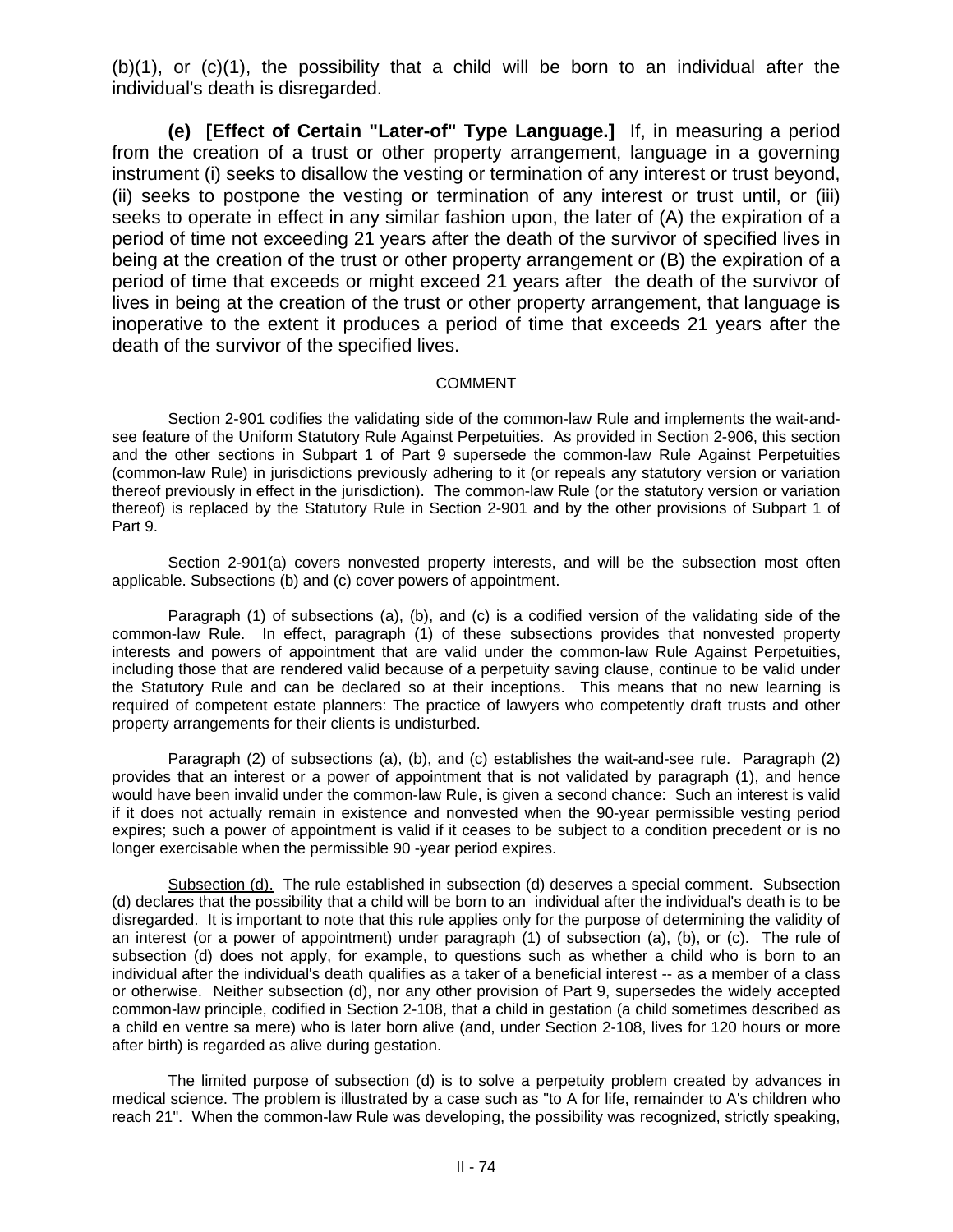that one or more of A's children might reach 21 more than 21 years after A's death. The possibility existed because A's wife (who might not be a life in being) might be pregnant when A died. If she was, and if the child was born viable a few months after A's death, the child could not reach his or her 21st birthday within 21 years after A's death. The device then invented to validate the interest of A's children was to "extend" the allowable perpetuity period by tacking on a period of gestation, if needed. As a result, the common-law perpetuity period was comprised of three components: (1) a life in being (2) plus 21 years (3) plus a period of gestation, when needed. Today, thanks to sperm banks, frozen embryos, and even the possibility of artificially maintaining the body functions of a deceased pregnant woman long enough to develop the fetus to viability -- advances in medical science unanticipated when the commonlaw Rule was in its developmental stages -- having a pregnant wife at death is no longer the only way of having children after death. These medical developments, and undoubtedly others to come, make the mere addition of a period of gestation inadequate as a device to confer initial validity under Section 2- 901(a)(1) on the interest of A's children in the above example. The rule of subsection (d), however, does insure the initial validity of the children's interest. Disregarding the possibility that children of A will be born after his death allows A to be the validating life. None of his children, under this assumption, can reach 21 more than 21 years after his death.

 Note that subsection (d) subsumes not only the case of children conceived after death, but also the more conventional case of children in gestation at death. With subsection (d) in place, the third component of the common-law perpetuity period is unnecessary and has been jettisoned. The perpetuity period recognized in paragraph (1) of subsections (a), (b), and (c) has only two components: (1) a life in being (2) plus 21 years.

 As to the legal status of conceived-after-death children, that question has not yet been resolved. For example, if in the above example A leaves sperm on deposit at a sperm bank and after A's death a woman (A's widow or another) becomes pregnant as a result of artificial insemination, the child or children produced thereby might not be included at all in the class gift. Cf. Restatement (Second) of Property (Donative Transfers) Introductory Note to Ch. 26 (1988). Without trying to predict how that question will be resolved in the future, the best way to handle the problem from the perpetuity perspective is the rule in subsection (d) requiring the possibility of post-death children to be disregarded.

Subsection (e)--Effect of Certain "Later-of" Type Language. Subsection (e) primarily applies to a non-traditional type of "later of" clause (described below). Use of that type of clause might have produced unintended consequences, which are now rectified by the addition of subsection (e).

 In general, perpetuity saving or termination clauses can be used in either of two ways. The predominant use of such clauses is as an override clause. That is, the clause is not an integral part of the dispositive terms of the trust, but operates independently of the dispositive terms; the clause provides that all interests must vest no later than at a specified time in the future, and sometimes also provides that the trust must then terminate, but only if any interest has not previously vested or if the trust has not previously terminated. The other use of such a clause is as an integral part of the dispositive terms of the trust; that is, the clause is the provision that directly regulates the duration of the trust. Traditional perpetuity saving or termination clauses do not use a "later of" approach; they mark off the maximum time of vesting or termination only by reference to a 21-year period following the death of the survivor of specified lives in being at the creation of the trust.

 Subsection (e) applies to a non-traditional clause called a "later of" (or "longer of") clause. Such a clause might provide that the maximum time of vesting or termination of any interest or trust must occur no later than the later of (A) 21 years after the death of the survivor of specified lives in being at the creation of the trust or (B) 90 years after the creation of the trust.

 Under the Uniform Statutory Rule as originally promulgated, this type of "later of" clause would not achieve a "later of" result. If used as an override clause in conjunction with a trust whose terms were, by themselves, valid under the common-law rule against perpetuities (common-law Rule), the "later of" clause did no harm. The trust would be valid under the common-law Rule as codified in subsection (a)(1) because the clause itself would neither postpone the vesting of any interest nor extend the duration of the trust. But, if used either (1) as an override clause in conjunction with a trust whose terms were not valid under the common-law Rule or (2) as the provision that directly regulated the duration of the trust, the "later of" clause would not cure the perpetuity violation in case (1) and would create a perpetuity violation in case (2). In neither case would the clause qualify the trust for validity at common law under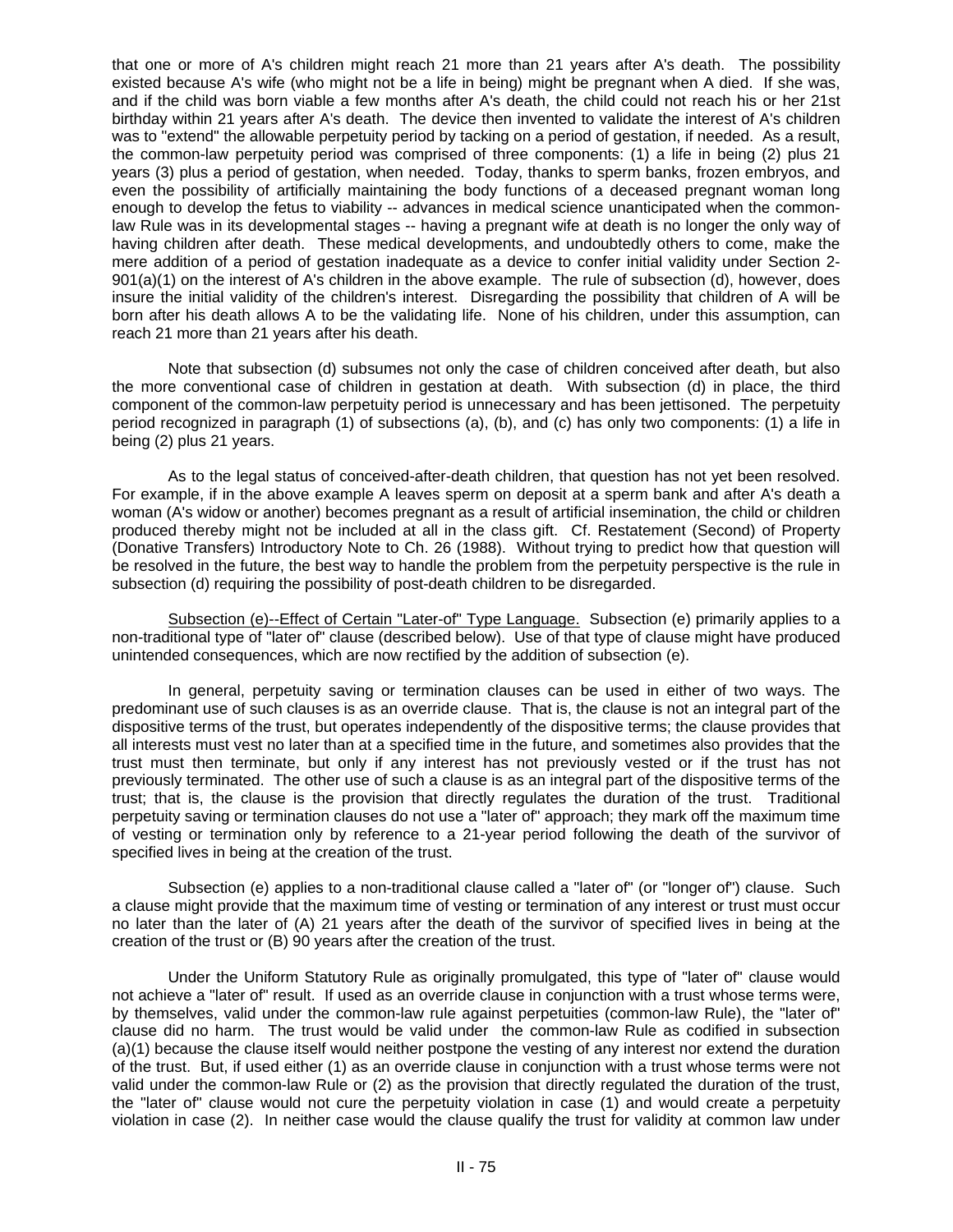subsection (a)(1) because the clause would not guarantee that all interests will be certain to vest or terminate no later than 21 years after the death of an individual then alive. In any given case, 90 years can turn out to be longer than the period produced by the specified-lives-in-being-plus-21-years language.

 Because the clause would fail to qualify the trust for validity under the common-law Rule of subsection (a)(1), the nonvested interests in the trust would be subject to the wait-and-see element of subsection (a)(2) and vulnerable to a reformation suit under Section 2-903. Under subsection (a)(2), an interest that is not valid at common law is invalid unless it actually vests or terminates within 90 years after its creation. Subsection (a)(2) does not grant such nonvested interests a permissible vesting period of either 90 years or a period of 21 years after the death of the survivor of specified lives in being. Subsection (a)(2) only grants such interests a period of 90 years in which to vest.

 The operation of subsection (a), as outlined above, is also supported by perpetuity policy. If subsection (a) allowed a "later of" clause to achieve a "later of" result, it would authorize an improper use of the 90-year permissible vesting period of subsection (a)(2). The 90-year period of subsection (a)(2) is designed to approximate the period that, on average, would be produced by using actual lives in being plus 21 years. Because in any given case the period actually produced by lives in being plus 21 years can be shorter or longer than 90 years, an attempt to utilize a 90-year period in a "later of" clause improperly seeks to turn the 90-year average into a minimum.

 Set against this background, the addition of subsection (e) is quite beneficial. Subsection (e) limits the effect of this type of "later of" language to 21 years after the death of the survivor of the specified lives, in effect transforming the clause into a traditional perpetuity saving/termination clause. By doing so, subsection (e) grants initial validity to the trust under the common-law Rule as codified in subsection (a)(1) and precludes a reformation suit under Section 2-903.

 Note that subsection (e) covers variations of the "later of" clause described above, such as a clause that postpones vesting until the later of (A) 20 years after the death of the survivor of specified lives in being or (B) 89 years. Subsection (e) does not, however, apply to all dispositions that incorporate a "later of" approach. To come under subsection (e), the specified-lives prong must include a tack-on period of up to 21 years. Without a tack-on period, a "later of" disposition, unless valid at common law, comes under subsection (a)(2) and is given 90 years in which to vest. An example would be a disposition that creates an interest that is to vest upon "the later of the death of my widow or 30 years after my death."

Coordination of the Federal Generation-skipping Transfer Tax with the Uniform Statutory Rule. In 1990, the Treasury Department announced a decision to coordinate the tax regulations under the "grandfathering" provisions of the federal generation-skipping transfer tax with the Uniform Statutory Rule. Letter from Michael J. Graetz, Deputy Assistant Secretary of the Treasury (Tax Policy), to Lawrence J. Bugge, President, National Conference of Commissioners on Uniform State Laws (Nov. 16, 1990) (hereinafter Treasury Letter).

 Section 1433(b)(2) of the Tax Reform Act of 1986 generally exempts ("grandfathers") trusts from the federal generation-skipping transfer tax that were irrevocable on September 25, 1985. This section adds, however, that the exemption shall apply "only to the extent that such transfer is not made out of corpus added to the trust after September 25, 1985." The provisions of Section 1433(b)(2) were first implemented by Temp. Treas. Reg. § 26.2601-1, promulgated by T.D. 8187 on March 14, 1988. Insofar as the Uniform Statutory Rule is concerned, a key feature of that temporary regulation is the concept that the statutory reference to "corpus added to the trust after September 25, 1985" not only covers actual post-9/25/85 transfers of new property or corpus to a grandfathered trust but "constructive" additions as well. Under the temporary regulation as first promulgated, a "constructive" addition occurs if, after 9/25/85, the donee of a nongeneral power of appointment exercises that power "in a manner that may postpone or suspend the vesting, absolute ownership or power of alienation of an interest in property for a period, measured from the date of creation of the trust, extending beyond any life in being at the date of creation of the trust plus a period of 21 years. If a power is exercised by creating another power it will be deemed to be exercised to whatever extent the second power may be exercised." Temp. Treas. Reg. § 26.2601-1(b)(1)(v)(B)(2) (1988).

 Because the Uniform Statutory Rule was promulgated in 1986 and applies only prospectively, any "grandfathered" trust would have become irrevocable prior to the enactment of USRAP in any state.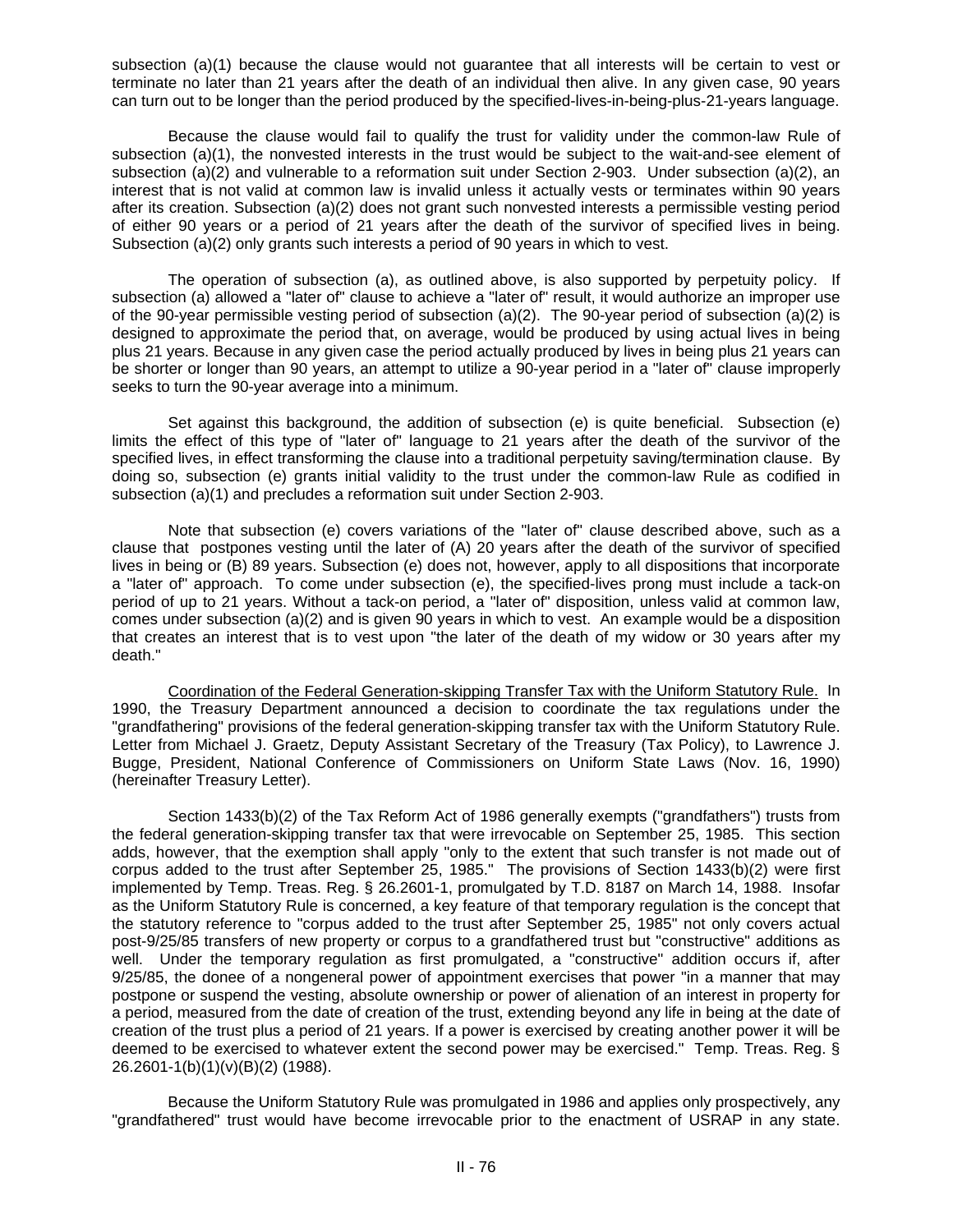Nevertheless, the second sentence of Section 2-905(a) extends USRAP's wait-and-see approach to posteffective-date exercises of nongeneral powers even if the power itself was created prior to USRAP's effective date. Consequently, a post-USRAP-effective-date exercise of a nongeneral power of appointment created in a "grandfathered" trust could come under the provisions of the Uniform Statutory Rule.

The literal wording, then, of Temp. Treas. Reg.  $\S$  26.2601-1(b)(1)(v)(B)(2) (1988), as first promulgated, could have jeopardized the grandfathered status of an exempt trust if (1) the trust created a nongeneral power of appointment, (2) the donee exercised that nongeneral power, and (3) USRAP is the perpetuity law applicable to the donee's exercise. This possibility arose not only because the donee's exercise itself might come under the 90-year permissible vesting period of subsection  $(a)(2)$  if it otherwise violated the common-law Rule and hence was not validated under subsection (a)(1). The possibility also arose in a less obvious way if the donee's exercise created another nongeneral power. The last sentence of the temporary regulation states that "if a power is exercised by creating another power it will be deemed to be exercised to whatever extent the second power may be exercised."

 In late March 1990, the National Conference of Commissioners on Uniform State Laws (NCCUSL) and the Joint Editorial Board for the Uniform Probate Code (JEB-UPC) filed a formal request with the Treasury Department asking that measures be taken to coordinate the regulation with USRAP. By the Treasury Letter referred to above, the Treasury Department responded by stating that it "will amend the temporary regulations to accommodate the 90-year period under USRAP as originally promulgated [in 1986] or as amended [in 1990 by the addition of subsection (e)]." This should effectively remove the possibility of loss of grandfathered status under the Uniform Statutory Rule merely because the donee of a nongeneral power created in a grandfathered trust inadvertently exercises that power in violation of the common-law Rule or merely because the donee exercises that power by creating a second nongeneral power that might, in the future, be inadvertently exercised in violation of the commonlaw Rule.

 The Treasury Letter states, however, that any effort by the donee of a nongeneral power in a grandfathered trust to obtain a "later of" specified-lives-in-being-plus-21-years or 90-years approach will be treated as a constructive addition, unless that effort is nullified by state law. As explained above, the Uniform Statutory Rule, as originally promulgated in 1986 or as amended in 1990 by the addition of subsection (e), nullifies any direct effort to obtain a "later of" approach by the use of a "later of" clause.

 The Treasury Letter states that an indirect effort to obtain a "later of" approach would also be treated as a constructive addition that would bring grandfathered status to an end, unless the attempt to obtain the later-of approach is nullified by state law. The Treasury Letter indicates that an indirect effort to obtain a "later of" approach could arise if the donee of a nongeneral power successfully attempts to prolong the duration of a grandfathered trust by switching from a specified-lives-in-being-plus-21-years perpetuity period to a 90-year perpetuity period, or vice versa. Donees of nongeneral powers in grandfathered trusts would therefore be well advised to resist any temptation to wait until it becomes clear or reasonably predictable which perpetuity period will be longer and then make a switch to the longer period if the governing instrument creating the power utilized the shorter period. No such attempted switch and no constructive addition will occur if in each instance a traditional specified-lives-in-being-plus-21-years perpetuity saving clause is used.

 Any such attempted switch is likely in any event to be nullified by state law and, if so, the attempted switch will not be treated as a constructive addition. For example, suppose that the original grandfathered trust contained a standard perpetuity saving clause declaring that all interests in the trust must vest no later than 21 years after the death of the survivor of specified lives in being. In exercising a nongeneral power created in that trust, any indirect effort by the donee to obtain a "later of" approach by adopting a 90-year perpetuity saving clause will likely be nullified by subsection (e). If that exercise occurs at a time when it has become clear or reasonably predictable that the 90-year period will prove longer, the donee's exercise would constitute language in a governing instrument that seeks to operate in effect to postpone the vesting of any interest until the later of the specified-lives-in-being-plus-21-years period or 90 years. Under subsection (e), "that language is inoperative to the extent it produces a period of time that exceeds 21 years after the death of the survivor of the specified lives."

 Quite apart from subsection (e), the relation-back doctrine generally recognized in the exercise of nongeneral powers stands as a doctrine that could potentially be invoked to nullify an attempted switch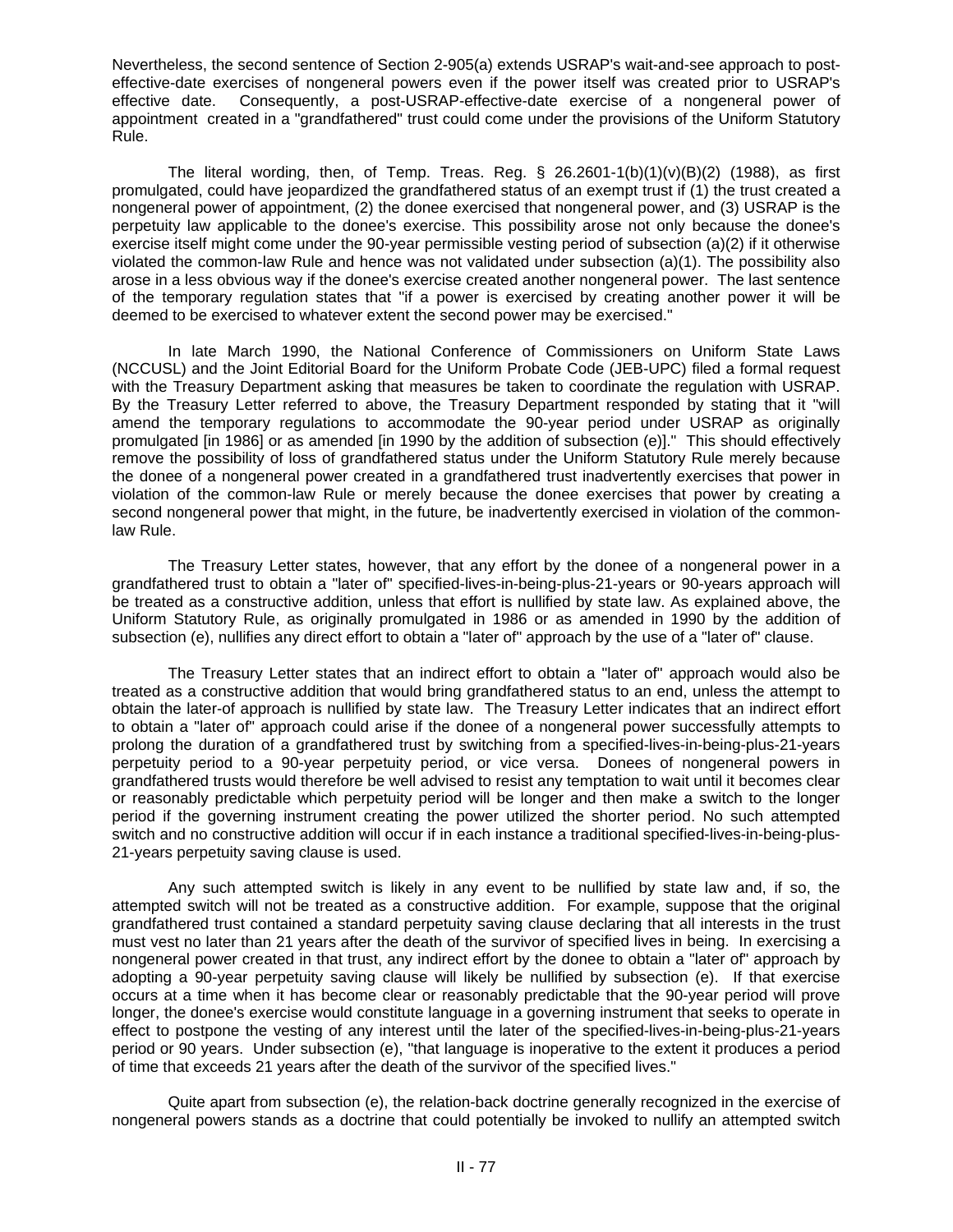from one perpetuity period to the other perpetuity period. Under that doctrine, interests created by the exercise of a nongeneral power are considered created by the donor of that power. See, e.g., Restatement (Second) of Property, Donative Transfers § 11.1 comment b (1986). As such, the maximum vesting period applicable to interests created by the exercise of a nongeneral power would apparently be covered by the perpetuity saving clause in the document that created the power, notwithstanding any different period the donee purports to adopt.

Reference. Section 2-901 is Section 1 of the Uniform Statutory Rule Against Perpetuities (Uniform Act). For further discussion of this section, with numerous examples illustrating its application, see the Official Comment to Section 1 of the Uniform Act.

## **Section 2-902. [When Nonvested property Interest or Power of Appointment Created.]**

 (a) Except as provided in subsections (b) and (c) and in section 2-905(a), the time of creation of a nonvested property interest or a power of appointment is determined under general principles of property law.

 (b) For purposes of this part, if there is a person who alone can exercise a power created by a governing instrument to become the unqualified beneficial owner of (i) a nonvested property interest or (ii) a property interest subject to a power of appointment described in Section 2-901(b) or (c), the nonvested property interest or power of appointment is created when the power to become the unqualified beneficial owner terminates.

 (c) For purposes of this part, a nonvested property interest or a power of appointment arising from a transfer of property to a previously funded trust or other existing property arrangement is created when the nonvested property interest or power of appointment in the original contribution was created.

### **COMMENT**

 Section 2-902 defines the time when, for purposes of Subpart 1 of Part 9, a nonvested property interest or a power of appointment is created. The period of time allowed by Section 2-901 is measured from the time of creation of the nonvested property interest or power of appointment in question. Section 2-905, with certain exceptions, provides that Subpart 1 of Part 9 applies only to nonvested property interests and powers of appointment created on or after the effective date of Subpart 1 of Part 9.

Subsection (a). Subsection (a) provides that, with certain exceptions, the time of creation of nonvested property interests and powers of appointment is determined under general principles of property law. Because a will becomes effective as a dispositive instrument upon the decedent's death, not upon the execution of the will, general principles of property law determine that a nonvested property interest or a power of appointment created by will is created at the decedent's death. With respect to an inter-vivos transfer, an interest or power is created on the date the transfer becomes effective for purposes of property law generally, normally the date of delivery of the deed or the funding of the trust.

Nonvested Property Interests and Powers of Appointment Created by the Exercise of a Power of Appointment. If a nonvested property interest or a power of appointment was created by the testamentary or inter-vivos exercise of a power of appointment, general principles of property law adopt the "relation-back" doctrine. Under that doctrine, the appointed interests or powers are created when the power was created, not when it was exercised, if the exercised power was a nongeneral power or a general testamentary power. If the nonvested property interest or power of appointment was created by the exercise of a nongeneral or a testamentary power of appointment that was itself created by the exercise of a nongeneral or a testamentary power of appointment, the relation-back doctrine is applied twice and the nonvested property interest or power of appointment was created when the first power of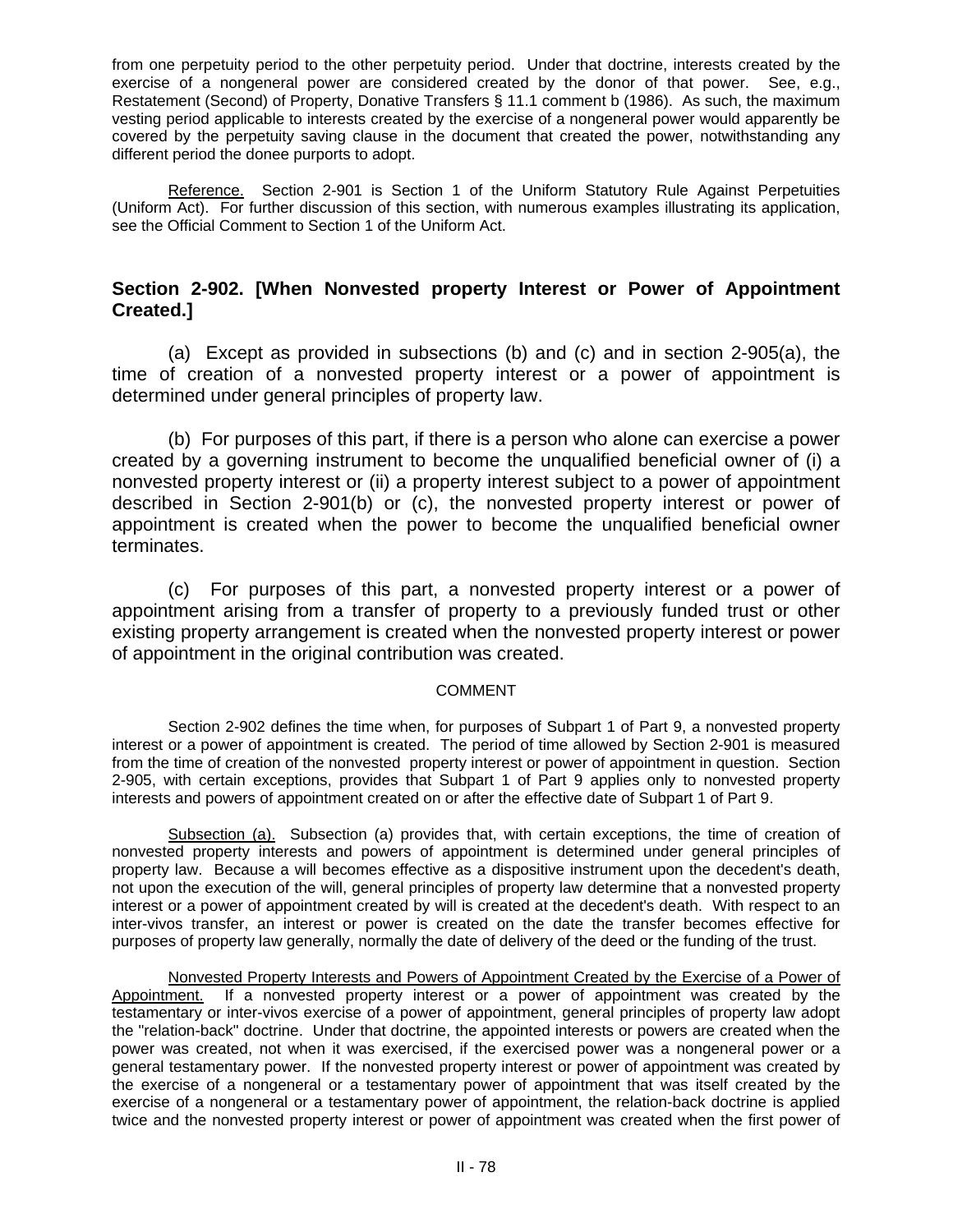appointment was created, not when the second power was created or exercised.

Example 1. G's will created a trust that provided for the income to go to G's son, A, for life, remainder to such of A's descendants as A shall by will appoint.

A died leaving a will that exercised his nongeneral power of appointment, providing that the trust is to continue beyond A's death, paying the income to A's daughter, X, for her lifetime, remainder in corpus to such of X's descendants as X shall by will appoint; in default of appointment, to X's descendants who survive X, by representation.

A's exercise of his nongeneral power of appointment gave a nongeneral power of appointment to X and a nonvested property interest to X's descendants. For purposes of Section 2-901, X's power of appointment and the nonvested property interest in X's descendants is deemed to have been "created" at G's death when A's nongeneral power of appointment was created, not at A's death when he exercised his power of appointment.

Suppose that X subsequently dies leaving a will that exercises her nongeneral power of appointment. For purposes of Section 2-901, any nonvested property interest or power of appointment created by an exercise of X's nongeneral power of appointment is deemed to have been "created" at G's death, not at A's death or at X's death.

 If the exercised power was a presently exercisable general power, the relation-back doctrine is not followed; the time of creation of the appointed property interests or appointed powers is regarded as the time when the power was irrevocably exercised, not when the power was created.

Example 2. The same facts as Example 1, except that A's will exercised his nongeneral power of appointment by providing that the trust is to continue beyond A's death, paying the income to A's daughter, X, for her lifetime, remainder in corpus to such person or persons, including X, her estate, her creditors, and the creditors of her estate, as X shall appoint; in default of appointment, to X's descendants who survive X, by representation.

A's exercise of his nongeneral power of appointment gave a presently exercisable general power of appointment to X. For purposes of Section 2-901, any nonvested property interest or power of appointment created by an exercise of X's presently exercisable general power of appointment is deemed to be "created" when X irrevocably exercises her power of appointment, not when her power of appointment or A's power of appointment was created.

A's exercise of his nongeneral power also granted a nonvested property interest to X's descendants (under the gift -in-default clause). Were it not for the presently exercisable general power granted to X, the nonvested property interest in X's surviving descendants would, under the relation-back doctrine, be deemed "created" for purposes of Section 2-901 at the time of G's death. However, under Section2-902(b), the fact that  $X$  is granted the presently exercisable general power postpones the time of creation of the nonvested property interest of X's descendants. Under Section 2-902(b), that nonvested property interest is deemed not to have been "created" for purposes of Section 2-901 at G's death but rather when X's presently exercisable general power "terminates." Consequently, the time of "creation" of the nonvested interest of X's descendants is postponed as of the time that X was granted the presently exercisable general power (upon A's death) and continues in abeyance until X's power terminates. X's power terminates by the first to happen of the following: X's irrevocable exercise of her power; X's release of her power; X's entering into a contract to exercise or not to exercise her power; X's dying without exercising her power; or any other action or nonaction that would have the effect of terminating her power.

Subsection (b). Subsection (b) provides that, if one person can exercise a power to become the unqualified beneficial owner of a nonvested property interest (or a property interest subject to a power of appointment described in Section 2-901(b) or 2-901(c)), the time of creation of the nonvested property interest (or the power of appointment) is postponed until the power to become the unqualified beneficial owner ceases to exist. This is in accord with existing common law. The standard example of the application of this subsection is a revocable inter-vivos trust. For perpetuity purposes, both at common law and under Subpart 1 of Part 9, the nonvested property interests and powers of appointment created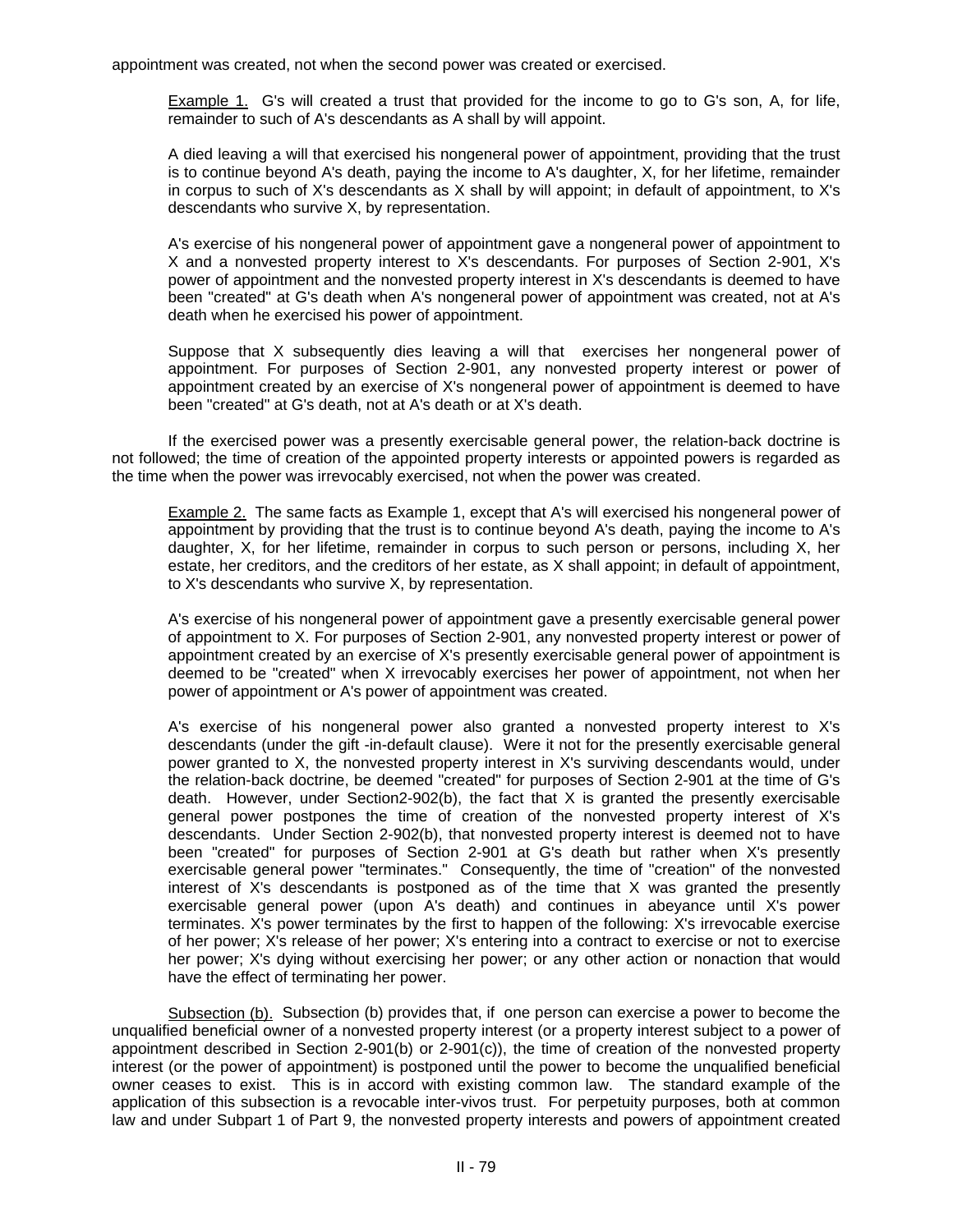in the trust are created when the power to revoke expires, usually at the settlor's death. For another example of the application of subsection (b), see the last paragraph of Example 2, above.

Subsection (c). Subsection (c) provides that nonvested property interests and powers of appointment arising out of transfers to a previously funded trust or other existing property arrangement are created when the nonvested property interest or power of appointment arising out of the original contribution was created. This avoids an administrative difficulty that can arise at common law when subsequent transfers are made to an existing irrevocable inter-vivos trust. Arguably, at common law, each transfer starts the period of the Rule running anew as to each transfer. The prospect of staggered periods is avoided by subsection (c). Subsection (c) is in accord with the saving-clause principle of waitand-see embraced by Part 9. If the irrevocable inter-vivos trust had contained a saving clause, the perpetuity-period component of the clause would be measured by reference to lives in being when the original contribution to the trust was made, and the clause would cover subsequent contributions as well.

Reference. Section 2-902 is Section 2 of the Uniform Statutory Rule Against Perpetuities (Uniform Act). For further discussion of this section, with examples illustrating its application, see the Official Comment to Section 2 of the Uniform Act.

## **Section 2-903. [Reformation.]**

 Upon the petition of an interested person, a court shall reform a disposition in the manner that most closely approximates the transferor's manifested plan of distribution and is within the 90 years allowed by section  $2-901(a)(2)$ ,  $2-901(b)(2)$ , or  $2-901(c)(2)$  if:

 (1) a nonvested property interest or a power of appointment becomes invalid under Section 2-901 (statutory rule against perpetuities);

 (2) a class gift is not but might become invalid under section 2-901 (statutory rule against perpetuities) and the time has arrived when the share of any class member is to take effect in possession or enjoyment; or

 (3) a nonvested property interest that is not validated by section 2-901(a)(1) can vest but not within 90 years after its creation.

#### COMMENT

 Section 2-903 implements the deferred-reformation feature of the Uniform Statutory Rule Against Perpetuities. Upon the petition of an interested person, the court is directed to reform a disposition within the limits of the allowable 90-year period, in the manner deemed by the court most closely to approximate the transferor's manifested plan of distribution, in any one of three circumstances. The "interested person" who would frequently bring the reformation suit would be the trustee.

 Section 2-903 applies only to dispositions the validity of which is governed by the wait-and-see element of Section 2-901(a)(2), 2-901(b)(2), or 2-901(c)(2); it does not apply to dispositions that are initially valid under Section  $2-901(a)(1)$ ,  $2-901(b)(1)$ , or  $2-901(c)(1)$  -- the codified version of the validating side of the common-law Rule.

 Section 2-903 will seldom be applied. Of the fraction of trusts and other property arrangements that fail to meet the requirements for initial validity under the codified version of the validating side of the common-law Rule, almost all of them will have been settled under their own terms long before any of the circumstances requisite to reformation under Section 2-903 arise.

 If, against the odds, one of the circumstances requisite to reformation does arise, it will be found easier than perhaps anticipated to determine how best to reform the disposition. The court is given two criteria to work with: (i) the transferor's manifested plan of distribution, and (ii) the allowable 90-year period. Because governing instruments are where transferors manifest their plans of distribution, the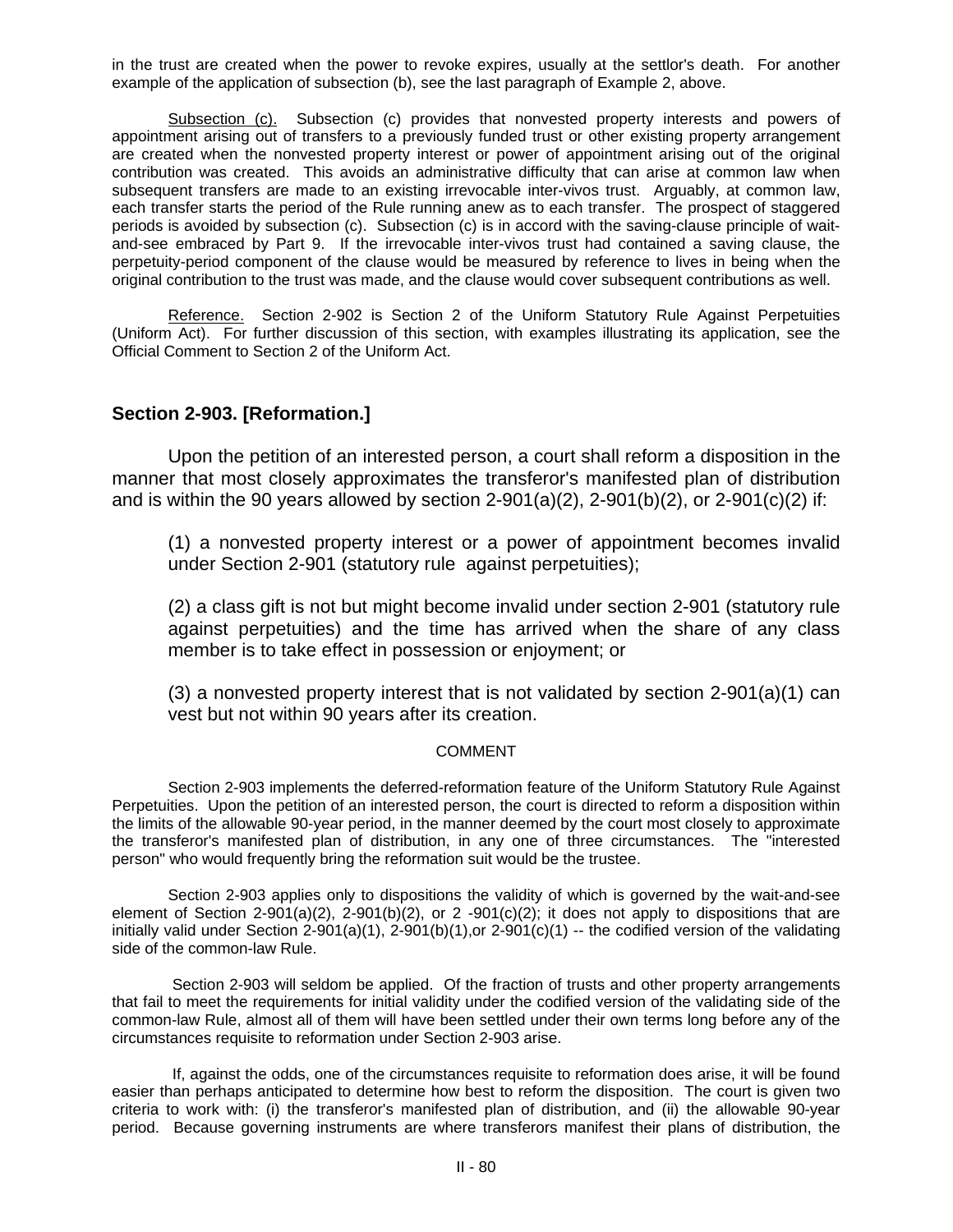imaginary horrible of courts being forced to probe the minds of long-dead transferors will not materialize.

Subsection (1). The theory of Section 2-903 is to defer the right to reformation until reformation becomes truly necessary. Thus, the basic rule of Section 2-903(1) is that the right to reformation does not arise until a nonvested property interest or a power of appointment becomes invalid; under Section 2- 901, this does not occur until the expiration of the 90-year permissible vesting period. This approach is more efficient than the "immediate cy pres" approach to perpetuity reform because it substantially reduces the number of reformation suits. It also is consistent with the saving-clause principle embraced by the Statutory Rule. Deferring the right to reformation until the permissible vesting period expires is the only way to grant every reasonable opportunity for the donor's disposition to work itself out without premature interference.

Subsection (2). Although, generally speaking, reformation is deferred until an invalidity has occurred, Section 2-903 grants an earlier right to reformation when it becomes necessary to do so or when there is no point in waiting the full 90-year period out. Thus subsection (2), which pertains to class gifts that are not yet but still might become invalid under the Statutory Rule, grants a right to reformation whenever the share of any class member whose share had vested within the permissible vesting period might otherwise have to wait out the remaining part of the 90 years before obtaining his or her share. Reformation under this subsection will seldom be needed, however, because of the common practice of structuring trusts to split into separate shares or separate trusts at the death of each income beneficiary, one such separate share or separate trust being created for each of the income beneficiary's then-living children; when this pattern is followed, the circumstances described in subsection (2) will not arise.

Subsection (3). Subsection (3) also grants a right to reformation before the 90-year permissible vesting period expires. The circumstances giving rise to the right to reformation under subsection (3) occurs if a nonvested property interest can vest but not before the 90-year period has expired. Though unlikely, such a case can theoretically arise. If it does, the interest -- unless it terminates by its own terms earlier -- is bound to become invalid under Section 2-901 eventually. There is no point in deferring the right to reformation until the inevitable happens. Section 2-903 provides for early reformation in such a case, just in case it arises.

Infectious Invalidity. Given the fact that this section makes reformation mandatory, not discretionary with the court, the common-law doctrine of infectious invalidity is superseded by this section. In a state in which the courts have been particularly zealous about applying the infectious-invalidity doctrine, however, an express codification of the abrogation of this doctrine might be thought desirable. If so, the above section could be made subsection (a), with the following new subsection (b) added:

(b) The common-law rule known as the doctrine of infectious invalidity is abolished.

Reference. Section 2-903 is Section 3 of the Uniform Statutory Rule Against Perpetuities (Uniform Act). For further discussion of this section, with examples illustrating its application, see the Official Comment to Section 3 of the Uniform Act.

## **Section 2-904. [Exclusions from Statutory Rule Against Perpetuities.]**

Section 2-901 (statutory rule against perpetuities) does not apply to:

(1) a nonvested property interest or a power of appointment arising out of a nondonative transfer, except a nonvested property interest or a power of appointment arising out of (i) a premarital or postmarital agreement, (ii) a separation or divorce settlement, (iii) a spouse's election, (iv) a similar arrangement arising out of a prospective, existing, or previous marital relationship between the parties, (v) a contract to make or not to revoke a will or trust, (vi) a contract to exercise or not to exercise a power of appointment, (vii) a transfer in satisfaction of a duty of support, or (viii) a reciprocal transfer;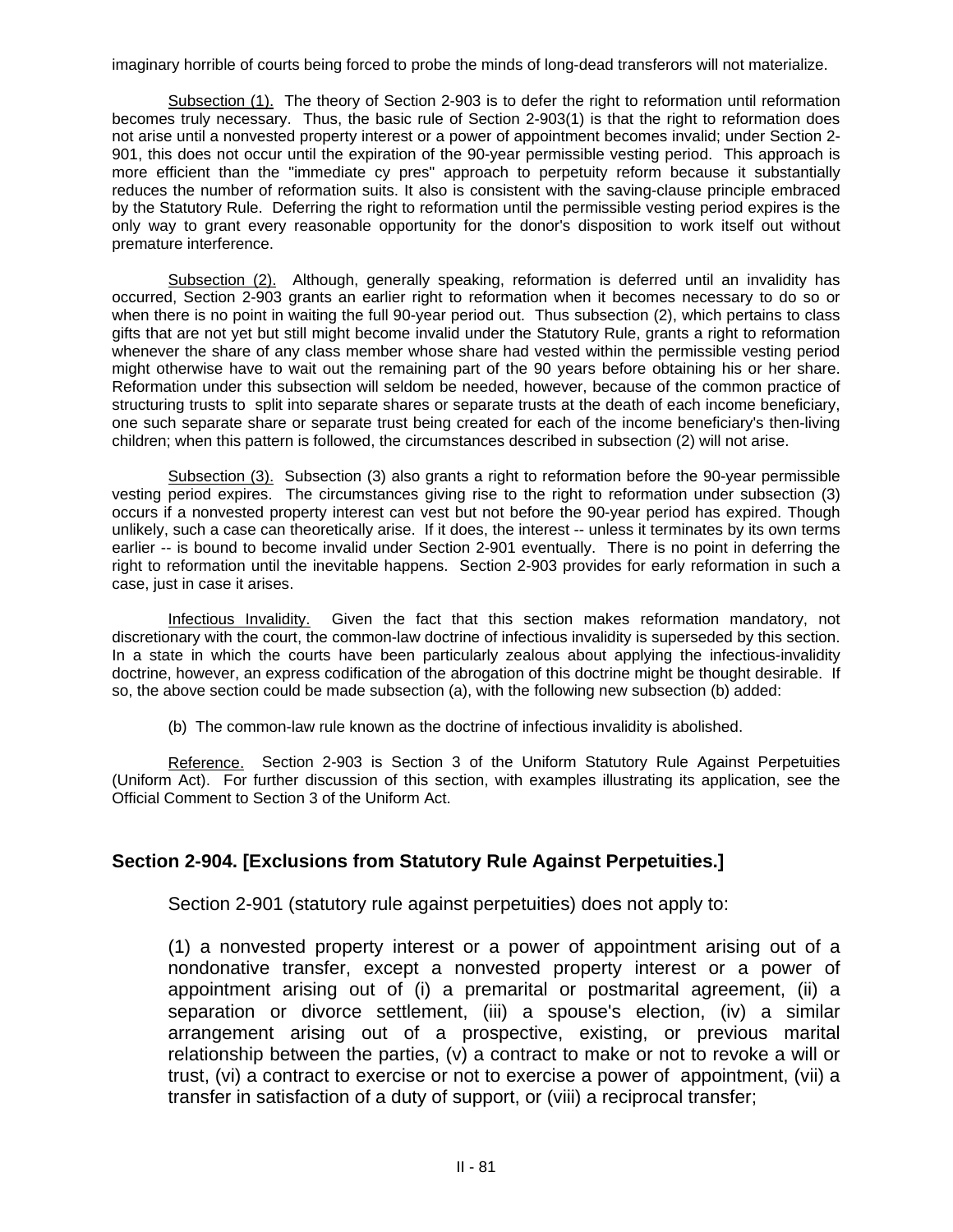(2) a fiduciary's power relating to the administration or management of assets, including the power of a fiduciary to sell, lease, or mortgage property, and the power of a fiduciary to determine principal and income;

(3) a power to appoint a fiduciary;

(4) a discretionary power of a trustee to distribute principal before termination of a trust to a beneficiary having an indefeasibly vested interest in the income and principal;

(5) a nonvested property interest held by a charity, government, or governmental agency or subdivision, if the nonvested property interest is preceded by an interest held by another charity, government, or governmental agency or subdivision;

(6) a nonvested property interest in or a power of appointment with respect to a trust or other property arrangement forming part of a pension, profit-sharing, stock bonus, health, disability, death benefit, income deferral, or other current or deferred benefit plan for one or more employees, independent contractors, or their beneficiaries or spouses, to which contributions are made for the purpose of distributing to or for the benefit of the participants or their beneficiaries or spouses the property, income, or principal in the trust or other property arrangement, except a nonvested property interest or a power of appointment that is created by an election of a participant or a beneficiary or spouse; or

(7) a property interest, power of appointment, or arrangement that was not subject to the common-law rule against perpetuities or is excluded by another statute of this commonwealth.

### COMMENT

 This section lists the interests and powers that are excluded from the Statutory Rule Against Perpetuities. This section is in part declaratory of existing common law but in part not. Under subsection (7), all the exclusions from the common-law Rule recognized at common law and by statute in the state are preserved.

 The major departure from existing common law comes in subsection (1). In line with longstanding scholarly commentary, subsection (1) excludes nondonative transfers from the Statutory Rule. The Rule Against Perpetuities is an inappropriate instrument of social policy to use as a control of such arrangements. The period of the Rule -- a life in being plus 21 years -- is suitable for donative transfers only, and this point applies with equal force to the 90-year allowable waiting period under the wait-andsee element of Section 2-901. That period, as noted, represents an approximation of the period of time that would be produced, on average, by tracing a set of actual measuring lives and adding a 21-year period following the death of the survivor.

 Certain types of transactions -- although in some sense supported by consideration, and hence arguably nondonative -- arise out of a domestic situation, and should not be excluded from the Statutory Rule. To avoid uncertainty with respect to such transactions, subsection (1) lists and restores such transactions, such as premarital or postmarital agreements, contracts to make or not to revoke a will or trust, and so on, to the donative-transfers category that does not qualify for an exclusion.

Reference. Section 2-904 is Section 4 of the Uniform Statutory Rule Against Perpetuities (Uniform Act). For further discussion of this section, with examples illustrating its application, see the Official Comment to Section 4 of the Uniform Act.